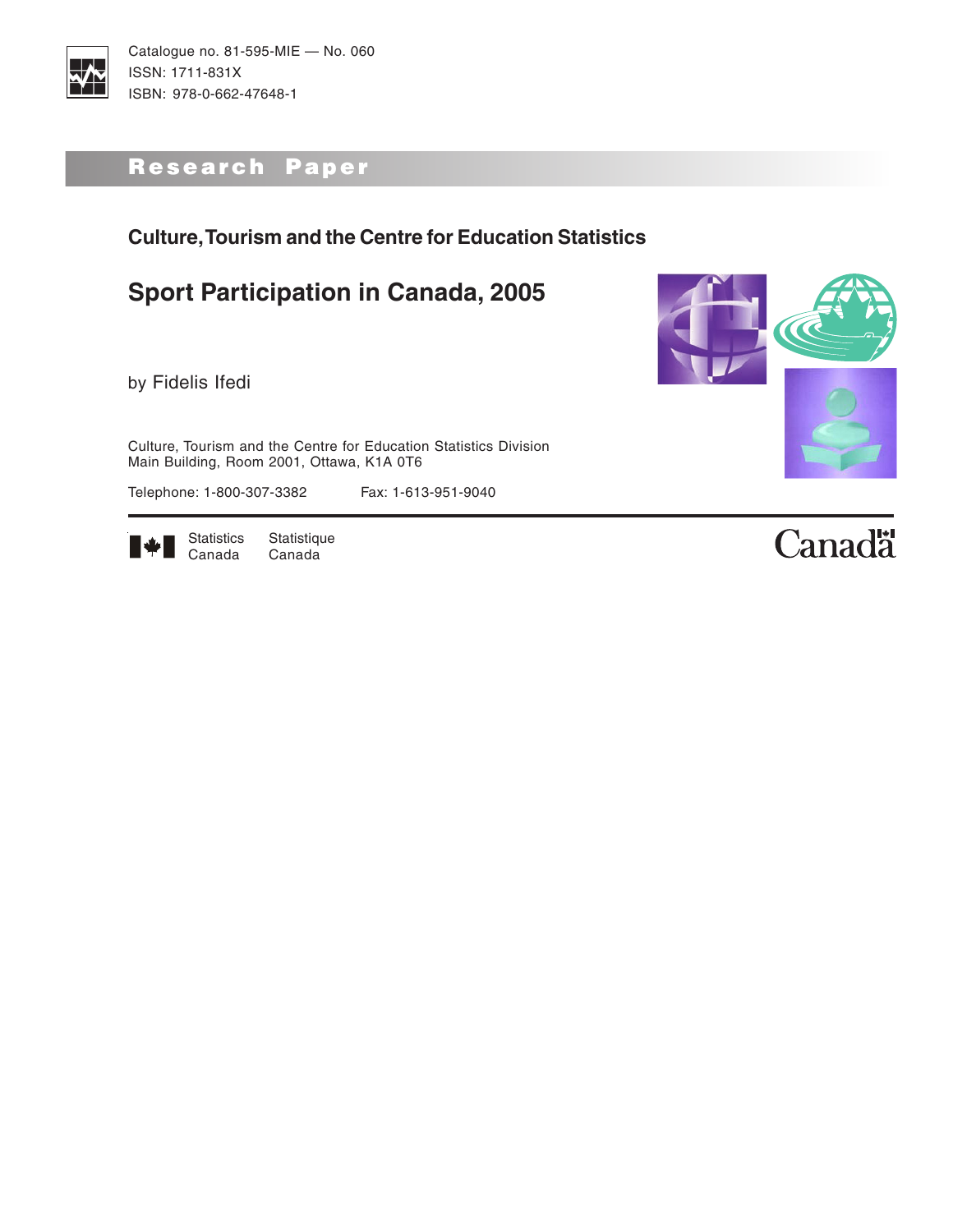#### **How to obtain more information**

For information about this product or the wide range of services and data available from Statistics Canada, visit our website at www.statcan.ca or contact us by e-mail at infostats@statcan.ca or by telephone from 8:30 a.m. to 4:30 p.m. Monday to Friday:

#### **Statistics Canada National Contact Centre**

Toll-free telephone (Canada and the United States):

| Inquiries line                                              | 1-800-263-1136 |
|-------------------------------------------------------------|----------------|
| National telecommunications device for the hearing impaired | 1-800-363-7629 |
| Fax line                                                    | 1-877-287-4369 |
| Depository Services Program inquiries line                  | 1-800-635-7943 |
| Depository Services Program fax line                        | 1-800-565-7757 |
| Local or international calls:                               |                |
| Inquiries line                                              | 1-613-951-8116 |
| Fax line                                                    | 1-613-951-0581 |

#### **Information to access the product**

This product, Catalogue no. 81-595-MIE, is available for free in electronic format. To obtain a single issue, visit our website at www.statcan.ca and select "Publications."

#### **Standards of service to the public**

Statistics Canada is committed to serving its clients in a prompt, reliable and courteous manner. To this end, the Agency has developed standards of service which its employees observe in serving its clients. To obtain a copy of these service standards, please contact Statistics Canada toll free at 1-800-263-1136. The service standards are also published on www.statcan.ca under "About us" > "Providing services to Canadians."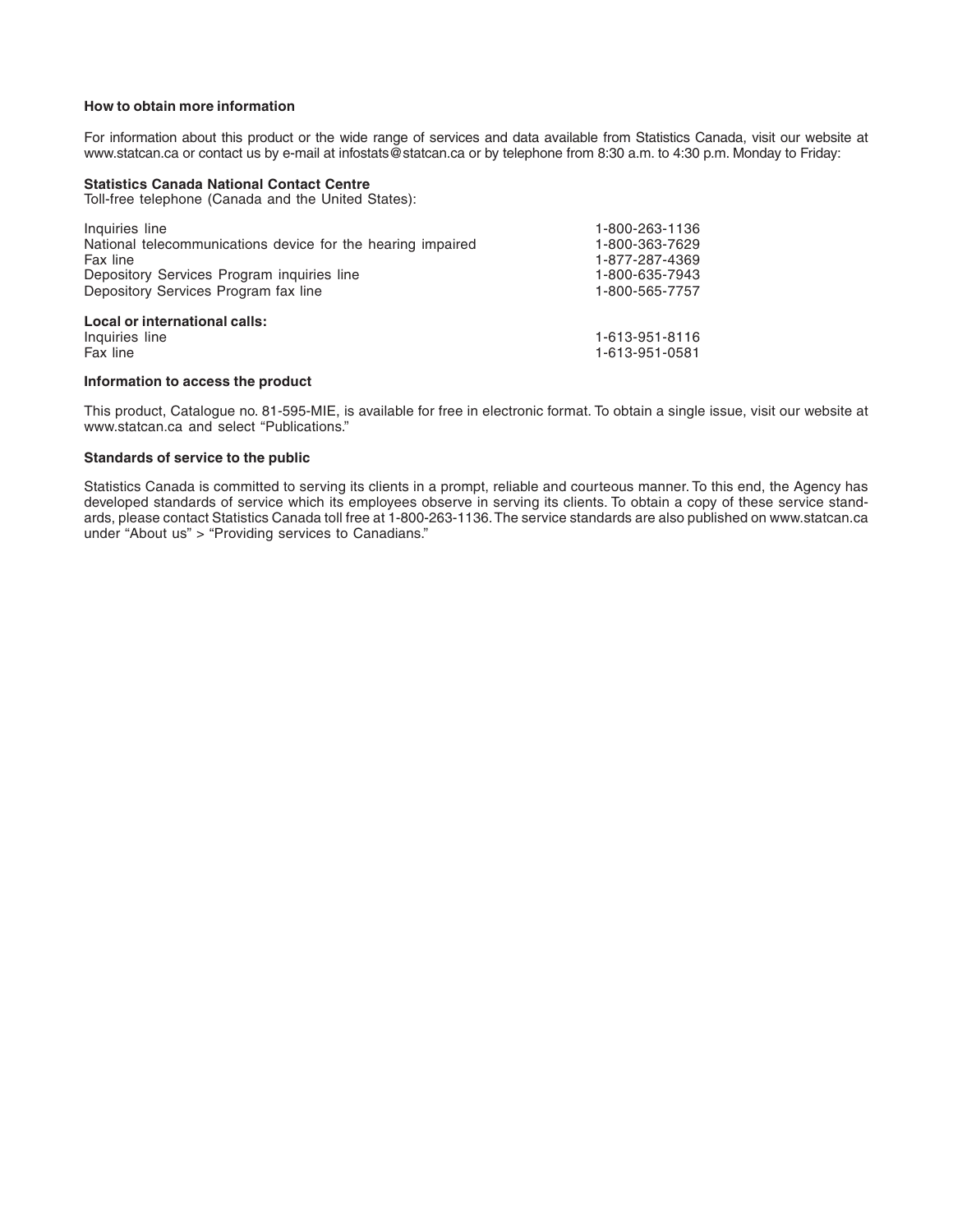**Culture, Tourism and the Centre for Education Statistics Research papers**

# **Sport Participation in Canada, 2005**

**Fidelis Ifedi** *Statistics Canada*

Published by authority of the Minister responsible for Statistics Canada

© Minister of Industry, 2008

All rights reserved. The content of this electronic publication may be reproduced, in whole or in part, and by any means, without further permission from Statistics Canada, subject to the following conditions: that it be done solely for the purposes of private study, research, criticism, review or newspaper summary, and/or for noncommercial purposes; and that Statistics Canada be fully acknowledged as follows: Source (or "Adapted from", if appropriate): Statistics Canada, year of publication, name of product, catalogue number, volume and issue numbers, reference period and page(s). Otherwise, no part of this publication may be reproduced, stored in a retrieval system or transmitted in any form, by any means—electronic, mechanical or photocopy—or for any purposes without prior written permission of Licensing Services, Client Services Division, Statistics Canada, Ottawa, Ontario, Canada K1A 0T6.

February 2008

Catalogue no. 81-595-MIE2008060

Frequency: Occasional

ISSN 1711-831X

ISBN 978-0-662-47648-1

**Ottawa** 

Cette publication est disponible en français (nº 81-595-MIF2008060 au catalogue)

Statistics Canada Sport Canada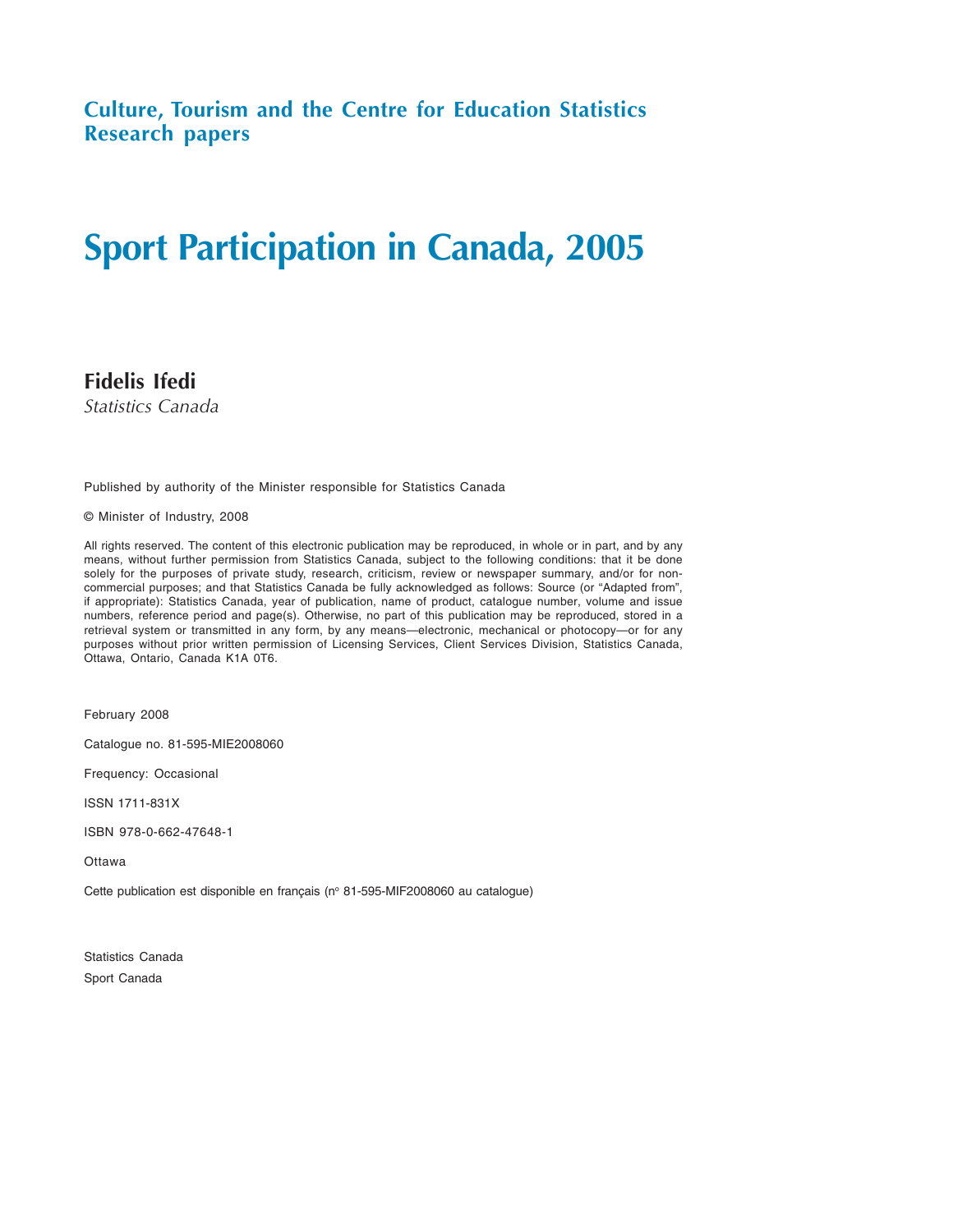## <span id="page-3-0"></span>**Acknowledgements**

This report was funded by Sport Canada of the Department of Canadian Heritage, our project sponsors. Data used in the report are compiled by the staff of Social and Aboriginal Statistics Division of Statistics Canada, under the direction of Marcel Béchard. We are grateful for their significant and valuable contributions. A special thank you is extended to Danielle Baum and Alice Peters for their indispensable help in reviewing the text and for preparing the manuscript for publication. Finally, the assistance of the following people was valuable to the production of this report: Joanne Kay, Mary Cromie, Ferhana Ansari, Jocelyne Lepage, Jacques Ewoudou, Susan Moore and Erika Dugas. Their advice and feedback helped structure the research paper.

## **Note of appreciation**

Canada owes the success of its statistical system to a long-standing partnership between Statistics Canada, the citizens of Canada, its businesses, governments and other institutions. Accurate and timely statistical information could not be produced without their continued cooperation and goodwill.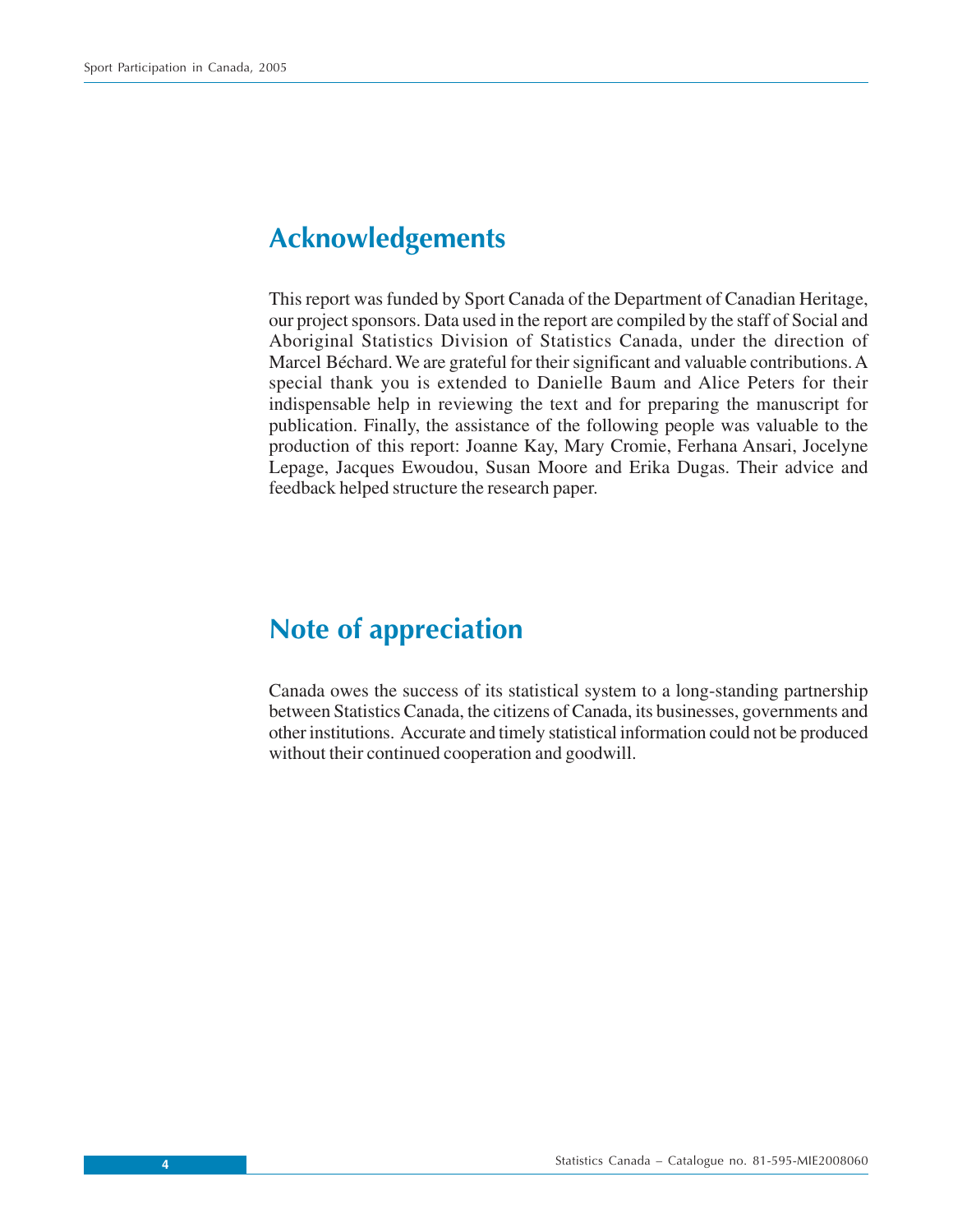# <span id="page-4-0"></span>**Acronyms**

| <b>CATI</b>  | <b>Computer Assisted Telephone Interviewing</b>    |
|--------------|----------------------------------------------------|
| <b>GDP</b>   | <b>Gross Domestic Product</b>                      |
| <b>GSS</b>   | <b>General Social Survey</b>                       |
| <b>NLSCY</b> | National Longitudinal Survey of Children and Youth |
| <b>NPHS</b>  | <b>National Population Health Survey</b>           |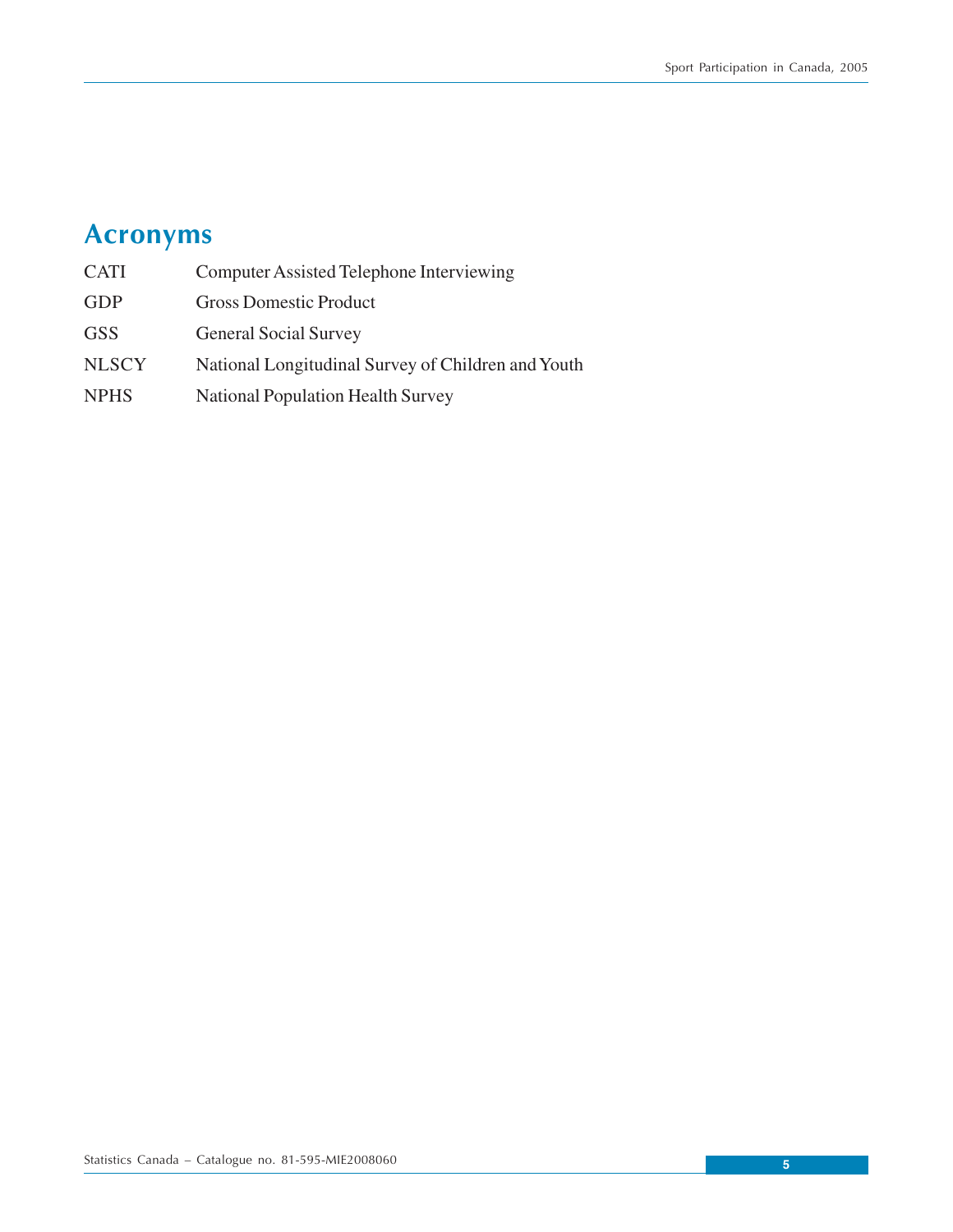## **Table of contents**

|    |            | Acknowledgements                                                                | $\overline{4}$ |
|----|------------|---------------------------------------------------------------------------------|----------------|
|    | Acronyms   |                                                                                 | 5              |
|    |            | Note to readers                                                                 | 8              |
| 1. |            | Highlights                                                                      | 9              |
| 2. |            | Introduction                                                                    | 13             |
| 3. |            | Objectives                                                                      | 14             |
|    | 3.1<br>3.2 | Definition of sport<br>Calculation of rates                                     | 14<br>15       |
| 4. |            | National trends in sport participation, 1992, 1998 and 2005                     | 16             |
|    | 4.1        | Sport participation in Canada on the decline                                    | 16             |
|    | 4.2        | Comparison with other countries                                                 | 18             |
|    | 4.3        | Men participate in sport much more actively than women                          | 18             |
|    | 4.4        | Age is a major factor in sport participation                                    | 19             |
|    | 4.5        | Provincial/regional trend                                                       | 20             |
|    | 4.6        | Education matters when it comes to sport                                        | 20             |
|    | 4.7        | Level of household income influences sport participation                        | 21             |
|    | 4.8        | Language has little impact on sport participation                               | 22             |
|    | 4.9        | Students are the most active in sport, followed by<br>full-time workers         | 24             |
| 5. |            | Most played sports in Canada                                                    | 28             |
|    | 5.1        | Canadians participated in many sports but were most<br>active in a few key ones | 28             |
|    | 5.2        | Choice of sport depends on gender                                               | 29             |
| 6. |            | Canadian children play a lot of soccer                                          | 31             |
|    | 6.1        | Children's participation in sport driven by parental<br>involvement             | 31             |
|    | 6.2        | Household income influences kids' participation in<br>organized sports          | 33             |
| 7. |            | Slightly fewer Canadians belong to a sport club                                 | 35             |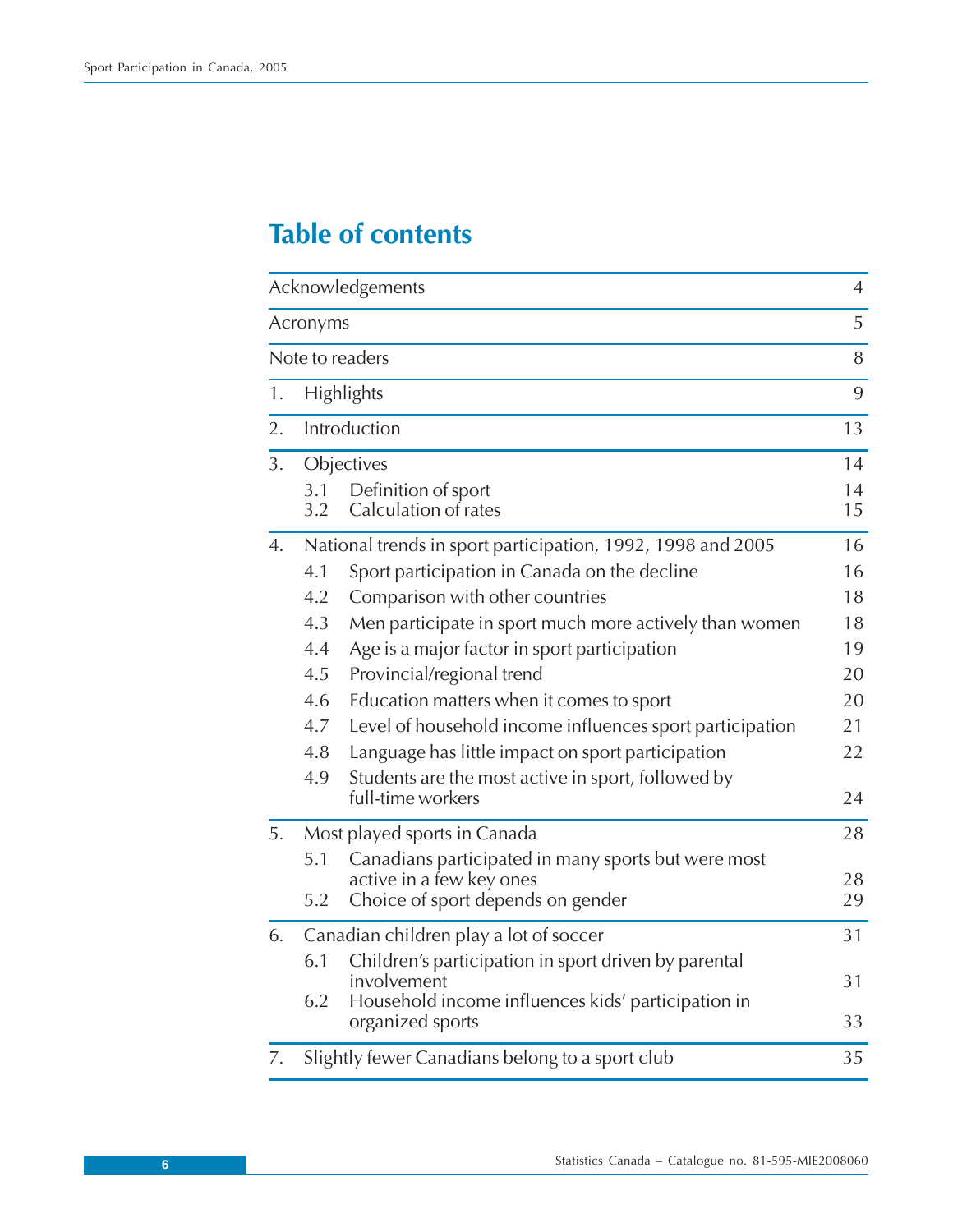## **Table of contents**

| 8. |            | Gender gap among active Canadians participating in<br>tournaments narrows       | 38       |
|----|------------|---------------------------------------------------------------------------------|----------|
|    | 8.1        | Participation in tournaments highest among youths                               | 39       |
| 9. |            | More Canadians involved in amateur sport as coaches, referees<br>and spectators | 43       |
|    | 9.1        | Female coaches outnumber their male counterparts in<br>amateur sport            | 44       |
|    |            | 10. Increased involvement of women officiating in amateur sport                 | 47       |
|    |            | 11. Involvement in amateur sport as spectators almost<br>doubled in 13 years    | 50       |
|    |            | 12. Benefits of sports                                                          | 52       |
|    |            | 12.1 Active participants ranked relaxation as top benefit                       | 53       |
|    |            | 12.2 Sense of belonging to the community and sport participation                | 53       |
|    |            | 12.3 Health status and sport participation                                      | 53       |
|    |            | 12.4 Life satisfaction and sport participation                                  | 54       |
|    |            | 13. Non participation in sport increasing                                       | 60       |
|    |            | 13.1 Reason for non participation: Men lacked time and women<br>lacked interest | 61       |
|    |            | 14. Social and economic considerations                                          | 68       |
|    |            | 14.1 The aging of the population<br>14.2 Leisure time declined                  | 68<br>68 |
|    |            | 14.3 Economic considerations                                                    | 69       |
|    |            | 14.4 Conclusion                                                                 | 70       |
|    |            | 15. Methodology                                                                 | 76       |
|    |            | 15.1 The General Social Survey                                                  | 76       |
|    | Appendix I |                                                                                 | 80       |
|    | References |                                                                                 | 95       |
|    | Endnotes   |                                                                                 | 96       |
|    |            | Cumulative index                                                                | 97       |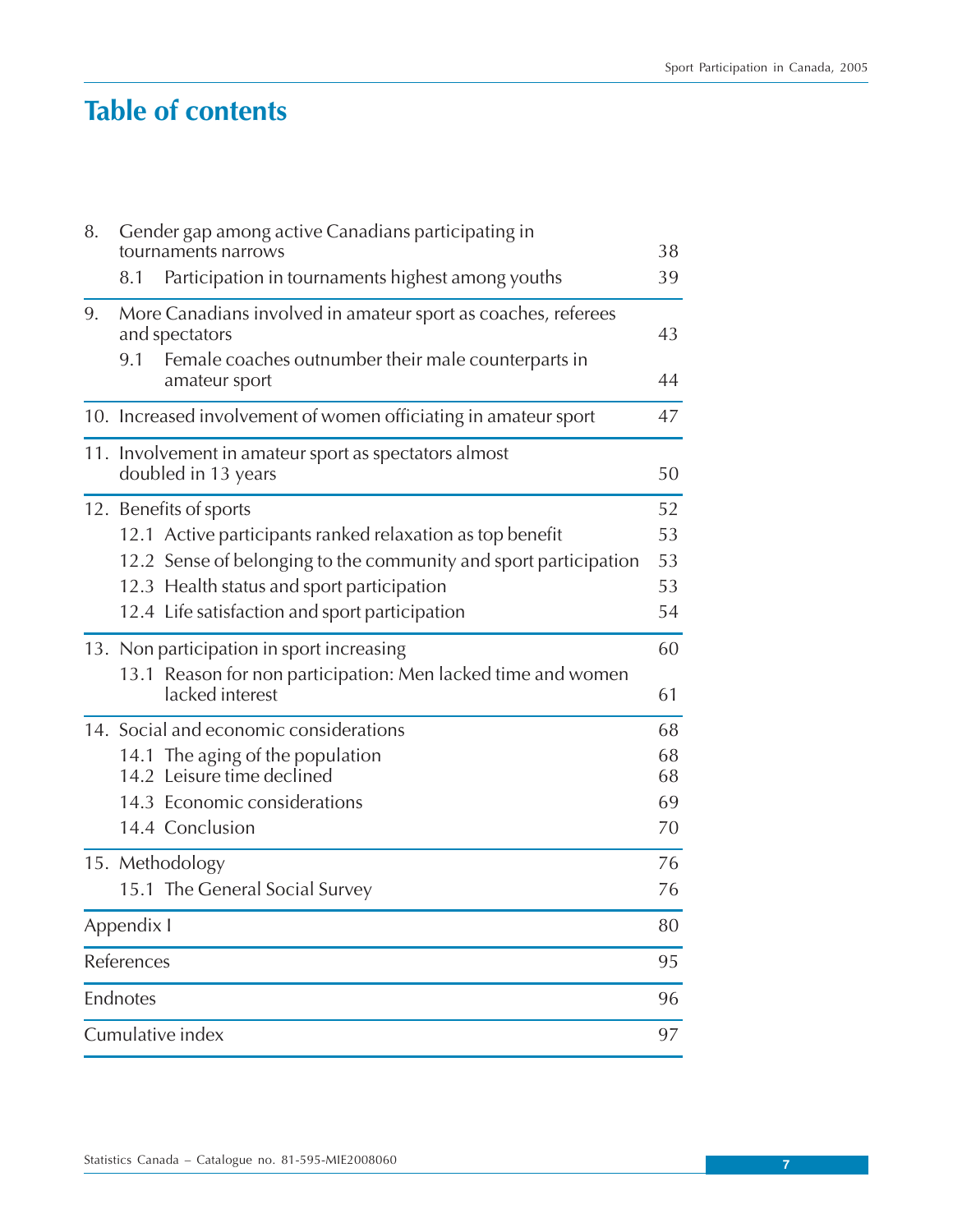## **Note to readers**

<span id="page-7-0"></span>This report looks at sport participation by Canadians. It is based mainly on data from the 1992, 1998 and 2005 General Social Survey (GSS) on time use, including information on sports activities of household members. In addition to how they spent their time, respondents aged 15 and over in the 10 provinces were asked whether they or any other household members had **regularly** participated in any sport during the previous 12 months. Regularly means at least once a week during the season or for a certain period of the year. They were also asked whether they or any other household member had participated in amateur sport as a coach, sports official/referee/umpire, administrator or helper.

**Sport:** mainly team or organized activity such as hockey, baseball, basketball, golf, competitive swimming, soccer, downhill skiing, volleyball and tennis. A number of popular recreational physical activities were not defined as sport by the survey. It excluded activities such as non-competitive aerobics, aquafit, bicycling for recreation/ transportation only, body building/body sculpting, car racing, dancing, fishing, fitness classes, hiking, jogging, lifting weights (non-competitive), motorcycling, snowmobiling, and non-competitive walking.

Respondents classified as non participants or inactive may in fact be very physically active in activities that were excluded from the survey's definition of sport.

The target population included all people 15 and over, except full-time residents of institutions and residents of the Yukon, Nunavut and the Northwest Territories. The responding household member provided information on behalf of children aged 5 to 14.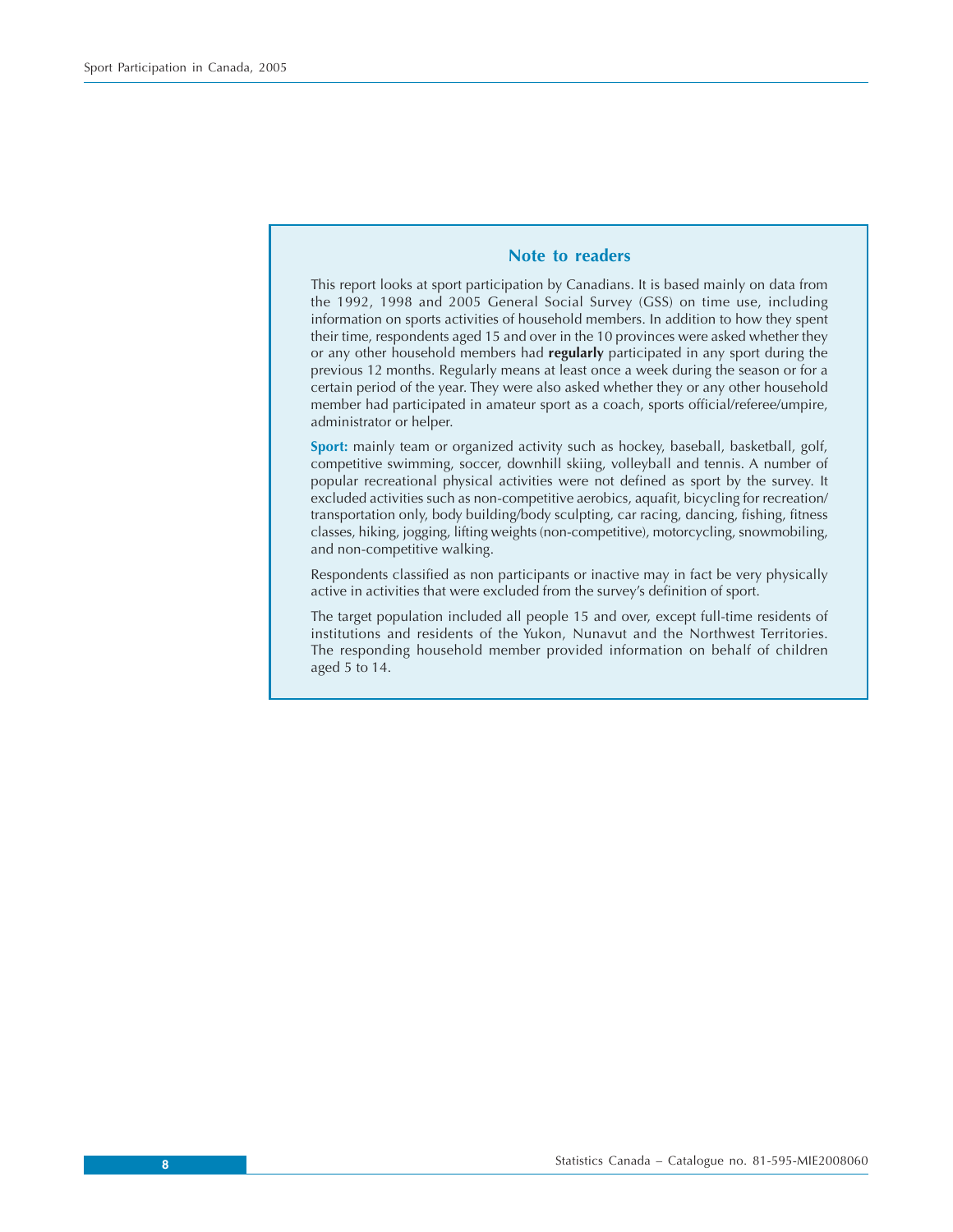## <span id="page-8-0"></span>**1. Highlights**

## **National sport participation rate continues to decline**

The national sport participation rate<sup>1</sup> dropped in 2005, a continuation of the downward trend that was observed in the 1998 General Social Survey results. Participation in sport declined from 45% in 1992 to 28% in 2005 in Canada. In 1998, more than a third (34%) of the Canadian population aged 15 and over had participated in sport on a regular basis; seven years later, the figure was about one quarter of the population. That was down from 9.6 million Canadians in 1992 to 7.3 million in 2005.

## **Decreased sport participation across all age groups**

Young Canadians aged 15 to 18 had the highest sport participation rate, but that too declined from 77% in 1992 to 59% in 2005. Canadians aged 55 and over had the lowest participation rate at 17%, down from 25% in 1992. A similar trend was observed in the other age groups. As Canadians 15 years and over get older, their rate of participation in sport decreases. With over two-thirds of the Canadian adult population 35 years of age and over in 2005, this downward trend may continue as the population continues to age.

## **Gender makes a difference**

Men participate in sport much more actively than women. While there remains a huge gender gap in sport participation between the two sexes, the spread narrowed over the last seven years. In 1998, the spread between the two sexes was 17 percentage points with 43% of men and 26% of women participating in sport. By 2005, the gap had dropped to 15 percentage points, with just 36% of men and 21% of women participating in sport.

## **Nova Scotia is the new leader in sport participation**

In 2005, participation in sport declined in all provinces except Prince Edward Island, dropping the most in Quebec and British Columbia.

In 1998, Quebec led the nation with a sport participation rate of 38%. By 2005, the participation rate in Quebec had dropped to 27%. Nova Scotia took over the lead with over 32% participation, followed by Alberta with 30%. Newfoundland and Labrador had the lowest participation rate at 24%.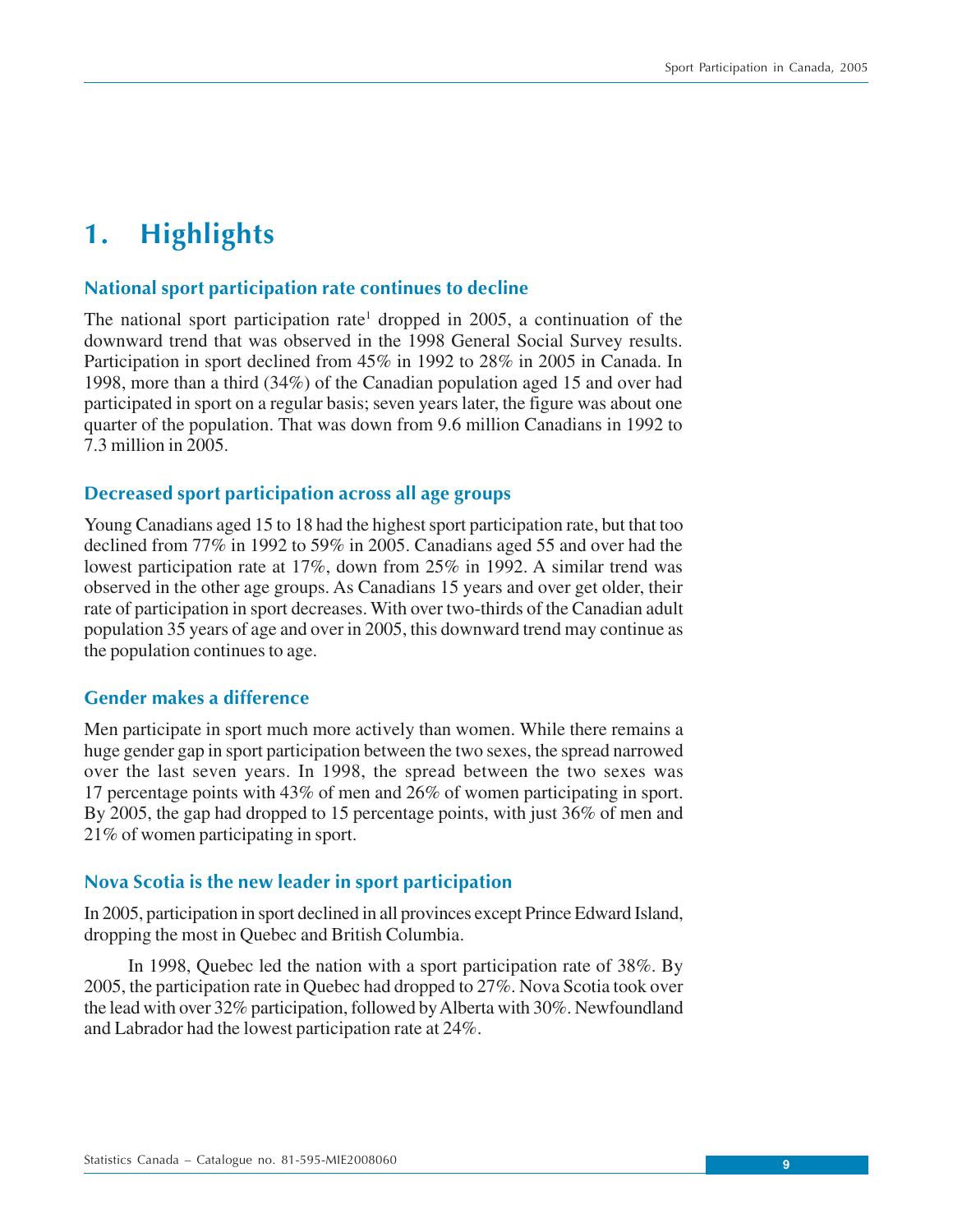## **Educational attainment an indicator of active sport participation**

Active participation increases with education, rising steadily through successive levels of education to the attainment of a university degree. The higher the level of education, the more likely a person is to participate actively in sport. In 2005, one quarter of Canadians (aged 15 and over) with a high school diploma or less participated in sport. This compares with 30% for those with a postsecondary diploma and 33% for those with a university degree.

## **Higher income earners more likely to participate in sport**

Income has a profound influence on sport participation. Sport participation increases as household income grows. In 2005, families in the income range of \$80,000 and over were twice as likely to participate in sport as those with household incomes of less than \$30,000.

## **The influence of language on sport participation is minimal**

As in 1998, mother tongue (the first childhood language) had little impact on the rate of sport participation in 2005. This is most apparent at the national level, where the participation rate was the same for both anglophones and francophones (30%). However, further disaggregation of data shows that anglophone men were slightly more apt to participate in sport than francophone men. The reverse was the case for females, with francophone women having a slight edge in sport participation.

## **People born in Canada participate in sport more than immigrants**

People born in Canada are more likely to participate in sport than people born outside Canada. Recent immigrants<sup>2</sup> reported a participation rate of 27%, almost three percentage points below the Canadian-born rate. However, those who came to Canada before 1990 were much less likely to participate in sport, with only a 19% participation rate.

## **Students participate more actively in sport than any other group**

Students remain the most active group in Canada. However, their active involvement in sport has slowed from a 64% participation rate in 1998 to 51% in 2005. The rate was highest for male students at 59%, down from 76% in 1998.

## **Participation highly concentrated in a few sports**

Out of nearly 100 sports played in Canada, participation is highly concentrated in about 20 sports led by golf, ice hockey, swimming, soccer, basketball, baseball, volleyball, skiing and cycling. For men, concentration was mostly in hockey, golf, basketball, baseball and soccer, in that order. A quite different picture emerges for women. They preferred swimming, golf, soccer, volleyball and skiing.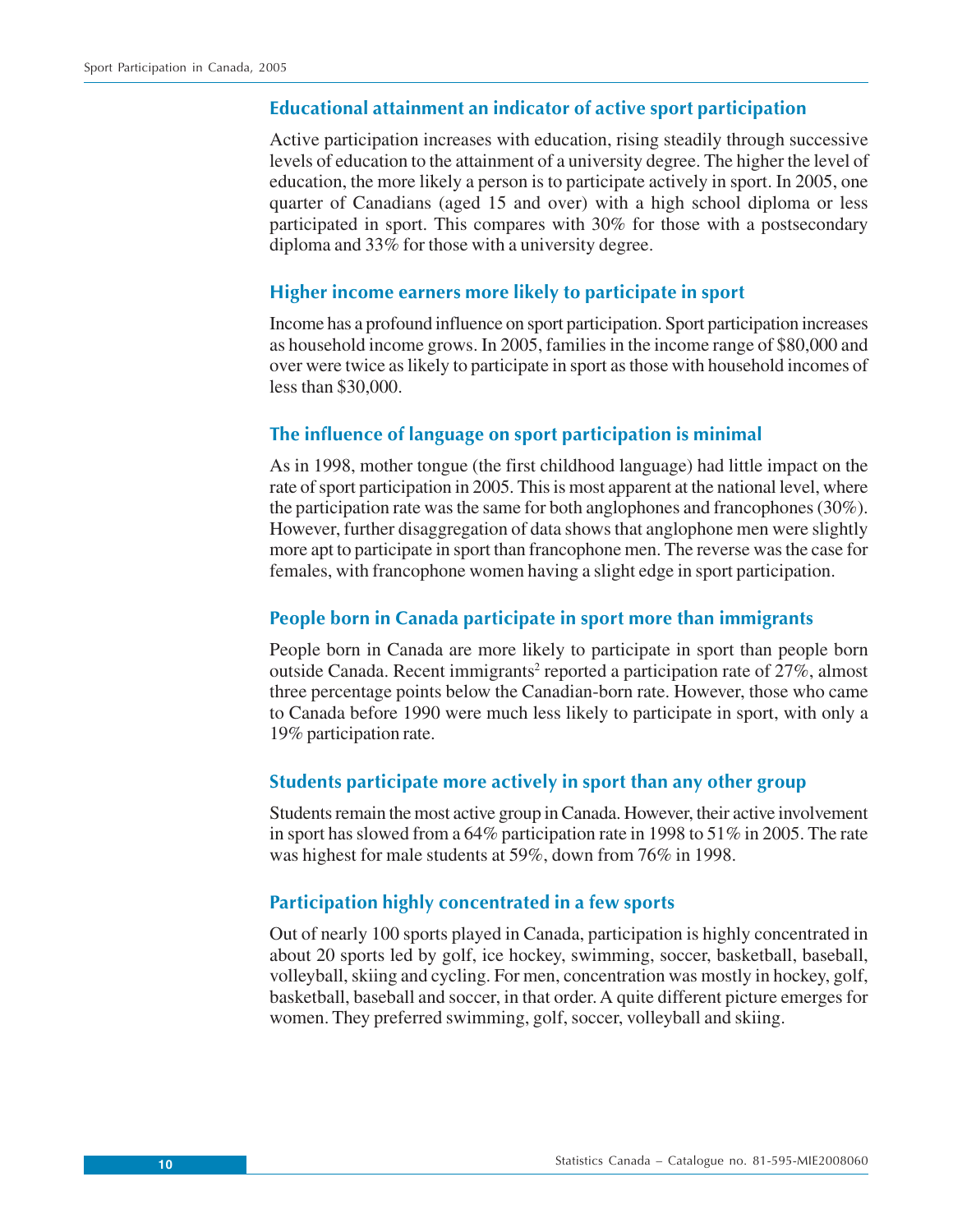## **Canadian children aged 5 to 14 prefer soccer**

Soccer has become the sport of choice for Canadian children aged 5 to 14. Boys and girls recorded the same participation rate (44%) in 2005. Soccer was followed by ice hockey, swimming and baseball.

While overall, boys (55%) were more actively involved in sport than girls (44%), girls maintained the same level of participation as in 1998, while boys' involvement in sport dropped from 59% over the same period.

Household income continued to be a major determinant of sport participation for children. In 2005, only 43% of children from households in the lower income range of less than \$40,000 were active in sport compared with 63% of those from households with incomes of over \$80,000.

## **Slightly fewer Canadians belong to a sport club or league**

In 2005, 18% of all Canadians (aged 15 and older) reported belonging to a club, a local community league or other local or regional amateur sport organization, down 1 percentage-point from the 19% belonging to sport clubs or leagues in 1998.

## **Gender gap among active Canadians participating in tournaments and competitions**

The proportion of active Canadians participating in tournaments and competitions continues to grow, from 36% in 1998 to 39% in 2005.

While more active males participated in competitive sports than active females, the gap between them has narrowed from a 12 percentage point spread in 1998 to 10 percentage points in 2005. In 1998, 29% of active females participated in competitive sports. By 2005, the proportion had reached 33%.

## **Active participation declining while volunteering in sports increasing**

In contrast to a declining active sport participation, volunteering in sports showed notable increases overall. The number of amateur coaches increased 1.6% from 1998 to almost 1.8 million in 2005. Similarly, over 2 million Canadians volunteered their time as administrators or helpers, up 18% from 1998.

However, the number of adult Canadians who volunteered as referees, officials or umpires decreased 15% to 800,000 in 2005 after it peaked at 937,000 in 1998.

## **Women coaches outnumber their male counterparts in amateur sport**

Besides actively participating in sport, women were indirectly involved in sport, volunteering their time as coaches, administrators, referees and spectators. In 2005, women involved in amateur sport as coaches reached 882,000, 15% higher than in 1998. They outnumbered their male counterparts by a slight margin. Over the same period, the number of male coaches dropped 9% to 874,000. Overall, 7% of Canadians were involved in amateur coaching in 2005, up from 4% in 1992 when men dominated the field.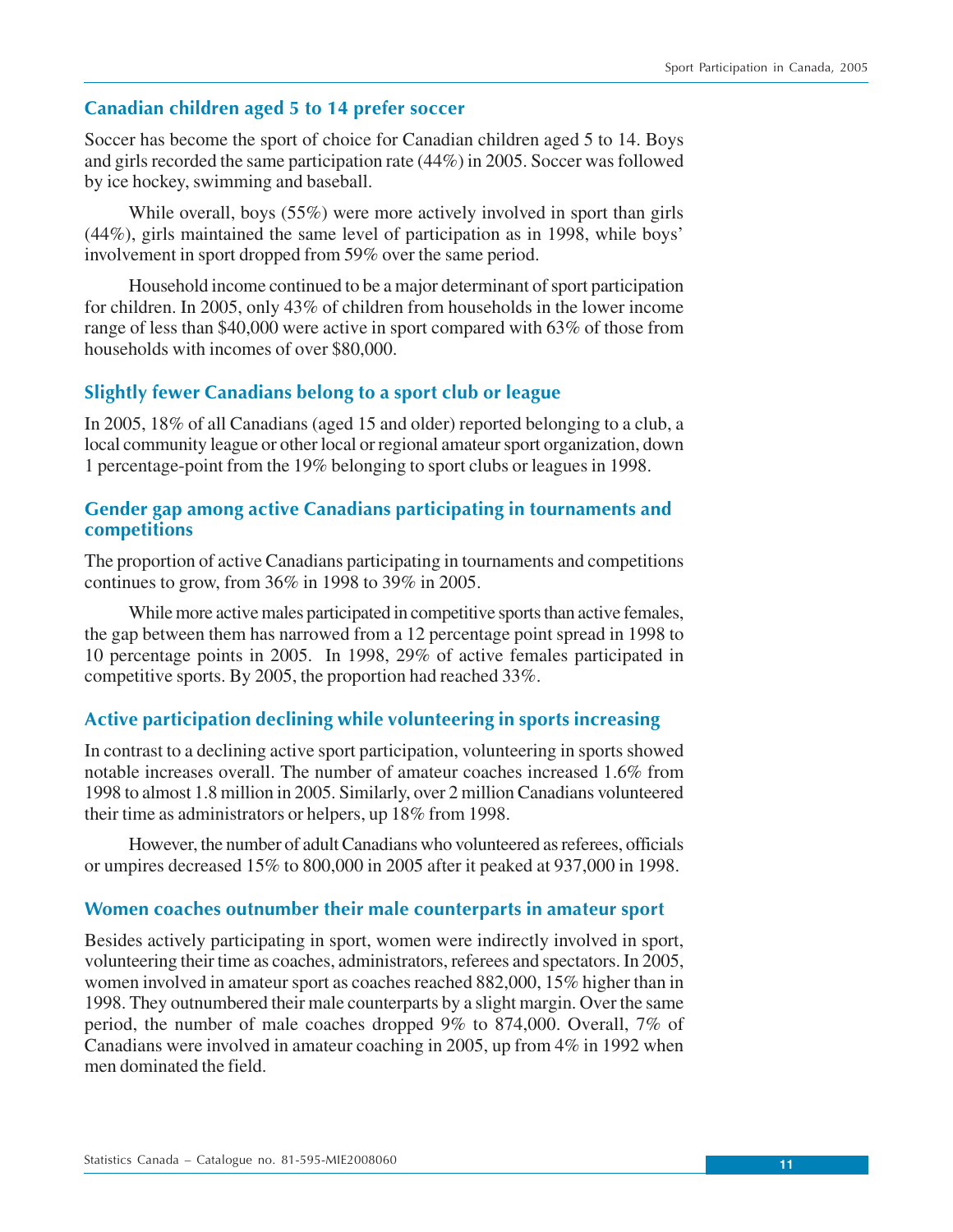Similarly, the number of female volunteer administrators jumped nearly 15% to 992,000. The number of male administrators also grew, reaching 1,020,000 in 2005, a 17% increase from 1998.

## **Involvement in amateur sport as spectators almost doubled in 13 years**

The number of adult Canadians involved in amateur sport as spectators reached 9.2 million in 2005. That was 20.3% higher than reported in 1998. In 1992, only 5 million Canadians were involved in amateur sport as spectators.

## **Relaxation ranked the most important benefit of sport participation**

Active Canadians cited relaxation as the most important benefit of sport participation. In 2005, 73% of active Canadians ranked relaxation as the most beneficial outcome of participating in sport. Physical health and fitness came second with 68%. Improvement in social networks through association with new friends and acquaintances was ranked the least important at 34%.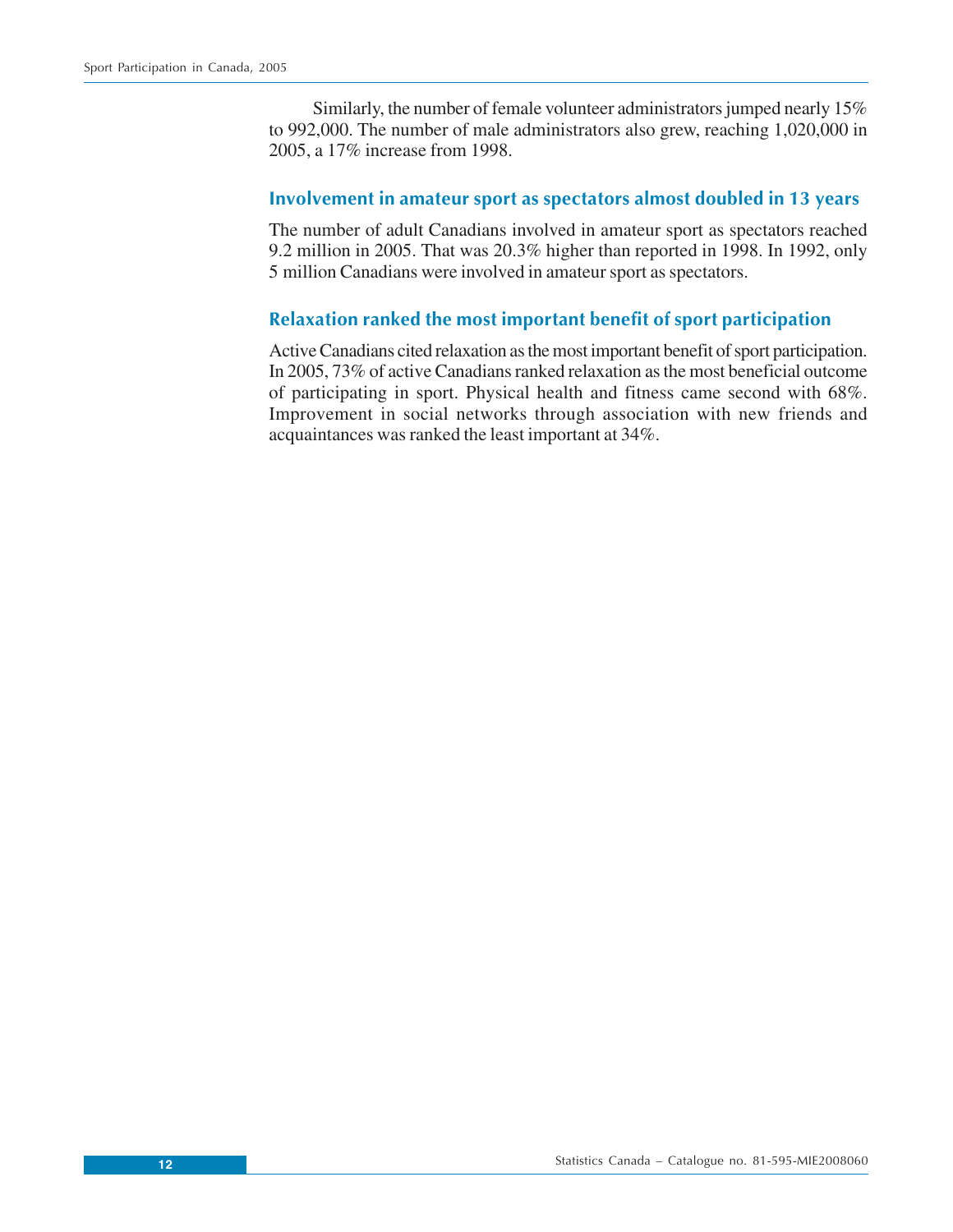## <span id="page-12-0"></span>**2. Introduction**

Sport is a universal activity. People all over the world participate in sport in one form or another. While certain sports are unique to certain countries because of their geography, climate and culture, the benefits from participating are universal.

Involvement in sport is not restricted to direct active participation, but also includes all those who participate indirectly as coaches, officials, administrators or spectators. Many Canadians participate in sport directly, others indirectly and many in both ways.

This report looks at sport participation by Canadians. It takes into account certain socio-economic variables such as age, sex, income, education and family composition that may influence the level of involvement. It uses historical data from the *General Social Survey* (GSS) to show the level and rate of participation over time. The report also looks at the kinds of sports Canadians like to play, the influence of parental involvement on their children's participation, the rationale for participation or non participation in sport, and the barriers to sport participation.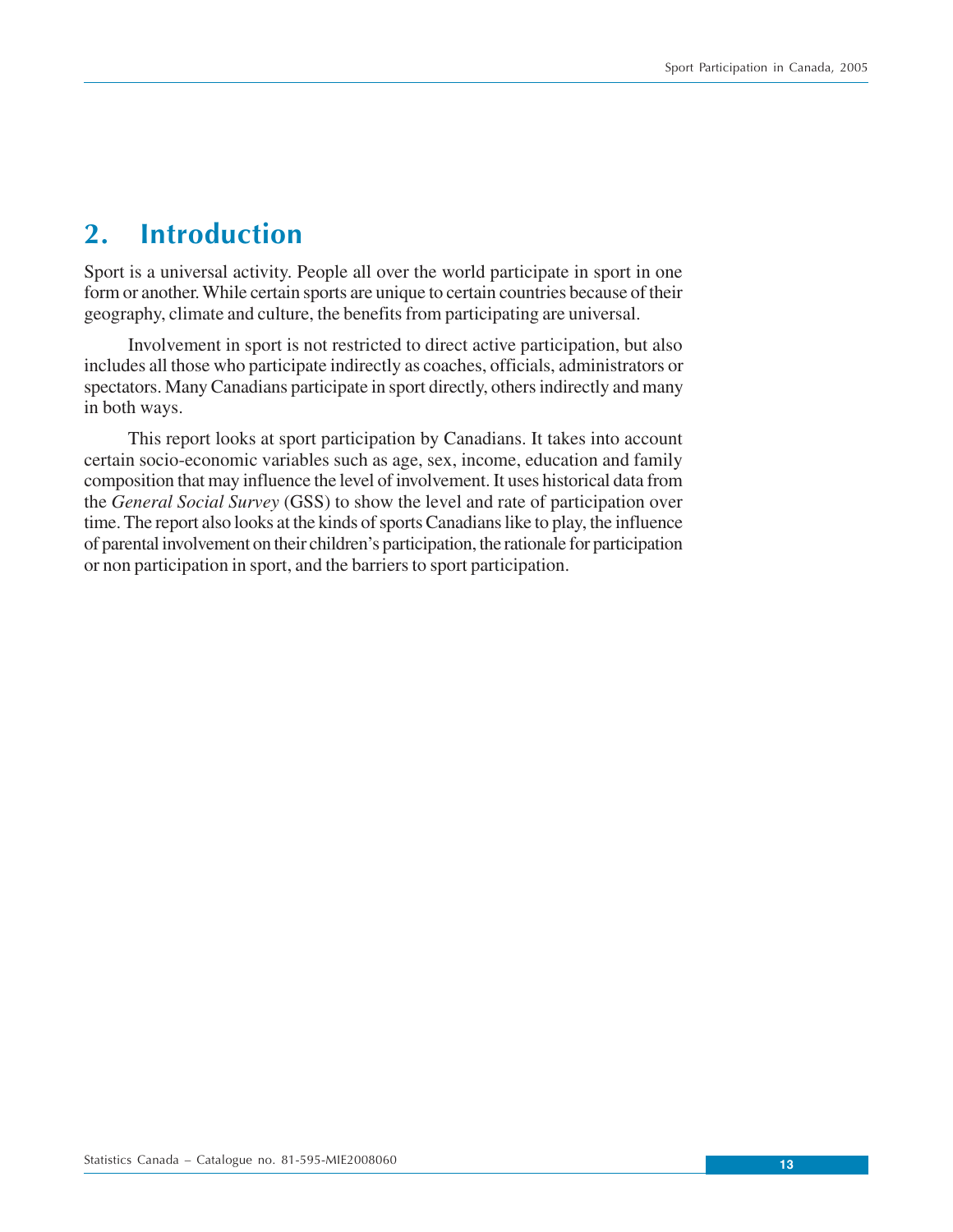## <span id="page-13-0"></span>**3. Objectives**

This report is an update of the 1998 report entitled *Sport Participation in Canada* prepared by Statistics Canada for Sport Canada.<sup>3</sup> Some studies (e.g., releases by the *Canadian Fitness and Lifestyle Research Institute*<sup>4</sup>) include sport in a broader context of physical activities such as brisk walking, jogging, dancing, and other forms of exercise. Sport as used in this report excludes a number of physical and leisure activities such as aerobics, dancing, bicycling for recreation or transportation, body building, car racing, fishing, jogging and walking.

The report analyzes trend data where possible using the 1992, 1998, and 2005 sport supplements to the *General Social Survey* (GSS). These data provide vital information on the magnitude of, and changes in, sport participation in Canada.

The main objective of this paper is to improve our knowledge of sport participation in Canada by examining the following in detail:

- participation in sport by socio-demographic factors (e.g., age, mother tongue, gender, household type, education, household income, occupation, and type of employment)
- Canadian born and immigrants both recent and those who came to Canada before 1990
- Canadians who are directly involved in sport as participants
- Canadians who are indirectly involved through coaching, refereeing, officiating or being a spectator at amateur sporting events
- participation in competitive sport
- benefits from participation
- barriers to participation
- the relationship between general social indicators and sport participation (e.g., health, social and community contact and time use including leisure time)

## **3.1 Definition of sport**

The General Social Survey determined each respondent's involvement in sport by asking the question:

### *"Did you regularly participate in any sports during the past 12 months?"*

"Regularly" meant that the respondent participated in a sport at least once a week during the season or for a certain period of the year. For example, although bowling is not a seasonal sport, the respondent was to include bowling if it was played on a regular basis during a period of the year.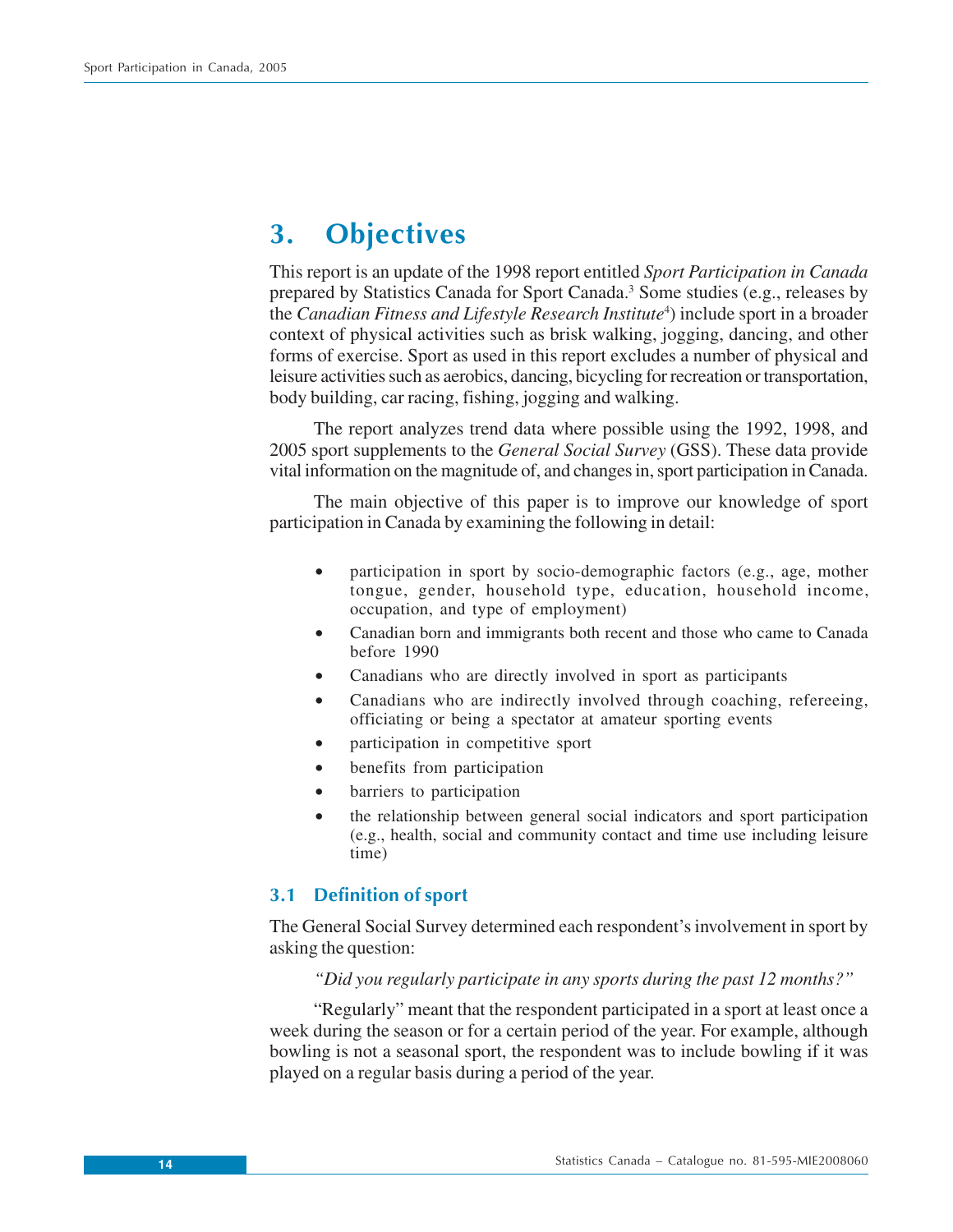<span id="page-14-0"></span>Guidelines for determining whether a physical activity fell within scope as a 'sport' were determined by Sport Canada. Specifically, a sport is an activity that involves two or more participants engaging for the purpose of competition. Sport involves formal rules and procedures, requires tactics and strategies, specialized neuromuscular skills and a high degree of difficulty and effort. The competitive nature of sport implies the development of trained coaching personnel. It does not include activities in which the performance of a motorized vehicle is the primary determinant of the competitive outcome.

Based on these general guidelines, a list of sports was provided by Sport Canada. A number of physical and leisure activities were excluded such as noncompetitive aerobics, aqua-fitness, bicycling for recreation/transportation only, body building/body sculpting, car racing, dancing, fishing, fitness classes, hiking, jogging, lifting weights (non-competitive), motorcycling, snowmobiling, and non-competitive walking. Details about the GSS survey design, the survey questions, and a list of sports included and those excluded are all contained in Appendix 1.

## **3.2 Calculation of rates**

Participation rates can be calculated in a number of different ways. The participation rates in most of the tables in the report use the total Canadian population aged 15 years and older as the denominator. Participation rates were also calculated using the total number of males 15 years and older and total females 15 years and older as denominators. This allows one to view the proportion of sport participants within the total population, as well as within the male and female populations.

A second set of percentages were calculated using the population that actively participates in sport as the base (denominator), thus giving us a rate of 'active Canadians'. This allows for comparisons within the active population. Footnotes at the end of each table indicate which sub-population was used in the calculation of the rates.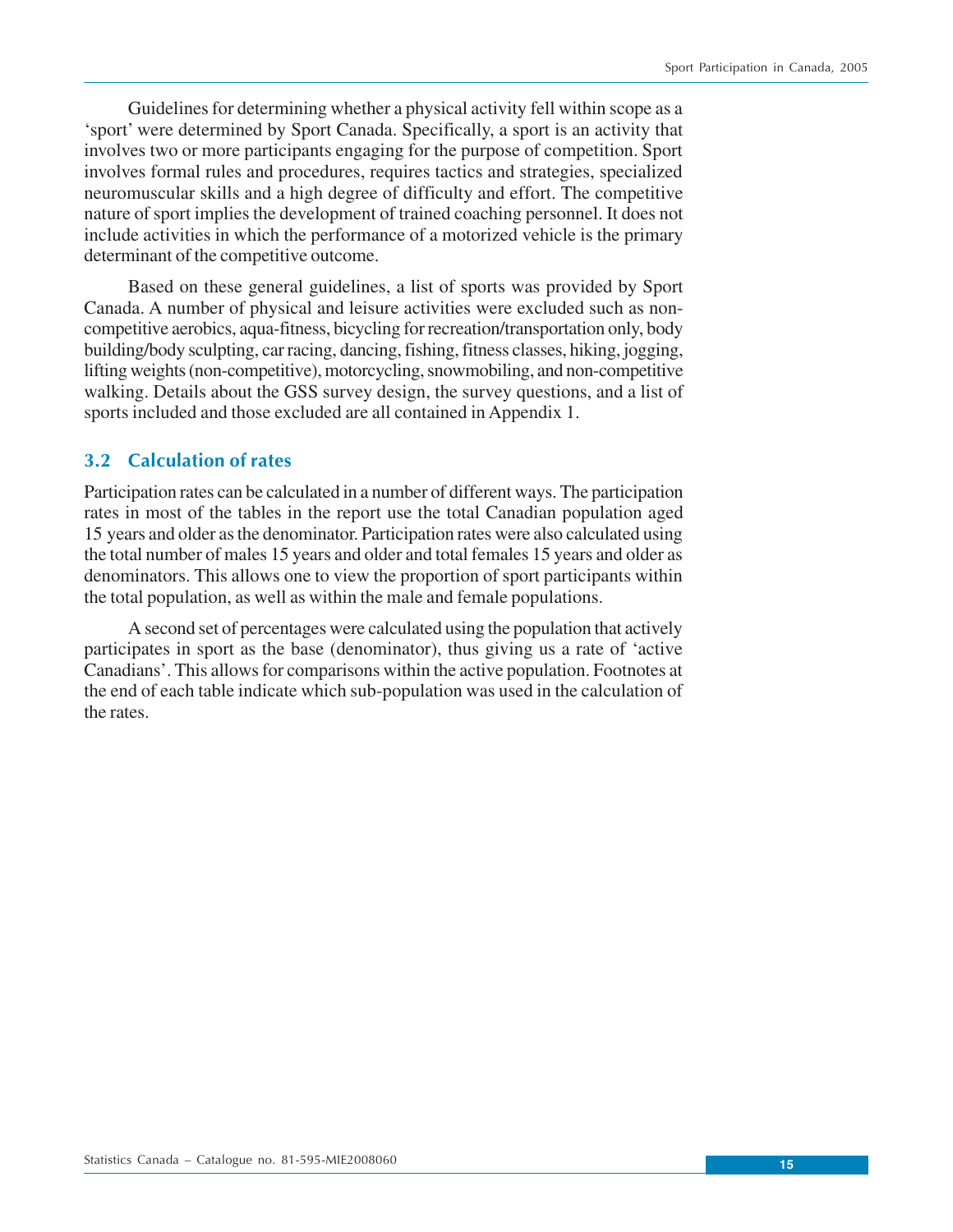## <span id="page-15-0"></span>**4. National trends in sport participation, 1992, 1998 and 2005**

## **4.1 Sport participation in Canada on the decline**

Fewer Canadians aged 15 and older participated in sport in 2005 than in 1998 or in 1992. In 1992, the results of the General Social Survey showed that 45% of Canadians aged 15 and older or 9.6 million people participated in sport. In 1998, the figure dropped to 34% of the population. By 2005, the number of participants had decreased further to 7.3 million Canadians, representing 28% of the population.

A combination of factors may have brought about this decline. The aging population is perhaps the dominant factor. Others include time pressures, family responsibilities, child rearing, careers, lack of interest and participation in other leisure time activities such as watching television, and surfing and chatting on the Internet. Gender, household composition, educational attainment and income all influence sport participation. Active participation decreases steadily as the population ages.

Between 1991 and 2005, Canada recorded a big increase in the proportion of the population aged 65 and over (defined as seniors). The census counted 3.5 million seniors in 1991. They represented 11.6% of the total population, up from 8.1% in 1971. In 2005, the number of seniors had increased to 4.2 million. Their share of the population reached 13.1% mainly due to lower fertility rates and longer life expectancy. At the same time, children under the age of 15 dropped from 20.7% of the population in 1991 to 17.6% in 2005. Life expectancy for both sexes combined surpassed 80 years for the first time ever in 2004, up from 79.9 year in 2003 and 78 years in 1992.

Household composition also has a big influence on sport participation. The presence of children in a household increases the likelihood of family involvement in sports either as active participants or as volunteers. Household income and the level of education of household members also have an impact on sport participation. In 1992, 1998 and 2005, individuals and households with higher incomes were more likely to participate in sport than those with lower incomes. The same was true of education. More educated Canadians were more likely to be active in sports than those with less education.

The downward trend in sport participation does not mean that Canadians do not engage in physical activities. Many Canadians actually engage in regular exercise through various physical programs or classes, others enjoy jogging, gardening, power walking, etc.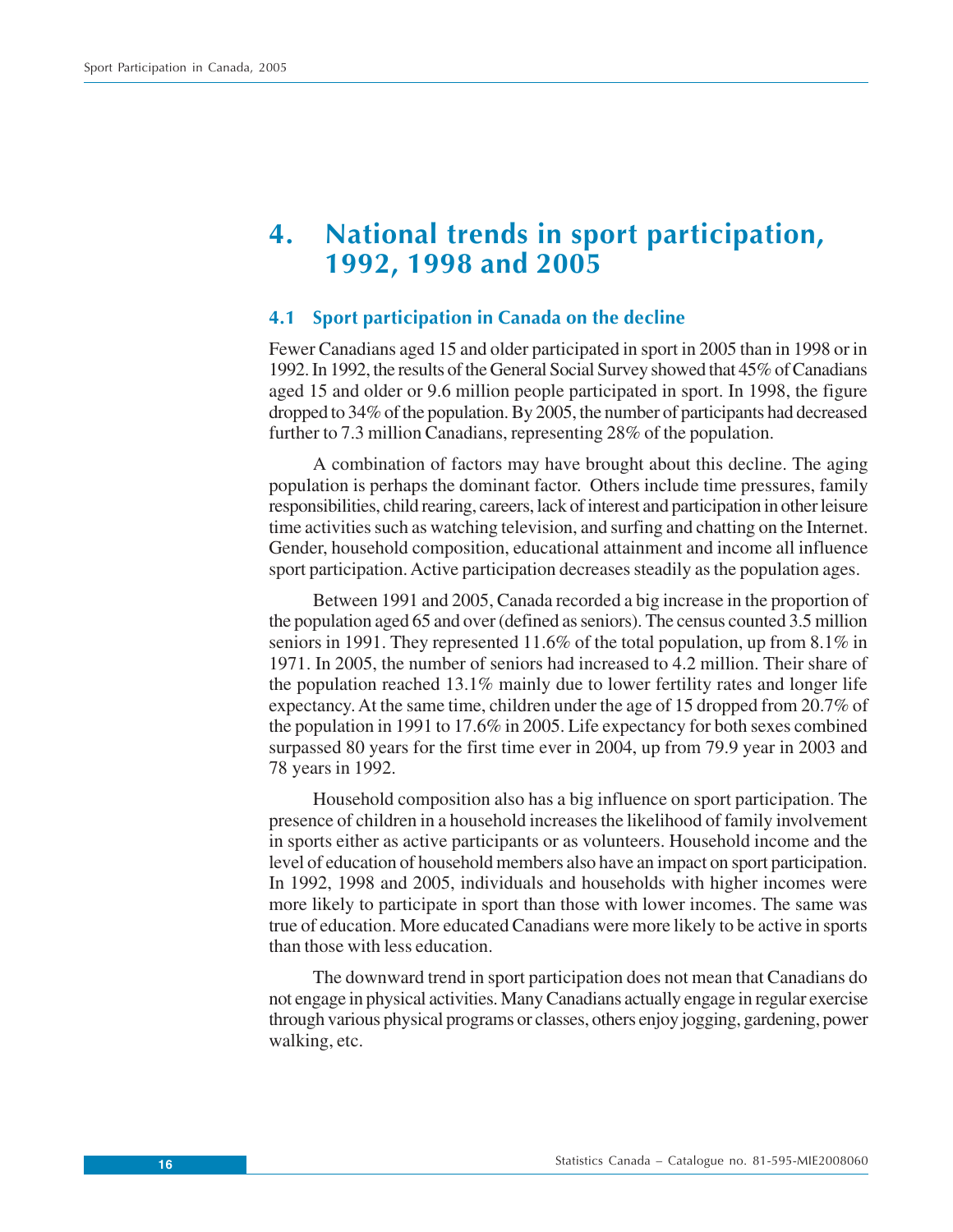According to the 2005 Canadian Community Health Survey, 13.8 million people, representing 51% of Canadians aged 12 and older, were involved in leisuretime physical activity of some sort. That was up from the 46% observed in the 1998/99 National Population Health Survey. In both surveys, the level of physical activity was based on the respondents' answers to questions about the frequency, duration and intensity of their participation in leisure-time physical activity.

The GSS data on sport participation by definition exclude a number of recreational physical activities. Their exclusion may have the effect of lowering the participation rate calculated using the GSS data on sport. A cross tabulation of the GSS data on the time use data on sport suggests that the non participants were active in sport, though not regularly (once a week), and they engaged in physical activities. In 2005, the non participants spent an average of 24 minutes per day on active sport. By comparison, sport participants spent 48 minutes per day on active sport. That was double the amount of time spent by the non-participants. Canadians are indeed active at various levels of physical activity but the focus of this report is participation in sport.

#### Chart 1

## **Average time per day spent on activities by sports participants and non participants, 2005**

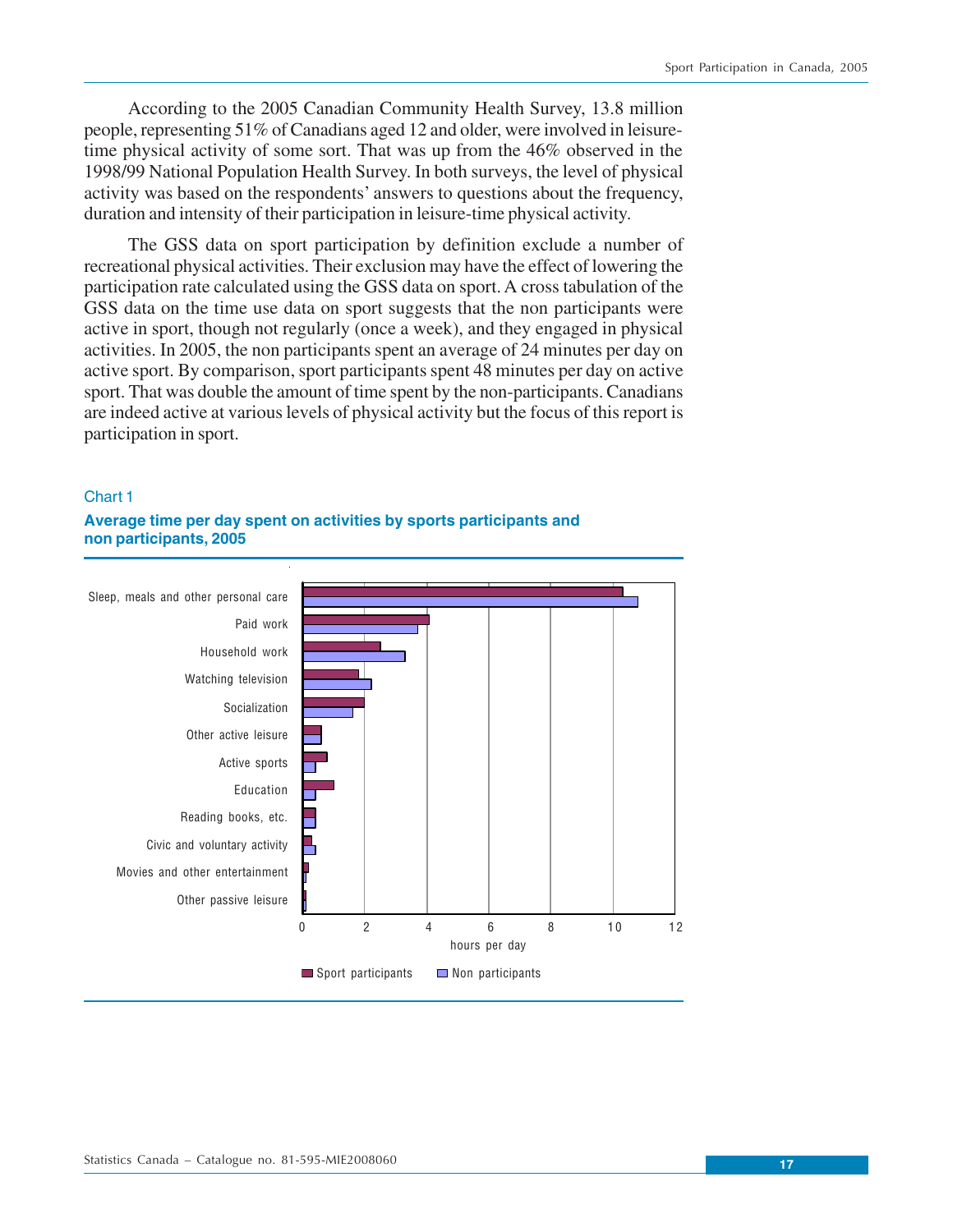### <span id="page-17-0"></span>**4.2 Comparison with other countries**

International statistics on sport participation are not comparable to the Canadian data because of definitions and methodologies used. However, international trends are interesting to observe.

In Australia, sport participation is broadly defined to include participation in organized sport and non-organized sport plus physical activities. According to the Australian Bureau of Statistics, the 2005-06 Australian participation rate for organized sport and physical activity was 29%.<sup>5</sup> The Australian participation rate has remained fairly steady since 1993, hovering around 30%.

In the United States, participation in sport and physical activity among adults has changed very little. The 2005 National Health Interview Survey indicates that 30% of adult Americans engaged in regular-time physical activities, down from 32% in 1997.<sup>6</sup> For the United States, regular leisure-time physical activities means engaging in light to moderate leisure-time physical activity for at least 30 minutes, five times per week or engaging in vigorous leisure time physical activity for at least 20 minutes, three times per week.

As in Canada, sport participation in Great Britain has declined over the years. However, their data include physical and leisure activities with sport participation. According to the General Household Survey carried out by the Office for National Statistics in Great Britain, adult participation in sport and physical activities in at least one activity (excluding walking) in the previous four weeks before the interview dropped from 48% in 1990 to 43% in 2002. A greater proportion of British men participate in sport than women. However, the decline in sport seen between 1990 and 2002 was greater for men than for women. Again, as in Canada, the gender gap in participation between both sexes continued to narrow.

## **4.3 Men participate in sport much more actively than women**

In Canada men are more likely to participate in sport than women, although participation rates have declined for both sexes over the years. The gender gap in sport participation has narrowed a little, from a 17 percentage-point spread in 1998 to a 15 percentage-point spread in 2005.

The participation rate for men dropped from 43% in 1998 to 36% in 2005 and for women from 26% to 21%. The fall was steepest for young males aged 15 to 18 with a 14 percentage-point drop over the period to a 66% participation rate. The smallest decline was among older men aged 55 and over, with a drop of only one percentage-point, to 24%.

Among women, the smallest decline was seen in the 15 to 18 age group. Young females in the 15 to 18 age range, with a rate of 52% in 2005, recorded less than a 4 percentage-point drop from 1998, compared to the 14 percentage-point drop noted for males in that age group. For women, the greatest decline was in the 25 to 34 age group, down 8 percentage points from 1998.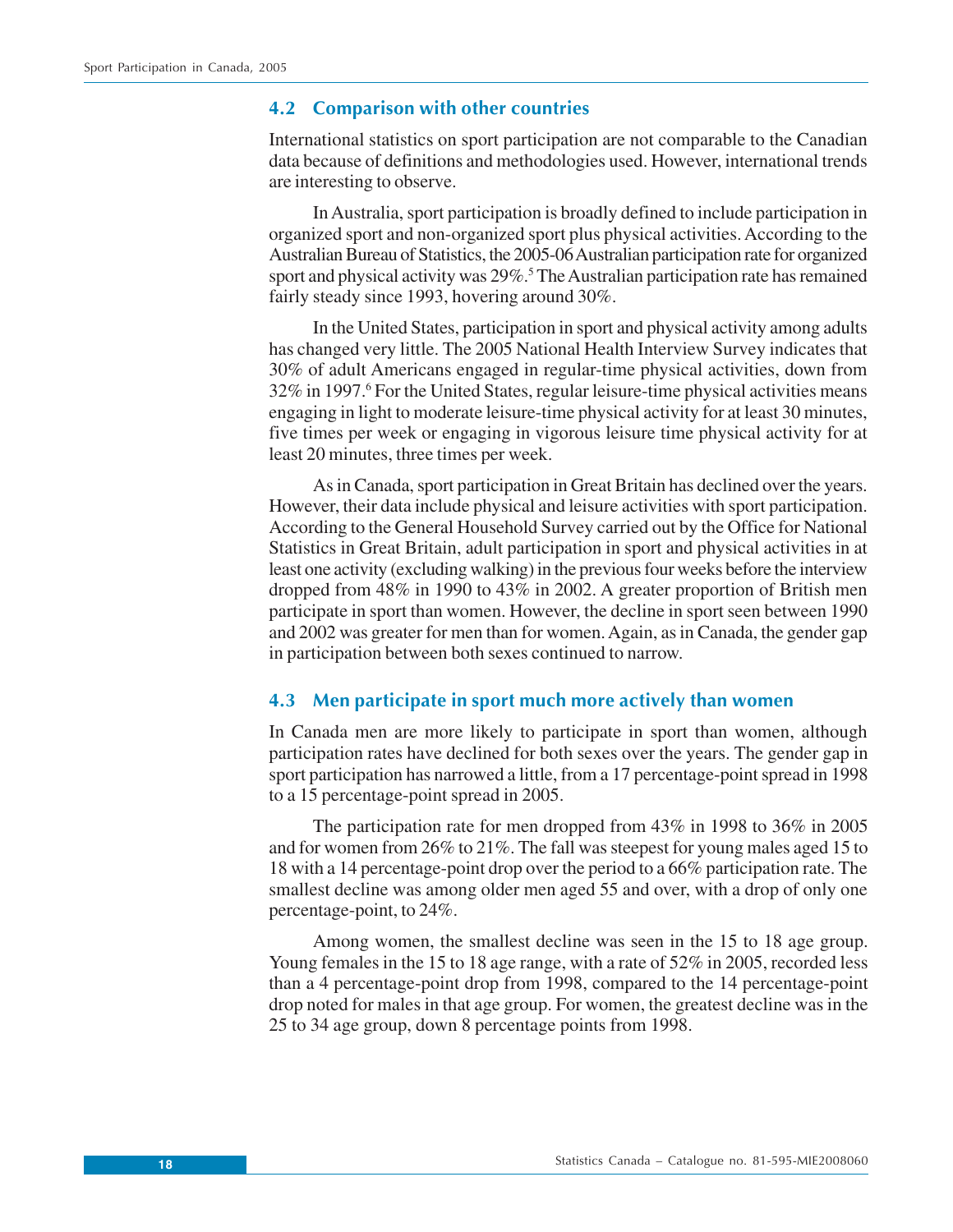## <span id="page-18-0"></span>**4.4 Age is a major factor in sport participation**

Active lifestyle decreases with age and so does sport participation. As Canadians age, their rate of participation in sport is likely to decrease. With over two-thirds of the Canadian adult population currently 35 years of age and older, the percentage of the population that is not active is likely to increase as the population continues to age. In 1992, people 35 years of age and over represented 60% of the adult population and their participation rate was 36%. By 2005, more Canadians (67%) were in this age cohort and their participation rate was down to 22%. Thus, the society is aging and becoming less active.

Adult Canadians 25 to 34 years old are an interesting cohort. In 1992, more than half of them (53%) participated in sport. By 2005, less than a third (31%) was actively engaged in sport. While the level of activity of the 25 to 34 year olds had slowed down, their participation rate was still above the national rate (28%). With much of their hours devoted to family, child rearing and careers, they still managed to find time for participation in sport.

Young Canadians aged 15 to 18 had the highest participation rate at 59% in 2005 but this was down from 77% in 1992. The 19 to 24 year olds had a rate of 43%, down from 61% in 1992. Those aged 55 and over recorded the lowest rate (17%), falling from a 25% rate in 1992.

Youths spend three quarters of their leisure time (7.1 hours per day) socializing with friends, relatives and talking on the phone, watching the television, surfing and chatting on the Internet.

## Chart 2 **Sport participation rates by age and sex, 2005**

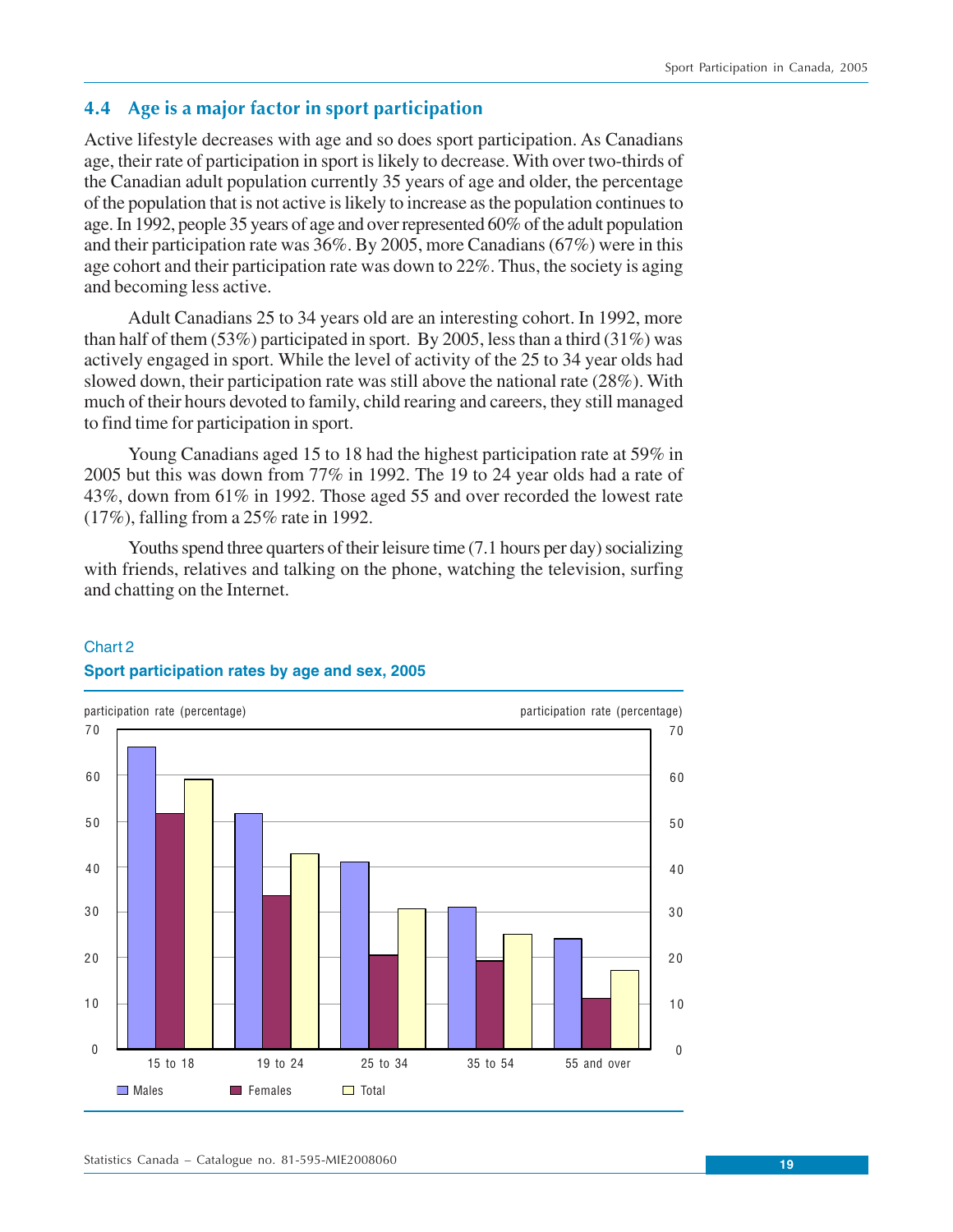## <span id="page-19-0"></span>**4.5 Provincial/regional trend**

### **Participation rates highest in Nova Scotia and Alberta**

Reflecting the national trend, participation in sport declined in all provinces except Prince Edward Island, dropping the most in Quebec and British Columbia. In 1998, Quebec led the nation in sport participation with a rate of 38%. In 2005, the participation rate in Quebec had dropped to 27%. Nova Scotia took over the lead with over 32% participating. Nova Scotia, along with Manitoba, showed almost no change between the two survey cycles.

The real success story was Prince Edward Island. The province had the lowest rate in 1998 but by 2005, it ranked fourth overall, behind Nova Scotia, Alberta and Manitoba. Newfoundland and Labrador had the lowest participation rate, at 24% in 2005.



## Chart 3 **Sport participation rates by province, 1998 and 2005**

## **4.6 Education matters when it comes to sport**

Canadians with higher levels of education tend to have higher participation rate than those with lower levels of education. This tendency was observed in both sexes, increasing steadily through to the attainment of a university degree. In 2005, one quarter of Canadians aged 15 and over with a high school diploma or less participated in sport. This compares with 30% for those with a postsecondary diploma and 33% for those with a university degree. The same was true in the previous survey cycles. In the 1998 survey cycle, 41% of those with a post secondary diploma or some university and 46% of university degree holders participated in sport compared with 29% of those with some secondary schooling or less. In the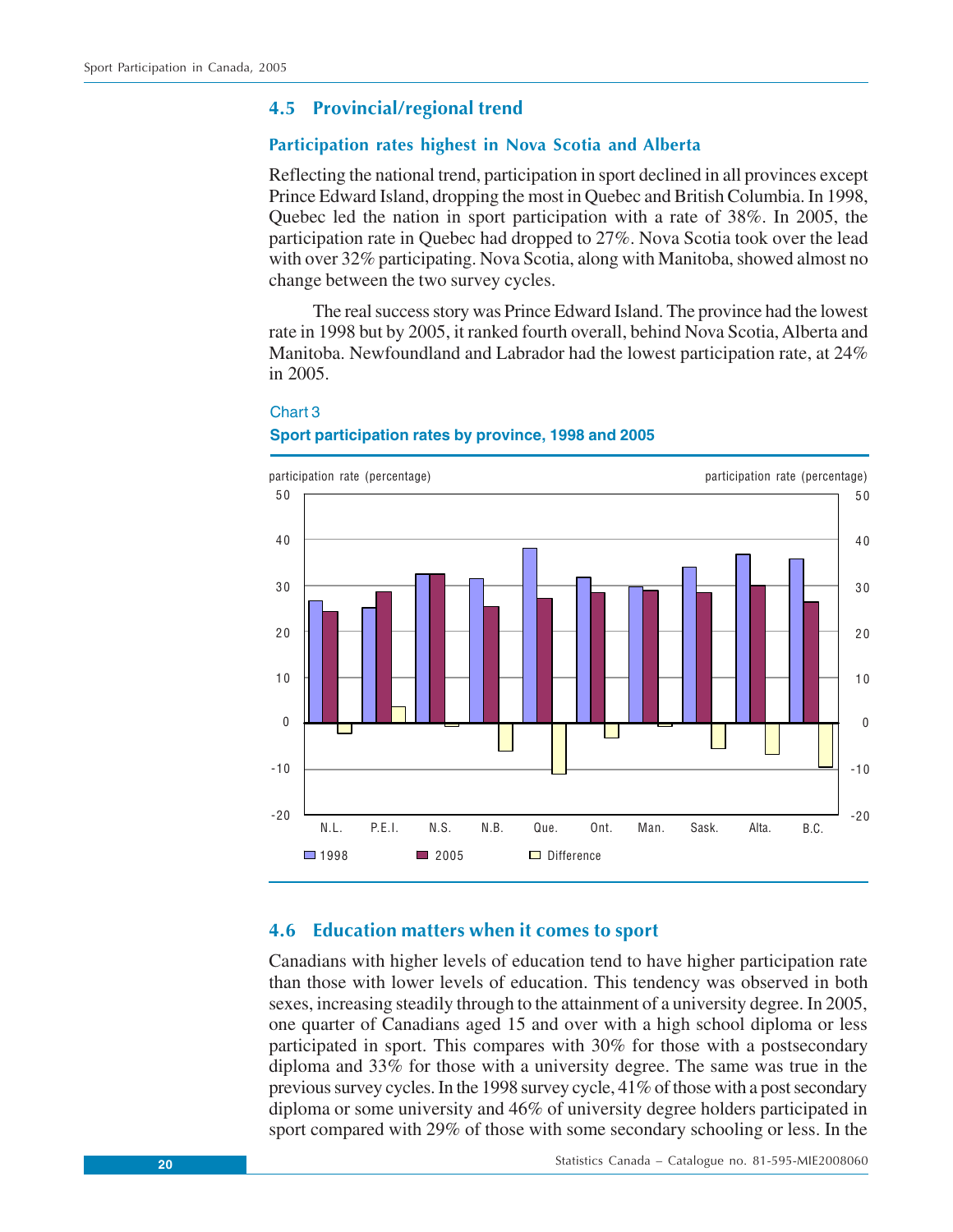<span id="page-20-0"></span>1992 survey cycle, more than half of those with a post secondary diploma or some university and 46% of university degree holders participated in sport compared with 36% of those with some secondary schooling or less. The good news is that the gap in the participation rate between the highest and the lowest education levels has narrowed over the years from 22 percentage points in 1992 to 8 percentage points in 2005.

### Chart 4





## **4.7 Level of household income influences sport participation**

Like education, household income has a measure of influence on sport participation. In fact, given that persons with higher education are more likely to have higher income and vice versa, both factors have impacts on participation in sport activities in Canada.

In 2005, participation in sport was more than twice as high (40% rate) for adult Canadians with household incomes of \$80,000 or more compared with those with household incomes under \$30,000. A similar pattern was also observed in 1992 and 1998.

Participation in sport typically involves expenditures on registration fees, equipment, uniforms, travel, accommodation and food. These outlays may be beyond the economic means of lower income earners.<sup>7</sup> The amount that can be spent on sport activities is dependent on the amount of discretionary income that is left after other household essentials are covered.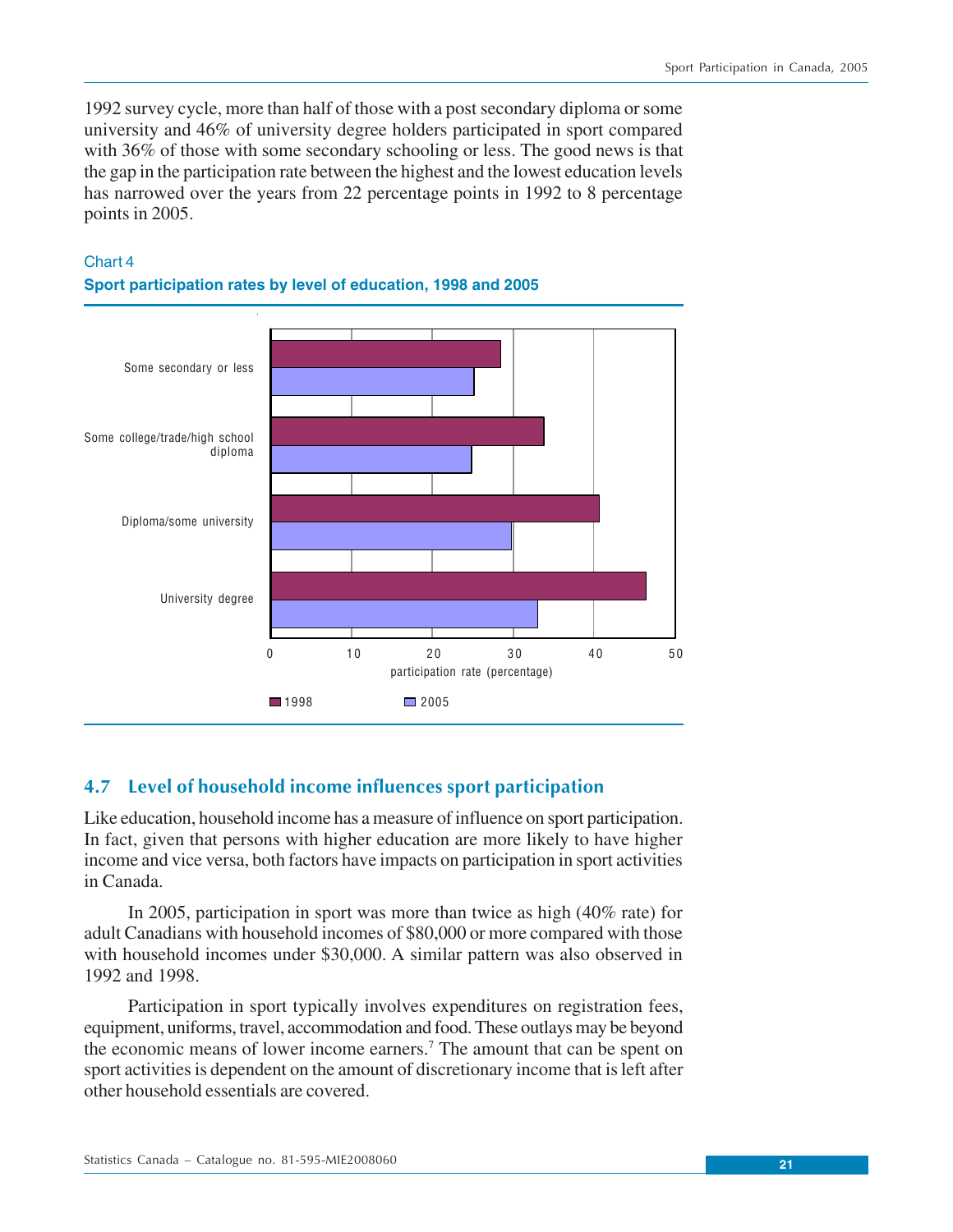## Chart 5

<span id="page-21-0"></span>

#### **Sport participation rates by family income, 1992, 1998 and 2005**

## **4.8 Language has little impact on sport participation**

Mother tongue has minimal impact on the rate of sport participation. In 2005, the same participation rate (30%) was observed for both anglophones and francophones. However, a further disaggregation of the data shows that anglophone men were slightly more involved in sports than francophone men. The reverse was the case for females; francophone women had a slight edge over their anglophone counterparts.

In 1998, nearly 49% of adult anglophone males participated in sport. This compares with 45% of adult francophone males. In 2005, the gap between the two had narrowed to one-percentage point with the anglophones still holding the edge. For females, the francophones had a higher participation rate (29%) in 1998, one percentage point more than anglophone females. The gap between the two remained unchanged in 2005.

For those who spoke languages other than English and French, the participation rate was much lower at 22% in 2005, down from 26% in 1998.

People born in Canada are more likely to participate in sport than people born outside Canada. Recent immigrants (those who came to Canada after 1990) reported a participation rate of 27%, almost three percentage points below the Canadianborn rate. However, those who came to Canada before 1990 were much less likely to participate in sport with only a 19% rate.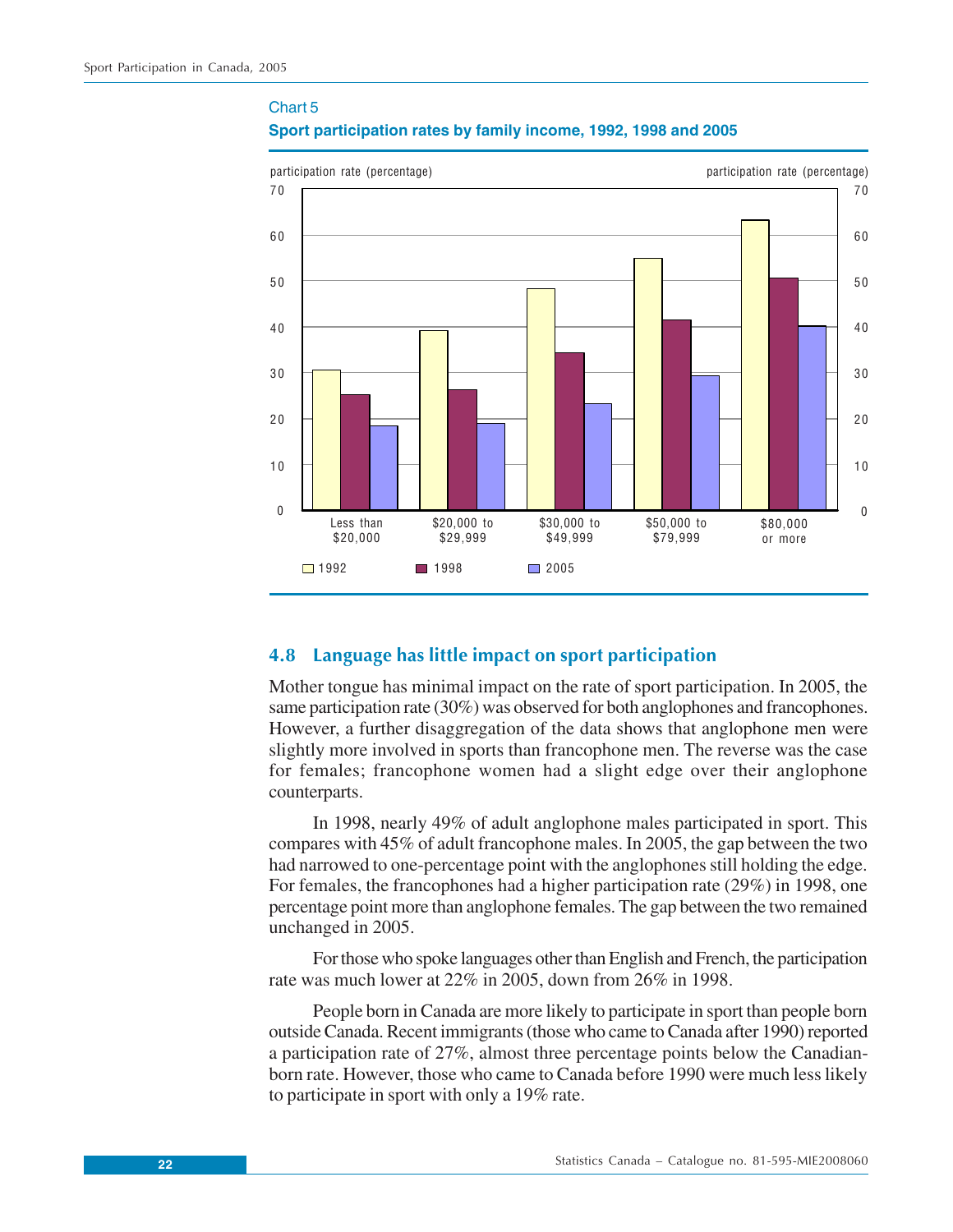



## Chart 7 **Sport participation by immigration status, 2005**

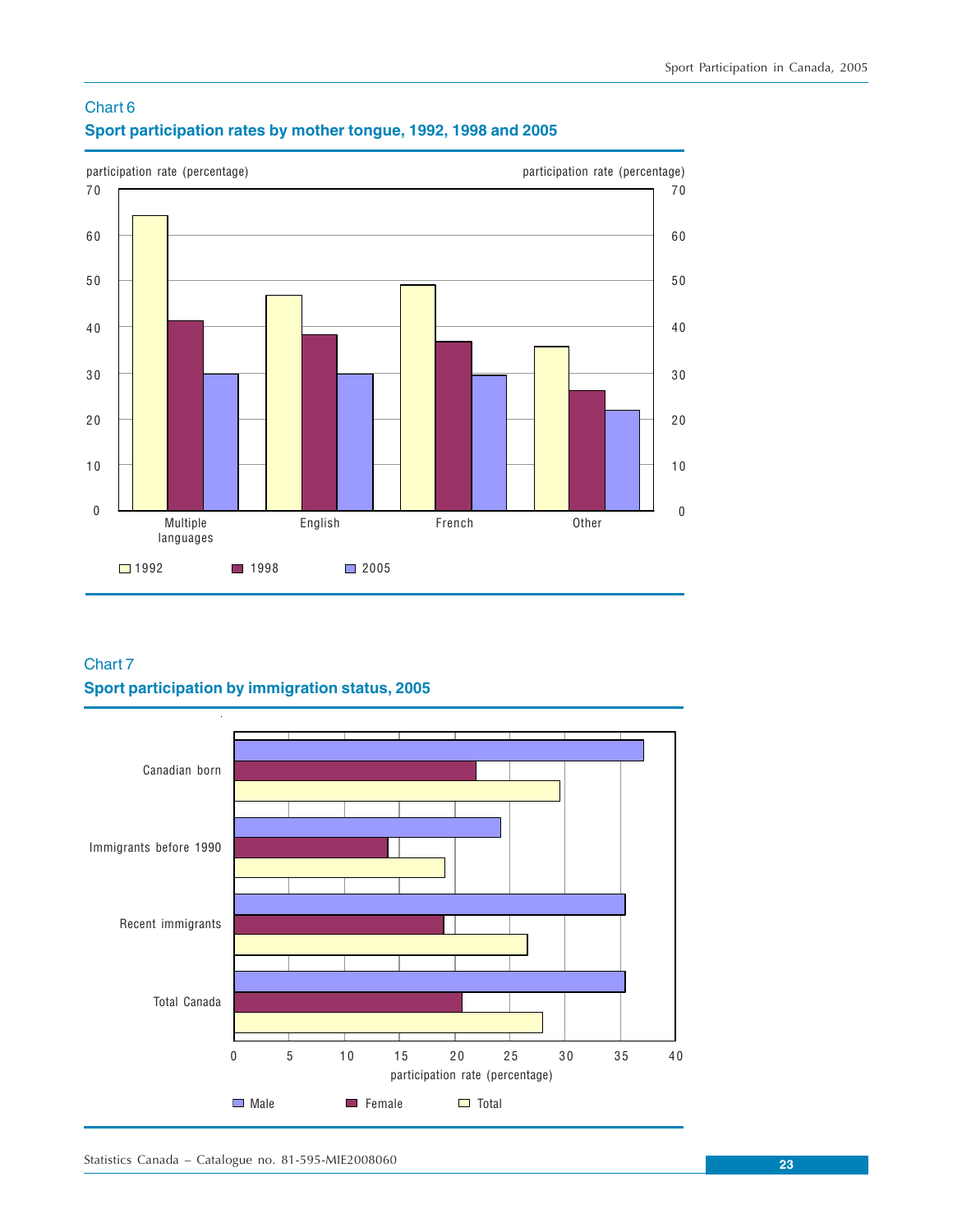## <span id="page-23-0"></span>**4.9 Students are the most active in sport, followed by full-time workers**

Similar to what was found in 1998, students (with or without employment) had the highest participation rate in 2005 at 51%, driven mainly by male students between the ages of 15 and 24. Student participation was down from 64% in 1998.

Full-time employees were the next most active participants in sport with a rate of almost 31%. Part-timers recorded a lower rate of 27% even though they would appear to have more leisure time at their disposal than the full-timers.<sup>8</sup> However, some part-timers may have had more than one job and this may have limited their participation in sport.



#### Chart 8



## **Sport participation rates by labour force status, 1992, 1998 and 2005**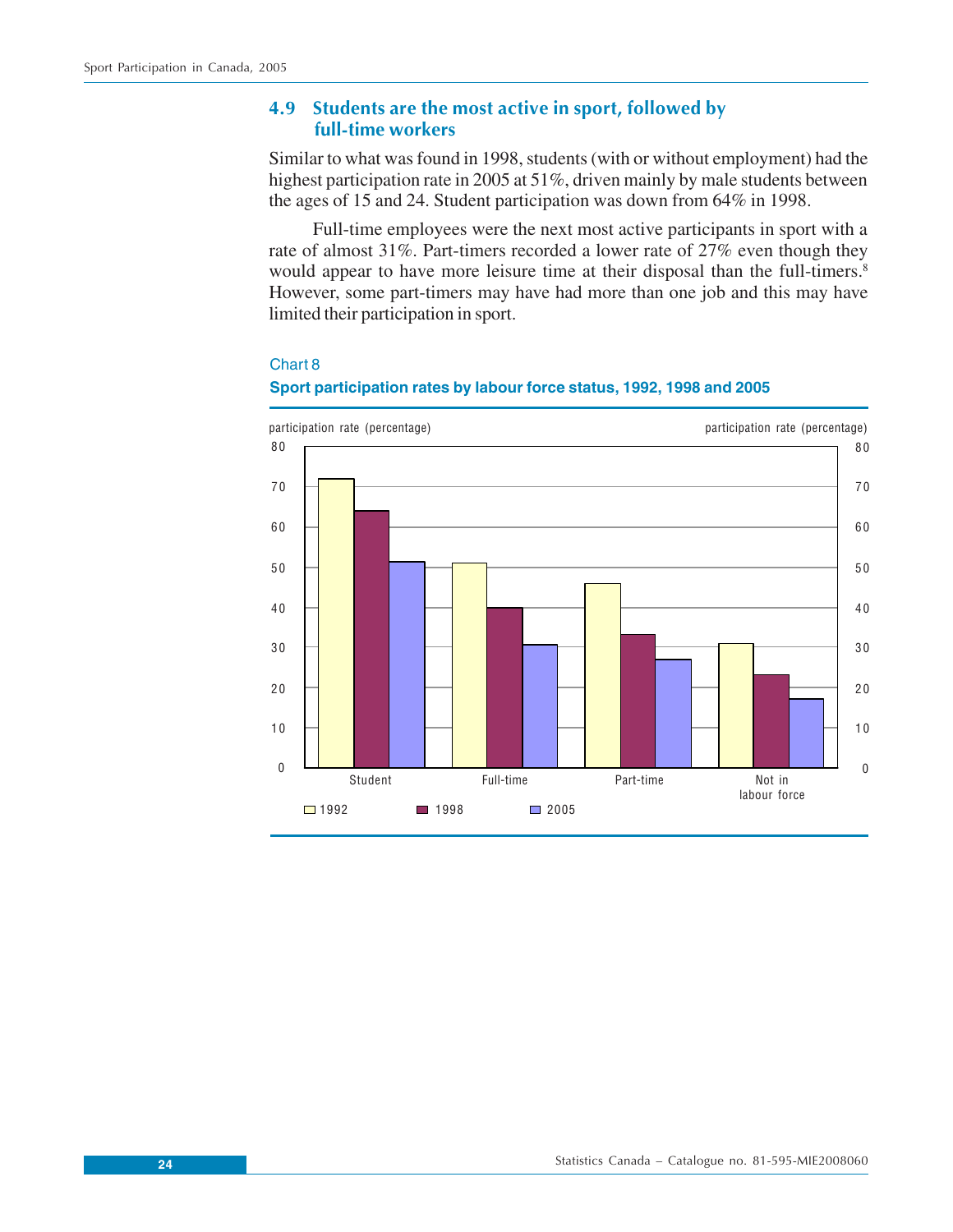### **Canadians aged 15 years and over who regularly participated in sport by immigration status, Canada, 2005**

|                       |                   | <b>Both sexes</b>                                |      |                   | <b>Male</b>                  |                     | Female          |                              |      |
|-----------------------|-------------------|--------------------------------------------------|------|-------------------|------------------------------|---------------------|-----------------|------------------------------|------|
|                       | <b>Population</b> | <b>Participants</b><br>per-<br>thousands centage |      | <b>Population</b> |                              | <b>Participants</b> |                 | <b>participants</b>          |      |
|                       | thousands         |                                                  |      | thousands         | per-<br>thousands<br>centage |                     | thousands       | per-<br>participants centage |      |
| <b>Total</b>          | 26.106            | 7.314                                            | 28.0 | 12.867            | 4.568                        | 35.5                | 13.239          | 2.745                        | 20.7 |
| Recent immigrants     | 1.814             | 482                                              | 26.6 | 836               | 297                          | 35.5                | 978             | 185                          | 19.0 |
| Before 1990           | 2.918             | 556                                              | 19.1 | 1.453             | 352                          | 24.2                | 1.465           | 204                          | 13.9 |
| Canadian born         | 21.258            | 6.271                                            | 29.5 | 10.526            | 3.915                        | 37.2                | 10.732          | 2.356                        | 22.0 |
| Don't know/not stated | 116 <sup>E</sup>  | F.                                               | F    | Е                 | F.                           | F                   | 64 <sup>E</sup> |                              | F    |

 $E$  use with caution

F too unreliable to be published

**Source:** Statistics Canada, General Social Survey, 2005.

#### Table 2

## **Profile of adult Canadians regularly participating in sport by sex, 1992, 1998 and 2005**

|              |                   | 1992                |                 |                   | 1998                |                 |                   | 2005                |                 |                             |  |
|--------------|-------------------|---------------------|-----------------|-------------------|---------------------|-----------------|-------------------|---------------------|-----------------|-----------------------------|--|
|              | <b>Population</b> | <b>Participants</b> |                 | <b>Population</b> | <b>Participants</b> |                 | <b>Population</b> | <b>Participants</b> |                 | Percentage<br>point         |  |
|              | thousands         | thousands           | per-<br>centage | thousands         | thousands           | per-<br>centage | thousands         | thousands           | per-<br>centage | change<br>(1998 to<br>2005) |  |
| Male         | 10.421            | 5.454               | 52.3            | 11.937            | 5,140               | 43.1            | 12.867            | 4.568               | 35.5            | $-7.6$                      |  |
| Female       | 10.873            | 4.141               | 38.1            | 12.323            | 3,169               | 25.7            | 13.239            | 2,745               | 20.7            | $-5.0$                      |  |
| <b>Total</b> | 21.294            | 9.594               | 45.1            | 24.260            | 8,309               | 34.2            | 26.106            | 7.314               | 28.0            | $-6.2$                      |  |

**Notes:** Population counts include Canadians 15 years of age and older.

Participation rates were calculated using total Canadians 15 years and older within each gender category, thus providing gender-specific rates.

**Sources:** General Social Survey, 1992, 1998, 2005.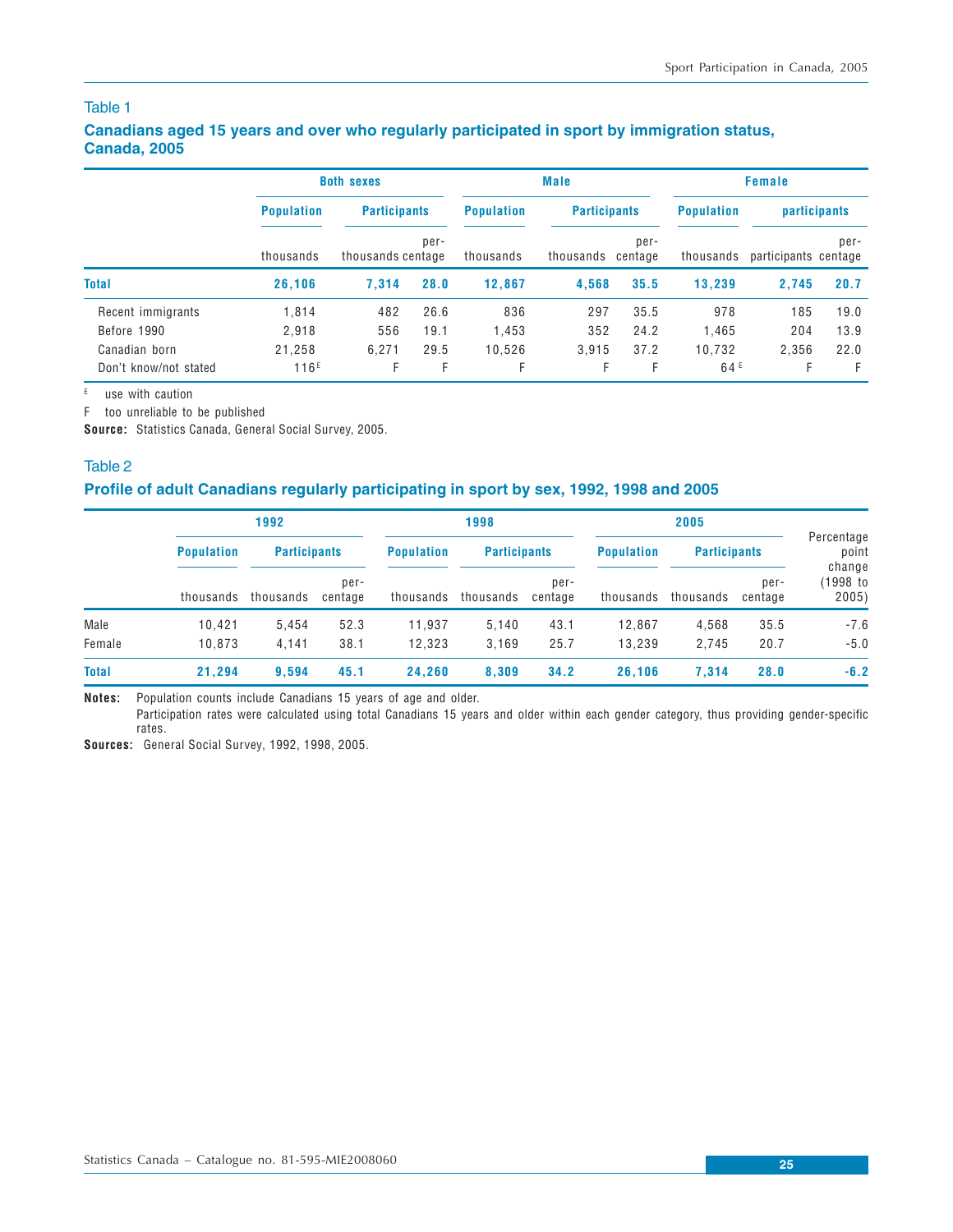### **Age profile of Canadians regularly participating in sport, 1992, 1998 and 2005**

|                                                                          | 1992                                      |                                           |                                      | 1998                                      |                                           |                                      | 2005                                      |                                         |                                      |                                                |
|--------------------------------------------------------------------------|-------------------------------------------|-------------------------------------------|--------------------------------------|-------------------------------------------|-------------------------------------------|--------------------------------------|-------------------------------------------|-----------------------------------------|--------------------------------------|------------------------------------------------|
|                                                                          | <b>Population</b>                         | <b>Participants</b>                       |                                      | <b>Population</b>                         | <b>Participants</b>                       |                                      | <b>Population</b>                         | <b>Participants</b>                     |                                      | Percentage<br>point                            |
|                                                                          | thousands                                 | thousands                                 | per-<br>centage                      | thousands                                 | thousands                                 | per-<br>centage                      | thousands                                 | thousands                               | per-<br>centage                      | change<br>(1998 to<br>2005)                    |
| <b>Total</b>                                                             | 21.294                                    | 9.594                                     | 45.1                                 | 24.260                                    | 8.309                                     | 34.2                                 | 26,106                                    | 7.314                                   | 28.0                                 | $-6.2$                                         |
| Age group<br>15 to 18<br>19 to 24<br>25 to 34<br>35 to 54<br>55 and over | 1.542<br>2.244<br>4.703<br>7.440<br>5.365 | 1.185<br>1.375<br>2.483<br>3.196<br>1,355 | 76.8<br>61.3<br>52.8<br>43.0<br>25.3 | 1.644<br>2.417<br>4.614<br>9.353<br>6.232 | 1.121<br>1.235<br>1.781<br>2.937<br>1.234 | 68.2<br>51.1<br>38.6<br>31.4<br>19.8 | 1.796<br>2.567<br>4.365<br>9.942<br>7,436 | 061. ا<br>.099<br>.348<br>2.509<br>.296 | 59.1<br>42.8<br>30.9<br>25.2<br>17.4 | $-9.1$<br>$-8.3$<br>$-7.7$<br>$-6.2$<br>$-2.4$ |

**Notes:** Population counts include Canadians 15 years of age and older.

Participation rates were calculated using total Canadians 15 years and older within each category.

**Sources:** General Social Survey, 1992, 1998, 2005.

### Table 4

### **Sport participation, Canada and provinces, 1992, 1998 and 2005**

|                  |                   | 1992                |                 |                   | 1998      |                     |           | 2005                |                 |                             |  |
|------------------|-------------------|---------------------|-----------------|-------------------|-----------|---------------------|-----------|---------------------|-----------------|-----------------------------|--|
|                  | <b>Population</b> | <b>Participants</b> |                 | <b>Population</b> |           | <b>Participants</b> |           | <b>Participants</b> |                 | Percentage<br>point         |  |
|                  | thousands         | thousands           | per-<br>centage | thousands         | thousands | per-<br>centage     | thousands | thousands           | per-<br>centage | change<br>(1998 to<br>2005) |  |
| Canada           | 21,294            | 9,594               | 45.1            | 24,260            | 8,309     | 34.2                | 26,106    | 7,314               | 28.0            | $-6.2$                      |  |
| Newfoundland     |                   |                     |                 |                   |           |                     |           |                     |                 |                             |  |
| and Labrador     | 441               | 160                 | 36.4            | 447               | 119       | 26.6                | 431       | 105                 | 24.3            | $-2.3$                      |  |
| Prince Edward    |                   |                     |                 |                   |           |                     |           |                     |                 |                             |  |
| Island           | 98 E              | 40 <sup>E</sup>     | 40.3E           | 107               | 27        | 25.2                | 112       | 32                  | 28.6            | 3.4                         |  |
| Nova Scotia      | 711               | 333                 | 46.8            | 761               | 248       | 32.6                | 775       | 251                 | 32.4            | $-0.2$                      |  |
| New Brunswick    | 569               | 251                 | 44.1            | 613               | 194       | 31.6                | 620       | 158                 | 25.5            | $-6.1$                      |  |
| Quebec           | 5,451             | 2,655               | 48.7            | 6,006             | 2,288     | 38.1                | 6,224     | 1,684               | 27.1            | $-11.0$                     |  |
| Ontario          | 7.911             | 3,234               | 40.9            | 9,184             | 2.921     | 31.8                | 10.128    | 2.890               | 28.5            | $-3.3$                      |  |
| Manitoba         | 840               | 349                 | 41.5            | 893               | 265       | 29.7                | 930       | 269                 | 28.9            | $-0.8$                      |  |
| Saskatchewan     | 741               | 335                 | 45.3            | 787               | 267       | 33.9                | 784       | 222                 | 28.4            | $-5.5$                      |  |
| Alberta          | 1,935             | 869                 | 44.9            | 2,261             | 833       | 36.8                | 2,592     | 778                 | 30.0            | $-6.8$                      |  |
| British Columbia | 2,597             | 1,368               | 52.7            | 3,201             | 1,147     | 35.8                | 3,511     | 925                 | 26.3            | $-9.5$                      |  |

 $E$  use with caution

**Notes:** Population counts include Canadians 15 years of age and older.

Participation rates were calculated using total Canadians 15 years and older within each category. **Sources:** General Social Survey, 1992, 1998, 2005.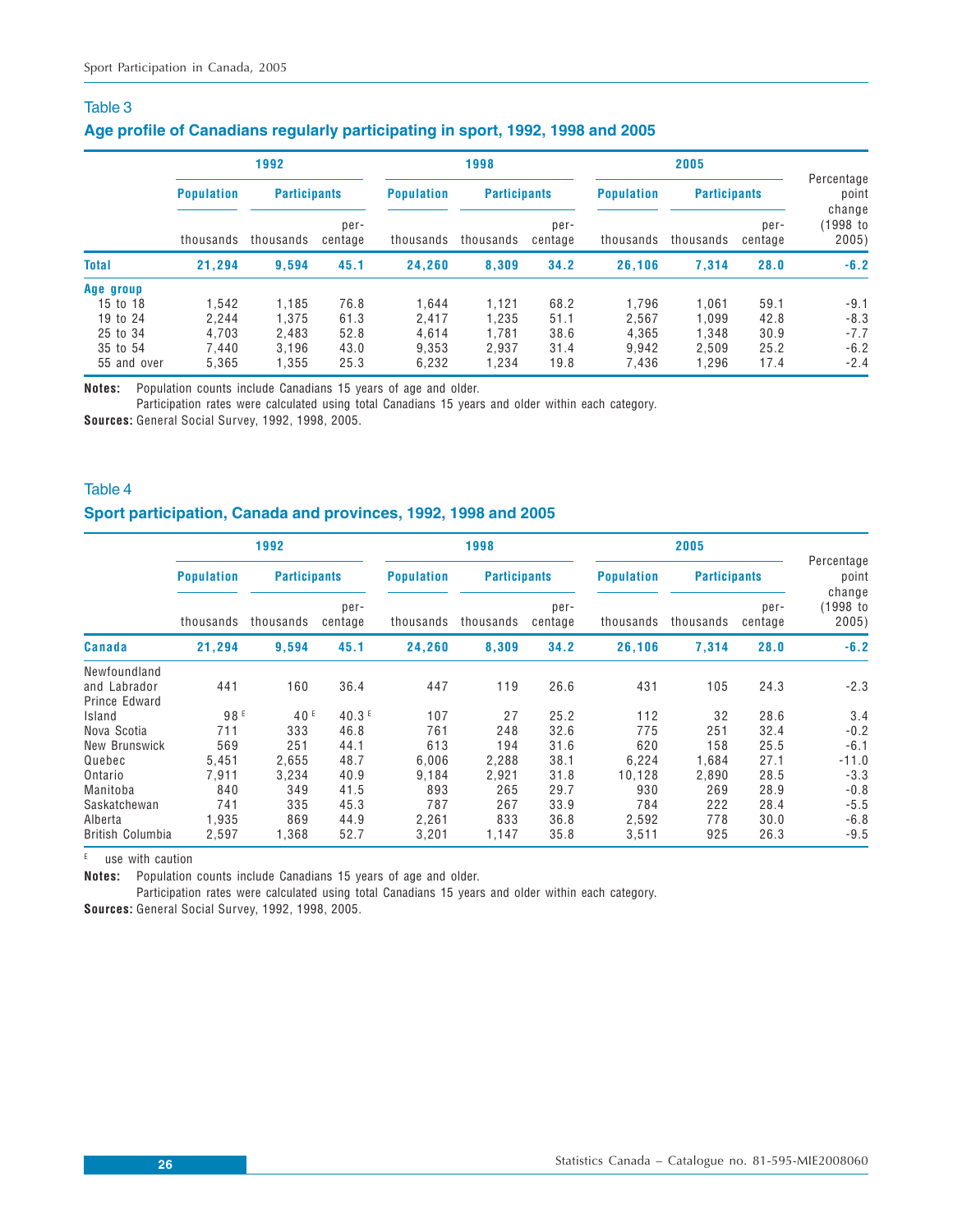### **Profile of Canadians who regularly participate in sport, 2005**

|                                                                                                                                                                                                          |                                                                             | <b>Total</b>                                                          |                                                                              |                                                                           | <b>Male</b>                                                          |                                                                              | <b>Female</b>                                                             |                                                                              |                                                                               |
|----------------------------------------------------------------------------------------------------------------------------------------------------------------------------------------------------------|-----------------------------------------------------------------------------|-----------------------------------------------------------------------|------------------------------------------------------------------------------|---------------------------------------------------------------------------|----------------------------------------------------------------------|------------------------------------------------------------------------------|---------------------------------------------------------------------------|------------------------------------------------------------------------------|-------------------------------------------------------------------------------|
|                                                                                                                                                                                                          | <b>Population</b>                                                           | <b>Participants</b>                                                   |                                                                              | <b>Population</b>                                                         | <b>Participants</b>                                                  |                                                                              | <b>Population</b>                                                         |                                                                              | <b>Participants</b>                                                           |
|                                                                                                                                                                                                          |                                                                             | thousands thousands                                                   | per-<br>centage                                                              | thousands                                                                 | thousands                                                            | per-<br>centage                                                              |                                                                           | thousands thousands                                                          | per-<br>centage                                                               |
| <b>Total</b>                                                                                                                                                                                             | 26,106                                                                      | 7,314                                                                 | 28.0                                                                         | 12,867                                                                    | 4,568                                                                | 35.5                                                                         | 13,239                                                                    | 2,745                                                                        | 20.7                                                                          |
| Age group<br>15 to 18<br>19 to 24<br>25 to 34<br>35 to 54<br>55 and over                                                                                                                                 | 1,796<br>2,567<br>4,365<br>9,942<br>7,436                                   | 1,061<br>1,099<br>1,348<br>2,509<br>1,296                             | 59.1<br>42.8<br>30.9<br>25.2<br>17.4                                         | 919<br>1,314<br>2,198<br>4,965<br>3,472                                   | 608<br>678<br>899<br>1,545<br>839                                    | 66.1<br>51.6<br>40.9<br>31.1<br>24.2                                         | 877<br>1,253<br>2.167<br>4,977<br>3,964                                   | 454<br>421<br>449<br>965<br>457                                              | 51.7<br>33.6<br>20.7<br>19.4<br>11.5                                          |
| Level of education<br>Some secondary or less<br>Some college/trade/<br>high school diploma<br>Postsecondary diploma/<br>some university<br>University degree                                             | 5,199<br>6,682<br>8,031<br>5,861                                            | 1,310<br>1,665<br>2,396<br>1,934                                      | 25.2<br>24.9<br>29.8<br>33.0                                                 | 2,570<br>3,273<br>3,906<br>2,980                                          | 794<br>1,095<br>1,485<br>1,188                                       | 30.9<br>33.5<br>38.0<br>39.9                                                 | 2,629<br>3,409<br>4,125<br>2,880                                          | 516<br>570<br>911<br>746                                                     | 19.6<br>16.7<br>22.1<br>25.9                                                  |
| Don't know/not stated<br><b>Family income</b><br>Less than \$20,000<br>\$20,000 to \$29,999<br>\$30,000 to \$49,999<br>\$50,000 to \$79,999<br>\$80,000 or more<br>Don't know/not stated                 | 334<br>1,852<br>1,546<br>4,082<br>5,267<br>6,351<br>7,009                   | F<br>340<br>293<br>949<br>1,551<br>2,560<br>1,621                     | F<br>18.4<br>18.9<br>23.3<br>29.4<br>40.3<br>23.1                            | 138<br>679<br>697<br>1,937<br>2.695<br>3,745<br>3,115                     | F<br>183<br>175<br>576<br>957<br>1,747<br>931                        | F<br>26.9<br>25.2<br>29.7<br>35.5<br>46.7<br>29.9                            | 195<br>1,173<br>849<br>2,145<br>2,571<br>2,606<br>3,894                   | F<br>158<br>118 <sup>E</sup><br>374<br>594<br>813<br>690                     | F<br>13.4<br>13.8E<br>17.4<br>23.1<br>31.2<br>17.7                            |
| <b>Province of residence</b><br>Newfoundland and Labrador<br>Prince Edward Island<br>Nova Scotia<br>New Brunswick<br>Quebec<br>Ontario<br>Manitoba<br>Saskatchewan<br>Alberta<br><b>British Columbia</b> | 431<br>112<br>775<br>620<br>6,224<br>10,128<br>930<br>784<br>2,592<br>3,511 | 105<br>32<br>251<br>158<br>1,684<br>2,890<br>269<br>222<br>778<br>925 | 24.3<br>28.6<br>32.4<br>25.5<br>27.1<br>28.5<br>28.9<br>28.4<br>30.0<br>26.3 | 211<br>54<br>377<br>304<br>3,063<br>4,977<br>459<br>387<br>1,306<br>1,730 | 72<br>20<br>159<br>101<br>1,031<br>1,885<br>159<br>127<br>432<br>581 | 34.2<br>36.9<br>42.3<br>33.4<br>33.7<br>37.9<br>34.6<br>32.9<br>33.1<br>33.6 | 220<br>58<br>398<br>316<br>3,161<br>5,151<br>471<br>397<br>1,286<br>1,781 | 33<br>12 <sup>E</sup><br>91<br>57<br>653<br>1,005<br>110<br>95<br>345<br>344 | 14.8<br>21.4E<br>23.0<br>18.0<br>20.6<br>19.5<br>23.4<br>24.0<br>26.8<br>19.3 |
| <b>Labour force status</b><br>Full time<br>Part time<br>Student with/<br>without employment<br>Not employed<br>Don't know/not stated                                                                     | 13,422<br>1,708<br>2,474<br>8,153<br>349                                    | 4,114<br>459<br>1,270<br>1,404<br>66 <sup>E</sup>                     | 30.7<br>26.9<br>51.3<br>17.2<br>19.0 <sup>E</sup>                            | 7,911<br>527<br>1,187<br>3,084<br>158                                     | 2,869<br>190<br>696<br>775<br>39.0 <sup>E</sup>                      | 36.3<br>36<br>58.6<br>25.1<br>24.7 <sup>E</sup>                              | 5,511<br>1,181<br>1,286<br>5,069<br>191                                   | 1,246<br>269<br>574<br>629<br>F                                              | 22.6<br>22.8<br>44.6<br>12.4<br>F                                             |
| <b>Mother tongue</b><br>English only<br>French only<br>Other only<br>Multiple languages<br>Don't know/not stated                                                                                         | 15,201<br>5,871<br>4,393<br>345<br>296                                      | 4,513<br>1,733<br>956<br>102E<br>F                                    | 29.7<br>29.5<br>21.8<br>29.7 <sup>E</sup><br>F                               | 7,640<br>2,875<br>2,107<br>136 <sup>E</sup><br>109F                       | 2,881<br>1,051<br>576<br>57E<br>F                                    | 37.7<br>36.6<br>27.3<br>42.1 <sup>E</sup><br>F                               | 7,561<br>2,996<br>2,286<br>209<br>187                                     | 1,632<br>682<br>380<br>F<br>F                                                | 21.6<br>22.8<br>16.6<br>F<br>F                                                |

 $E$  use with caution

F too unreliable to be published

**Notes:** Population counts include Canadians 15 years of age and older.

Participation rates were calculated using total Canadians 15 years and older within each gender category, thus providing gender-specific rates.

**Source:** General Social Survey, 2005.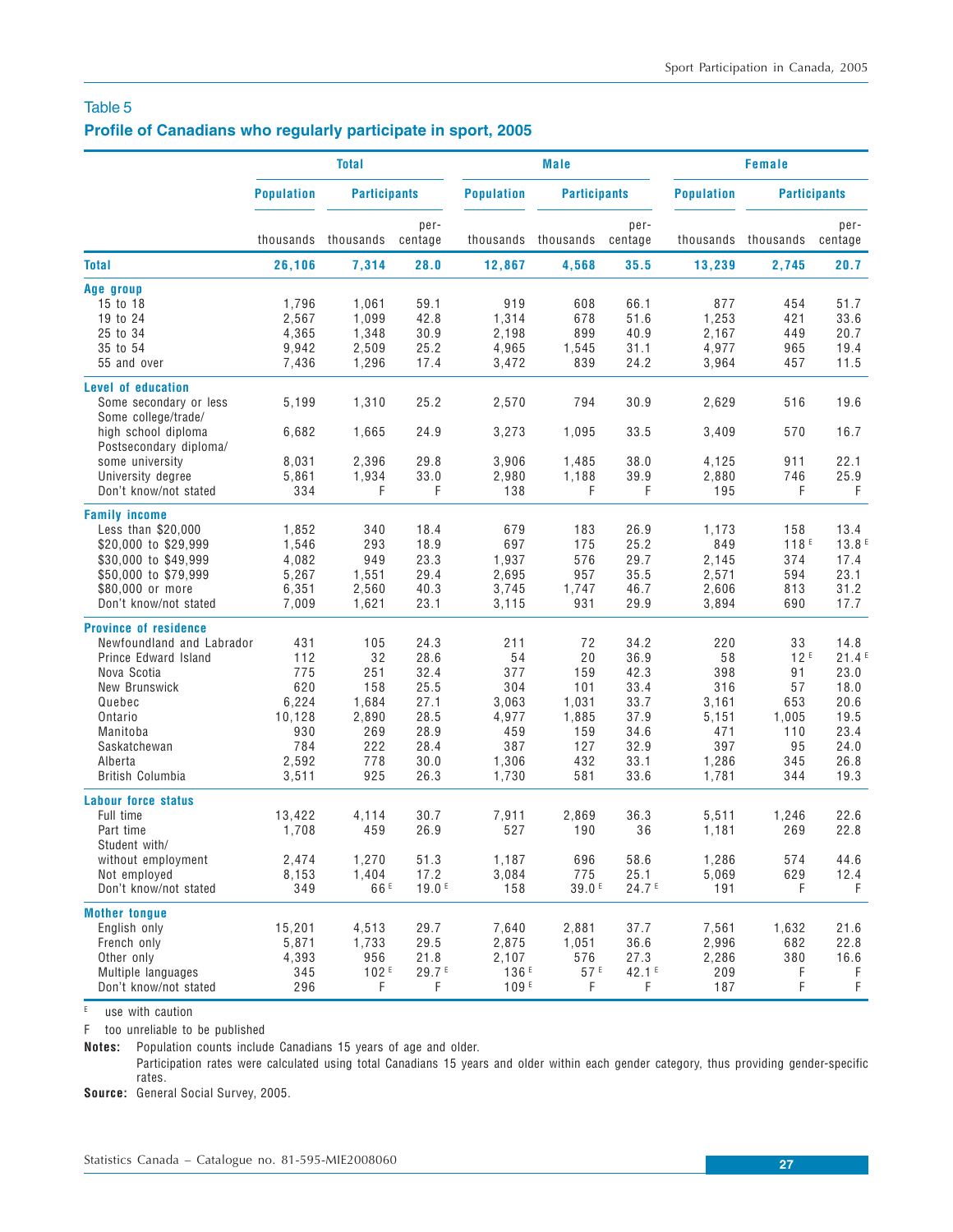## <span id="page-27-0"></span>**5. Most played sports in Canada**

## **5.1 Canadians participated in many sports but were most active in a few key ones**

Adult Canadians 15 years and over are involved in over 100 sports ranging from bobsleigh to ice hockey. Numerically, few of the sports attract a large number of participants. According to the GSS, golf engaged the largest number of adult Canadians in 2005, as it had in 1998.

Almost 1.5 million adult Canadians were golfers in 2005, with males representing over three quarters (78%) of the participants. Among the 30 most popular sports in Canada, ice hockey ranked second behind golf, drawing 1.3 million Canadians. Other popular sports include swimming, soccer, basketball, baseball and volleyball. Each of these drew between 500,000 and 800,000 participants.

A key characteristic of these sports is that they are mostly team sports and involve players, officials and spectators. On occasion, whole families may be involved, with some members active as participants, others serving as volunteers, and some coming to watch. The result is an inherent shared experience among all those involved, an experience that may spill over to the community at large, providing a sense of belonging.

#### Chart 9

#### **Active participation rates in the top ten sports, 1998 and 2005**

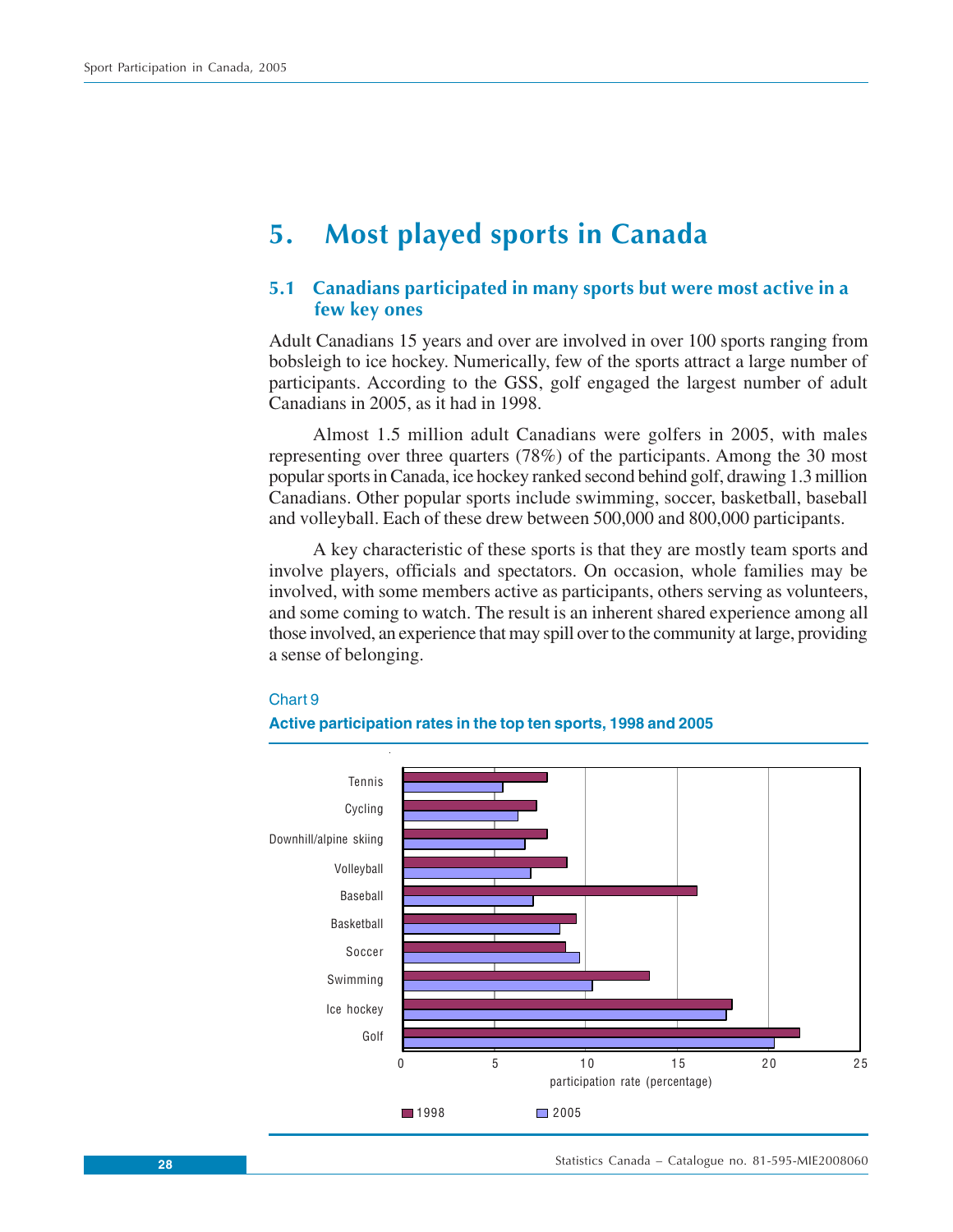<span id="page-28-0"></span>There are other popular sports that engage relatively few active participants in Canada but attract many spectators and volunteers. Sports such as football, gymnastics, and tennis are typical examples. They each attract between 200,000 and 400,000 active participants.

One of the emerging sports in Canada is mountain-boarding.<sup>9</sup> In 1998, 81,000 people reported participating in the sport. By 2005, this number had more than doubled, reaching 167,000.

In 1998, baseball was in the top three in popularity, with more than 1.3 million participating nationwide. By 2005, it had dropped to sixth place, almost switching places with soccer which was in seventh place in 1998. Soccer ranked fourth overall in 2005.

Among the top ten sports, soccer is the only sport that showed an increase (one percentage point) in the participation rate between 1998 and 2005. Participation in other sports decreased over the period.



## Chart 10 **Active participation rates in the top ten sports by sex, 2005**

## **5.2 Choice of sport depends on gender**

Gender differences exist when it comes to sport. Popular among women are sports such as swimming, golf, soccer, volleyball, and downhill skiing. Men are mostly attracted to ice hockey, golf, basketball, soccer, and baseball. Swimming, which came in first for women, ranked eight in popularity for men. The most popular sport for men (ice hockey) had a much higher participation rate (26%) than did swimming  $(19\%)$  for women.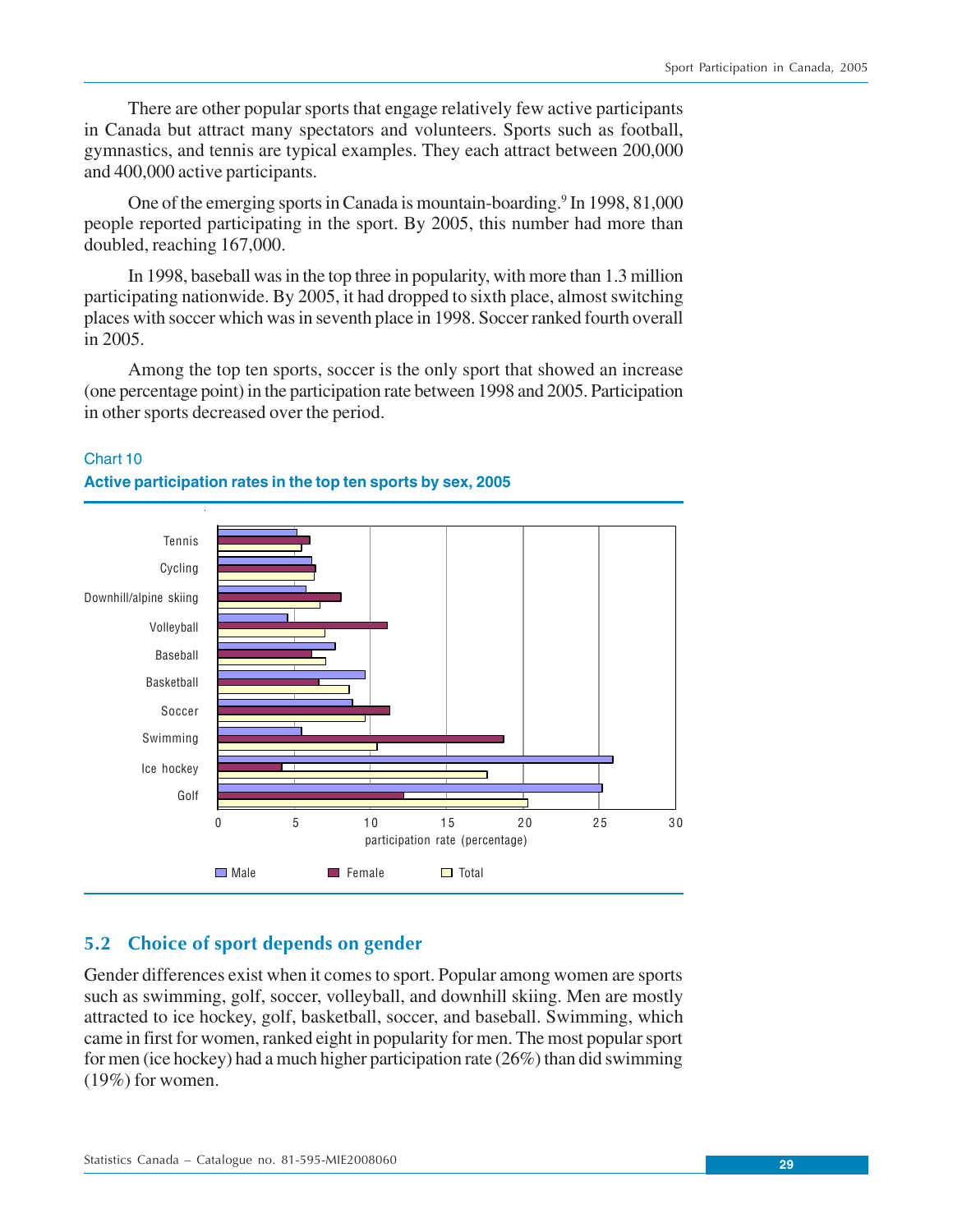## **Most practised sports by Canadians, 20051**

|                               |                  | Population aged 15 and over |                 | Overall                            |                  | Active participation rate <sup>3</sup> |                  |
|-------------------------------|------------------|-----------------------------|-----------------|------------------------------------|------------------|----------------------------------------|------------------|
|                               | Total            | Male                        | Female          | participation<br>rate <sup>2</sup> | Total            | Male                                   | Female           |
|                               |                  | thousands                   |                 | percentage                         |                  | percentage                             |                  |
| <b>Total population</b>       | 26,106           | 12,867                      | 13,239          | ш                                  |                  |                                        |                  |
| Total participants            | 7,314            | 4,568                       | 2,745           | $\cdots$                           | 100              | 100                                    | 100              |
| Golf                          | 1,487            | 1,153                       | 334             | 5.7                                | 20.3             | 25.2                                   | 12.2             |
| Ice hockey                    | 1,298            | 1,182                       | 116             | 5.0                                | 17.7             | 25.9                                   | 4.2 <sup>E</sup> |
| Swimming                      | 764              | 252                         | 513             | 2.9                                | 10.4             | 5.5                                    | 18.7             |
| Soccer                        | 708              | 400                         | 309             | 2.7                                | 9.7              | 8.8                                    | 11.3             |
| Basketball                    | 626              | 445                         | 181             | 2.4                                | 8.6              | 9.7                                    | 6.6              |
| Baseball                      | 520              | 351                         | 170             | 2.0                                | 7.1              | 7.7                                    | 6.2              |
| Volleyball                    | 513              | 210                         | 304             | 2.0                                | 7.0              | 4.6                                    | 11.1             |
| Skiing (downhill/alpine)      | 490              | 267                         | 223             | 1.9                                | 6.7              | 5.8                                    | 8.1              |
| Cycling                       | 459              | 283                         | 177             | 1.8                                | 6.3              | 6.2                                    | 6.4              |
| Tennis                        | 403              | 237                         | 166             | 1.5                                | 5.5              | 5.2                                    | 6.0              |
| Curling                       | 294              | 163                         | 131             | 1.1                                | 4.0              | 3.6                                    | 4.8              |
| Snowboarding                  | 270              | 183 <sup>E</sup>            | 86 <sup>E</sup> | 1.0                                | 3.7              | 4.0 <sup>E</sup>                       | 3.1 <sup>E</sup> |
| Badminton                     | 268              | 170                         | 98E             | 1.0                                | 3.7              | 3.7                                    | 3.6 <sup>E</sup> |
| Softball                      | 265              | 188                         | 77E             | 1.0                                | 3.6              | 4.1                                    | 2.8              |
| Football                      | 244              | 208                         | F               | 0.9                                | 3.3              | 4.6                                    | $\mathsf F$      |
| Skiing (cross-country/nordic) | 197              | 102E                        | 95E             | 0.8                                | 2.7              | 2.2 <sup>E</sup>                       | 3.5              |
| Bowling (10 pin)              | 177              | 106 <sup>E</sup>            | 72E             | 0.7                                | 2.4              | 2.3E                                   | 2.6              |
| Mountain-boarding             | 167              | 109 <sup>E</sup>            | 58 <sup>E</sup> | 0.6                                | 2.3              | 2.4                                    | 2.1              |
| Squash                        | 152F             | 109 <sup>E</sup>            | F               | 0.6E                               | 2.1 <sup>E</sup> | 2.4                                    | F                |
| <b>Ball hockey</b>            | 128 <sup>E</sup> | 108E                        | F               | 0.5E                               | 1.8 <sup>E</sup> | 2.4                                    | F                |
| Bowling (5 pin)               | 123 <sup>E</sup> | 47 <sup>E</sup>             | 75E             | 0.5                                | 1.7              | 1.0                                    | 2.7 <sup>E</sup> |
| Rugby                         | 116E             | 93E                         | F               | 0.4 <sup>E</sup>                   | 1.6 <sup>E</sup> | 2.0                                    | F                |
| Canoeing/kayaking             | 93E              | 46 <sup>E</sup>             | 48 <sup>E</sup> | 0.4E                               | 1.3E             | 1.0 <sup>E</sup>                       | 1.7 <sup>E</sup> |
| Martial arts                  | 88E              | 63 <sup>E</sup>             | F               | 0.3 <sup>E</sup>                   | 1.2 <sup>E</sup> | 1.4 <sup>E</sup>                       | F                |
| Snowshoeing                   | 73 <sup>E</sup>  | 49 <sup>E</sup>             | F               | 0.3E                               | 1.0 <sup>E</sup> | 1.1 <sup>E</sup>                       | F                |
| Gymnastics                    | 72 <sup>E</sup>  | F                           | 49 <sup>E</sup> | 0.3 <sup>E</sup>                   | 1.0 <sup>E</sup> | F                                      | 1.8 <sup>E</sup> |
| Karate                        | 72E              | F                           | F               | 0.3E                               | 1.0 <sup>E</sup> | F                                      | F                |
| Equestrian                    | 69 <sup>E</sup>  | F                           | 63 <sup>E</sup> | 0.3 <sup>E</sup>                   | 0.9 <sup>E</sup> | F                                      | 2.3E             |
| In-line hockey                | 68 <sup>E</sup>  | F                           | F               | 0.3E                               | 0.9 <sup>E</sup> | F                                      | F                |
| In-line skating               | 67 <sup>E</sup>  | F                           | F               | 0.3                                | 0.9 <sup>E</sup> | F                                      | F                |
| Below top 30                  | 1,529            | 804                         | 725             | 5.9                                | 20.9             | 17.6                                   | 26.4             |

… not applicable

 $E$  use with caution

F too unreliable to be published

1. Respondents may report participation in more than one sport.

2. The percentage is calculated using the total Canadian population aged 15 years and older.

3. The percentage is calculated over the population in at least one sport – the 'active population'.

**Source:** General Social Survey, 2005.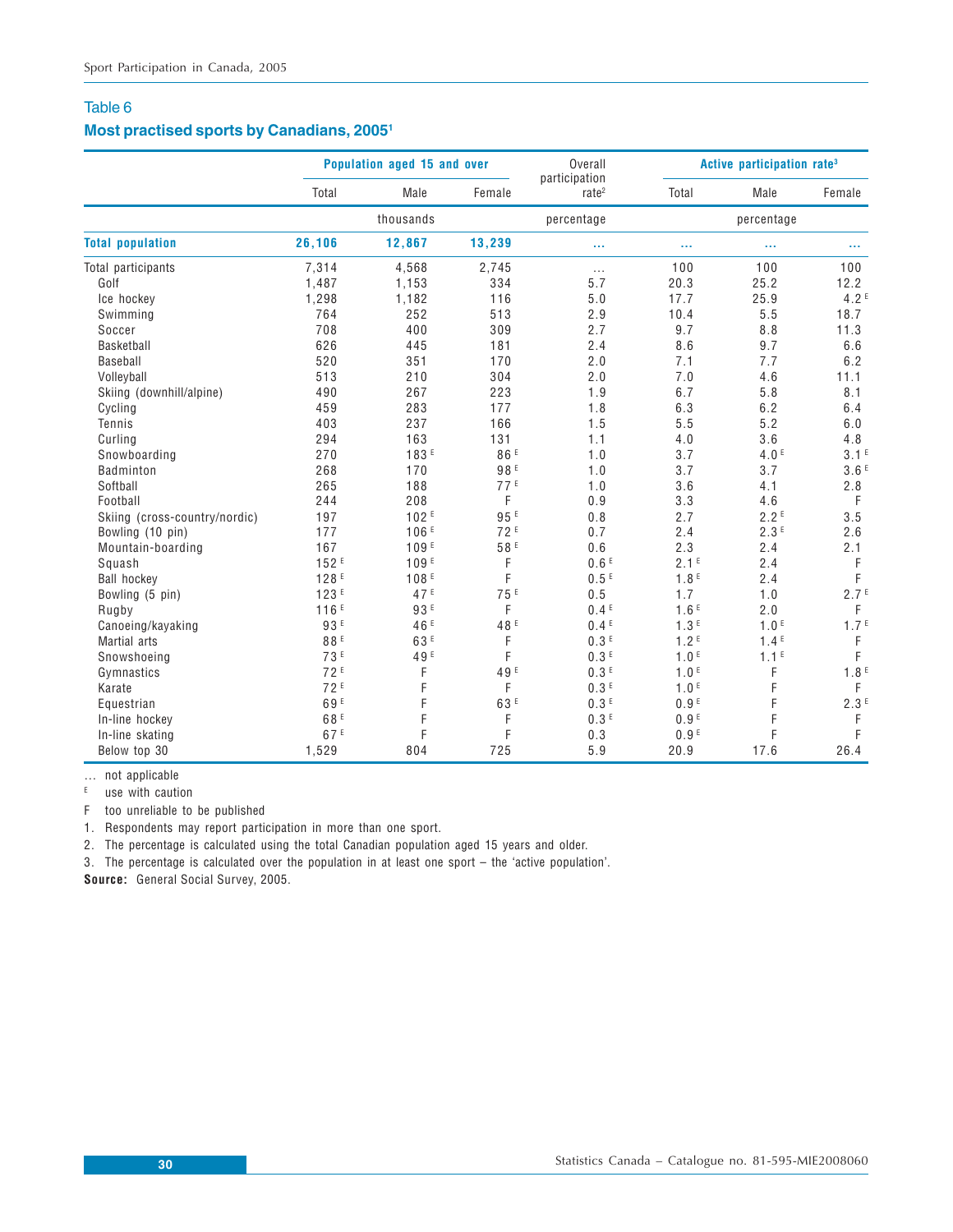## <span id="page-30-0"></span>**6. Canadian children play a lot of soccer**

Soccer has become the sport of choice for Canadian boys and girls 5 to 14 years old. It has ranked as the number one sport activity for active children for many years. In 1998 soccer led all sports practiced by children, and this ranking continued, reaching 44% participation in 2005. The rate of involvement in soccer was the same for boys and girls despite the fact that overall, boys tend to be more active in sport than girls.

In 2005, more than half (55%) of boys were active in sport compared to 44% of girls. Just like their adult counterparts, participation was concentrated in a few sports. In addition to soccer, girls were more involved in swimming, basketball and ice hockey. Boys engaged mostly in soccer, ice hockey, swimming and basketball, in that order. For children in this age cohort, therefore, the choice of sport activities is similar for boys and girls although the ranking differs. It is worth noting that nearly three times as many girls played ice hockey in 2005 as in 1998.

## **6.1 Children's participation in sport driven by parental involvement**

Parental involvement plays a crucial role in motivating children to actively participate in sports, which can help them build character while improving fitness and health. The GSS data have consistently shown this to be the case. In 2005, the participation rate was only 35% for children aged 5 to 14 with neither of their parents involved in sport compared to 57% if at least one parent was an active participant. When at least one parent helped as an administrator, the children's participation rate jumped to 80%. It is possible that parents got involved as administrators because their kids are involved.

There was very little difference in the participation rate between children in a lone-parent household and those in a two-parent household (48% and 51% respectively). Regardless of family structure, children of sport participants participate more in sport. It is also possible that parents of active kids tend to participate themselves.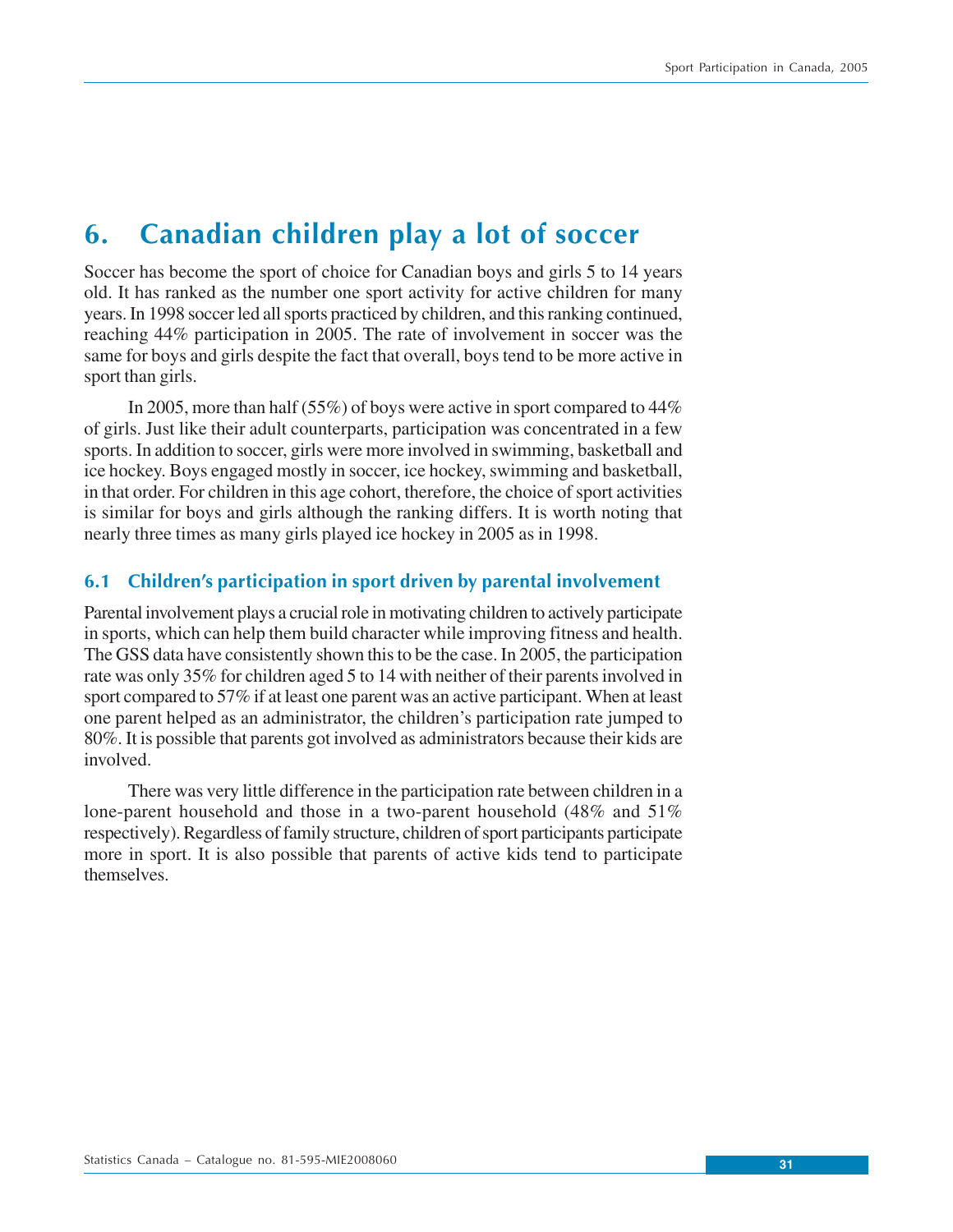

## **Participation rates for children aged 5 to 14, by level of parental involvement, 2005**

#### Chart 12

Chart 11

### **Participation rates for children aged 5 to 14, by level of parental involvement and by one and two parent households, 2005**

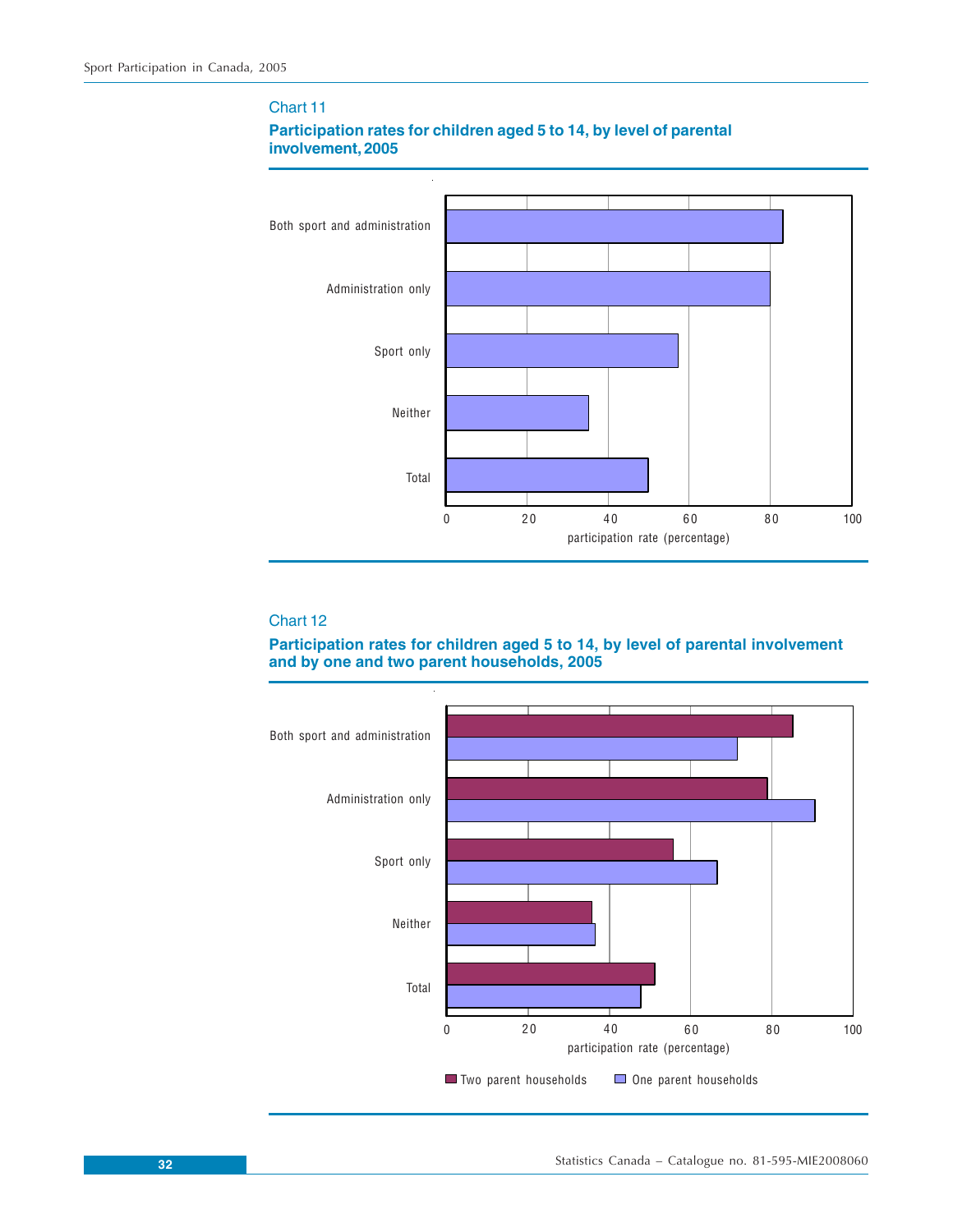## <span id="page-32-0"></span>**6.2 Household income influences kids' participation in organized sports**

As with adults, children in lower income households tended to have lower participation rates, particularly for organized sports which require some expenditure for registration, uniforms, equipment, travel or accommodations.<sup>10</sup> The GSS data suggest that the higher the level of household income, the higher the sport participation of children in those households. In 2005, 43% of children from households earning less than \$40,000 were active in sports. In comparison, 63% of those from households with earnings of \$80,000 or more were active.

Chart 13



**Participation rates for children aged 5 to 14 by household income, 1998 and 2005**

The National Longitudinal Survey of Children and Youth (NLSCY, 1994/1995, 1996/1997 and 1998/1999), developed jointly by Human Resources and Social Development Canada and Statistics Canada demonstrated that children in the lowest income quartile were three times more likely to have never participated in organized activities such as sports, than those in the highest quartile.

The income effect on participation may differ from one sport to another. Children from lower levels of household income are most likely to participate in sports such as soccer and basketball which require fewer expenses than hockey, for example. The lower relative cost of involvement in soccer may explain why it is the most favoured sport for children.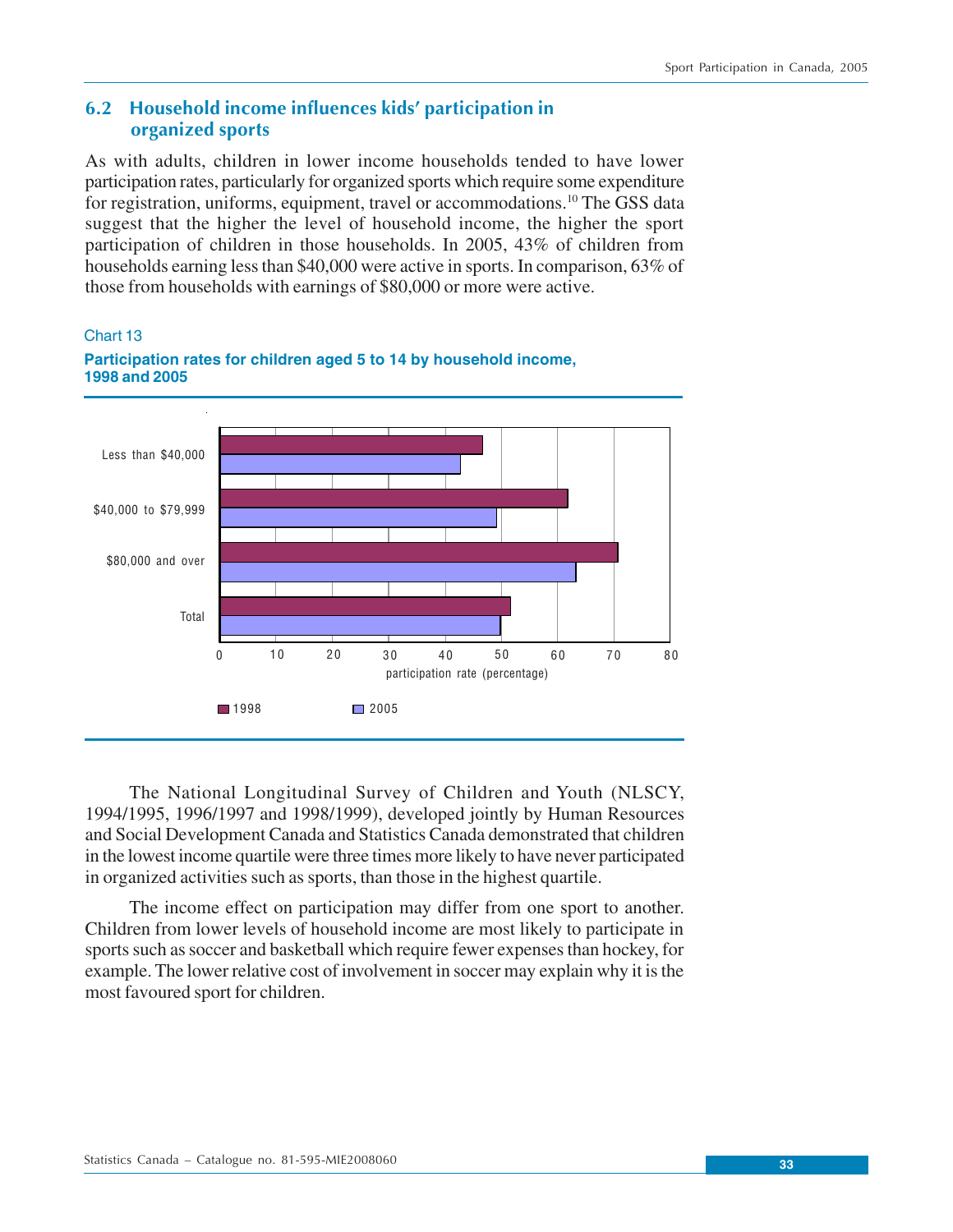## **Most practiced sports by children aged 5 to 141**

|                               |                        |                  | Participation rates <sup>2</sup> |                  |                  |                       |
|-------------------------------|------------------------|------------------|----------------------------------|------------------|------------------|-----------------------|
|                               | <b>Active children</b> |                  | <b>Active boys</b>               |                  |                  | <b>Active girls</b>   |
|                               | 1998                   | 2005             | 1998                             | 2005             | 1998             | 2005                  |
|                               | percentage             |                  | percentage                       |                  | percentage       |                       |
| Children aged 5 to 14         | 51.7                   | 49.8             | 58.8                             | 55.4             | 44.3             | 44.1                  |
| Soccer                        | 32.1                   | 44.1             | 35.3                             | 44.4             | 27.8             | 43.7                  |
| Ice hockey                    | 23.4                   | 26.1             | 36.0                             | 33.8             | $5.8 F$          | 16.2                  |
| Swimming                      | 22.9                   | 24.8             | 17.9                             | 20.5             | 29.9             | 30.3                  |
| Basketball                    | 13.8                   | 18.9             | 13.1                             | 17.2             | 14.8             | 21.0                  |
| Baseball                      | 22.1                   | 13.6             | 25.9                             | 15.5             | 16.9             | 11.2                  |
| Volleyball                    | 5.4                    | 10.5             | 3.0                              | 8.1              | 8.7              | 13.5                  |
| Gymnastics                    | 2.3E                   | 6.0              | F                                | 1.9 <sup>E</sup> | 4.5E             | 11.1                  |
| Golf                          | 2.6E                   | 5.2              | 3.3E                             | 6.3              | F                | 3.8 <sup>E</sup>      |
| Skiing, downhill/alpine       | 6.7                    | 5.0              | 6.0                              | 5.6E             | 7.7              | 4.2E                  |
| Karate                        | 5.4                    | 5.0              | 6.4                              | 6.0 <sup>E</sup> | 4.1 <sup>E</sup> | 3.6E                  |
| Other sports                  | 2.2E                   | 4.4              | 2.0 <sup>E</sup>                 | 3.8E             | 2.5E             | 5.1 <sup>E</sup>      |
| Track and field $-$ athletics | F                      | 3.9F             | F                                | 3.7 <sup>E</sup> | F                | 4.2 <sup>E</sup>      |
| Figure skating                | 5.4                    | 3.8 <sup>E</sup> | 1.8 <sup>E</sup>                 | 2.1 <sup>E</sup> | 10.4             | 6.1 <sup>E</sup>      |
| Tennis                        | 1.9 <sup>E</sup>       | 3.6E             | 1.7 <sup>E</sup>                 | 3.8 <sup>E</sup> | 2.2E             | 3.3E                  |
| Football                      | 1.2 <sup>E</sup>       | 3.2 <sup>E</sup> | 1.9 <sup>E</sup>                 | 4.3E             | F                | F                     |
| Equestrian                    | 1.0 <sup>E</sup>       | 3.1 <sup>E</sup> | F                                | F                | 2.0 <sup>E</sup> | 5.7 <sup>E</sup>      |
| Tae Kwon Do                   | F                      | 3.0 <sup>E</sup> | F                                | 3.2 <sup>E</sup> | F                | 2.7 <sup>E</sup>      |
| Badminton                     | 2.4E                   | 2.7 <sup>E</sup> | 2.4E                             | 2.5E             | 2.3E             | 2.9F                  |
| Lacrosse                      | F                      | 2.6E             | F                                | 3.4E             | F                | F                     |
| Cycling                       | 3.2E                   | 2.5 <sup>E</sup> | 3.7 <sup>E</sup>                 | 2.4E             | 2.6E             | 2.6E                  |
| <b>Ball hockey</b>            | F                      | 1.9 <sup>E</sup> | F                                | 2.5E             | F                | F                     |
| Curling                       | 0.6E                   | 1.8 <sup>E</sup> | 0.6E                             | 1.7 <sup>E</sup> | F                | 2.0 <sup>E</sup>      |
| Softball                      | 1.6E                   | 1.7 <sup>E</sup> | 1.1 <sup>E</sup>                 | F                | 2.3E             | 2.5E                  |
| Ringette                      | 0.8 <sup>E</sup>       | 1.4 <sup>E</sup> | F                                | F                | F                | 2.9F                  |
| Field hockey                  | F                      | 1.4 <sup>E</sup> | F                                | F                | F                | $\mathsf F$           |
| Snowboarding                  | F                      | 1.4E             | F                                | 1.6E             | F                |                       |
| Rugby                         | F                      | 0.9 <sup>E</sup> | F                                | 1.1 <sup>E</sup> | F                |                       |
| Skiing, cross country/nordic  | 2.6E                   | F                | 2.6E                             | F                | 2.6E             | F<br>F<br>F<br>F<br>F |
| Bowling, 5 pin                | 1.5E                   | F                | 1.6E                             | F                | F                |                       |

 $E$  use with caution

F too unreliable to be published

1. Includes children aged 5 to 14 regardless of their living arrangement.

2. The percentage is calculated over the population in at least one sport – the 'active population'.

**Note:** Respondents may report participation in more than one sport.

**Source:** General Social Survey, 2005.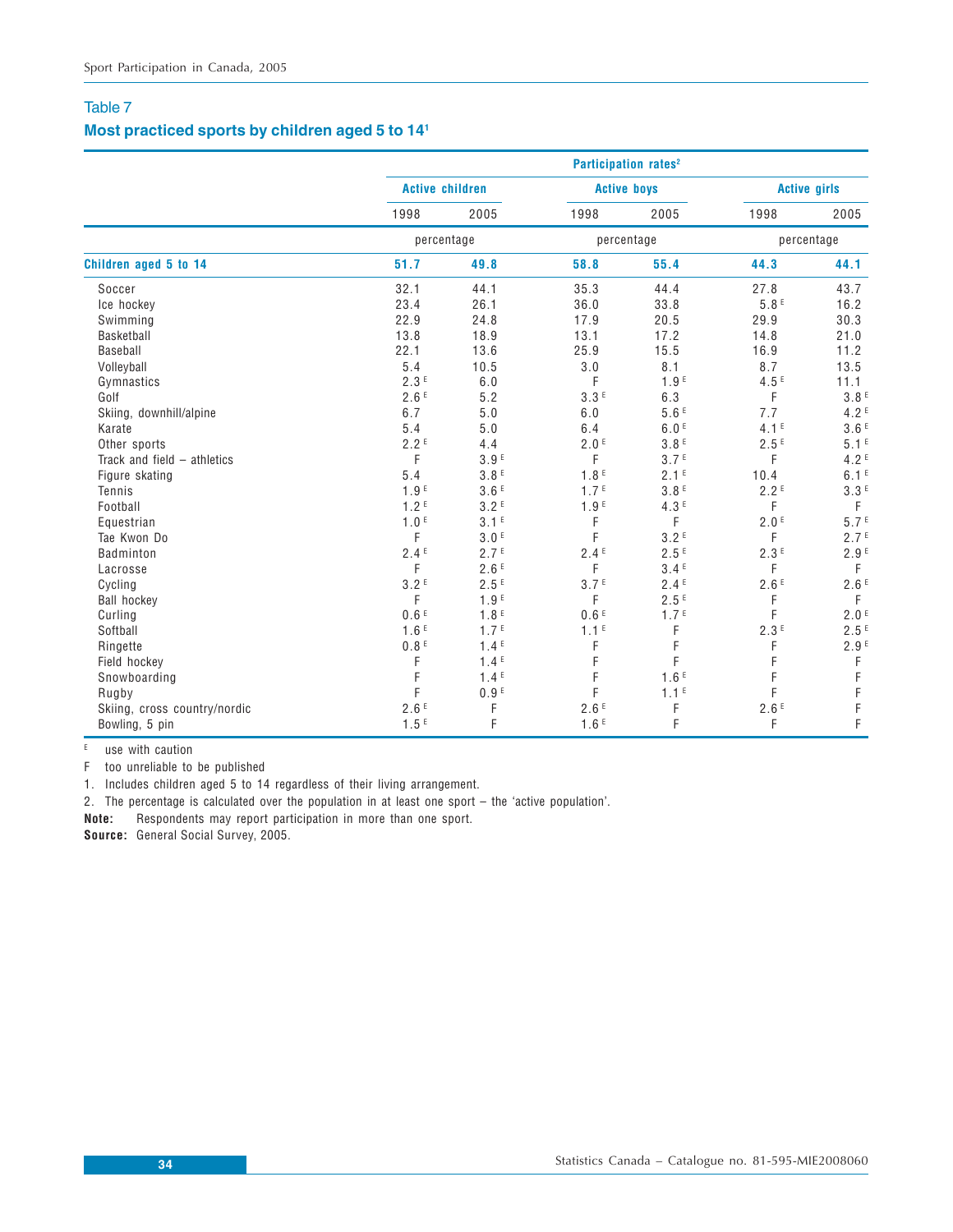## <span id="page-34-0"></span>**7. Slightly fewer Canadians belong to a sport club**

In 2005, 18% of all Canadians (aged 15 and older) reported belonging to a club, a local community league or other local or regional amateur sport organization, down 1 percentage-point from the 19% belonging to sport clubs or leagues in 1998.

The tendency to belong to a sport club increased with higher levels of education and income. The same pattern was evident in the 1998 and 1992 GSS data.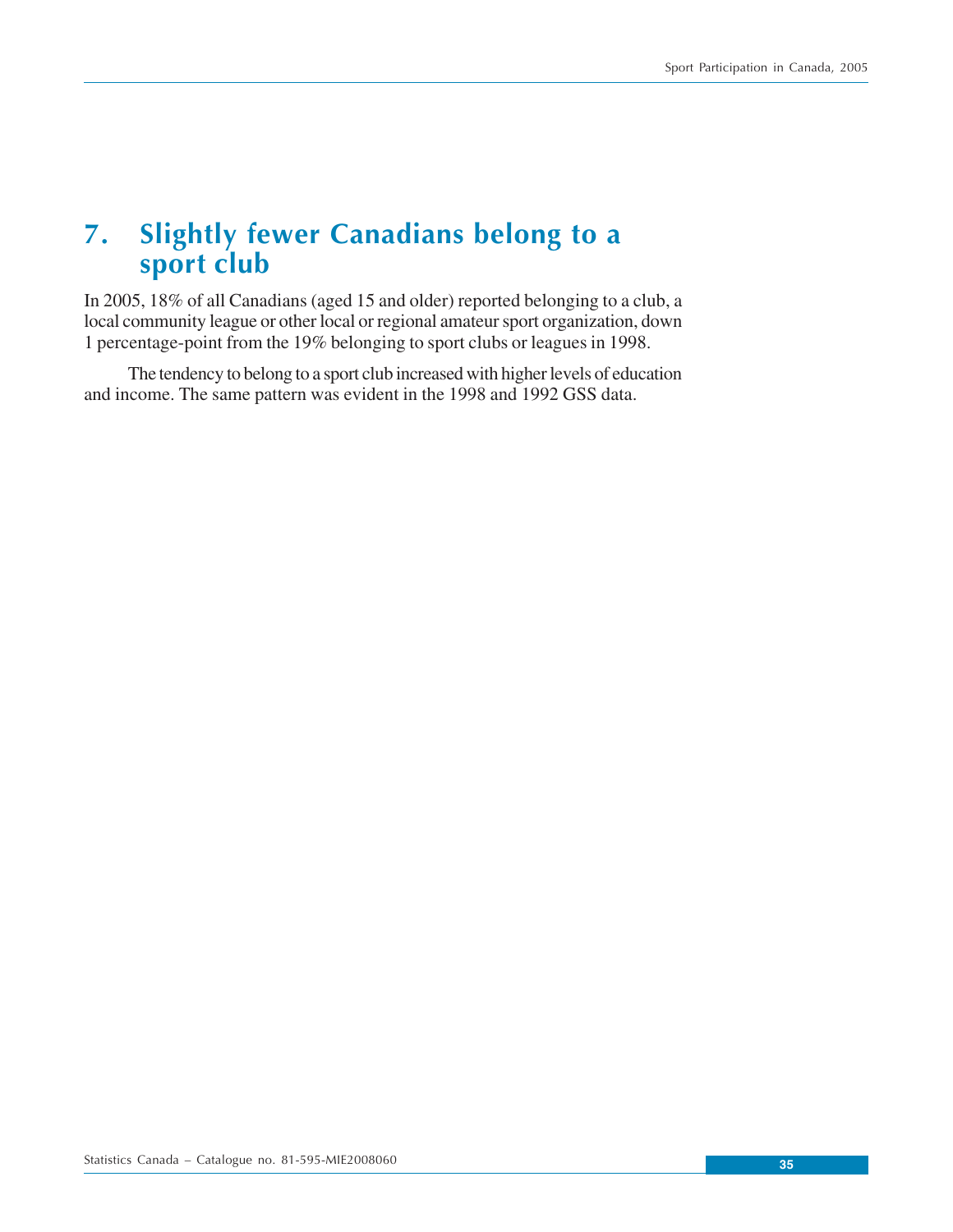## **Most played sports by Canadians (15 years and older) belonging to sport clubs/community leagues by sex, 2005**

|                               |                  | <b>Number belonging to clubs</b> |                  |                  | Number participating in sports |                 |
|-------------------------------|------------------|----------------------------------|------------------|------------------|--------------------------------|-----------------|
|                               | Total            | Male                             | Female           | Total            | Male                           | Female          |
|                               |                  | thousands                        |                  |                  | thousands                      |                 |
| <b>Total participants</b>     | 4,558            | 2,264                            | 2,294            | 7,314            | 4,568                          | 2,745           |
| Golf                          | 543              | 410                              | 133              | 1,487            | 1,153                          | 334             |
| Ice hockey                    | 498              | 439                              | 60 <sup>E</sup>  | 1,298            | 1,182                          | 116E            |
| Soccer                        | 292              | 147E                             | 145              | 708              | 400                            | 309             |
| Skiing (downhill/alpine)      | 228              | 110 <sup>E</sup>                 | 118 <sup>E</sup> | 490              | 267                            | 223             |
| Swimming                      | 221              | 81E                              | 141              | 764              | 252                            | 513             |
| Baseball                      | 214              | 136 <sup>E</sup>                 | 78 <sup>E</sup>  | 520              | 351                            | 170             |
| Basketball                    | 213              | 156E                             | 57E              | 626              | 445                            | 181             |
| Tennis                        | 186              | 91E                              | 96 <sup>E</sup>  | 403              | 237                            | 166             |
| Volleyball                    | 186              | 81E                              | 105 <sup>E</sup> | 513              | 210                            | 304             |
| Curling                       | 156              | 87E                              | 69 <sup>E</sup>  | 294              | 163                            | 131             |
| Cycling                       | 132 <sup>E</sup> | 88 <sup>E</sup>                  | 44 <sup>E</sup>  | 459              | 283                            | 177             |
| Snowboarding                  | 124E             | 88E                              | F                | 270              | 183 <sup>E</sup>               | 86 <sup>E</sup> |
| Softball                      | 95E              | 64 <sup>E</sup>                  | 31E              | 265              | 188                            | 77E             |
| Badminton                     | 87E              | 58E                              | F                | 268              | 170                            | 98 <sup>E</sup> |
| Football                      | 86 <sup>E</sup>  | 78 <sup>E</sup>                  |                  | 244              | 208                            | F               |
| Mountain-boarding             | 76 <sup>E</sup>  | 45 <sup>E</sup>                  |                  | 167              | 109F                           | 58 <sup>E</sup> |
| Bowling (5-pin)               | 69 <sup>E</sup>  | F                                |                  | 123              | 47 <sup>E</sup>                | 75 <sup>E</sup> |
| Squash                        | 66 <sup>E</sup>  | F                                | F                | 152 <sup>E</sup> | 109F                           | F               |
| Skiing (cross-country/nordic) | 64 <sup>E</sup>  | F                                | 40 <sup>E</sup>  | 197              | 102E                           | 95 <sup>E</sup> |
| Bowling (10-pin)              | 60F              | F                                | 28E              | 177              | 106 <sup>E</sup>               | 72F             |
| Below top 20                  | 1,019            | 538                              | 481              | 2,317            | 1,309                          | 1,008           |

|                               | Rate belonging to clubs |                  |                  |
|-------------------------------|-------------------------|------------------|------------------|
|                               | Total                   | Male             | Female           |
|                               | percentage              |                  |                  |
| <b>Total participants</b>     | 17.5                    | 17.6             | 17.3             |
| Golf                          | 2.1                     | 3.2              | 1.0              |
| Ice hockey                    | 1.9                     | 3.4              | 0.5 <sup>E</sup> |
| Soccer                        | 1.1                     | 1.1 <sup>E</sup> | 1.1              |
| Skiing (downhill/alpine)      | 0.9                     | 0.9 <sup>E</sup> | 0.9 <sup>E</sup> |
| Swimming                      | 0.8                     | 0.6 <sup>E</sup> | 1.1              |
| Baseball                      | 0.8                     | 1.1 <sup>E</sup> | 0.6 <sup>E</sup> |
| Basketball                    | 0.8                     | 1.2              | 0.4              |
| Tennis                        | 0.7                     | 0.7 <sup>E</sup> | 0.7 <sup>E</sup> |
| Volleyball                    | 0.7                     | 0.6 <sup>E</sup> | 0.8 <sup>E</sup> |
| Curling                       | 0.6                     | 0.7 <sup>E</sup> | 0.5 <sup>E</sup> |
| Cycling                       | 0.5 <sup>E</sup>        | 0.7 <sup>E</sup> | 0.3 <sup>E</sup> |
| Snowboarding                  | 0.5 <sup>E</sup>        | 0.7 <sup>E</sup> | F                |
| Softball                      | 0.4 <sup>E</sup>        | 0.5 <sup>E</sup> | 0.2 <sup>E</sup> |
| Badminton                     | 0.3 <sup>E</sup>        | 0.5 <sup>E</sup> | F                |
| Football                      | 0.3 <sup>E</sup>        | 0.6 <sup>E</sup> | F                |
| Mountain-boarding             | 0.3 <sup>E</sup>        | 0.3 <sup>E</sup> | F                |
| Bowling (5-pin)               | 0.3 <sup>E</sup>        | F                | F                |
| Squash                        | 0.3 <sup>E</sup>        | F                | F                |
| Skiing (cross-country/nordic) | 0.2 <sup>E</sup>        | F                | 0.3 <sup>E</sup> |
| Bowling (10-pin)              | 0.2 <sup>E</sup>        | F                | 0.2 <sup>E</sup> |
| Below top 20                  | 3.9                     | 4.2              | 3.6              |

 $E$  use with caution

F too unreliable to be published

**Note:** Respondents may report participation in more than one sport.

**Source:** General Social Survey, 2005.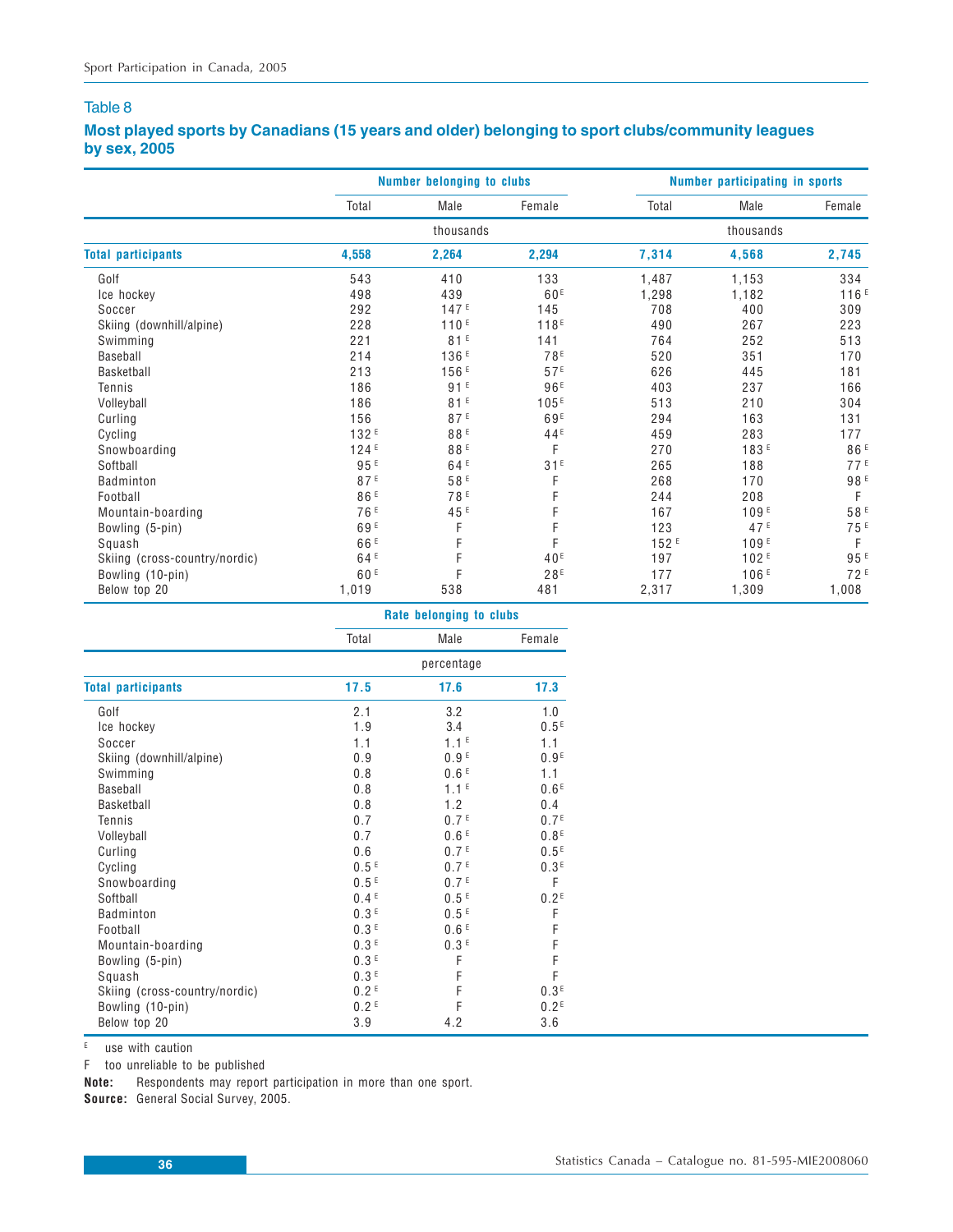#### Canadians (15 years and older) who belong to sport clubs,<sup>1</sup> 2005

|                              |                            |                 | <b>Number belonging</b><br>to clubs |                 | Percentage of population<br>belonging to clubs |                   |                     |  |
|------------------------------|----------------------------|-----------------|-------------------------------------|-----------------|------------------------------------------------|-------------------|---------------------|--|
|                              | <b>Total</b><br>population | Total           | Male                                | Female          | Total                                          | Male              | Female              |  |
|                              | thousands                  |                 | thousands                           |                 |                                                | percentage        |                     |  |
| <b>Total</b>                 | 26,106                     | 4,558           | 2,264                               | 2,294           | 17.5                                           | 17.6              | 17.3                |  |
| Age group                    |                            |                 |                                     |                 |                                                |                   |                     |  |
| 15 to 18                     | 1,796                      | 475             | 266                                 | 209             | 26.5                                           | 28.9              | 23.9                |  |
| 19 to 24                     | 2,567                      | 472             | 251                                 | 221             | 18.4                                           | 19.1              | 17.6                |  |
| 25 to 34                     | 4,365                      | 781             | 370                                 | 411             | 17.9                                           | 16.8              | 19.0                |  |
| 35 to 54                     | 9,942                      | 2,004           | 923                                 | 1,080           | 20.2                                           | 18.6              | 21.7                |  |
| 55 and over                  | 7,436                      | 826             | 453                                 | 372             | 11.1                                           | 13.1              | 9.4                 |  |
| <b>Level of education</b>    |                            |                 |                                     |                 |                                                |                   |                     |  |
| Some secondary or less       | 5,199                      | 639             | 358                                 | 282             | 12.3                                           | 13.9              | 10.7                |  |
| Some college/trade/          |                            |                 |                                     |                 |                                                |                   |                     |  |
| high school diploma          | 6,682                      | 994             | 499                                 | 495             | 14.9                                           | 15.2              | 14.5                |  |
| Postsecondary diploma/       |                            |                 |                                     |                 |                                                |                   |                     |  |
| some university              | 8,031                      | 1,517           | 733                                 | 784             | 18.9                                           | 18.8              | 19.0                |  |
| University degree            | 5,861                      | 1,399           | 669                                 | 730             | 23.9                                           | 22.5              | 25.3                |  |
| Don't know/not stated        | 334                        | F               | F                                   | F               | F                                              | F                 | F                   |  |
| <b>Family income</b>         |                            |                 |                                     |                 |                                                |                   |                     |  |
| Less than \$20,000           | 1,852                      | 174             | 56 <sup>E</sup>                     | 118             | 9.4                                            | 8.3E              | 10.0                |  |
| \$20,000 to \$29,999         | 1,546                      | 143             | 57E                                 | 86 <sup>E</sup> | 9.3                                            | 8.2 <sup>E</sup>  | 10.1 <sup>E</sup>   |  |
| \$30,000 to \$49,999         | 4,082                      | 591             | 276                                 | 314             | 14.5                                           | 14.3              | 14.7                |  |
| \$50,000 to \$79,999         | 5,267                      | 999             | 458                                 | 540             | 19.0                                           | 17.0              | 21.0                |  |
| \$80,000 or more             | 6,351                      | 1,713           | 963                                 | 749             | 27.0                                           | 25.7              | 28.8                |  |
| Don't know/not stated        | 7,009                      | 939             | 453                                 | 486             | 13.4                                           | 14.5              | 12.5                |  |
| <b>Province of residence</b> |                            |                 |                                     |                 |                                                |                   |                     |  |
| Newfoundland and Labrador    | 431                        | 60              | 27E                                 | 33              | 13.9                                           | 13.0E             | 14.8                |  |
| Prince Edward Island         | 112                        | 26              | 11 <sup>E</sup>                     | 15              | 23.2                                           | 20.1 <sup>E</sup> | 26.1E               |  |
| Nova Scotia                  | 775                        | 179             | 83                                  | 96              | 23.2                                           | 22.0              | 24.2                |  |
| New Brunswick                | 620                        | 120             | 71                                  | 49              | 19.4                                           | 23.5              | 15.4                |  |
| Quebec                       | 6,224                      | 944             | 469                                 | 475             | 15.2                                           | 15.3              | 15.0                |  |
| Ontario                      | 10,128                     | 1,760           | 895                                 | 864             | 17.4                                           | 18.0              | 16.8                |  |
| Manitoba                     | 930                        | 148             | 65                                  | 83              | 15.9                                           | 14.2              | 17.7                |  |
| Saskatchewan                 | 784                        | 167             | 97                                  | 70              | 21.3                                           | 24.9              | 17.7                |  |
| Alberta                      | 2,592                      | 550             | 251                                 | 299             | 21.2                                           | 19.2              | 23.2                |  |
| British Columbia             | 3,511                      | 604             | 294                                 | 311             | 17.2                                           | 17.0              | 17.4                |  |
| <b>Labour force status</b>   |                            |                 |                                     |                 |                                                |                   |                     |  |
| Full time                    | 13,422                     | 2,497           | 1,388                               | 1,109           | 18.6                                           | 17.6              | 20.1                |  |
| Part time                    | 1,708                      | 393             | 103E                                | 290             | 23.0                                           | 19.5E             | 24.6                |  |
| Student with/without         |                            |                 |                                     |                 |                                                |                   |                     |  |
| employment                   | 2,474                      | 638             | 340                                 | 298             | 25.8                                           | 28.7              | 23.2                |  |
| Not employed                 | 8,153                      | 974             | 401                                 | 573             | 11.9                                           | 13.0              | 11.3                |  |
| Don't know/not stated        | 349                        | 56 <sup>E</sup> | F                                   | F               | 16.0E                                          | F                 | F                   |  |
| <b>Mother tongue</b>         |                            |                 |                                     |                 |                                                |                   |                     |  |
| English only                 | 15,201                     | 3,039           | 1,520                               | 1,519           | 20.0                                           | 19.9              | 20.1                |  |
| French only                  | 5,871                      | 892             | 453                                 | 440             | 15.2                                           | 15.8              | 14.7                |  |
| Other only                   | 4,393                      | 541             | 273                                 | 268             | 12.3                                           | 13.0              | 11.7                |  |
| Multiple languages           | 345                        | 76 <sup>E</sup> | F                                   | 59E             | 22.0 <sup>E</sup>                              | F                 | $28.5$ <sup>E</sup> |  |
| Don't know/not stated        | 296                        |                 | F                                   | F               | F                                              | F                 | F                   |  |
|                              |                            | F               |                                     |                 |                                                |                   |                     |  |

 $E$  use with caution

F too unreliable to be published

1. Sports clubs include sports clubs, local cmmmunity leagues or to other local/regional amateur sport organizations.

**Notes:** The percentage is calculated using the total Canadian population aged 15 years and older for each designated category. **Source:** General Social Survey, 2005.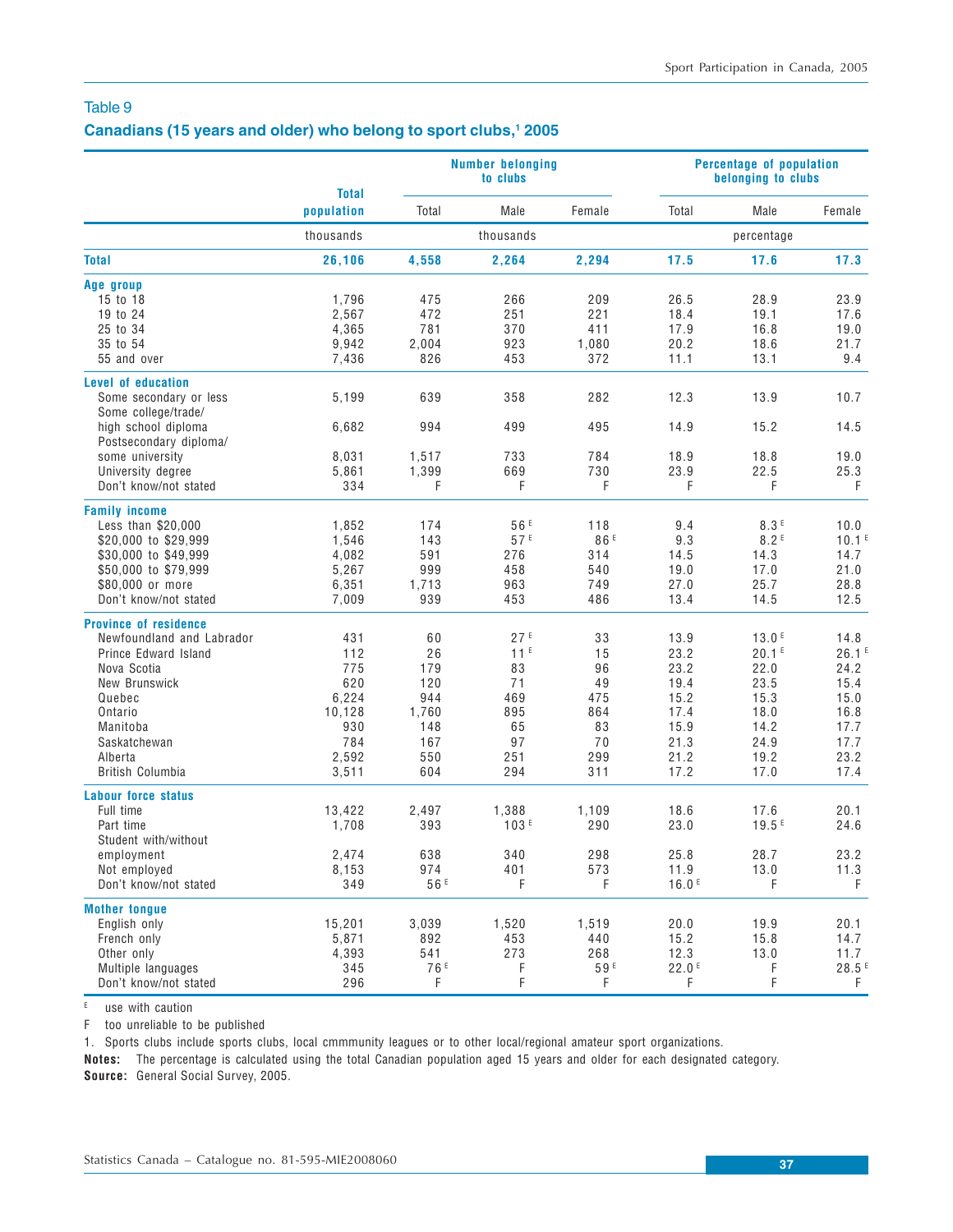# **8. Gender gap among active Canadians participating in tournaments narrows**

The proportion of active Canadians participating in tournaments or competitions continues to grow. In 2005, more than 2.8 million people participated in tournaments and they represented 39% of the 7.3 million Canadians who were regularly active in sport. That was up slightly from 36% in 1998. The proportion was 33% in 1992. Men tended to participate in tournaments more than women but the gap narrowed from a 12 percentage-point spread in 1998 to a 10 percentage-point spread in 2005.

#### Chart 14

### **Participation rates of the active population competing in sport tournaments by sex, 1992, 1998 and 2005**

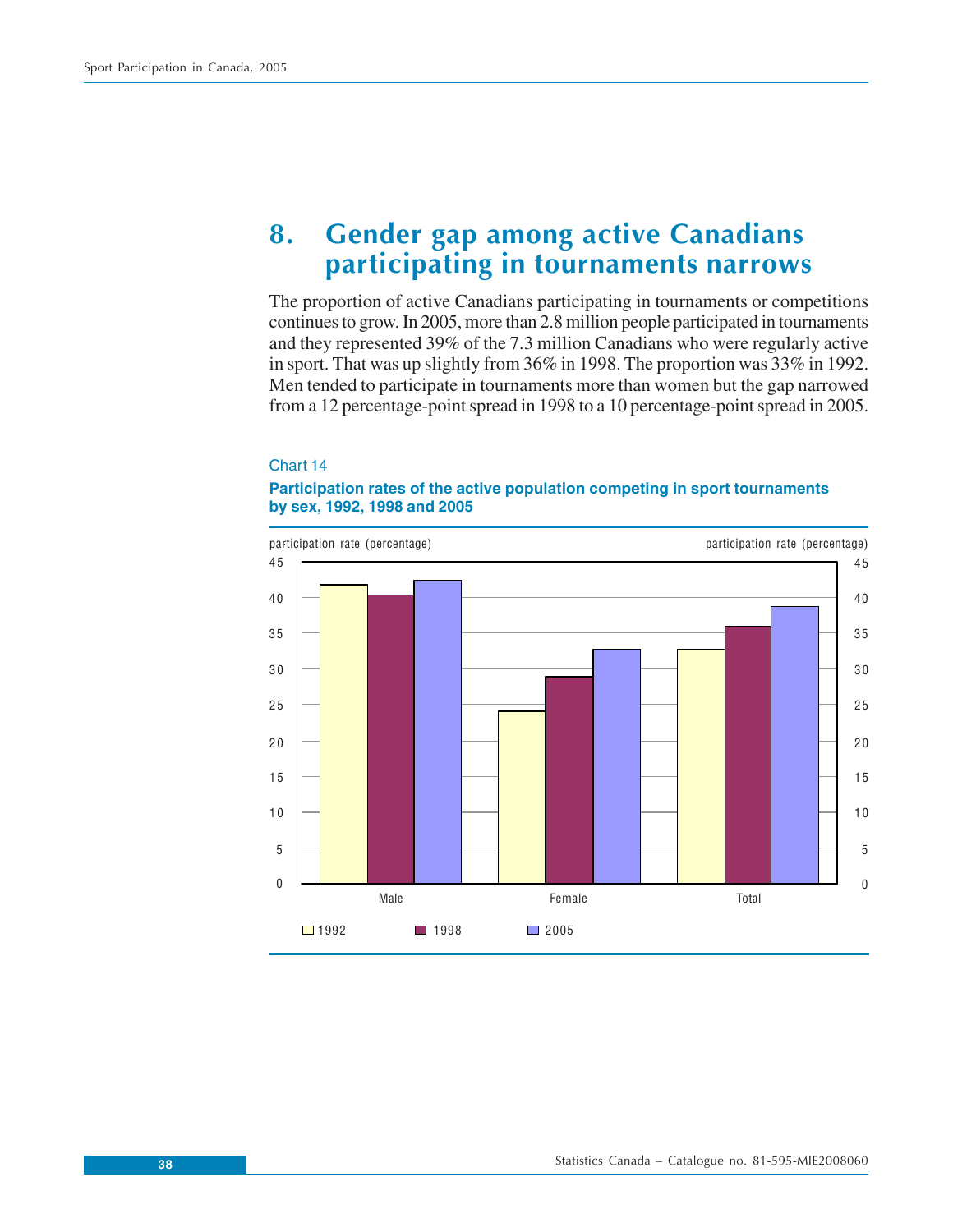Of the 2.8 million participants in tournaments, 1.9 million were men and they represented 43% of male Canadians who were regularly active in sports. In 1998, this proportion was 40%. Similarly, 33% of female Canadians regularly active in sports competed in tournaments, up from 29% in 1998 and 24% in 1992. The major tournaments for these females were soccer, volleyball and golf with soccer as the premier competition. For men, the tournaments were mostly in ice hockey, golf and baseball.



# Chart 15 **Participation rates in tournaments in the top ten sports by sex, 2005**

# **8.1 Participation in tournaments highest among youths**

The proportion of active Canadians participating in tournaments decreases with age. They are most likely to be young and still in school. The school environment is typically conducive to competitive sport at all levels of schooling. Schools have the facilities and infrastructure that make it easier for students to be part of teams that engage in tournaments.

In 2005, 59% or almost 6 out of every 10 active Canadian youths aged 15 to 18 participated in tournaments. This rate was about twice the rate for active Canadians aged 35 and over. This is a trend that has remained stable over the past 13 years.

However, those in the 19 to 34 age group slightly increased their participation in tournaments over this period. In 1992, 3 out of every 10 active persons in this age group competed in tournaments. By 2005, 4 out of 10 participated in tournaments.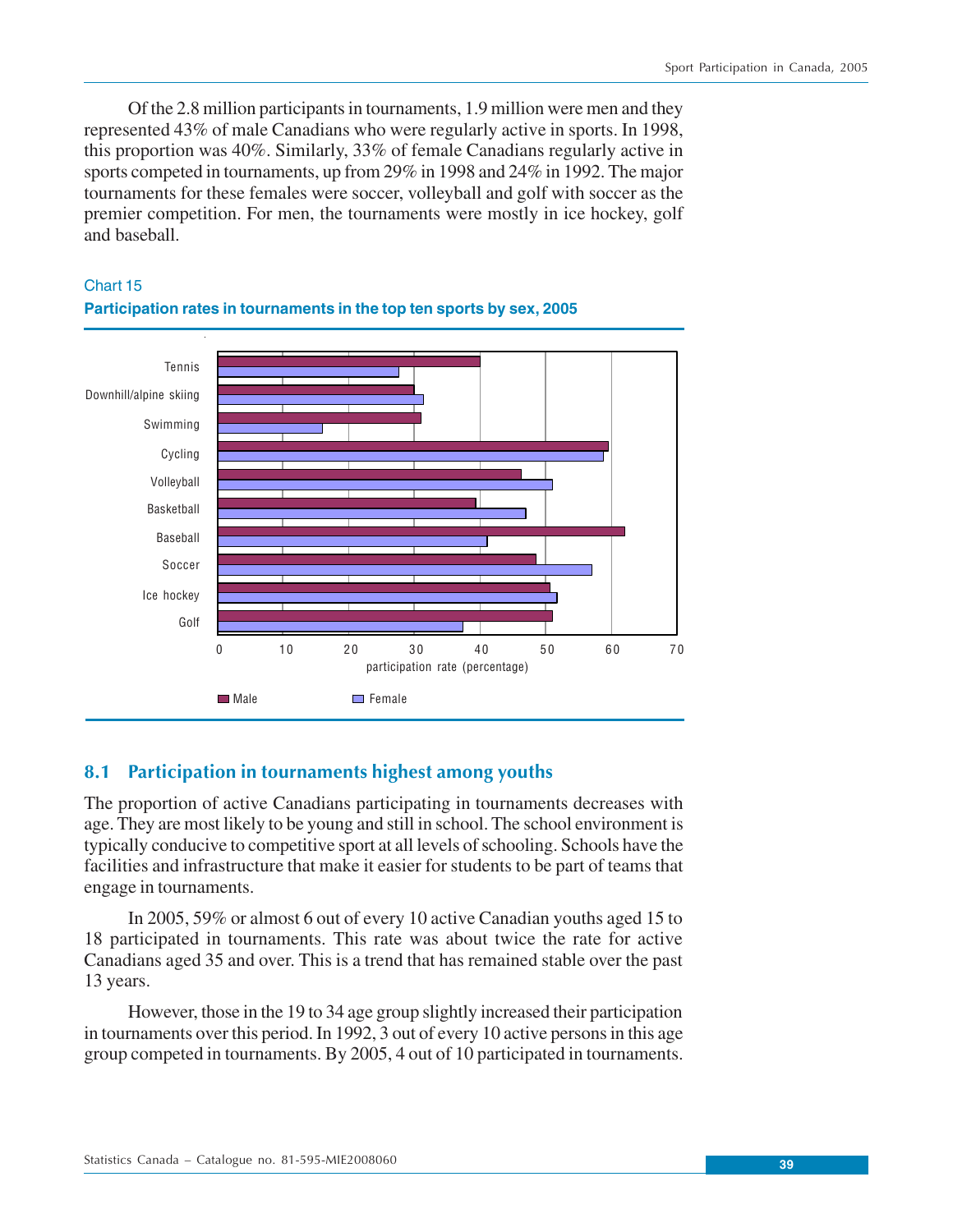# Chart 16 **Rates of participation in sport tournaments by age and sex, 2005**

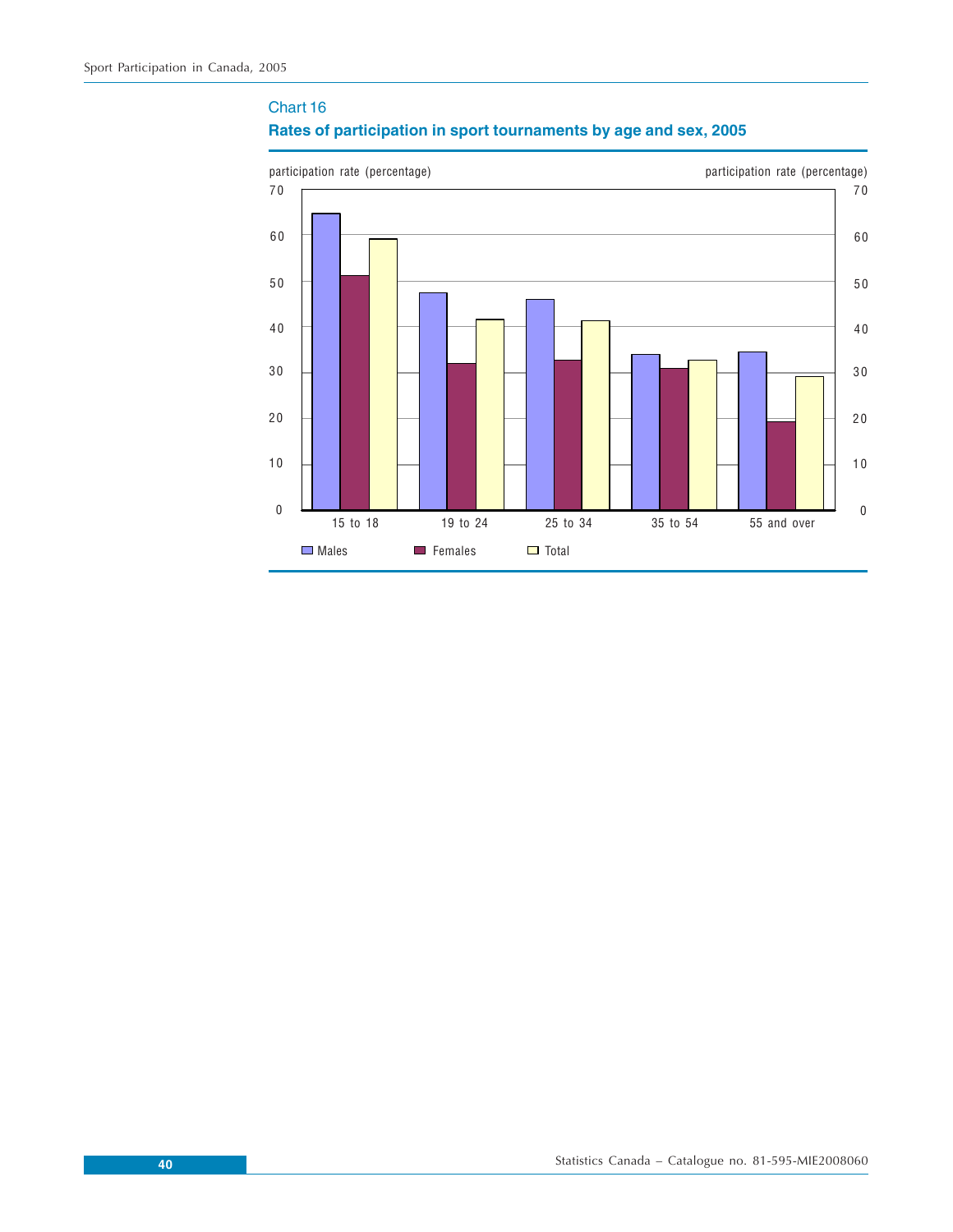**Percentage of those**

### Table 10

# **Most played sports by Canadians (15 years and older) who participated in tournaments, by sports and sex, 2005**

|                           |                 | <b>Participates in tournaments</b> |                 | <b>Participates in sports</b> |                  |                 |  |
|---------------------------|-----------------|------------------------------------|-----------------|-------------------------------|------------------|-----------------|--|
|                           | Total           | Male                               | Female          | Total                         | Male             | Female          |  |
|                           |                 | thousands                          |                 |                               | thousands        |                 |  |
| <b>Total participants</b> | 2,841           | 1,940                              | 901             | 7,314                         | 4,568            | 2,745           |  |
| Golf                      | 714             | 588                                | 125             | 1,487                         | 1,153            | 334             |  |
| Ice hockey                | 658             | 598                                | 60 <sup>E</sup> | 1,298                         | 1,182            | 116F            |  |
| Soccer                    | 370             | 194                                | 176             | 708                           | 400              | 309             |  |
| Baseball                  | 288             | 218                                | 70 <sup>E</sup> | 520                           | 351              | 170             |  |
| Basketball                | 260             | 175                                | 85E             | 626                           | 445              | 181             |  |
| Volleyball                | 252             | 97E                                | 155             | 513                           | 210              | 304             |  |
| Curling                   | 173             | 97 <sup>E</sup>                    | 77E             | 294                           | 163              | 131             |  |
| Swimming                  | 160             | 78 <sup>E</sup>                    | 82 <sup>E</sup> | 764                           | 252              | 513             |  |
| Skiing (downhill/alpine)  | 150F            | 80E                                | 70 <sup>E</sup> | 490                           | 267              | 223             |  |
| Tennis                    | 141             | 95 <sup>E</sup>                    | 46 <sup>E</sup> | 403                           | 237              | 166             |  |
| Softball                  | 137             | 97E                                | 40 <sup>E</sup> | 265                           | 188              | 77 <sup>E</sup> |  |
| Snowboarding              | 133E            | 115E                               | F               | 270                           | 183 <sup>E</sup> | 86 <sup>E</sup> |  |
| Football                  | 133E            | 119E                               |                 | 244                           | 208              | F               |  |
| Badminton                 | 124E            | 97E                                |                 | 268                           | 170              | 98 E            |  |
| Rugby                     | 88E             | 73E                                |                 | 116E                          | 93E              | F               |  |
| Cycling                   | 86 <sup>E</sup> | 67 <sup>E</sup>                    | F               | 459                           | 283              | 177             |  |
| Bowling (10-pin)          | 85E             | 61E                                | 25E             | 177                           | 106E             | 72F             |  |
| Mountain-boarding         | 66 <sup>E</sup> | F                                  | F               | 167                           | 109F             | 58 <sup>E</sup> |  |
| <b>Ball hockey</b>        | 58E             | 47 <sup>E</sup>                    | F               | 128 <sup>E</sup>              | 108E             | F               |  |
| Squash                    | 51E             | F                                  | F               | 152E                          | 109E             | F               |  |
| Below top 20              | 902             | 495                                | 407             | 2,393                         | 1,256            | 1,137           |  |

|                           |                  | Percentage of population<br>participating in tournaments |                  | participating in sports who<br>participated in tournaments |                   |                   |  |
|---------------------------|------------------|----------------------------------------------------------|------------------|------------------------------------------------------------|-------------------|-------------------|--|
|                           | Total            | Male                                                     | Female           | Total                                                      | Male              | Female            |  |
|                           |                  | percentage                                               |                  |                                                            | percentage        |                   |  |
| <b>Total participants</b> | 10.9             | 15.1                                                     | 6.8              | 38.8                                                       | 42.5              | 32.8              |  |
| Golf                      | 2.7              | 4.6                                                      | 0.9              | 48.0                                                       | 51.0              | 37.4              |  |
| Ice hockey                | 2.5              | 4.6                                                      | 0.5 <sup>E</sup> | 50.7                                                       | 50.6              | 51.7E             |  |
| Soccer                    | 1.4              | 1.5                                                      | 1.3              | 52.3                                                       | 48.5              | 57.0              |  |
| Baseball                  | 1.1              | 1.7                                                      | 0.5 <sup>E</sup> | 55.4                                                       | 62.1              | 41.2 <sup>E</sup> |  |
| Basketball                | 1.0              | 1.4                                                      | 0.6 <sup>E</sup> | 41.5                                                       | 39.3              | 47.0 <sup>E</sup> |  |
| Volleyball                | 1.0              | 0.8 <sup>E</sup>                                         | 1.2              | 49.1                                                       | 46.2 <sup>E</sup> | 51.0              |  |
| Curling                   | 0.7              | 0.8 <sup>E</sup>                                         | 0.6 <sup>E</sup> | 58.8                                                       | 59.5              | 58.8 <sup>E</sup> |  |
| Swimming                  | 0.6              | 0.6 <sup>E</sup>                                         | 0.6 <sup>E</sup> | 20.9                                                       | 31.0 <sup>E</sup> | 16.0 <sup>E</sup> |  |
| Skiing (downhill/alpine)  | 0.6 <sup>E</sup> | 0.6 <sup>E</sup>                                         | 0.5 <sup>E</sup> | 30.6E                                                      | 30.0 <sup>E</sup> | 31.4E             |  |
| Tennis                    | 0.5              | 0.7 <sup>E</sup>                                         | 0.3E             | 35.0E                                                      | 40.1 <sup>E</sup> | 27.7E             |  |
| Softball                  | 0.5              | 0.8 <sup>E</sup>                                         | 0.3 <sup>E</sup> | 51.7 <sup>E</sup>                                          | 51.6E             | 51.9 <sup>E</sup> |  |
| Snowboarding              | 0.5E             | 0.9 <sup>E</sup>                                         | F                | 49.3 <sup>E</sup>                                          | 62.8 <sup>E</sup> | F                 |  |
| Football                  | 0.5E             | 0.9 <sup>E</sup>                                         |                  | 54.5E                                                      | 57.2E             | F                 |  |
| <b>Badminton</b>          | 0.5E             | 0.8 <sup>E</sup>                                         |                  | 46.3 <sup>E</sup>                                          | 57.1E             | F                 |  |
| Rugby                     | 0.3 <sup>E</sup> | 0.6 <sup>E</sup>                                         |                  | 75.9 <sup>E</sup>                                          | 78.5 <sup>E</sup> | F                 |  |
| Cycling                   | 0.3 <sup>E</sup> | 0.5 <sup>E</sup>                                         | F                | 18.7 <sup>E</sup>                                          | 23.7 <sup>E</sup> | F                 |  |
| Bowling (10-pin)          | 0.3E             | $0.5\,$                                                  | 0.2 <sup>E</sup> | 48.0 <sup>E</sup>                                          | 57.5E             | 34.7 <sup>E</sup> |  |
| Mountain-boarding         | 0.3E             | F                                                        | F                | 39.5 <sup>E</sup>                                          | F                 | F                 |  |
| <b>Ball hockey</b>        | 0.2 <sup>E</sup> | 0.4 <sup>E</sup>                                         | F                | 45.3 <sup>E</sup>                                          | 43.5 <sup>E</sup> | F                 |  |
| Squash                    | 0.2 <sup>E</sup> | F                                                        | F                | 33.6E                                                      | F                 | F                 |  |
| Below top 20              | 3.5              | 3.8                                                      | 3.1              | 37.7                                                       | 39.4              | 35.8              |  |

 $E$  use with caution

F too unreliable to be published

**Note:** The percentage is calculated using the total Canadian population aged 15 years and older for each designated category. **Source:** General Social Survey, 2005.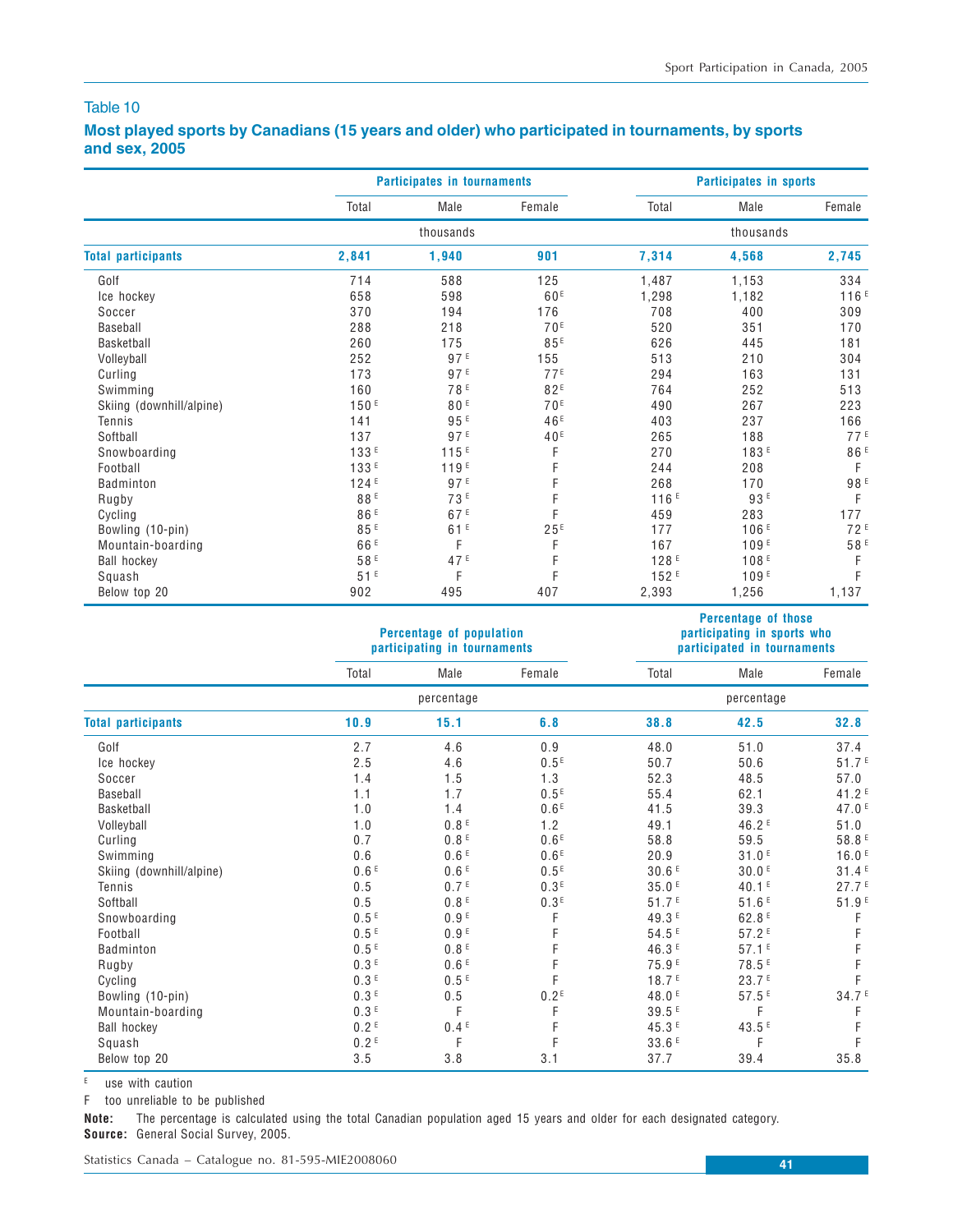## **Canadians (15 years and older) who participated in tournaments, 2005**

|                              | <b>Total</b> |                 | Number participating<br>in tournaments |                 |                  | <b>Percentage of</b><br>population participating<br>in tournaments |                   |       | <b>Percentage of those</b><br>participating in sports who<br>participated in tournaments |                   |
|------------------------------|--------------|-----------------|----------------------------------------|-----------------|------------------|--------------------------------------------------------------------|-------------------|-------|------------------------------------------------------------------------------------------|-------------------|
|                              | population   | Total           | Male                                   | Female          | Total            | Male                                                               | Female            | Total | Male                                                                                     | Female            |
|                              | thousands    |                 | thousands                              |                 |                  | percentage                                                         |                   |       | percentage                                                                               |                   |
| <b>Total</b>                 | 26,106       | 2,841           | 1,940                                  | 901             | 10.9             | 15.1                                                               | 6.8               | 38.8  | 42.5                                                                                     | 32.8              |
| Age group                    |              |                 |                                        |                 |                  |                                                                    |                   |       |                                                                                          |                   |
| 15 to 18                     | 1,796        | 626             | 394                                    | 232             | 34.9             | 42.9                                                               | 26.5              | 59.0  | 64.8                                                                                     | 51.3              |
| 19 to 24                     | 2,567        | 457             | 322                                    | 134E            | 17.8             | 24.5                                                               | 10.7 <sup>E</sup> | 41.6  | 47.5                                                                                     | 32.0 <sup>E</sup> |
| 25 to 34                     | 4,365        | 558             | 412                                    | 147             | 12.8             | 18.7                                                               | 6.8               | 41.4  | 45.8                                                                                     | 32.7              |
| 35 to 54                     | 9,942        | 822             | 523                                    | 298             | 8.3              | 10.5                                                               | 6.0               | 32.8  | 33.9                                                                                     | 30.9              |
| 55 and over                  | 7,436        | 377             | 289                                    | 89E             | 5.1              | 8.3                                                                | 2.2E              | 29.1  | 34.4                                                                                     | 19.4 <sup>E</sup> |
| Level of education           |              |                 |                                        |                 |                  |                                                                    |                   |       |                                                                                          |                   |
| Some secondary or less       | 5,199        | 633             | 406                                    | 227             | 12.2             | 15.8                                                               | 8.6               | 48.3  | 51.2                                                                                     | 44.0              |
| Some college/trade/          |              |                 |                                        |                 |                  |                                                                    |                   |       |                                                                                          |                   |
| high school diploma          | 6,682        | 621             | 495                                    | 126             | 9.3              | 15.1                                                               | 3.7               | 37.3  | 45.2                                                                                     | 22.1              |
| Postsecondary diploma/       |              |                 |                                        |                 |                  |                                                                    |                   |       |                                                                                          |                   |
| some university              | 8,031        | 884             | 595                                    | 288             | 11.0             | 15.2                                                               | 7.0               | 36.9  | 40.1                                                                                     | 31.7              |
| University degree            | 5,861        | 703             | 443                                    | 260             | 12.0             | 14.9                                                               | 9.0               | 36.4  | 37.3                                                                                     | 34.8              |
| Don't know/not stated        | 334          | F               | F                                      | F               | F                | F                                                                  | F                 | F     | F                                                                                        | F                 |
| <b>Family income</b>         |              |                 |                                        |                 |                  |                                                                    |                   |       |                                                                                          |                   |
| Less than \$20,000           | 1,852        | 103             | 56 <sup>E</sup>                        | 48 <sup>E</sup> | 5.6              | 8.2E                                                               | 4.1 <sup>E</sup>  | 30.4  | 30.6E                                                                                    | 30.2 <sup>E</sup> |
| \$20,000 to \$29,999         | 1,546        | 62 <sup>E</sup> | 41E                                    | F               | 4.0 <sup>E</sup> | 5.8E                                                               | F                 | 21.2E | 23.2E                                                                                    | $\mathsf F$       |
| \$30,000 to \$49,999         | 4,082        | 328             | 225                                    | 103             | 8.0              | 11.6                                                               | 4.8               | 34.5  | 39.1                                                                                     | 27.4              |
| \$50,000 to \$79,999         | 5,267        | 586             | 372                                    | 214             | 11.1             | 13.8                                                               | 8.3               | 37.8  | 38.9                                                                                     | 36.1              |
| \$80,000 or more             | 6,351        | 1,123           | 835                                    | 288             | 17.7             | 22.3                                                               | 11.1              | 43.9  | 47.8                                                                                     | 35.4              |
| Don't know/not stated        | 7,009        | 638             | 411                                    | 227             | 9.1              | 13.2                                                               | 5.8               | 39.4  | 44.1                                                                                     | 32.9              |
| <b>Province of residence</b> |              |                 |                                        |                 |                  |                                                                    |                   |       |                                                                                          |                   |
| Newfoundland and Labrador    | 431          | 33              | 22E                                    | 10 <sup>E</sup> | 7.6              | 10.6 <sup>E</sup>                                                  | 4.6               | 31.1  | 31.0E                                                                                    | 31.3E             |
| Prince Edward Island         | 112          | 17              | 12E                                    | F               | 15.4             | 21.5E                                                              | F                 | 53.4  | 58.3 <sup>E</sup>                                                                        | F                 |
|                              |              |                 |                                        | 45 <sup>E</sup> |                  |                                                                    |                   |       |                                                                                          |                   |
| Nova Scotia                  | 775          | 109             | 65                                     |                 | 14.1             | 17.1                                                               | 11.2 <sup>E</sup> | 43.6  | 40.5                                                                                     | 48.9 <sup>E</sup> |
| New Brunswick                | 620          | 66              | 45                                     | 20E             | 10.6             | 14.9                                                               | 6.5E              | 41.6  | 44.7                                                                                     | 36.0E             |
| Quebec                       | 6,224        | 445             | 348                                    | 97E             | 7.2              | 11.4                                                               | 3.1 <sup>E</sup>  | 26.4  | 33.8                                                                                     | 14.9 <sup>E</sup> |
| Ontario                      | 10,128       | 1,212           | 864                                    | 348             | 12.0             | 17.4                                                               | 6.8               | 41.9  | 45.8                                                                                     | 34.6              |
| Manitoba                     | 930          | 136             | 81                                     | $55E$           | 14.6             | 17.7                                                               | 11.6E             | 50.4  | 51.1                                                                                     | 49.5 <sup>E</sup> |
| Saskatchewan                 | 784          | 101             | 53                                     | 48              | 12.9             | 13.7                                                               | 12.2E             | 45.5  | 41.6                                                                                     | 50.8 <sup>E</sup> |
| Alberta                      | 2,592        | 343             | 183                                    | 160             | 13.2             | 14.0                                                               | 12.4              | 44.1  | 42.4                                                                                     | 46.2              |
| British Columbia             | 3,511        | 379             | 267                                    | 113             | 10.8             | 15.4                                                               | 6.3               | 41.0  | 45.9                                                                                     | 32.8              |
| Labour force status          |              |                 |                                        |                 |                  |                                                                    |                   |       |                                                                                          |                   |
| Full time                    | 13,422       | 1,598           | 1,207                                  | 391             | 11.9             | 15.3                                                               | 7.1               | 38.9  | 42.1                                                                                     | 31.4              |
| Part time                    | 1,708        | 120F            | 45 <sup>E</sup>                        | 74 <sup>E</sup> | 7.0 <sup>E</sup> | 8.6E                                                               | 6.3E              | 26.0E | 23.9 <sup>E</sup>                                                                        | 27.5E             |
| Student with/without         |              |                 |                                        |                 |                  |                                                                    |                   |       |                                                                                          |                   |
| employment                   | 2,474        | 706             | 428                                    | 277             | 28.5             | 36.1                                                               | 21.5              | 55.6  | 61.6                                                                                     | 48.3              |
| Not employed                 | 8,153        | 386             | 242                                    | 144             | 4.7              | 7.8                                                                | 2.8               | 27.5  | 31.2                                                                                     | 22.9              |
| Don't know/not stated        | 349          | F               | F                                      | F               | F                | F                                                                  | F                 | F     | F                                                                                        | F                 |
| <b>Mother tongue</b>         |              |                 |                                        |                 |                  |                                                                    |                   |       |                                                                                          |                   |
| English only                 | 15,201       | 2,040           | 1,378                                  | 662             | 13.4             | 18.0                                                               | 8.8               | 45.2  | 47.8                                                                                     | 40.6              |
| French only                  | 5,871        | 527             | 387                                    | 141             | 9.0              | 13.5                                                               | 4.7               | 30.4  | 36.8                                                                                     | 20.7              |
| Other only                   | 4,393        | 249             | 162                                    | 87E             | 5.7              | 7.7                                                                | 3.8E              | 26.0  | 28.1                                                                                     | 22.9 <sup>E</sup> |
| Multiple languages           | 345          | F               | F                                      | F               | F                | F                                                                  | F                 | F     | F                                                                                        | F                 |
| Don't know/not stated        | 296          | F               | F                                      | F               | F                | F                                                                  | F                 | F     | F                                                                                        | F                 |
|                              |              |                 |                                        |                 |                  |                                                                    |                   |       |                                                                                          |                   |

 $E$  use with caution

F too unreliable to be published

**Note:** The percentage is calculated using the total Canadian population aged 15 years and older for each designated category. **Source:** General Social Survey, 2005.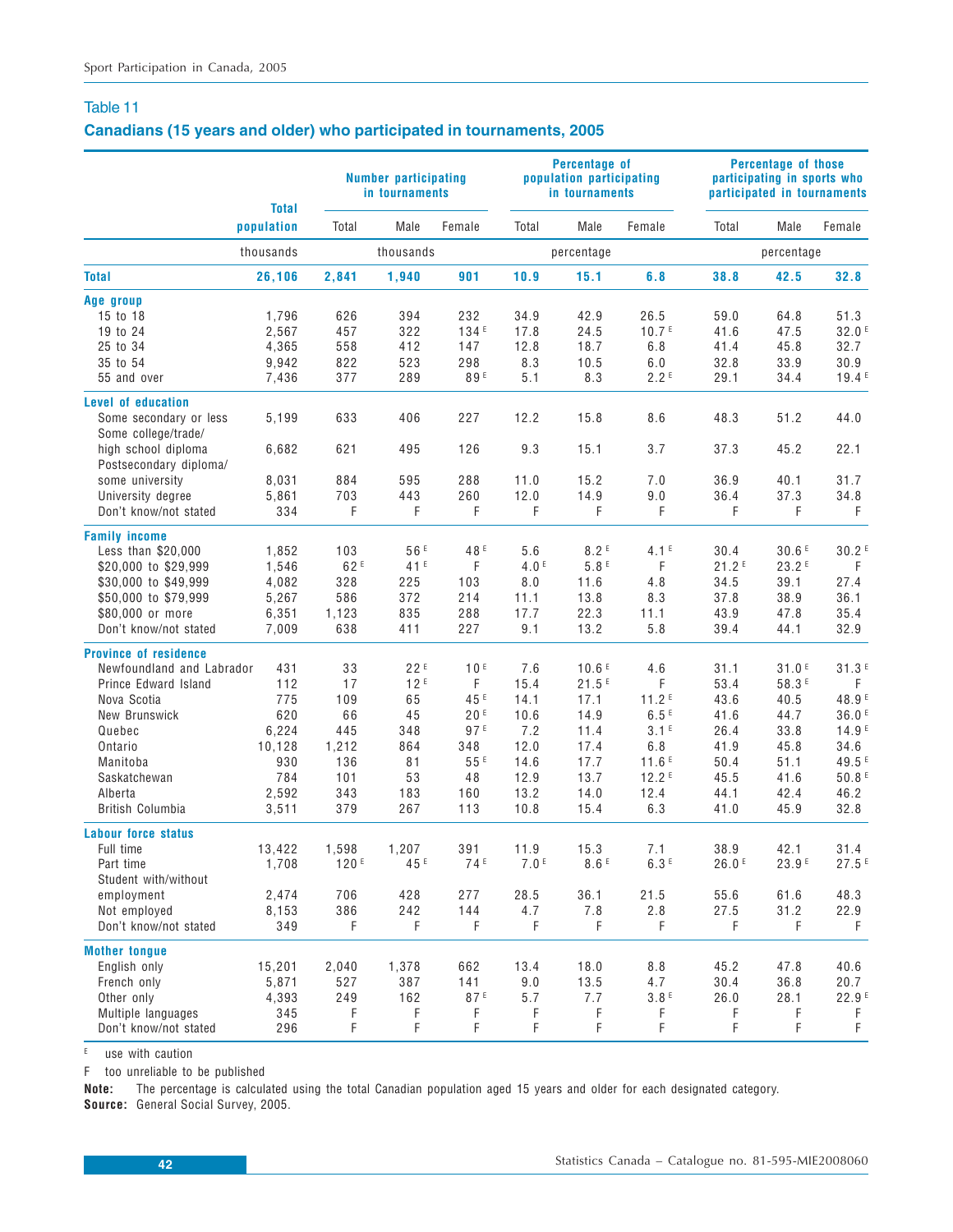# **9. More Canadians involved in amateur sport as coaches, referees and spectators**

In addition to active participation in amateur sport, Canadians are also involved in sport indirectly as coaches, referees, umpires, administrators and spectators. This indirect involvement has increased over the years in contrast to the declining trend in sport participation.

This may be a short term trend driven by younger baby-boomers who are involved in their children's sport activities. Therefore, the upward trend may diminish or even reverse direction as they become empty nesters.

The GSS data show that, as sport participation declined from 45% in 1992 to 28% in 2005, adult Canadians' indirect involvement in sport as spectators at amateur events increased from 24% in 1992 to 35% in 2005.

# 5 0  $\Box$  1992  $\Box$  1998  $\Box$  2005 participation rate (percentage) participation rate (percentage) 5 0 4 0 4 0 2 5 2 5 2 0 2 0 1 0 1 0 0 <u>LL Booth | Booth | Booth | Booth | Booth | Booth | Booth |</u> Sport participant Spectator Administrator/ helper Referee Coach 3 0 3 0 35 H <u>Louis and the second state of the second state of the second state of</u> 35  $\sim$ 5 5 4 5 4 5 1 5 1 5

# Chart 17 **Involvement in amateur sport by type of participation, 1992, 1998 and 2005**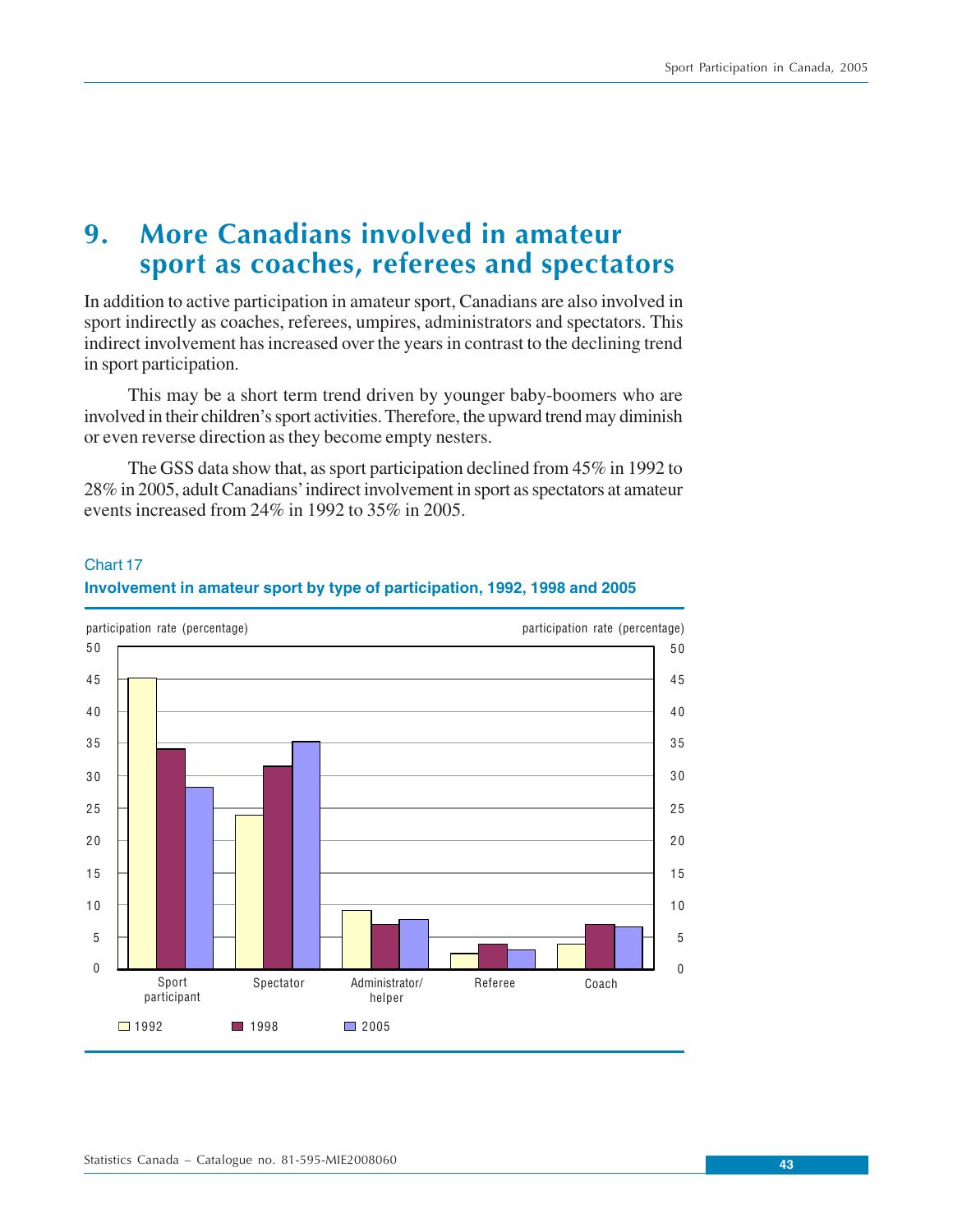# **9.1 Female coaches outnumber their male counterparts in amateur sport**

Volunteers are an important element of amateur sport in Canada. They donate time and energy to amateur sport organizations across the country. In 2005, the number of amateur coaches reached 1.8 million, up from 1.7 million in 1998 and more than double the 840,000 observed in 1992.

In 2005, 7% of Canadians were involved in amateur coaching. This compares with 4% in 1992 when men dominated the field. In 2005, the tables turned and female coaches outnumbered their male counterparts by a slight margin. Women increased their number to 882,000, 15% higher than in 1998 and more than quadruple the 200,000 recorded in 1992. Over the same period, the number of male coaches dropped 9% to 874,000. More than half of the amateur coaches (53%) are between the ages of 35 and 54.



## Chart 18

#### **Involvement in amateur sport as a coach by sex, 1992, 1998 and 2005**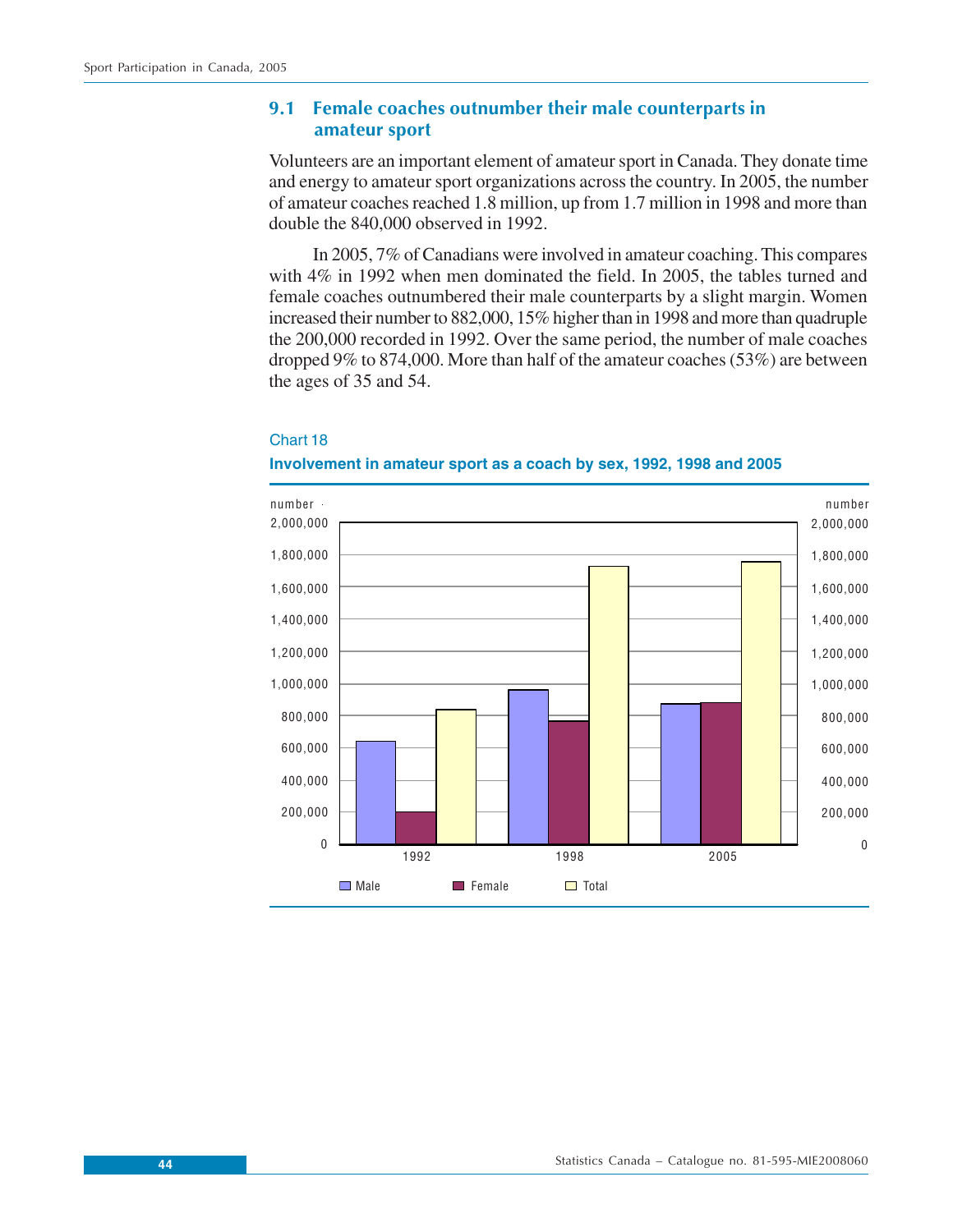

# Chart 19 **Involvement in amateur sport as as coach by age, 1992, 1998 and 2005**

The 2005 GSS data showed that involvement in coaching increased with higher education and income. This was similar to the pattern seen in 1998 and 1992. The rate of involvement in amateur coaching for families with some secondary schooling or less was 5% in 2005. It was 8% for those where a household member had a postsecondary diploma and 10% for households with at least one university degree.

Families with household incomes of under \$20,000 reported a participation rate in coaching of 3% in 2005, up from less than 2% in 1992. This compares with 12% for families with household incomes of \$80,000 or more in 2005.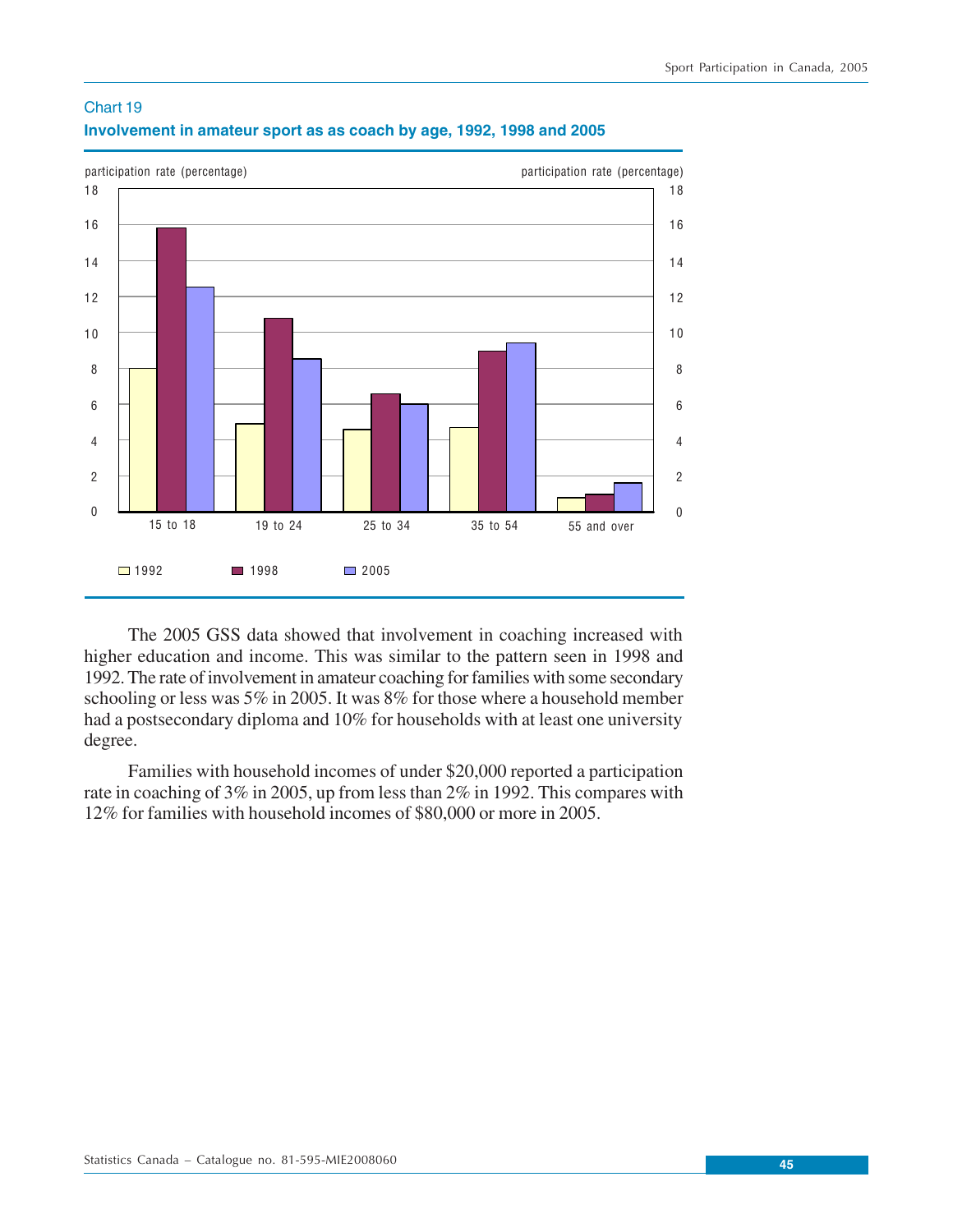## **Canadians (15 years and older) who participated in amateur sport as a coach, 2005**

|                                               | <b>Population</b> |           |        |       | <b>Number participating</b><br>as a coach |                  | Percentage participating<br>as a coach |                   |                   |
|-----------------------------------------------|-------------------|-----------|--------|-------|-------------------------------------------|------------------|----------------------------------------|-------------------|-------------------|
|                                               | Total             | Male      | Female | Total | Male                                      | Female           | Total                                  | Male              | Female            |
|                                               |                   | thousands |        |       | thousands                                 |                  |                                        | percentage        |                   |
| <b>Total</b>                                  | 26,106            | 12,867    | 13,239 | 1,756 | 874                                       | 882              | 6.7                                    | 6.8               | 6.7               |
| Age group                                     |                   |           |        |       |                                           |                  |                                        |                   |                   |
| 15 to 18                                      | 1,796             | 919       | 877    | 224   | 119E                                      | 106E             | 12.5                                   | 12.9E             | 12.1 <sup>E</sup> |
| 19 to 24                                      | 2,567             | 1,314     | 1,253  | 217   | 133 <sup>E</sup>                          | 84 <sup>E</sup>  | 8.5E                                   | 10.1 <sup>E</sup> | 6.7 <sup>E</sup>  |
| 25 to 34                                      | 4,365             | 2,198     | 2,167  | 264   | 88E                                       | 176              | 6.0                                    | 4.0 <sup>E</sup>  | 8.1               |
| 35 to 54                                      | 9,942             | 4,965     | 4,977  | 930   | 472                                       | 458              | 9.4                                    | 9.5               | 9.2               |
| 55 and over                                   | 7,436             | 3,472     | 3,964  | 120E  | 63 <sup>E</sup>                           | 57E              | 1.6E                                   | 1.8 <sup>E</sup>  | 1.4E              |
| <b>Level of education</b>                     |                   |           |        |       |                                           |                  |                                        |                   |                   |
| Some secondary or less                        | 5,199             | 2,570     | 2,629  | 269   | 157                                       | 112E             | 5.2                                    | 6.1               | 4.3E              |
| Some college/trade/                           |                   |           |        |       |                                           |                  |                                        |                   |                   |
| high school diploma<br>Postsecondary diploma/ | 6,682             | 3,273     | 3,409  | 284   | 159 <sup>E</sup>                          | 125F             | 4.2                                    | 4.9 <sup>E</sup>  | 3.7 <sup>E</sup>  |
| some university                               | 8,031             | 3,906     | 4,125  | 604   | 309                                       | 294              | 7.5                                    | 7.9               | 7.1               |
| University degree                             | 5,861             | 2,980     | 2,880  | 600   | 249                                       | 351              | 10.2                                   | 8.4               | 12.2              |
| Don't know/not stated                         | 334               | 138       | 195    | F     | F                                         | F                | F                                      | F.                | F                 |
| <b>Family income</b>                          |                   |           |        |       |                                           |                  |                                        |                   |                   |
| Less than \$20,000                            | 1,852             | 679       | 1,173  | 48    | F                                         | F                | 2.6                                    | F                 | F                 |
| \$20,000 to \$29,999                          | 1,546             | 697       | 849    | F     | F                                         | F                | F                                      | F                 | F                 |
| \$30,000 to \$49,999                          | 4,082             | 1,937     | 2,145  | 175   | 81E                                       | 94 <sup>E</sup>  | 4.3                                    | 4.2 <sup>E</sup>  | 4.4E              |
| \$50,000 to \$79,999                          | 5,267             | 2,695     | 2,571  | 386   | 158 <sup>E</sup>                          | 229              | 7.3                                    | 5.9E              | 8.9               |
| \$80,000 or more                              | 6,351             | 3,745     | 2,606  | 769   | 408                                       | 361              | 12.1                                   | 10.9              | 13.9              |
| Don't know/not stated                         | 7,009             | 3,115     | 3,894  | 357   | 197                                       | 160              | 5.1                                    | 6.3               | 4.1               |
| <b>Province of residence</b>                  |                   |           |        |       |                                           |                  |                                        |                   |                   |
| Newfoundland and Labrador                     | 431               | 211       | 220    | 24E   | 14 <sup>E</sup>                           | 10 <sup>E</sup>  | 5.6E                                   | 6.5E              | 4.7 <sup>E</sup>  |
| Prince Edward Island                          | 112               | 54        | 58     | 9 E   | F                                         | F                | 8.3E                                   | F                 | F                 |
| Nova Scotia                                   | 775               | 377       | 398    | 59E   | 32E                                       | 27E              | 7.6E                                   | 8.6E              | 6.7 <sup>E</sup>  |
| New Brunswick                                 | 620               | 304       | 316    | 37E   | 19E                                       | 17 <sup>E</sup>  | 5.9 <sup>E</sup>                       | 6.3E              | 5.5E              |
| Quebec                                        | 6,224             | 3,063     | 3,161  | 262   | 142E                                      | 120E             | 4.2                                    | 4.6E              | 3.8E              |
| Ontario                                       | 10,128            | 4,977     | 5,151  | 794   | 413                                       | 381              | 7.8                                    | 8.3               | 7.4               |
| Manitoba                                      | 930               | 459       | 471    | 69    | F                                         | 51E              | 7.4                                    | F                 | 10.8 <sup>E</sup> |
| Saskatchewan                                  | 784               | 387       | 397    | 82    | 35 <sup>E</sup>                           | 47 <sup>E</sup>  | 10.5                                   | 9.1 <sup>E</sup>  | 11.8 <sup>E</sup> |
| Alberta                                       | 2,592             | 1,306     | 1,286  | 231   | 109E                                      | 122              | 8.9                                    | 8.3E              | 9.5               |
| British Columbia                              | 3,511             | 1,730     | 1,781  | 189   | 87E                                       | 102 <sup>E</sup> | 5.4                                    | 5.0 <sup>E</sup>  | 5.8E              |
| <b>Labour force status</b>                    |                   |           |        |       |                                           |                  |                                        |                   |                   |
| Full time                                     | 13,422            | 7,911     | 5,511  | 1,046 | 594                                       | 453              | 7.8                                    | 7.5               | 8.2               |
| Part time                                     | 1,708             | 527       | 1,181  | 180   | F                                         | 146              | 10.6                                   | F                 | 12.4              |
| Student with/without                          |                   |           |        |       |                                           |                  |                                        |                   |                   |
| employment                                    | 2,474             | 1,187     | 1,286  | 289   | 168 <sup>E</sup>                          | 121E             | 11.7                                   | 14.2E             | 9.4E              |
| Not employed                                  | 8,153             | 3,084     | 5,069  | 230   | 75 <sup>E</sup>                           | 155              | 2.8                                    | 2.4F              | 3.1               |
| Don't know/not stated                         | 349               | 158       | 191    | F.    | F                                         | F                | F                                      | F.                | F                 |
|                                               |                   |           |        |       |                                           |                  |                                        |                   |                   |
| <b>Mother tongue</b><br>English only          | 15,201            | 7,640     | 7,561  | 1,219 | 614                                       | 605              | 8.0                                    | 8.0               | 8.0               |
| French only                                   | 5,871             | 2,875     | 2,996  | 288   | 146 <sup>E</sup>                          | 141              | 4.9                                    | 5.1 <sup>E</sup>  | 4.7               |
| Other only                                    | 4,393             | 2,107     | 2,286  | 211   | 100E                                      | $111^E$          | 4.8                                    | 4.7 <sup>E</sup>  | 4.9 <sup>E</sup>  |
| Multiple languages                            | 345               | 136E      | 209    | F     | F                                         | F                | F                                      | F                 | F                 |
| Don't know/not stated                         | 296               | 109E      | 187    | F     | F                                         | F                | F.                                     | F                 | $\mathsf F$       |
|                                               |                   |           |        |       |                                           |                  |                                        |                   |                   |

E use with caution

F too unreliable to be published

**Note:** The percentage is calculated using the total Canadian population aged 15 years and older for each designated category. **Source:** General Social Survey, 2005.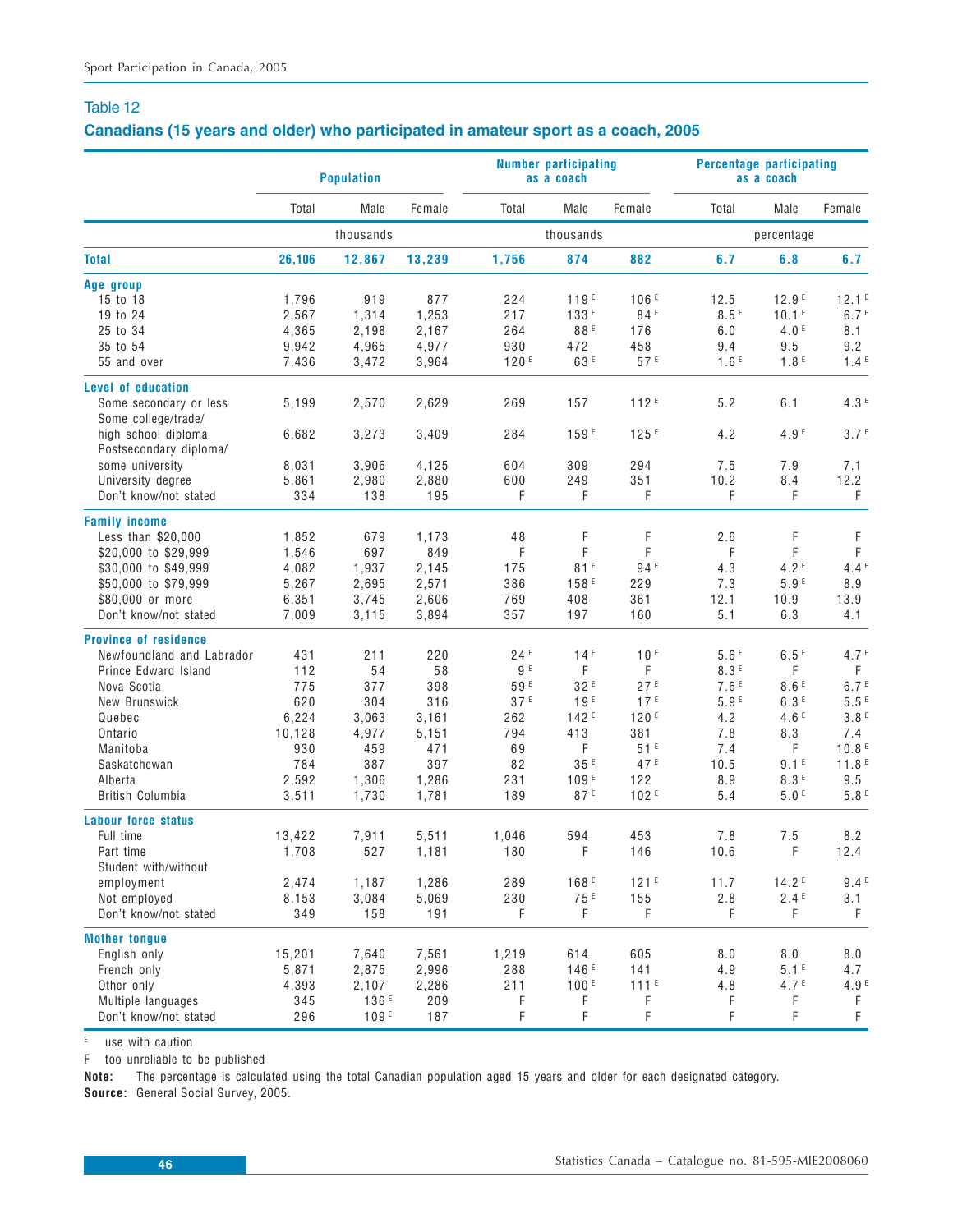# **10. Increased involvement of women officiating in amateur sport**

The number of adult Canadians involved in sports as referees, officials or umpires decreased 15% to 800,000 in 2005 after it peaked at 937,000 in 1998. Still, the 2005 number was much more than the 550,000 reported in 1992. The national participation rate in amateur sport as referees, officials or umpires was 3%, about the same rate as in 1992, and down one percentage point from 1998.

Long dominated by men, officiating in amateur sport has seen increased involvement of women over the years. In 1992, men outnumbered women 5 to 1 in these activities. By 2005 the ratio was less than 2 to 1 in men's favour.

Adult Canadians' involvement as administrators or helpers followed a similar pattern. About as many men as women were involved as administrators or helpers in 2005. That was not the case thirteen years earlier when men outnumbered women 2 to 1. Overall, over 2 million Canadians volunteered their time as administrators or helpers in amateur sports in 2005, up 18% from 1998.

The rates of volunteering in this area were highest in Saskatchewan and Alberta at 12% each. The rate was lowest in Quebec (5%). Ontario, New Brunswick, Manitoba and British Columbia all tied for the second lowest rate at 8% each.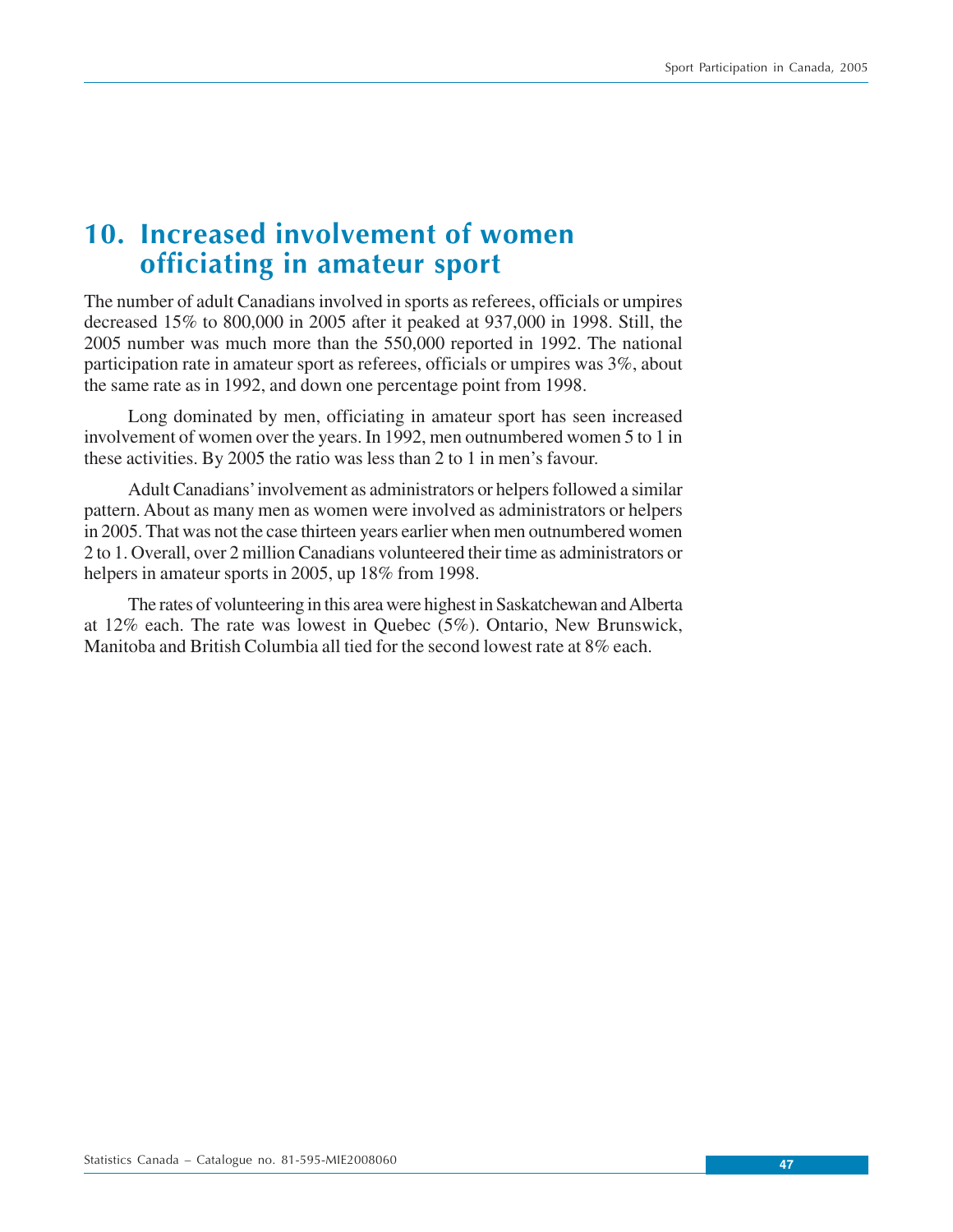## **Canadians (15 years and older) who participated in amateur sport as a referee, official or umpire, 2005**

|                                               | <b>Population</b> |                  |                | referee/official/umpire | <b>Participating as</b> |                  | <b>Percentage participating</b><br>as referee/official/umpire |                  |                         |
|-----------------------------------------------|-------------------|------------------|----------------|-------------------------|-------------------------|------------------|---------------------------------------------------------------|------------------|-------------------------|
|                                               | Total             | Male             | Female         | Total                   | Male                    | Female           | Total                                                         | Male             | Female                  |
|                                               |                   | thousands        |                |                         | thousands               |                  |                                                               | percentage       |                         |
| <b>Total</b>                                  | 26,106            | 12,867           | 13,239         | 800                     | 466                     | 334              | 3.1                                                           | 3.6              | 2.5                     |
| Age group                                     |                   |                  |                |                         |                         |                  |                                                               |                  |                         |
| 15 to 18                                      | 1,796             | 919              | 877            | 113F                    | 56F                     | 57E              | 6.3E                                                          | 6.1 <sup>E</sup> | 6.5E                    |
| 19 to 24                                      | 2,567             | 1,314            | 1,253          | 107E                    | 82F                     | F                | 4.2 <sup>E</sup>                                              | 6.2E             | F                       |
| 25 to 34                                      | 4,365             | 2,198            | 2.167          | 127 <sup>E</sup>        | 78 <sup>E</sup>         | 49 <sup>E</sup>  | 2.9F                                                          | 3.5E             | 2.3E                    |
| 35 to 54                                      | 9,942             | 4,965            | 4,977          | 354                     | 189                     | 165              | 3.6                                                           | 3.8              | 3.3                     |
| 55 and over                                   | 7,436             | 3,472            | 3,964          | 99 <sup>E</sup>         | 61E                     | F                | 1.3 <sup>E</sup>                                              | 1.8 <sup>E</sup> | F                       |
| Level of education                            |                   |                  |                |                         |                         |                  |                                                               |                  |                         |
| Some secondary or less                        | 5,199             | 2,570            | 2,629          | 121F                    | 74 <sup>E</sup>         | 47 <sup>E</sup>  | 2.3E                                                          | 2.9 <sup>E</sup> | 1.8 <sup>E</sup>        |
| Some college/trade/                           |                   |                  |                |                         |                         |                  |                                                               |                  |                         |
| high school diploma<br>Postsecondary diploma/ | 6,682             | 3,273            | 3,409          | 177                     | 113E                    | 64E              | 2.6                                                           | 3.4E             | 1.9 <sup>E</sup>        |
| some university                               | 8,031             | 3,906            | 4,125          | 257                     | 155                     | 102 <sup>E</sup> | 3.2                                                           | 4.0              | 2.5E                    |
| University degree                             | 5,861             | 2,980            | 2,880          | 245                     | 125E                    | 120E             | 4.2                                                           | 4.2 <sup>E</sup> | 4.2E                    |
| Don't know/not stated                         | 334               | 138              | 195            | F                       | F                       | F                | F                                                             | F                | F                       |
| <b>Family income</b>                          |                   |                  |                |                         |                         |                  |                                                               |                  |                         |
| Less than $$20,000$                           | 1,852             | 679              | 1,173          | F                       | F                       | F                | F                                                             | F                | F                       |
| \$20,000 to \$29,999                          | 1,546             | 697              | 849            | F                       | F                       | F                | F                                                             | F                | F                       |
| \$30,000 to \$49,999                          | 4,082             | 1,937            | 2,145          | 82E                     | 54 <sup>E</sup>         | 28E              | 2.0 <sup>E</sup>                                              | 2.8 <sup>E</sup> | 1.3 <sup>E</sup>        |
| \$50,000 to \$79,999                          | 5,267             | 2,695            | 2,571          | 169                     | 85E                     | 84 <sup>E</sup>  | 3.2                                                           | 3.1 <sup>E</sup> | 3.3E                    |
| \$80,000 or more                              |                   | 3,745            |                | 331                     | 202                     | 128              | 5.2                                                           |                  |                         |
| Don't know/not stated                         | 6,351<br>7,009    | 3,115            | 2,606<br>3,894 | 166                     | 90F                     | 76 <sup>E</sup>  | 2.4                                                           | 5.4<br>2.9F      | 4.9<br>2.0 <sup>E</sup> |
| <b>Province of residence</b>                  |                   |                  |                |                         |                         |                  |                                                               |                  |                         |
| Newfoundland and Labrador                     | 431               | 211              | 220            | 20E                     | F                       | 9 <sup>E</sup>   | 4.5 <sup>E</sup>                                              | F                | 4.2 <sup>E</sup>        |
| Prince Edward Island                          | 112               | 54               | 58             | F                       | F                       | F                | F                                                             | F                | $\mathsf F$             |
| Nova Scotia                                   | 775               | 377              | 398            | 34 <sup>E</sup>         | F                       | F                | 4.4E                                                          | F                | $\mathsf F$             |
| New Brunswick                                 | 620               | 304              | 316            | F                       | F                       | F                | F                                                             | F                | F                       |
| Quebec                                        | 6,224             | 3,063            | 3,161          | 91E                     | F                       | F                | 1.5 <sup>E</sup>                                              | F                | F                       |
| Ontario                                       | 10,128            | 4,977            | 5,151          | 271                     | 143E                    | 129 <sup>E</sup> | 2.7                                                           | 2.9              | 2.5E                    |
| Manitoba                                      | 930               | 459              | 471            | 51E                     | F                       | F                | 5.5E                                                          | F                | F                       |
| Saskatchewan                                  | 784               | 387              | 397            | 41 <sup>E</sup>         | F                       | F                | 5.2E                                                          | F                | F                       |
| Alberta                                       | 2,592             | 1,306            | 1,286          | 126E                    | 71E                     | 55 <sup>E</sup>  | 4.9 <sup>E</sup>                                              | 5.4E             | 4.3E                    |
| British Columbia                              | 3,511             | 1,730            | 1,781          | 142                     | 83 <sup>E</sup>         | 58 <sup>E</sup>  | 4.0                                                           | 4.8 <sup>E</sup> | 3.3 <sup>E</sup>        |
| <b>Labour force status</b>                    |                   |                  |                |                         |                         |                  |                                                               |                  |                         |
| Full time                                     | 13,422            | 7,911            | 5,511          | 482                     | 299                     | 183              | 3.6                                                           | 3.8              | 3.3                     |
| Part time                                     | 1,708             | 527              | 1,181          | 49 <sup>E</sup>         | F                       | F                | 2.9F                                                          | F                | F                       |
| Student with/without                          |                   |                  |                |                         |                         |                  |                                                               |                  |                         |
| employment                                    | 2,474             | 1,187            | 1,286          | 145F                    | 82E                     | 63 <sup>E</sup>  | 5.9F                                                          | 6.9F             | 4.9 <sup>E</sup>        |
| Not employed                                  | 8,153             | 3,084            | 5,069          | 122F                    | 66 <sup>E</sup>         | 56 <sup>E</sup>  | 1.5E                                                          | 2.2E             | 1.1 <sup>E</sup>        |
| Don't know/not stated                         | 349               | 158              | 191            | F.                      | F.                      | F                | F.                                                            | F.               | F.                      |
|                                               |                   |                  |                |                         |                         |                  |                                                               |                  |                         |
| <b>Mother tongue</b><br>English only          | 15,201            | 7,640            | 7,561          | 607                     | 332                     | 274              | 4.0                                                           | 4.4              | 3.6                     |
| French only                                   | 5,871             | 2,875            | 2,996          | 124E                    | 91 <sup>E</sup>         | F                | 2.1 <sup>E</sup>                                              | 3.2E             | F                       |
| Other only                                    | 4,393             | 2,107            | 2,286          | 62 <sup>E</sup>         | F                       | F                | 1.4E                                                          | F                | $\mathsf F$             |
| Multiple languages                            | 345               | 136 <sup>E</sup> | 209            | F                       | F                       | F                | F                                                             | F                | F                       |
| Don't know/not stated                         | 296               | 109E             | 187            | F                       | F                       | F                | F                                                             | F                | $\mathsf F$             |
|                                               |                   |                  |                |                         |                         |                  |                                                               |                  |                         |

E use with caution

F too unreliable to be published

**Note:** The percentage is calculated using the total Canadian population aged 15 years and older for each designated category. **Source:** General Social Survey, 2005.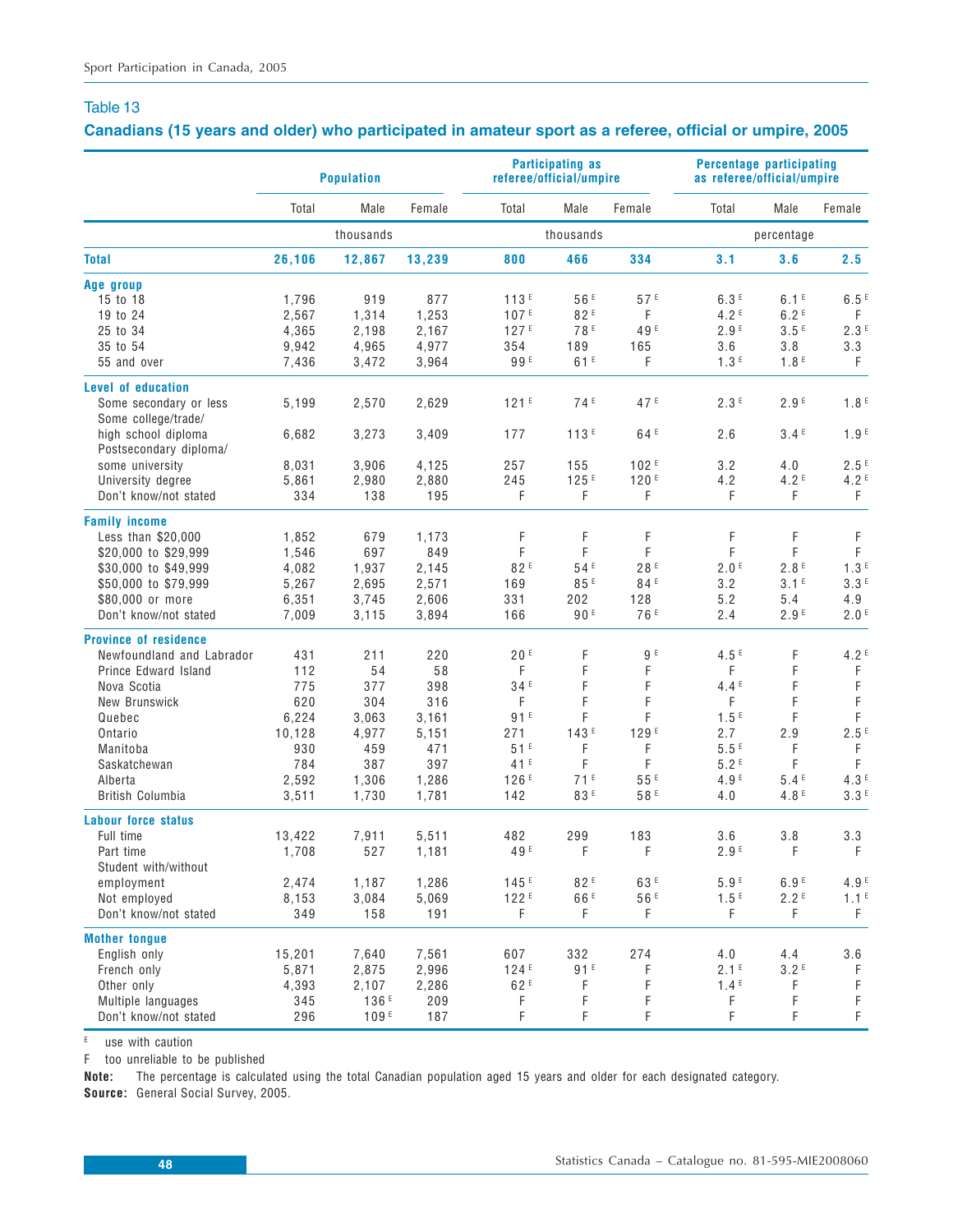## **Canadians (15 years and older) who participated in amateur sport as an administrator or helper, 2005**

| Male<br>Male<br>Female<br>Male<br>Total<br>Female<br>Total<br>Total<br>Female<br>thousands<br>thousands<br>percentage<br>1,020<br>26,106<br>12,867<br>13,239<br>2,011<br>992<br>7.7<br>7.9<br>7.5<br><b>Total</b><br>Age group<br>1,796<br>919<br>877<br>220<br>117 <sup>E</sup><br>104E<br>12.3<br>12.7 <sup>E</sup><br>15 to 18<br>11.8 <sup>E</sup><br>1,253<br>117E<br>87E<br>8.9E<br>7.0 <sup>E</sup><br>19 to 24<br>2,567<br>1,314<br>204<br>7.9<br>276<br>116E<br>5.3E<br>25 to 34<br>4,365<br>2,198<br>2,167<br>161<br>6.3<br>7.4<br>35 to 54<br>9,942<br>4,965<br>1,015<br>505<br>510<br>10.2<br>4,977<br>10.2<br>10.2<br>7,436<br>3,472<br>3,964<br>296<br>166<br>130<br>4.0<br>4.8<br>3.3<br>55 and over<br>Level of education<br>2,570<br>2,629<br>318<br>185<br>134<br>6.1<br>7.2<br>5.1<br>Some secondary or less<br>5,199<br>Some college/trade/<br>high school diploma<br>6,682<br>3,273<br>3,409<br>413<br>233<br>181<br>6.2<br>7.1<br>5.3<br>Postsecondary diploma/<br>388<br>8.7<br>7.9<br>some university<br>8,031<br>3,906<br>4,125<br>698<br>310<br>9.4<br>University degree<br>5,861<br>2,980<br>2,880<br>582<br>292<br>290<br>9.9<br>9.8<br>10.1<br>Don't know/not stated<br>334<br>138<br>195<br>F<br>F<br>F<br>F<br>F<br>F<br><b>Family income</b><br>F<br>F<br>2.5E<br>F<br>1,852<br>679<br>46 <sup>E</sup><br>F<br>Less than $$20,000$<br>1,173<br>75 <sup>E</sup><br>F<br>38E<br>4.9 <sup>E</sup><br>F<br>\$20,000 to \$29,999<br>1,546<br>697<br>849<br>4.4E<br>$111^E$<br>5.7 <sup>E</sup><br>7.5<br>\$30,000 to \$49,999<br>4.082<br>1,937<br>2,145<br>272<br>161<br>6.7<br>\$50,000 to \$79,999<br>5,267<br>2,695<br>2,571<br>482<br>235<br>246<br>9.1<br>9.6<br>8.7<br>\$80,000 or more<br>6,351<br>3,745<br>2,606<br>779<br>451<br>328<br>12.3<br>12.0<br>12.6<br>Don't know/not stated<br>358<br>166<br>192<br>5.1<br>5.3<br>7,009<br>3,115<br>3,894<br>4.9<br><b>Province of residence</b><br>17 <sup>E</sup><br>21 <sup>E</sup><br>8.1 <sup>E</sup><br>Newfoundland and Labrador<br>431<br>211<br>220<br>38<br>8.7<br>9.3 <sup>E</sup><br>58<br>12E<br>F<br>6 <sup>E</sup><br>Prince Edward Island<br>112<br>54<br>10.8E<br>F.<br>10.0 <sup>E</sup><br>398<br>45 <sup>E</sup><br>37E<br>12.0 <sup>E</sup><br>9.2E<br>Nova Scotia<br>775<br>377<br>82<br>10.6<br>620<br>48 <sup>E</sup><br>31E<br>17 <sup>E</sup><br>7.8 <sup>E</sup><br>10.2 <sup>E</sup><br>5.5E<br>New Brunswick<br>304<br>316<br>6,224<br>3,161<br>172<br>113<br>4.6<br>5.6<br>3.6<br>Quebec<br>3,063<br>286<br>10,128<br>4,977<br>5,151<br>795<br>399<br>395<br>7.8<br>8.0<br>7.7<br>Ontario<br>27E<br>48 <sup>E</sup><br>5.9E<br>10.3 <sup>E</sup><br>930<br>459<br>471<br>76<br>8.1<br>Manitoba<br>47 <sup>E</sup><br>784<br>387<br>397<br>91<br>44 <sup>E</sup><br>11.6<br>11.4E<br>11.8 <sup>E</sup><br>Saskatchewan<br>2,592<br>1,286<br>11.5<br>13.1<br>Alberta<br>1,306<br>298<br>130<br>168<br>10.0<br>British Columbia<br>3,511<br>1,730<br>1,781<br>286<br>147<br>139<br>8.2<br>8.5<br>7.8<br>Full time<br>13,422<br>7,911<br>5,511<br>1,208<br>694<br>514<br>9.0<br>8.8<br>9.3<br>Part time<br>1,708<br>527<br>1,181<br>161<br>F<br>125<br>9.4<br>F<br>10.6<br>Student with/without<br>267<br>148 <sup>E</sup><br>12.5E<br>employment<br>2,474<br>1,187<br>1,286<br>119 <sup>E</sup><br>10.8<br>360<br>220<br>4.6 F<br>Not employed<br>8,153<br>3,084<br>5,069<br>141E<br>4.4<br>4.3<br>F<br>F<br>F<br>Don't know/not stated<br>349<br>158<br>191<br>F<br>F<br>F.<br><b>Mother tongue</b><br>714<br>9.2<br>8.9<br>9.4<br>English only<br>15,201<br>7,640<br>7,561<br>1,395<br>681<br>208<br>131<br>5.8<br>7.2<br>French only<br>5,871<br>2,875<br>2,996<br>338<br>4.4<br>248<br>121E<br>127E<br>5.6<br>5.8E<br>Other only<br>4,393<br>2,107<br>2,286<br>136 <sup>E</sup><br>Multiple languages<br>345<br>209<br>F<br>F<br>F<br>F<br>F<br>F |                            | <b>Population</b> |      |     |   | Number participating as<br>administrator or helper |   | Percentage participating<br>as administrator or helper |   |   |
|-----------------------------------------------------------------------------------------------------------------------------------------------------------------------------------------------------------------------------------------------------------------------------------------------------------------------------------------------------------------------------------------------------------------------------------------------------------------------------------------------------------------------------------------------------------------------------------------------------------------------------------------------------------------------------------------------------------------------------------------------------------------------------------------------------------------------------------------------------------------------------------------------------------------------------------------------------------------------------------------------------------------------------------------------------------------------------------------------------------------------------------------------------------------------------------------------------------------------------------------------------------------------------------------------------------------------------------------------------------------------------------------------------------------------------------------------------------------------------------------------------------------------------------------------------------------------------------------------------------------------------------------------------------------------------------------------------------------------------------------------------------------------------------------------------------------------------------------------------------------------------------------------------------------------------------------------------------------------------------------------------------------------------------------------------------------------------------------------------------------------------------------------------------------------------------------------------------------------------------------------------------------------------------------------------------------------------------------------------------------------------------------------------------------------------------------------------------------------------------------------------------------------------------------------------------------------------------------------------------------------------------------------------------------------------------------------------------------------------------------------------------------------------------------------------------------------------------------------------------------------------------------------------------------------------------------------------------------------------------------------------------------------------------------------------------------------------------------------------------------------------------------------------------------------------------------------------------------------------------------------------------------------------------------------------------------------------------------------------------------------------------------------------------------------------------------------------------------------------------------------------------------------------------------------------------------------------------------------------------------------------------------------------------------------------------------------------------------------------------------------------------------------------------------------------------------------------------------------------------------|----------------------------|-------------------|------|-----|---|----------------------------------------------------|---|--------------------------------------------------------|---|---|
|                                                                                                                                                                                                                                                                                                                                                                                                                                                                                                                                                                                                                                                                                                                                                                                                                                                                                                                                                                                                                                                                                                                                                                                                                                                                                                                                                                                                                                                                                                                                                                                                                                                                                                                                                                                                                                                                                                                                                                                                                                                                                                                                                                                                                                                                                                                                                                                                                                                                                                                                                                                                                                                                                                                                                                                                                                                                                                                                                                                                                                                                                                                                                                                                                                                                                                                                                                                                                                                                                                                                                                                                                                                                                                                                                                                                                                                                 |                            |                   |      |     |   |                                                    |   |                                                        |   |   |
| 9.3E<br>$5.5E$                                                                                                                                                                                                                                                                                                                                                                                                                                                                                                                                                                                                                                                                                                                                                                                                                                                                                                                                                                                                                                                                                                                                                                                                                                                                                                                                                                                                                                                                                                                                                                                                                                                                                                                                                                                                                                                                                                                                                                                                                                                                                                                                                                                                                                                                                                                                                                                                                                                                                                                                                                                                                                                                                                                                                                                                                                                                                                                                                                                                                                                                                                                                                                                                                                                                                                                                                                                                                                                                                                                                                                                                                                                                                                                                                                                                                                                  |                            |                   |      |     |   |                                                    |   |                                                        |   |   |
|                                                                                                                                                                                                                                                                                                                                                                                                                                                                                                                                                                                                                                                                                                                                                                                                                                                                                                                                                                                                                                                                                                                                                                                                                                                                                                                                                                                                                                                                                                                                                                                                                                                                                                                                                                                                                                                                                                                                                                                                                                                                                                                                                                                                                                                                                                                                                                                                                                                                                                                                                                                                                                                                                                                                                                                                                                                                                                                                                                                                                                                                                                                                                                                                                                                                                                                                                                                                                                                                                                                                                                                                                                                                                                                                                                                                                                                                 |                            |                   |      |     |   |                                                    |   |                                                        |   |   |
|                                                                                                                                                                                                                                                                                                                                                                                                                                                                                                                                                                                                                                                                                                                                                                                                                                                                                                                                                                                                                                                                                                                                                                                                                                                                                                                                                                                                                                                                                                                                                                                                                                                                                                                                                                                                                                                                                                                                                                                                                                                                                                                                                                                                                                                                                                                                                                                                                                                                                                                                                                                                                                                                                                                                                                                                                                                                                                                                                                                                                                                                                                                                                                                                                                                                                                                                                                                                                                                                                                                                                                                                                                                                                                                                                                                                                                                                 |                            |                   |      |     |   |                                                    |   |                                                        |   |   |
|                                                                                                                                                                                                                                                                                                                                                                                                                                                                                                                                                                                                                                                                                                                                                                                                                                                                                                                                                                                                                                                                                                                                                                                                                                                                                                                                                                                                                                                                                                                                                                                                                                                                                                                                                                                                                                                                                                                                                                                                                                                                                                                                                                                                                                                                                                                                                                                                                                                                                                                                                                                                                                                                                                                                                                                                                                                                                                                                                                                                                                                                                                                                                                                                                                                                                                                                                                                                                                                                                                                                                                                                                                                                                                                                                                                                                                                                 |                            |                   |      |     |   |                                                    |   |                                                        |   |   |
|                                                                                                                                                                                                                                                                                                                                                                                                                                                                                                                                                                                                                                                                                                                                                                                                                                                                                                                                                                                                                                                                                                                                                                                                                                                                                                                                                                                                                                                                                                                                                                                                                                                                                                                                                                                                                                                                                                                                                                                                                                                                                                                                                                                                                                                                                                                                                                                                                                                                                                                                                                                                                                                                                                                                                                                                                                                                                                                                                                                                                                                                                                                                                                                                                                                                                                                                                                                                                                                                                                                                                                                                                                                                                                                                                                                                                                                                 |                            |                   |      |     |   |                                                    |   |                                                        |   |   |
|                                                                                                                                                                                                                                                                                                                                                                                                                                                                                                                                                                                                                                                                                                                                                                                                                                                                                                                                                                                                                                                                                                                                                                                                                                                                                                                                                                                                                                                                                                                                                                                                                                                                                                                                                                                                                                                                                                                                                                                                                                                                                                                                                                                                                                                                                                                                                                                                                                                                                                                                                                                                                                                                                                                                                                                                                                                                                                                                                                                                                                                                                                                                                                                                                                                                                                                                                                                                                                                                                                                                                                                                                                                                                                                                                                                                                                                                 |                            |                   |      |     |   |                                                    |   |                                                        |   |   |
|                                                                                                                                                                                                                                                                                                                                                                                                                                                                                                                                                                                                                                                                                                                                                                                                                                                                                                                                                                                                                                                                                                                                                                                                                                                                                                                                                                                                                                                                                                                                                                                                                                                                                                                                                                                                                                                                                                                                                                                                                                                                                                                                                                                                                                                                                                                                                                                                                                                                                                                                                                                                                                                                                                                                                                                                                                                                                                                                                                                                                                                                                                                                                                                                                                                                                                                                                                                                                                                                                                                                                                                                                                                                                                                                                                                                                                                                 |                            |                   |      |     |   |                                                    |   |                                                        |   |   |
|                                                                                                                                                                                                                                                                                                                                                                                                                                                                                                                                                                                                                                                                                                                                                                                                                                                                                                                                                                                                                                                                                                                                                                                                                                                                                                                                                                                                                                                                                                                                                                                                                                                                                                                                                                                                                                                                                                                                                                                                                                                                                                                                                                                                                                                                                                                                                                                                                                                                                                                                                                                                                                                                                                                                                                                                                                                                                                                                                                                                                                                                                                                                                                                                                                                                                                                                                                                                                                                                                                                                                                                                                                                                                                                                                                                                                                                                 |                            |                   |      |     |   |                                                    |   |                                                        |   |   |
|                                                                                                                                                                                                                                                                                                                                                                                                                                                                                                                                                                                                                                                                                                                                                                                                                                                                                                                                                                                                                                                                                                                                                                                                                                                                                                                                                                                                                                                                                                                                                                                                                                                                                                                                                                                                                                                                                                                                                                                                                                                                                                                                                                                                                                                                                                                                                                                                                                                                                                                                                                                                                                                                                                                                                                                                                                                                                                                                                                                                                                                                                                                                                                                                                                                                                                                                                                                                                                                                                                                                                                                                                                                                                                                                                                                                                                                                 |                            |                   |      |     |   |                                                    |   |                                                        |   |   |
|                                                                                                                                                                                                                                                                                                                                                                                                                                                                                                                                                                                                                                                                                                                                                                                                                                                                                                                                                                                                                                                                                                                                                                                                                                                                                                                                                                                                                                                                                                                                                                                                                                                                                                                                                                                                                                                                                                                                                                                                                                                                                                                                                                                                                                                                                                                                                                                                                                                                                                                                                                                                                                                                                                                                                                                                                                                                                                                                                                                                                                                                                                                                                                                                                                                                                                                                                                                                                                                                                                                                                                                                                                                                                                                                                                                                                                                                 |                            |                   |      |     |   |                                                    |   |                                                        |   |   |
|                                                                                                                                                                                                                                                                                                                                                                                                                                                                                                                                                                                                                                                                                                                                                                                                                                                                                                                                                                                                                                                                                                                                                                                                                                                                                                                                                                                                                                                                                                                                                                                                                                                                                                                                                                                                                                                                                                                                                                                                                                                                                                                                                                                                                                                                                                                                                                                                                                                                                                                                                                                                                                                                                                                                                                                                                                                                                                                                                                                                                                                                                                                                                                                                                                                                                                                                                                                                                                                                                                                                                                                                                                                                                                                                                                                                                                                                 |                            |                   |      |     |   |                                                    |   |                                                        |   |   |
|                                                                                                                                                                                                                                                                                                                                                                                                                                                                                                                                                                                                                                                                                                                                                                                                                                                                                                                                                                                                                                                                                                                                                                                                                                                                                                                                                                                                                                                                                                                                                                                                                                                                                                                                                                                                                                                                                                                                                                                                                                                                                                                                                                                                                                                                                                                                                                                                                                                                                                                                                                                                                                                                                                                                                                                                                                                                                                                                                                                                                                                                                                                                                                                                                                                                                                                                                                                                                                                                                                                                                                                                                                                                                                                                                                                                                                                                 |                            |                   |      |     |   |                                                    |   |                                                        |   |   |
|                                                                                                                                                                                                                                                                                                                                                                                                                                                                                                                                                                                                                                                                                                                                                                                                                                                                                                                                                                                                                                                                                                                                                                                                                                                                                                                                                                                                                                                                                                                                                                                                                                                                                                                                                                                                                                                                                                                                                                                                                                                                                                                                                                                                                                                                                                                                                                                                                                                                                                                                                                                                                                                                                                                                                                                                                                                                                                                                                                                                                                                                                                                                                                                                                                                                                                                                                                                                                                                                                                                                                                                                                                                                                                                                                                                                                                                                 |                            |                   |      |     |   |                                                    |   |                                                        |   |   |
|                                                                                                                                                                                                                                                                                                                                                                                                                                                                                                                                                                                                                                                                                                                                                                                                                                                                                                                                                                                                                                                                                                                                                                                                                                                                                                                                                                                                                                                                                                                                                                                                                                                                                                                                                                                                                                                                                                                                                                                                                                                                                                                                                                                                                                                                                                                                                                                                                                                                                                                                                                                                                                                                                                                                                                                                                                                                                                                                                                                                                                                                                                                                                                                                                                                                                                                                                                                                                                                                                                                                                                                                                                                                                                                                                                                                                                                                 |                            |                   |      |     |   |                                                    |   |                                                        |   |   |
|                                                                                                                                                                                                                                                                                                                                                                                                                                                                                                                                                                                                                                                                                                                                                                                                                                                                                                                                                                                                                                                                                                                                                                                                                                                                                                                                                                                                                                                                                                                                                                                                                                                                                                                                                                                                                                                                                                                                                                                                                                                                                                                                                                                                                                                                                                                                                                                                                                                                                                                                                                                                                                                                                                                                                                                                                                                                                                                                                                                                                                                                                                                                                                                                                                                                                                                                                                                                                                                                                                                                                                                                                                                                                                                                                                                                                                                                 |                            |                   |      |     |   |                                                    |   |                                                        |   |   |
|                                                                                                                                                                                                                                                                                                                                                                                                                                                                                                                                                                                                                                                                                                                                                                                                                                                                                                                                                                                                                                                                                                                                                                                                                                                                                                                                                                                                                                                                                                                                                                                                                                                                                                                                                                                                                                                                                                                                                                                                                                                                                                                                                                                                                                                                                                                                                                                                                                                                                                                                                                                                                                                                                                                                                                                                                                                                                                                                                                                                                                                                                                                                                                                                                                                                                                                                                                                                                                                                                                                                                                                                                                                                                                                                                                                                                                                                 |                            |                   |      |     |   |                                                    |   |                                                        |   |   |
|                                                                                                                                                                                                                                                                                                                                                                                                                                                                                                                                                                                                                                                                                                                                                                                                                                                                                                                                                                                                                                                                                                                                                                                                                                                                                                                                                                                                                                                                                                                                                                                                                                                                                                                                                                                                                                                                                                                                                                                                                                                                                                                                                                                                                                                                                                                                                                                                                                                                                                                                                                                                                                                                                                                                                                                                                                                                                                                                                                                                                                                                                                                                                                                                                                                                                                                                                                                                                                                                                                                                                                                                                                                                                                                                                                                                                                                                 |                            |                   |      |     |   |                                                    |   |                                                        |   |   |
|                                                                                                                                                                                                                                                                                                                                                                                                                                                                                                                                                                                                                                                                                                                                                                                                                                                                                                                                                                                                                                                                                                                                                                                                                                                                                                                                                                                                                                                                                                                                                                                                                                                                                                                                                                                                                                                                                                                                                                                                                                                                                                                                                                                                                                                                                                                                                                                                                                                                                                                                                                                                                                                                                                                                                                                                                                                                                                                                                                                                                                                                                                                                                                                                                                                                                                                                                                                                                                                                                                                                                                                                                                                                                                                                                                                                                                                                 |                            |                   |      |     |   |                                                    |   |                                                        |   |   |
|                                                                                                                                                                                                                                                                                                                                                                                                                                                                                                                                                                                                                                                                                                                                                                                                                                                                                                                                                                                                                                                                                                                                                                                                                                                                                                                                                                                                                                                                                                                                                                                                                                                                                                                                                                                                                                                                                                                                                                                                                                                                                                                                                                                                                                                                                                                                                                                                                                                                                                                                                                                                                                                                                                                                                                                                                                                                                                                                                                                                                                                                                                                                                                                                                                                                                                                                                                                                                                                                                                                                                                                                                                                                                                                                                                                                                                                                 |                            |                   |      |     |   |                                                    |   |                                                        |   |   |
|                                                                                                                                                                                                                                                                                                                                                                                                                                                                                                                                                                                                                                                                                                                                                                                                                                                                                                                                                                                                                                                                                                                                                                                                                                                                                                                                                                                                                                                                                                                                                                                                                                                                                                                                                                                                                                                                                                                                                                                                                                                                                                                                                                                                                                                                                                                                                                                                                                                                                                                                                                                                                                                                                                                                                                                                                                                                                                                                                                                                                                                                                                                                                                                                                                                                                                                                                                                                                                                                                                                                                                                                                                                                                                                                                                                                                                                                 |                            |                   |      |     |   |                                                    |   |                                                        |   |   |
|                                                                                                                                                                                                                                                                                                                                                                                                                                                                                                                                                                                                                                                                                                                                                                                                                                                                                                                                                                                                                                                                                                                                                                                                                                                                                                                                                                                                                                                                                                                                                                                                                                                                                                                                                                                                                                                                                                                                                                                                                                                                                                                                                                                                                                                                                                                                                                                                                                                                                                                                                                                                                                                                                                                                                                                                                                                                                                                                                                                                                                                                                                                                                                                                                                                                                                                                                                                                                                                                                                                                                                                                                                                                                                                                                                                                                                                                 |                            |                   |      |     |   |                                                    |   |                                                        |   |   |
|                                                                                                                                                                                                                                                                                                                                                                                                                                                                                                                                                                                                                                                                                                                                                                                                                                                                                                                                                                                                                                                                                                                                                                                                                                                                                                                                                                                                                                                                                                                                                                                                                                                                                                                                                                                                                                                                                                                                                                                                                                                                                                                                                                                                                                                                                                                                                                                                                                                                                                                                                                                                                                                                                                                                                                                                                                                                                                                                                                                                                                                                                                                                                                                                                                                                                                                                                                                                                                                                                                                                                                                                                                                                                                                                                                                                                                                                 |                            |                   |      |     |   |                                                    |   |                                                        |   |   |
|                                                                                                                                                                                                                                                                                                                                                                                                                                                                                                                                                                                                                                                                                                                                                                                                                                                                                                                                                                                                                                                                                                                                                                                                                                                                                                                                                                                                                                                                                                                                                                                                                                                                                                                                                                                                                                                                                                                                                                                                                                                                                                                                                                                                                                                                                                                                                                                                                                                                                                                                                                                                                                                                                                                                                                                                                                                                                                                                                                                                                                                                                                                                                                                                                                                                                                                                                                                                                                                                                                                                                                                                                                                                                                                                                                                                                                                                 |                            |                   |      |     |   |                                                    |   |                                                        |   |   |
|                                                                                                                                                                                                                                                                                                                                                                                                                                                                                                                                                                                                                                                                                                                                                                                                                                                                                                                                                                                                                                                                                                                                                                                                                                                                                                                                                                                                                                                                                                                                                                                                                                                                                                                                                                                                                                                                                                                                                                                                                                                                                                                                                                                                                                                                                                                                                                                                                                                                                                                                                                                                                                                                                                                                                                                                                                                                                                                                                                                                                                                                                                                                                                                                                                                                                                                                                                                                                                                                                                                                                                                                                                                                                                                                                                                                                                                                 |                            |                   |      |     |   |                                                    |   |                                                        |   |   |
|                                                                                                                                                                                                                                                                                                                                                                                                                                                                                                                                                                                                                                                                                                                                                                                                                                                                                                                                                                                                                                                                                                                                                                                                                                                                                                                                                                                                                                                                                                                                                                                                                                                                                                                                                                                                                                                                                                                                                                                                                                                                                                                                                                                                                                                                                                                                                                                                                                                                                                                                                                                                                                                                                                                                                                                                                                                                                                                                                                                                                                                                                                                                                                                                                                                                                                                                                                                                                                                                                                                                                                                                                                                                                                                                                                                                                                                                 |                            |                   |      |     |   |                                                    |   |                                                        |   |   |
|                                                                                                                                                                                                                                                                                                                                                                                                                                                                                                                                                                                                                                                                                                                                                                                                                                                                                                                                                                                                                                                                                                                                                                                                                                                                                                                                                                                                                                                                                                                                                                                                                                                                                                                                                                                                                                                                                                                                                                                                                                                                                                                                                                                                                                                                                                                                                                                                                                                                                                                                                                                                                                                                                                                                                                                                                                                                                                                                                                                                                                                                                                                                                                                                                                                                                                                                                                                                                                                                                                                                                                                                                                                                                                                                                                                                                                                                 |                            |                   |      |     |   |                                                    |   |                                                        |   |   |
|                                                                                                                                                                                                                                                                                                                                                                                                                                                                                                                                                                                                                                                                                                                                                                                                                                                                                                                                                                                                                                                                                                                                                                                                                                                                                                                                                                                                                                                                                                                                                                                                                                                                                                                                                                                                                                                                                                                                                                                                                                                                                                                                                                                                                                                                                                                                                                                                                                                                                                                                                                                                                                                                                                                                                                                                                                                                                                                                                                                                                                                                                                                                                                                                                                                                                                                                                                                                                                                                                                                                                                                                                                                                                                                                                                                                                                                                 |                            |                   |      |     |   |                                                    |   |                                                        |   |   |
|                                                                                                                                                                                                                                                                                                                                                                                                                                                                                                                                                                                                                                                                                                                                                                                                                                                                                                                                                                                                                                                                                                                                                                                                                                                                                                                                                                                                                                                                                                                                                                                                                                                                                                                                                                                                                                                                                                                                                                                                                                                                                                                                                                                                                                                                                                                                                                                                                                                                                                                                                                                                                                                                                                                                                                                                                                                                                                                                                                                                                                                                                                                                                                                                                                                                                                                                                                                                                                                                                                                                                                                                                                                                                                                                                                                                                                                                 |                            |                   |      |     |   |                                                    |   |                                                        |   |   |
|                                                                                                                                                                                                                                                                                                                                                                                                                                                                                                                                                                                                                                                                                                                                                                                                                                                                                                                                                                                                                                                                                                                                                                                                                                                                                                                                                                                                                                                                                                                                                                                                                                                                                                                                                                                                                                                                                                                                                                                                                                                                                                                                                                                                                                                                                                                                                                                                                                                                                                                                                                                                                                                                                                                                                                                                                                                                                                                                                                                                                                                                                                                                                                                                                                                                                                                                                                                                                                                                                                                                                                                                                                                                                                                                                                                                                                                                 |                            |                   |      |     |   |                                                    |   |                                                        |   |   |
|                                                                                                                                                                                                                                                                                                                                                                                                                                                                                                                                                                                                                                                                                                                                                                                                                                                                                                                                                                                                                                                                                                                                                                                                                                                                                                                                                                                                                                                                                                                                                                                                                                                                                                                                                                                                                                                                                                                                                                                                                                                                                                                                                                                                                                                                                                                                                                                                                                                                                                                                                                                                                                                                                                                                                                                                                                                                                                                                                                                                                                                                                                                                                                                                                                                                                                                                                                                                                                                                                                                                                                                                                                                                                                                                                                                                                                                                 |                            |                   |      |     |   |                                                    |   |                                                        |   |   |
|                                                                                                                                                                                                                                                                                                                                                                                                                                                                                                                                                                                                                                                                                                                                                                                                                                                                                                                                                                                                                                                                                                                                                                                                                                                                                                                                                                                                                                                                                                                                                                                                                                                                                                                                                                                                                                                                                                                                                                                                                                                                                                                                                                                                                                                                                                                                                                                                                                                                                                                                                                                                                                                                                                                                                                                                                                                                                                                                                                                                                                                                                                                                                                                                                                                                                                                                                                                                                                                                                                                                                                                                                                                                                                                                                                                                                                                                 |                            |                   |      |     |   |                                                    |   |                                                        |   |   |
|                                                                                                                                                                                                                                                                                                                                                                                                                                                                                                                                                                                                                                                                                                                                                                                                                                                                                                                                                                                                                                                                                                                                                                                                                                                                                                                                                                                                                                                                                                                                                                                                                                                                                                                                                                                                                                                                                                                                                                                                                                                                                                                                                                                                                                                                                                                                                                                                                                                                                                                                                                                                                                                                                                                                                                                                                                                                                                                                                                                                                                                                                                                                                                                                                                                                                                                                                                                                                                                                                                                                                                                                                                                                                                                                                                                                                                                                 |                            |                   |      |     |   |                                                    |   |                                                        |   |   |
|                                                                                                                                                                                                                                                                                                                                                                                                                                                                                                                                                                                                                                                                                                                                                                                                                                                                                                                                                                                                                                                                                                                                                                                                                                                                                                                                                                                                                                                                                                                                                                                                                                                                                                                                                                                                                                                                                                                                                                                                                                                                                                                                                                                                                                                                                                                                                                                                                                                                                                                                                                                                                                                                                                                                                                                                                                                                                                                                                                                                                                                                                                                                                                                                                                                                                                                                                                                                                                                                                                                                                                                                                                                                                                                                                                                                                                                                 |                            |                   |      |     |   |                                                    |   |                                                        |   |   |
|                                                                                                                                                                                                                                                                                                                                                                                                                                                                                                                                                                                                                                                                                                                                                                                                                                                                                                                                                                                                                                                                                                                                                                                                                                                                                                                                                                                                                                                                                                                                                                                                                                                                                                                                                                                                                                                                                                                                                                                                                                                                                                                                                                                                                                                                                                                                                                                                                                                                                                                                                                                                                                                                                                                                                                                                                                                                                                                                                                                                                                                                                                                                                                                                                                                                                                                                                                                                                                                                                                                                                                                                                                                                                                                                                                                                                                                                 |                            |                   |      |     |   |                                                    |   |                                                        |   |   |
|                                                                                                                                                                                                                                                                                                                                                                                                                                                                                                                                                                                                                                                                                                                                                                                                                                                                                                                                                                                                                                                                                                                                                                                                                                                                                                                                                                                                                                                                                                                                                                                                                                                                                                                                                                                                                                                                                                                                                                                                                                                                                                                                                                                                                                                                                                                                                                                                                                                                                                                                                                                                                                                                                                                                                                                                                                                                                                                                                                                                                                                                                                                                                                                                                                                                                                                                                                                                                                                                                                                                                                                                                                                                                                                                                                                                                                                                 |                            |                   |      |     |   |                                                    |   |                                                        |   |   |
|                                                                                                                                                                                                                                                                                                                                                                                                                                                                                                                                                                                                                                                                                                                                                                                                                                                                                                                                                                                                                                                                                                                                                                                                                                                                                                                                                                                                                                                                                                                                                                                                                                                                                                                                                                                                                                                                                                                                                                                                                                                                                                                                                                                                                                                                                                                                                                                                                                                                                                                                                                                                                                                                                                                                                                                                                                                                                                                                                                                                                                                                                                                                                                                                                                                                                                                                                                                                                                                                                                                                                                                                                                                                                                                                                                                                                                                                 | <b>Labour force status</b> |                   |      |     |   |                                                    |   |                                                        |   |   |
|                                                                                                                                                                                                                                                                                                                                                                                                                                                                                                                                                                                                                                                                                                                                                                                                                                                                                                                                                                                                                                                                                                                                                                                                                                                                                                                                                                                                                                                                                                                                                                                                                                                                                                                                                                                                                                                                                                                                                                                                                                                                                                                                                                                                                                                                                                                                                                                                                                                                                                                                                                                                                                                                                                                                                                                                                                                                                                                                                                                                                                                                                                                                                                                                                                                                                                                                                                                                                                                                                                                                                                                                                                                                                                                                                                                                                                                                 |                            |                   |      |     |   |                                                    |   |                                                        |   |   |
|                                                                                                                                                                                                                                                                                                                                                                                                                                                                                                                                                                                                                                                                                                                                                                                                                                                                                                                                                                                                                                                                                                                                                                                                                                                                                                                                                                                                                                                                                                                                                                                                                                                                                                                                                                                                                                                                                                                                                                                                                                                                                                                                                                                                                                                                                                                                                                                                                                                                                                                                                                                                                                                                                                                                                                                                                                                                                                                                                                                                                                                                                                                                                                                                                                                                                                                                                                                                                                                                                                                                                                                                                                                                                                                                                                                                                                                                 |                            |                   |      |     |   |                                                    |   |                                                        |   |   |
|                                                                                                                                                                                                                                                                                                                                                                                                                                                                                                                                                                                                                                                                                                                                                                                                                                                                                                                                                                                                                                                                                                                                                                                                                                                                                                                                                                                                                                                                                                                                                                                                                                                                                                                                                                                                                                                                                                                                                                                                                                                                                                                                                                                                                                                                                                                                                                                                                                                                                                                                                                                                                                                                                                                                                                                                                                                                                                                                                                                                                                                                                                                                                                                                                                                                                                                                                                                                                                                                                                                                                                                                                                                                                                                                                                                                                                                                 |                            |                   |      |     |   |                                                    |   |                                                        |   |   |
|                                                                                                                                                                                                                                                                                                                                                                                                                                                                                                                                                                                                                                                                                                                                                                                                                                                                                                                                                                                                                                                                                                                                                                                                                                                                                                                                                                                                                                                                                                                                                                                                                                                                                                                                                                                                                                                                                                                                                                                                                                                                                                                                                                                                                                                                                                                                                                                                                                                                                                                                                                                                                                                                                                                                                                                                                                                                                                                                                                                                                                                                                                                                                                                                                                                                                                                                                                                                                                                                                                                                                                                                                                                                                                                                                                                                                                                                 |                            |                   |      |     |   |                                                    |   |                                                        |   |   |
|                                                                                                                                                                                                                                                                                                                                                                                                                                                                                                                                                                                                                                                                                                                                                                                                                                                                                                                                                                                                                                                                                                                                                                                                                                                                                                                                                                                                                                                                                                                                                                                                                                                                                                                                                                                                                                                                                                                                                                                                                                                                                                                                                                                                                                                                                                                                                                                                                                                                                                                                                                                                                                                                                                                                                                                                                                                                                                                                                                                                                                                                                                                                                                                                                                                                                                                                                                                                                                                                                                                                                                                                                                                                                                                                                                                                                                                                 |                            |                   |      |     |   |                                                    |   |                                                        |   |   |
|                                                                                                                                                                                                                                                                                                                                                                                                                                                                                                                                                                                                                                                                                                                                                                                                                                                                                                                                                                                                                                                                                                                                                                                                                                                                                                                                                                                                                                                                                                                                                                                                                                                                                                                                                                                                                                                                                                                                                                                                                                                                                                                                                                                                                                                                                                                                                                                                                                                                                                                                                                                                                                                                                                                                                                                                                                                                                                                                                                                                                                                                                                                                                                                                                                                                                                                                                                                                                                                                                                                                                                                                                                                                                                                                                                                                                                                                 |                            |                   |      |     |   |                                                    |   |                                                        |   |   |
|                                                                                                                                                                                                                                                                                                                                                                                                                                                                                                                                                                                                                                                                                                                                                                                                                                                                                                                                                                                                                                                                                                                                                                                                                                                                                                                                                                                                                                                                                                                                                                                                                                                                                                                                                                                                                                                                                                                                                                                                                                                                                                                                                                                                                                                                                                                                                                                                                                                                                                                                                                                                                                                                                                                                                                                                                                                                                                                                                                                                                                                                                                                                                                                                                                                                                                                                                                                                                                                                                                                                                                                                                                                                                                                                                                                                                                                                 |                            |                   |      |     |   |                                                    |   |                                                        |   |   |
|                                                                                                                                                                                                                                                                                                                                                                                                                                                                                                                                                                                                                                                                                                                                                                                                                                                                                                                                                                                                                                                                                                                                                                                                                                                                                                                                                                                                                                                                                                                                                                                                                                                                                                                                                                                                                                                                                                                                                                                                                                                                                                                                                                                                                                                                                                                                                                                                                                                                                                                                                                                                                                                                                                                                                                                                                                                                                                                                                                                                                                                                                                                                                                                                                                                                                                                                                                                                                                                                                                                                                                                                                                                                                                                                                                                                                                                                 |                            |                   |      |     |   |                                                    |   |                                                        |   |   |
|                                                                                                                                                                                                                                                                                                                                                                                                                                                                                                                                                                                                                                                                                                                                                                                                                                                                                                                                                                                                                                                                                                                                                                                                                                                                                                                                                                                                                                                                                                                                                                                                                                                                                                                                                                                                                                                                                                                                                                                                                                                                                                                                                                                                                                                                                                                                                                                                                                                                                                                                                                                                                                                                                                                                                                                                                                                                                                                                                                                                                                                                                                                                                                                                                                                                                                                                                                                                                                                                                                                                                                                                                                                                                                                                                                                                                                                                 |                            |                   |      |     |   |                                                    |   |                                                        |   |   |
|                                                                                                                                                                                                                                                                                                                                                                                                                                                                                                                                                                                                                                                                                                                                                                                                                                                                                                                                                                                                                                                                                                                                                                                                                                                                                                                                                                                                                                                                                                                                                                                                                                                                                                                                                                                                                                                                                                                                                                                                                                                                                                                                                                                                                                                                                                                                                                                                                                                                                                                                                                                                                                                                                                                                                                                                                                                                                                                                                                                                                                                                                                                                                                                                                                                                                                                                                                                                                                                                                                                                                                                                                                                                                                                                                                                                                                                                 |                            |                   |      |     |   |                                                    |   |                                                        |   |   |
|                                                                                                                                                                                                                                                                                                                                                                                                                                                                                                                                                                                                                                                                                                                                                                                                                                                                                                                                                                                                                                                                                                                                                                                                                                                                                                                                                                                                                                                                                                                                                                                                                                                                                                                                                                                                                                                                                                                                                                                                                                                                                                                                                                                                                                                                                                                                                                                                                                                                                                                                                                                                                                                                                                                                                                                                                                                                                                                                                                                                                                                                                                                                                                                                                                                                                                                                                                                                                                                                                                                                                                                                                                                                                                                                                                                                                                                                 |                            |                   |      |     |   |                                                    |   |                                                        |   |   |
|                                                                                                                                                                                                                                                                                                                                                                                                                                                                                                                                                                                                                                                                                                                                                                                                                                                                                                                                                                                                                                                                                                                                                                                                                                                                                                                                                                                                                                                                                                                                                                                                                                                                                                                                                                                                                                                                                                                                                                                                                                                                                                                                                                                                                                                                                                                                                                                                                                                                                                                                                                                                                                                                                                                                                                                                                                                                                                                                                                                                                                                                                                                                                                                                                                                                                                                                                                                                                                                                                                                                                                                                                                                                                                                                                                                                                                                                 | Don't know/not stated      | 296               | 109E | 187 | F | F                                                  | F | F                                                      | F | F |

E use with caution

F too unreliable to be published

**Note:** The percentage is calculated using the total Canadian population aged 15 years and older for each designated category. **Source:** General Social Survey, 2005.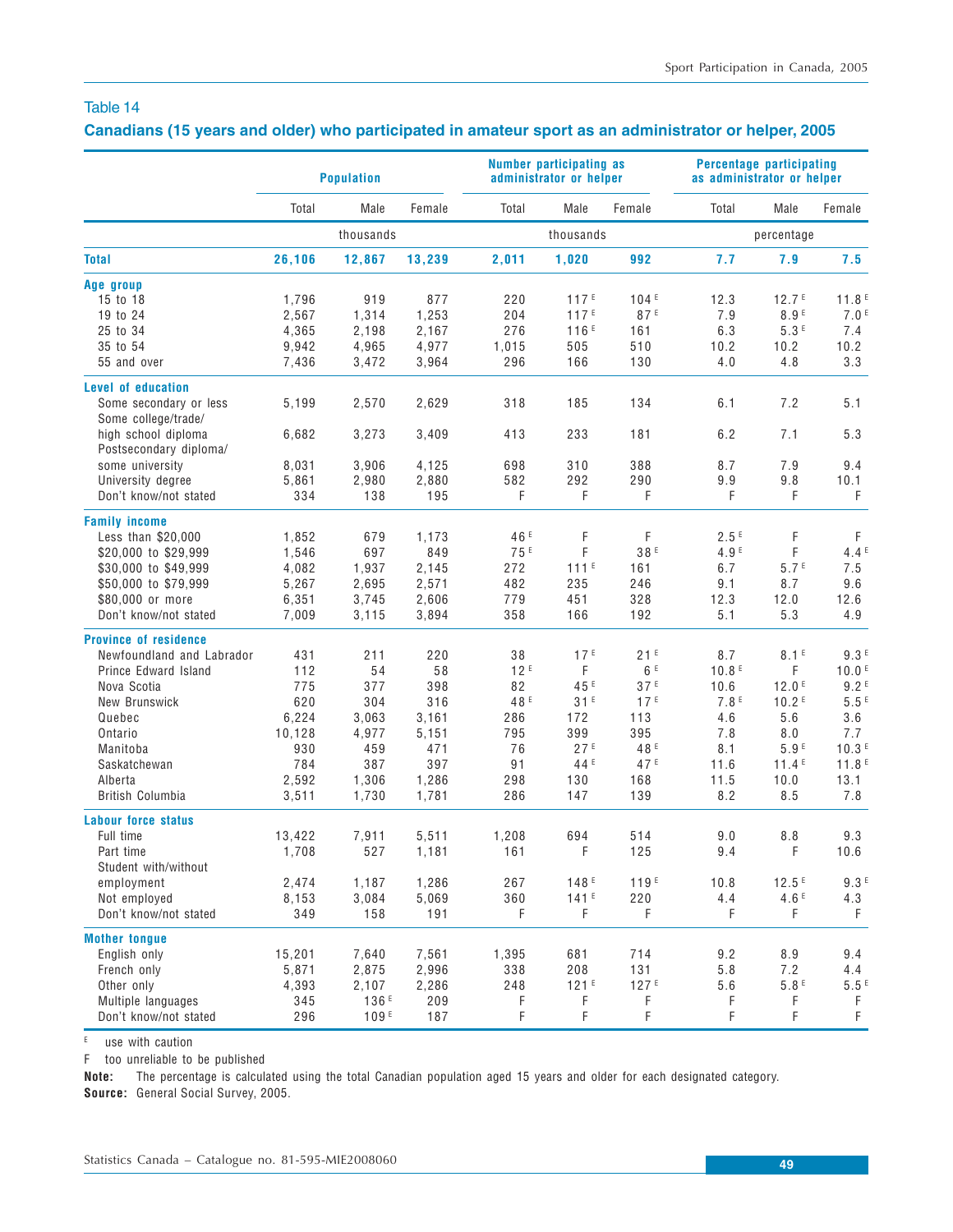# **11. Involvement in amateur sport as spectators almost doubled in 13 years**

The number of adult Canadians watching amateur sport reached 9.2 million in 2005. That was 20.3% higher than reported in 1998. In 1992, only 5 million Canadians were involved in amateur sport as spectators.

Young adults under 25 years of age had the highest rate of participation as spectators at 43%. In comparison, the rate was 33% for those aged 25 to 34 and 39% for the 35 to 54 year olds. Though in last place at 27%, the rate of involvement of older Canadians aged 55 and over was 7 percentage points higher than in 1998.

Spectators are more likely to be well educated and their numbers tend to increase with their level of income. In 2005, the rate of involvement as spectators hovered around 40% for Canadians with a postsecondary school diploma or higher. Canadians with less education, such as some secondary school or less, recorded a much lower rate of 28%. Participation in sporting events as spectaters varied sharply with the level of household income. For those earning \$80,000 or more, participation was 48%. That was more than twice the rate (22%) for those with household incomes of less than \$20,000.

#### Chart 20

#### **Participation in amateur sport as spectators by household income and by sex, 2005**



Statistics Canada – Catalogue no. 81-595-MIE2008060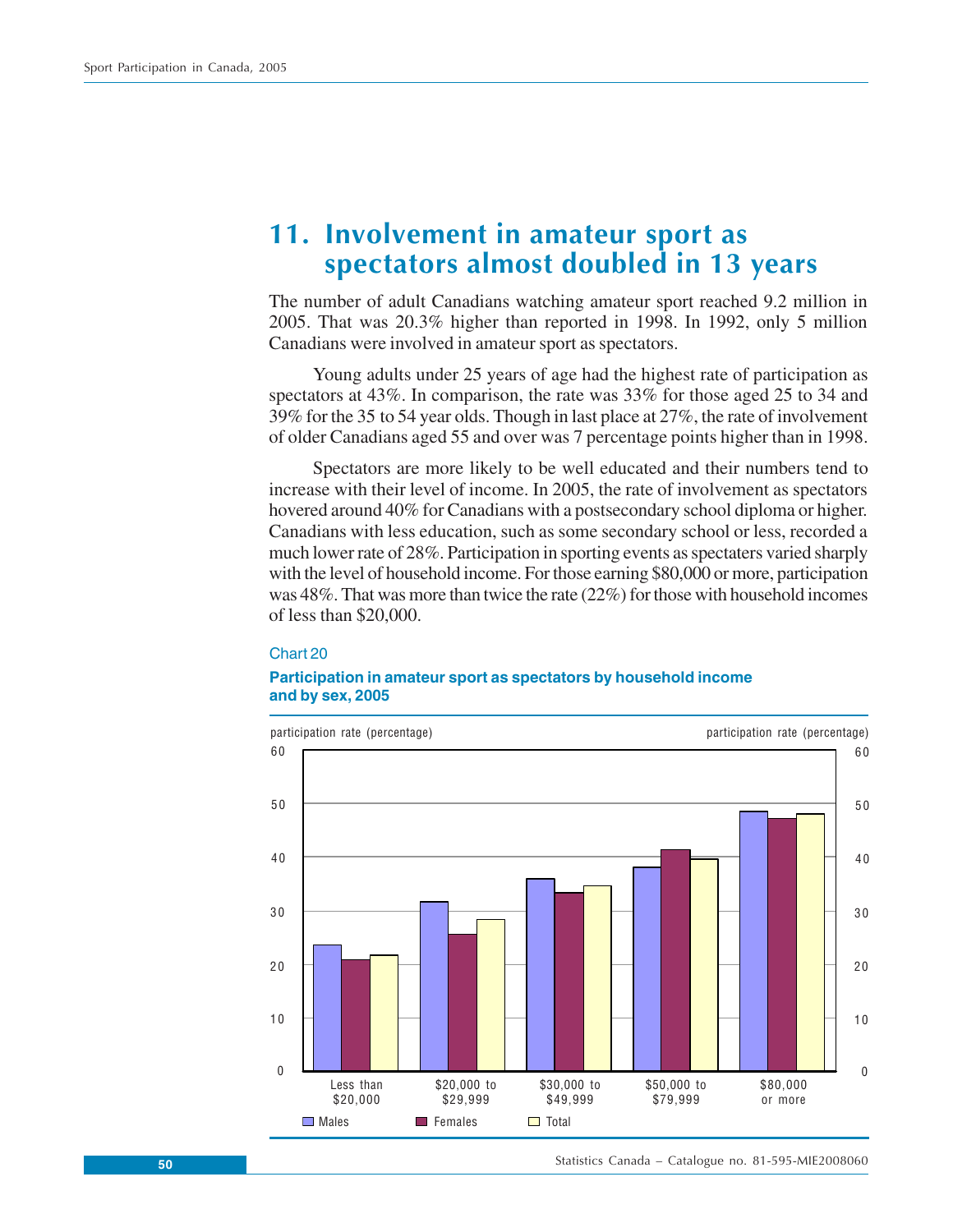Provincially, Prince Edward Island led the nation in spectatorship of amateur sport. Almost half of Prince Edward Island residents were spectators of amateur sport in 2005, followed by Nova Scotia (45%), Saskatchewan (44%), Manitoba (42%) and Alberta (41%). In Quebec, Ontario and British Columbia, only a third of residents were involved as spectators in amateur sport.

### Table 15

#### **Canadians (15 years and older) who participated in amateur sport as spectators, 2005**

|                                                                                                                                                                                                          | <b>Population</b>                                                           |                                                                           |                                                                           | <b>Number participating</b><br>as spectators                            |                                                                      |                                                                    | <b>Percentage participating</b><br>as spectators                             |                                                                              |                                                                              |
|----------------------------------------------------------------------------------------------------------------------------------------------------------------------------------------------------------|-----------------------------------------------------------------------------|---------------------------------------------------------------------------|---------------------------------------------------------------------------|-------------------------------------------------------------------------|----------------------------------------------------------------------|--------------------------------------------------------------------|------------------------------------------------------------------------------|------------------------------------------------------------------------------|------------------------------------------------------------------------------|
|                                                                                                                                                                                                          | Total                                                                       | Male                                                                      | Female                                                                    | Total                                                                   | Male                                                                 | Female                                                             | Total                                                                        | Male                                                                         | Female                                                                       |
|                                                                                                                                                                                                          |                                                                             | thousands                                                                 |                                                                           |                                                                         | thousands                                                            |                                                                    |                                                                              | percentage                                                                   |                                                                              |
| <b>Total</b>                                                                                                                                                                                             | 26,106                                                                      | 12,867                                                                    | 13,239                                                                    | 9,203                                                                   | 4,758                                                                | 4,445                                                              | 35.3                                                                         | 37.0                                                                         | 33.6                                                                         |
| Age group<br>15 to 18<br>19 to 24<br>25 to 34<br>35 to 54<br>55 and over                                                                                                                                 | 1,796<br>2,567<br>4,365<br>9,942<br>7,436                                   | 919<br>1,314<br>2,198<br>4,965<br>3,472                                   | 877<br>1,253<br>2,167<br>4,977<br>3,964                                   | 772<br>1,095<br>1,459<br>3,905<br>1,971                                 | 391<br>613<br>731<br>2,029<br>994                                    | 381<br>482<br>729<br>1876<br>978                                   | 43.0<br>42.7<br>33.4<br>39.3<br>26.5                                         | 42.6<br>46.7<br>33.2<br>40.9<br>28.6                                         | 43.5<br>38.4<br>33.6<br>37.7<br>24.7                                         |
| <b>Level of education</b><br>Some secondary or less<br>Some college/trade/<br>high school diploma<br>Postsecondary diploma/                                                                              | 5,199<br>6,682                                                              | 2,570<br>3,273                                                            | 2,629<br>3,409                                                            | 1,478<br>2,186                                                          | 788<br>1,231                                                         | 690<br>955                                                         | 28.4<br>32.7                                                                 | 30.7<br>37.6                                                                 | 26.2<br>28.0                                                                 |
| some university<br>University degree<br>Don't know/not stated                                                                                                                                            | 8,031<br>5,861<br>334                                                       | 3,906<br>2,980<br>138                                                     | 4,125<br>2,880<br>195                                                     | 3,225<br>2,310<br>F                                                     | 1,583<br>1,153<br>F                                                  | 1642<br>1156<br>F                                                  | 40.2<br>39.4<br>F                                                            | 40.5<br>38.7<br>F                                                            | 39.8<br>40.1<br>$\mathsf F$                                                  |
| <b>Family income</b><br>Less than \$20,000<br>\$20,000 to \$29,999<br>\$30,000 to \$49,999<br>\$50,000 to \$79,999<br>\$80,000 or more<br>Don't know/not stated                                          | 1,852<br>1,546<br>4,082<br>5,267<br>6,351<br>7,009                          | 679<br>697<br>1.937<br>2,695<br>3,745<br>3,115                            | 1,173<br>849<br>2.145<br>2,571<br>2,606<br>3,894                          | 402<br>437<br>1411<br>2,089<br>3,049<br>1,815                           | 160<br>220<br>698<br>1026<br>1,817<br>837                            | 242<br>217<br>713<br>1063<br>1231<br>977                           | 21.7<br>28.3<br>34.6<br>39.7<br>48.0<br>25.9                                 | 23.6<br>31.6<br>36.0<br>38.1<br>48.5<br>26.9                                 | 20.7<br>25.6<br>33.3<br>41.4<br>47.3<br>25.1                                 |
| <b>Province of residence</b><br>Newfoundland and Labrador<br>Prince Edward Island<br>Nova Scotia<br>New Brunswick<br>Quebec<br>Ontario<br>Manitoba<br>Saskatchewan<br>Alberta<br><b>British Columbia</b> | 431<br>112<br>775<br>620<br>6,224<br>10,128<br>930<br>784<br>2,592<br>3,511 | 211<br>54<br>377<br>304<br>3,063<br>4,977<br>459<br>387<br>1,306<br>1,730 | 220<br>58<br>398<br>316<br>3,161<br>5,151<br>471<br>397<br>1,286<br>1,781 | 167<br>56<br>348<br>242<br>2,044<br>3,438<br>394<br>348<br>1052<br>1115 | 88<br>24<br>172<br>111<br>1,153<br>1,789<br>180<br>156<br>513<br>573 | 78<br>31<br>176<br>131<br>892<br>1,649<br>214<br>192<br>539<br>541 | 38.7<br>49.7<br>44.9<br>39.1<br>32.8<br>33.9<br>42.4<br>44.4<br>40.6<br>31.7 | 41.9<br>45.0<br>45.5<br>36.5<br>37.6<br>35.9<br>39.3<br>40.3<br>39.3<br>33.1 | 35.6<br>54.2<br>44.2<br>41.6<br>28.2<br>32.0<br>45.4<br>48.5<br>41.9<br>30.4 |
| <b>Labour force status</b><br>Full time<br>Part time<br>Student with/without<br>employment<br>Not employed<br>Don't know/not stated                                                                      | 13,422<br>1,708<br>2,474<br>8,153<br>349                                    | 7,911<br>527<br>1,187<br>3,084<br>158                                     | 5,511<br>1,181<br>1,286<br>5,069<br>191                                   | 5,166<br>680<br>1,046<br>2,215<br>96 <sup>E</sup>                       | 3,140<br>207<br>510<br>861<br>40 <sup>E</sup>                        | 2,027<br>473<br>536<br>1354<br>56 <sup>E</sup>                     | 38.5<br>39.8<br>42.3<br>27.2<br>27.6F                                        | 39.7<br>39.3<br>43.0<br>27.9<br>25.3E                                        | 36.8<br>40.0<br>41.6<br>26.7<br>29.5 <sup>E</sup>                            |
| <b>Mother tonque</b><br>English only<br>French only<br>Other only<br>Multiple languages<br>Don't know/not stated                                                                                         | 15.201<br>5,871<br>4,393<br>345<br>296                                      | 7,640<br>2,875<br>2,107<br>136 <sup>E</sup><br>109E                       | 7,561<br>2,996<br>2,286<br>209<br>187                                     | 6,056<br>1,960<br>1047<br>130 <sup>E</sup><br>F                         | 3,050<br>1,097<br>554<br>57E<br>F                                    | 3,006<br>864<br>493<br>74 <sup>E</sup><br>F                        | 39.8<br>33.4<br>23.8<br>37.8 <sup>E</sup><br>F                               | 39.9<br>38.1<br>26.3<br>41.5E<br>F                                           | 39.8<br>28.8<br>21.5<br>35.3 <sup>E</sup><br>F.                              |

 $E$  use with caution

F too unreliable to be published

**Note:** The percentage is calculated using the total Canadian population aged 15 years and older for each designated category. **Source:** General Social Survey, 2005.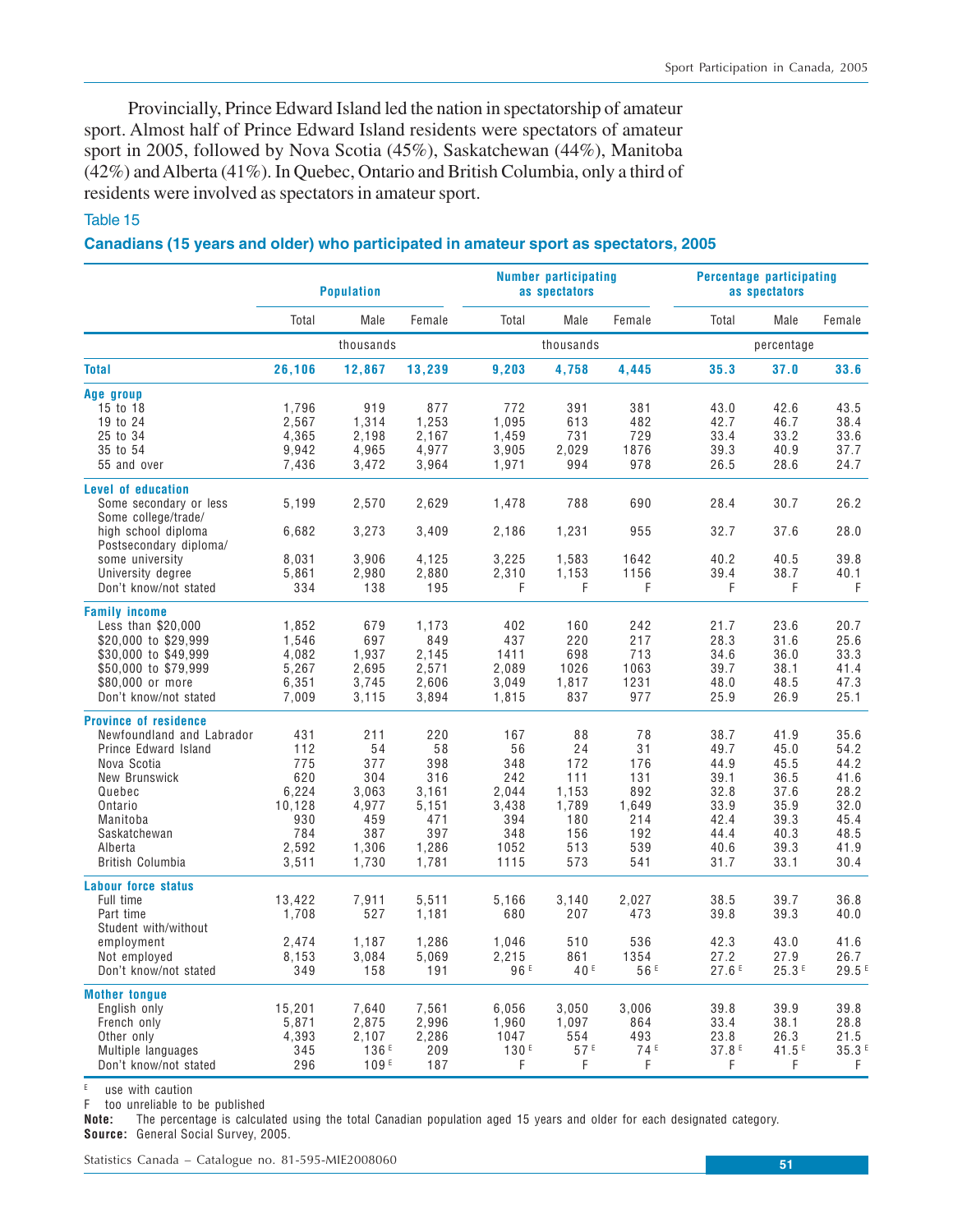# **12. Benefits of sports**

Like the 1998 survey, the 2005 GSS asked Canadians to rank the degree to which sport provides them with the following benefits: physical health and fitness, family activities, new friends and acquaintances, fun, recreation and relaxation, or a sense of achievement. Rankings were "very important", "somewhat important" and "not important".

In 2005, about 5.3 million people representing 73% of adult active participants rated sport as a very important source of fun, recreation and relaxation, up from 68% in 1998. That was the highest ranked benefit in 2005. It was followed by physical health and fitness, with 68% or 5 million people selecting it as a very important benefit of sport.

The sense of achievement gained from participating in sport followed, rated as a very important benefit by 3.5 million people, or 48% of active participants. Family activity came in fourth with 3.2 million participants (43%) choosing it, with the lowest rating (34% of active participants) going to meeting new friends and acquaintances. About 2.5 million participants rated sport as very important for this benefit.



# Chart 21 **Benefits of sport by sex, 2005**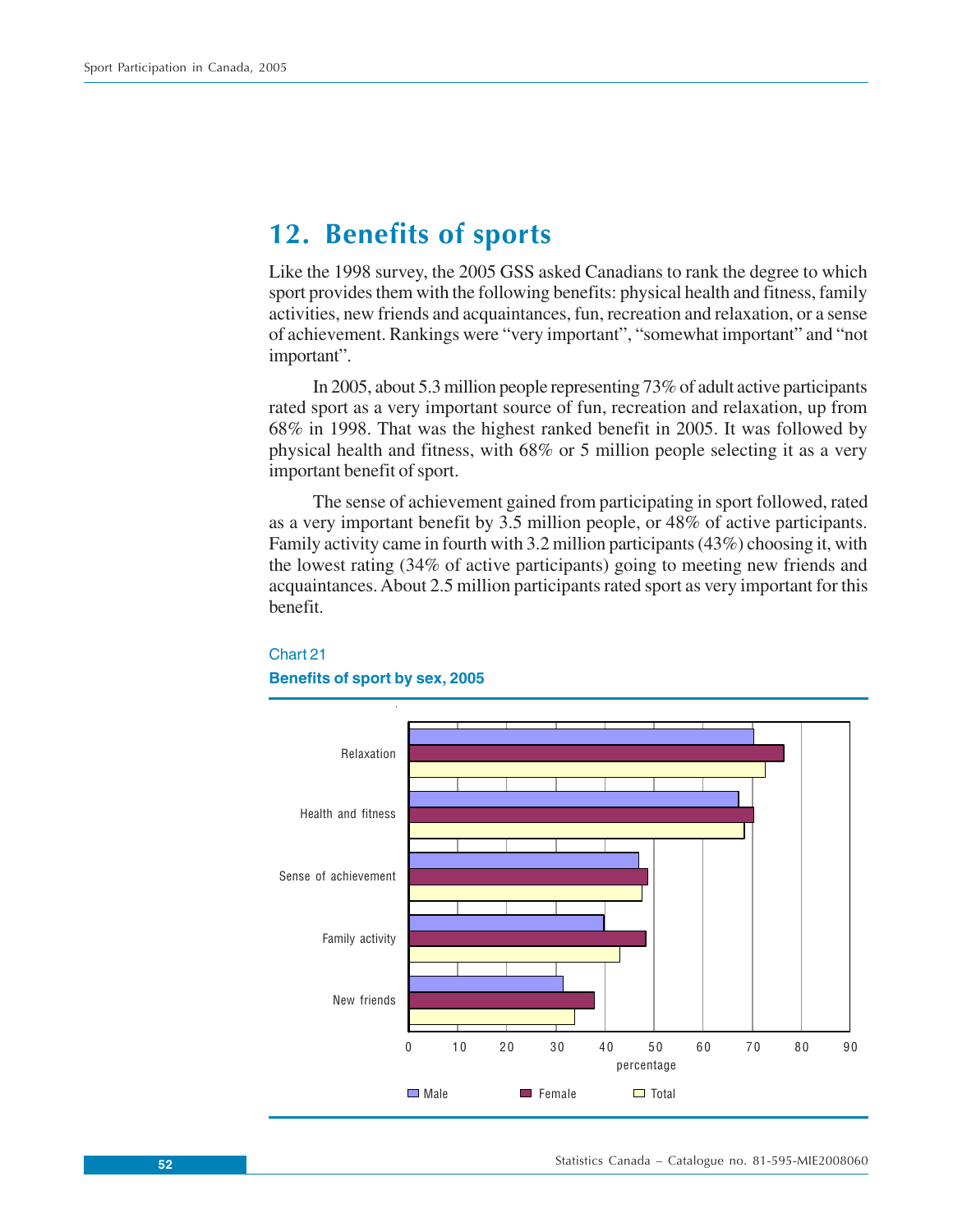# **12.1 Active participants ranked relaxation as top benefit**

Most active Canadians see sport as a very important way to have fun and relax. This is particularly so for the 25 to 34 age group, where more than three quarters (77%) ranked fun and relaxation as a very important benefit of sport. The rest of the age cohorts, excluding the 15 to 18 years old, were not far behind, with 70% to 74% of them putting fun and relaxation at the top of the benefits they derived from sport in 2005. This compares with 67% for the 15 to 18 year olds. For this age cohort, the most important benefit was health and fitness. Sixty-nine percent of them ranked physical health and fitness as the top benefit and 62% picked a sense of achievement.

For most baby boomers<sup>11</sup>, the youngest of which turned 40 in 2005, the top benefit was fun and relaxation, followed by physical health and fitness. Family activities were the third while making new friends and acquaintances obtained the least ranking overall.

Overall, men and women attributed higher levels of importance to relaxation and physical health and fitness and lower levels of importance to sense of achievement, family activity, and making new friends and acquaintances. However, women attached greater importance to each of these benefits than men. This was particularly true for family activity. In 2005, almost half (48%) of women ranked family activity as very important, compared to 40% of men.

# **12.2 Sense of belonging to the community and sport participation**

Sport participation encourages team building, social interaction and the bonding of all those involved<sup>12</sup>. This is thought to have relevance to the concept of community identity and social cohesion<sup>13</sup>. Social cohesion may lead to personal social capital as sport participants gain success through their connection to other people in a structured relationship. Sport may encourage people from different social backgrounds to come together for a common purpose, inevitably sharing goals that engender personal growth.

In 2005, survey respondents were asked how they would describe their sense of belonging to their local community. Of those active in sport, 68% indicated that their sense of belonging ranged from somewhat strong to very strong, up 5 percentage points from 1998. By comparison, the proportion was slightly lower at 65% for the non-participants. The equivalent figure for the non-participants in 1998 was 61%.

## **12.3 Health status and sport participation**

To most Canadians, sport participation is a road map to good health and longevity, although they consider nutrition and moderation in such personal habits as drinking as also important. Some see sport as a way to control weight. Others link it to physical fitness, resistance to certain diseases and improved quality of life. In 2005, more than 68% of active adult Canadians attached a very high level of importance to the health benefits of sport.

When asked to describe their state of health compared to other people of their age, 66% of sport participants indicated a health rating of very good to excellent compared to 49% of non-participants. This represents a substantial gap of 17 percentage points in favour of active participants. The effects of the aging of the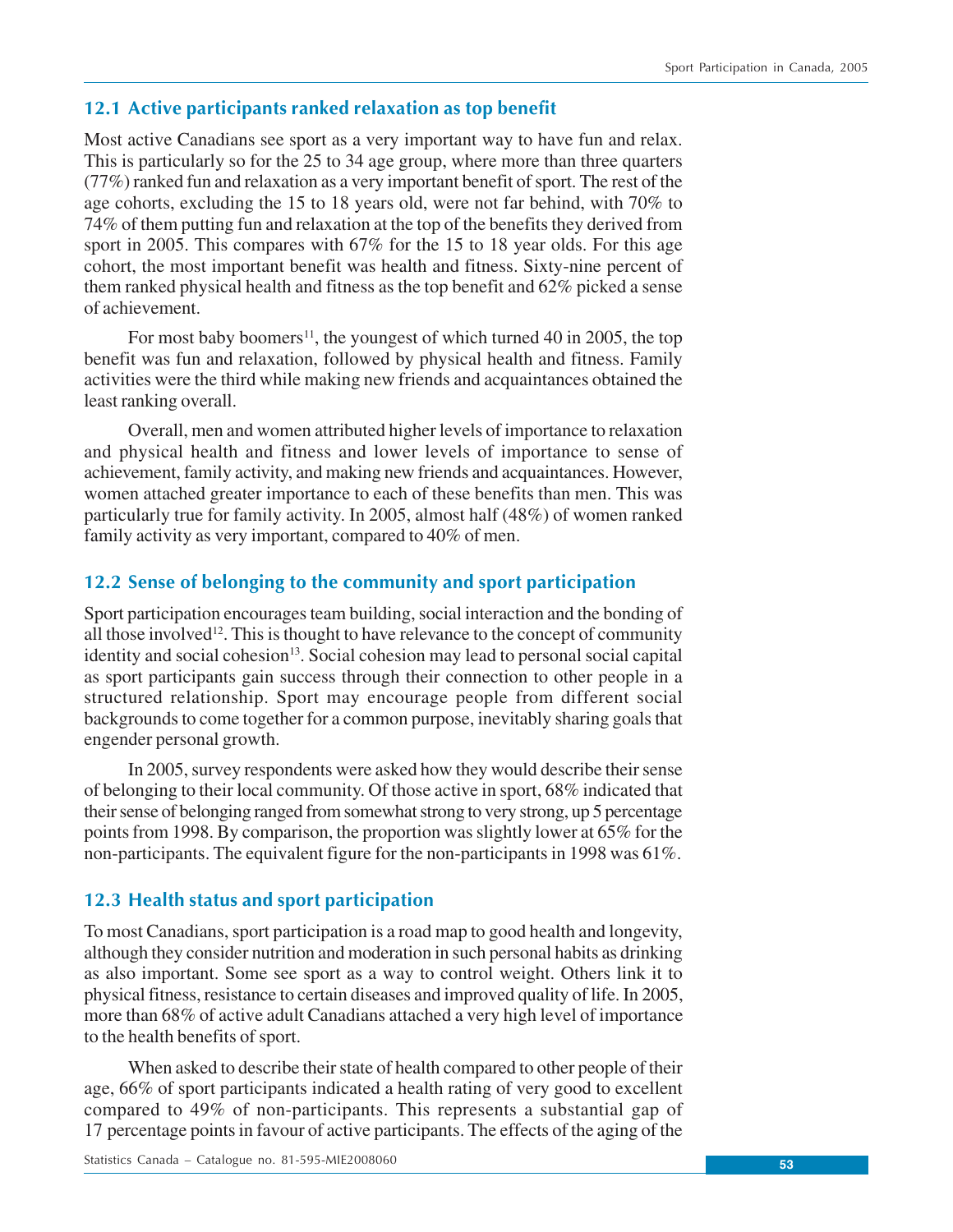population on participation may continue to be felt for quite some time<sup>14</sup>. In the year 2020, the youngest baby boomer will be 55 years old and the oldest will be 74. To this age group, health can be an issue. In 2005, one in seven people who did not participate in sports selected health as a reason for not being active in sport. Also, one in ten indicated age as a reason for not participating. Both factors affect or reduce participation in sport.

Obesity is a health issue that discourages people from being active in sport. The more obese the population becomes, the less likely they will be active in sport because of physical restrictions and the more they are likely to gain more weight.15

The results of the National Population Health Survey (NPHS) in 1994/95, 1996/97 and 1998/99 suggest that physical activity even at moderate levels of energy expenditure is beneficial to health. It helps to control and prevent the development of certain health conditions such as heart disease and diabetes even among people with a family history of the diseases. This supports the GSS finding that more active Canadians are more likely to rate their health as very good or excellent compared with less active individuals.

Sport is, however, only one of several avenues to healthy living. In addition to sport, non-sport activity, good nutrition and the avoidance of harmful habits, such as excessive drinking and smoking, all lead to health benefits.

# **12.4 Life satisfaction and sport participation**

In addition to physical fitness, health benefits and improvement in the general quality of life, sport participation may also be linked to increased life satisfaction. Active participants in sports tend to be physically fit and healthy. They tend to feel better about themselves and therefore may be more satisfied with their lives generally. If this is the case, their reported levels of life satisfaction should tend to be higher than those of non-participants. The data support this.

In response to a question on how they felt about life as a whole, on a scale of 1 to 10, 89% of sport participants ranked themselves from 7 to 10 in their level of life satisfaction. In contrast, a lower 75% of non-participants gave themselves this same ranking.

This is not surprising because sport is one activity where people compete very hard and can feel satisfied at the end, win or lose. The culture of sportsmanship tends to give participants a positive feeling about themselves and a general sense of satisfaction.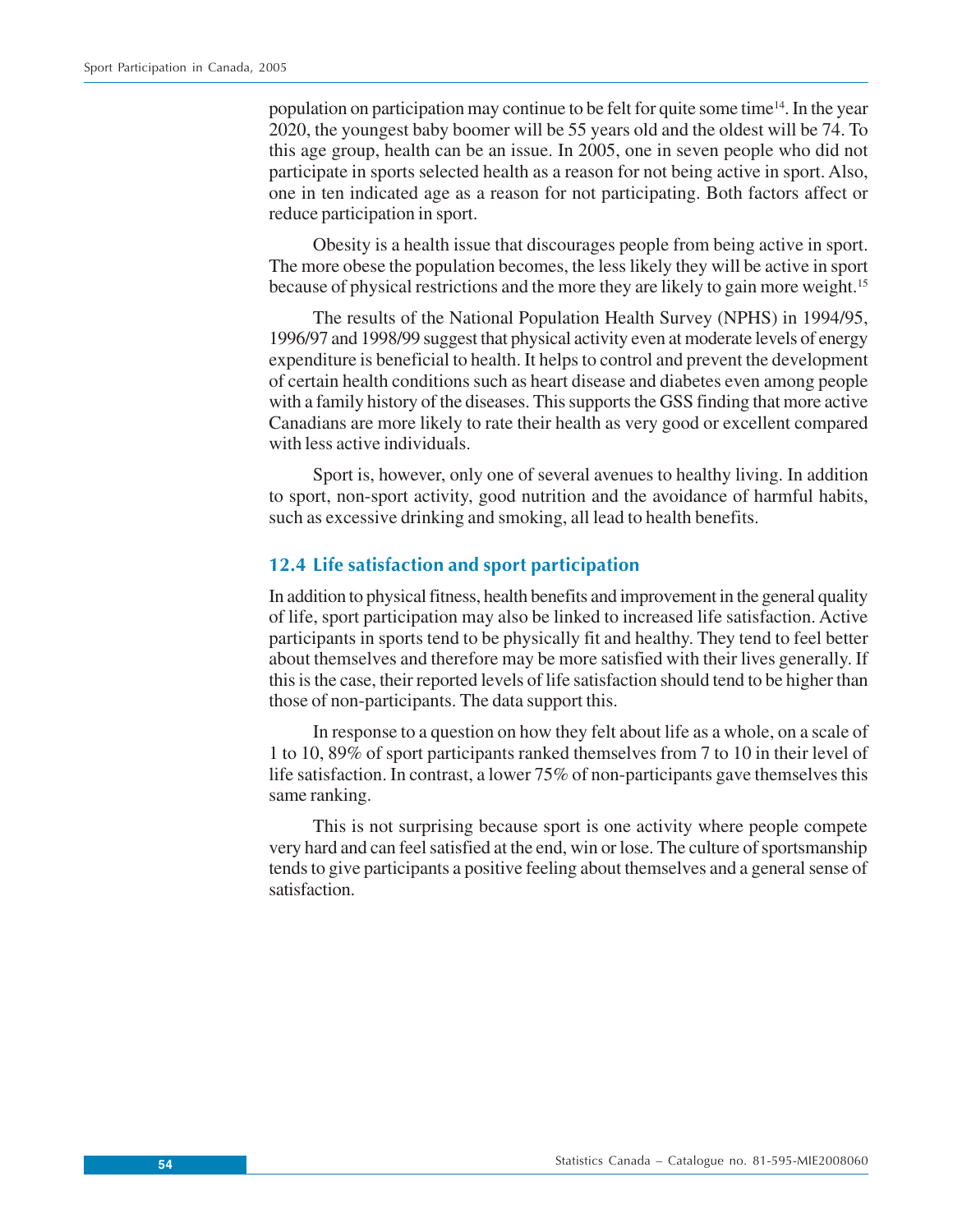# **Perceived benefits of participating in sport by age group and sex, Canada, 2005**

|                                       | <b>Active</b><br>population* |                 | <b>Very</b><br>important |                 | <b>Somewhat</b><br>important |                 | <b>Not</b><br>important |                   | Don't know/<br>not stated |                  |
|---------------------------------------|------------------------------|-----------------|--------------------------|-----------------|------------------------------|-----------------|-------------------------|-------------------|---------------------------|------------------|
|                                       | thousands                    | per-<br>centage | thousands                | per-<br>centage | thousands                    | per-<br>centage | thousands               | per-<br>centage   | thousands                 | per-<br>centage  |
| <b>Total</b>                          |                              |                 |                          |                 |                              |                 |                         |                   |                           |                  |
| <b>Physical health</b><br>and fitness |                              |                 |                          |                 |                              |                 |                         |                   |                           |                  |
| 15 to 18                              | 1,061                        | 100.0           | 733                      | 69.0            | 298                          | 28.1            | F                       | F                 | F                         | F                |
| 19 to 24                              | 1,099                        | 100.0           | 754                      | 68.6            | 293                          | 26.7            | F                       | F                 | F                         | $\mathsf F$      |
| 25 to 34                              | 1,348                        | 100.0           | 929                      | 68.9            | 365                          | 27.1            | 48 <sup>E</sup>         | 3.6E              | F                         | F                |
| 35 to 54                              | 2,509                        | 100.0           | 1,720                    | 68.6            | 660                          | 26.3            | 118 <sup>E</sup>        | 4.7 <sup>E</sup>  | F                         | $\mathsf F$      |
| 55 and over                           | 1,296                        | 100.0           | 869                      | 67.1            | 355                          | 27.4            | 67 <sup>E</sup>         | 5.2E              | F                         | $\mathsf F$      |
| <b>Total</b>                          | 7,314                        | 100.0           | 5,005                    | 68.4            | 1,971                        | 27.0            | 311                     | 4.3               | F                         | F                |
| <b>Family activities</b>              |                              |                 |                          |                 |                              |                 |                         |                   |                           |                  |
| 15 to 18                              | 1,061                        | 100.0           | 319                      | 30.0            | 522                          | 49.1            | 219                     | 20.6              | F                         | F                |
| 19 to 24                              | 1,099                        | 100.0           | 424                      | 38.6            | 354                          | 32.3            | 317                     | 28.9              | F                         | $\mathsf F$      |
| 25 to 34                              | 1,348                        | 100.0           | 543                      | 40.3            | 515                          | 38.2            | 273                     | 20.3              | F                         | $\mathsf F$      |
| 35 to 54                              | 2,509                        | 100.0           | 1,279                    | 51.0            | 843                          | 33.6            | 357                     | 14.2              | F                         | F                |
| 55 and over                           | 1,296                        | 100.0           | 589                      | 45.4            | 360                          | 27.8            | 319                     | 24.6              | 29E                       | 2.2 <sup>E</sup> |
| <b>Total</b>                          | 7,314                        | 100.0           | 3,153                    | 43.1            | 2,594                        | 35.5            | 1,485                   | 20.3              | 81F                       | 1.1 <sup>E</sup> |
| <b>New friends and</b>                |                              |                 |                          |                 |                              |                 |                         |                   |                           |                  |
| acquaintances                         |                              |                 |                          |                 |                              |                 |                         |                   |                           |                  |
| 15 to 18                              | 1,061                        | 100.0           | 493                      | 46.4            | 439                          | 41.3            | 128 <sup>E</sup>        | 12.1 <sup>E</sup> | F                         | F                |
| 19 to 24                              | 1,099                        | 100.0           | 367                      | 33.4            | 520                          | 47.3            | 208                     | 19.0              | F                         | $\mathsf F$      |
| 25 to 34                              | 1,348                        | 100.0           | 425                      | 31.5            | 650                          | 48.2            | 262                     | 19.4              | F                         | $\mathsf F$      |
| 35 to 54                              | 2,509                        | 100.0           | 707                      | 28.2            | 1,209                        | 48.2            | 569                     | 22.7              | F                         | $\mathsf F$      |
| 55 and over                           | 1,296                        | 100.0           | 484                      | 37.3            | 568                          | 43.8            | 230                     | 17.8              | F                         | F                |
| <b>Total</b>                          | 7,314                        | 100.0           | 2,475                    | 33.8            | 3,385                        | 46.3            | 1,398                   | 19.1              | 56F                       | 0.8 <sup>E</sup> |
| <b>Relaxation</b>                     |                              |                 |                          |                 |                              |                 |                         |                   |                           |                  |
| 15 to 18                              | 1,061                        | 100.0           | 709                      | 66.8            | 312                          | 29.4            | F                       | F                 | F                         | F                |
| 19 to 24                              | 1,099                        | 100.0           | 767                      | 69.9            | 306                          | 27.8            | F                       | F                 | F                         | $\mathsf F$      |
| 25 to 34                              | 1,348                        | 100.0           | 1,035                    | 76.8            | 280                          | 20.7            | F                       | F                 | F                         | $\mathsf F$      |
| 35 to 54                              | 2,509                        | 100.0           | 1,836                    | 73.2            | 605                          | 24.1            | 49 <sup>E</sup>         | 1.9 <sup>E</sup>  | F                         | $\mathsf F$      |
| 55 and over                           | 1,296                        | 100.0           | 960                      | 74.1            | 279                          | 21.6            | F                       | F                 | F                         | F                |
| <b>Total</b>                          | 7,314                        | 100.0           | 5,308                    | 72.6            | 1,782                        | 24.4            | 183                     | 2.5               | 41 <sup>E</sup>           | 0.6 <sup>E</sup> |
| <b>Sense of</b>                       |                              |                 |                          |                 |                              |                 |                         |                   |                           |                  |
| achievement<br>15 to 18               |                              |                 |                          |                 |                              |                 | F                       | F                 | F                         |                  |
|                                       | 1,061                        | 100.0           | 653                      | 61.5            | 354                          | 33.3            |                         |                   |                           | $\mathsf F$      |
| 19 to 24                              | 1,099                        | 100.0           | 569                      | 51.8            | 452                          | 41.2            | 74 <sup>E</sup>         | 6.8E              | F<br>F                    | $\mathsf F$      |
| 25 to 34                              | 1,348                        | 100.0           | 628                      | 46.6            | 571                          | 42.4            | 137                     | 10.2              |                           | F                |
| 35 to 54                              | 2,509                        | 100.0           | 1,102                    | 43.9            | 1,005                        | 40.1            | 376                     | 15.0              | F                         | F<br>F           |
| 55 and over                           | 1,296                        | 100.0           | 533                      | 41.1            | 569                          | 43.9            | 186                     | 14.3              | F                         |                  |
| <b>Total</b>                          | 7,314                        | 100.0           | 3,484                    | 47.6            | 2.952                        | 40.4            | 825                     | 11.3              | 53F                       | 0.7 <sup>E</sup> |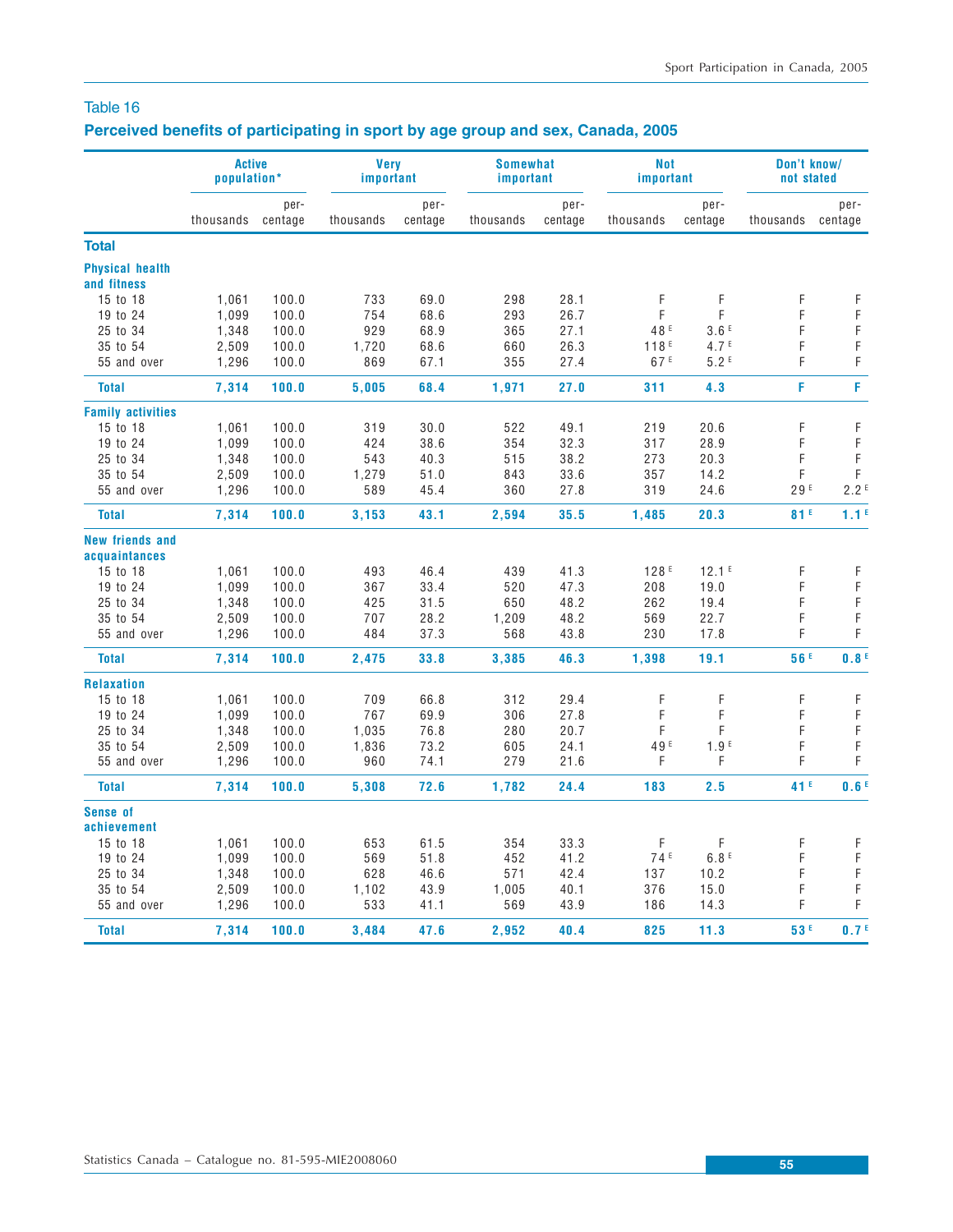# **Perceived benefits of participating in sport by age group and sex, Canada, 2005** (continued)

|                                       | <b>Active</b><br>population* |                 | <b>Very</b><br>important |                 | <b>Somewhat</b><br>important |                 | <b>Not</b><br>important |                   | Don't know/<br>not stated |                            |
|---------------------------------------|------------------------------|-----------------|--------------------------|-----------------|------------------------------|-----------------|-------------------------|-------------------|---------------------------|----------------------------|
|                                       | thousands                    | per-<br>centage | thousands                | per-<br>centage | thousands                    | per-<br>centage | thousands               | per-<br>centage   | thousands                 | per-<br>centage            |
| <b>Male</b>                           |                              |                 |                          |                 |                              |                 |                         |                   |                           |                            |
| <b>Physical health</b><br>and fitness |                              |                 |                          |                 |                              |                 |                         |                   |                           |                            |
| 15 to 18                              | 608                          | 100.0           | 412                      | 67.8            | 181                          | 29.8            | F                       | F                 | F                         | F                          |
| 19 to 24                              | 678                          | 100.0           | 466                      | 68.8            | 192                          | 28.3            | F                       | F                 | F                         | $\mathsf F$                |
| 25 to 34                              | 899                          | 100.0           | 612                      | 68.1            | 255                          | 28.4            | F                       | F                 | F                         | $\mathsf F$                |
| 35 to 54                              | 1,545                        | 100.0           | 1,000                    | 64.8            | 434                          | 28.1            | 98 <sup>E</sup>         | 6.4E              | F                         | $\mathsf F$                |
| 55 and over                           | 839                          | 100.0           | 585                      | 69.7            | 200                          | 23.9            | 51E                     | 6.0 <sup>E</sup>  | F                         | F                          |
| <b>Total</b>                          | 4,568                        | 100.0           | 3,076                    | 67.3            | 1,264                        | 27.7            | 205                     | 4.5               | F                         | F                          |
| <b>Family activities</b>              |                              |                 |                          |                 |                              |                 |                         |                   |                           |                            |
| 15 to 18                              | 608                          | 100.0           | 150                      | 24.7            | 306                          | 50.4            | 149                     | 24.6              | F                         | F                          |
| 19 to 24                              | 678                          | 100.0           | 231                      | 34.0            | 231                          | 34.1            | 213                     | 31.4              | F                         | $\mathsf F$                |
| 25 to 34                              | 899                          | 100.0           | 348                      | 38.8            | 351                          | 39.0            | 185                     | 20.6              | F                         | F                          |
| 35 to 54                              | 1,545                        | 100.0           | 722                      | 46.8            | 556                          | 36.0            | 243                     | 15.7              | F                         | $\mathsf F$                |
| 55 and over                           | 839                          | 100.0           | 373                      | 44.5            | 258                          | 30.8            | 196                     | 23.4              | F                         | F                          |
| <b>Total</b>                          | 4,568                        | 100.0           | 1,824                    | 39.9            | 1,703                        | 37.3            | 986                     | 21.6              | 54 <sup>E</sup>           | 1.2 <sup>E</sup>           |
| <b>New friends and</b>                |                              |                 |                          |                 |                              |                 |                         |                   |                           |                            |
| acquaintances                         |                              |                 |                          |                 |                              |                 |                         |                   |                           |                            |
| 15 to 18                              | 608                          | 100.0           | 273                      | 44.9            | 272                          | 44.8            | 61E                     | 10.0 <sup>E</sup> | F                         | F                          |
| 19 to 24                              | 678                          | 100.0           | 216                      | 31.9            | 345                          | 50.9            | 114E                    | 16.9 <sup>E</sup> | F                         | F                          |
| 25 to 34<br>35 to 54                  | 899                          | 100.0           | 283                      | 31.5<br>25.1    | 413<br>782                   | 45.9            | 191                     | 21.2              | F<br>F                    | $\mathsf F$<br>$\mathsf F$ |
|                                       | 1,545<br>839                 | 100.0<br>100.0  | 388<br>278               |                 | 411                          | 50.6<br>48.9    | 355                     | 23.0              | F                         | $\mathsf F$                |
| 55 and over                           |                              |                 |                          | 33.2            |                              |                 | 147                     | 17.5              |                           |                            |
| <b>Total</b>                          | 4,568                        | 100.0           | 1,438                    | 31.5            | 2,223                        | 48.7            | 868                     | 19.0              | 40 <sup>E</sup>           | 0.9 <sup>E</sup>           |
| <b>Relaxation</b>                     |                              |                 |                          |                 |                              |                 |                         |                   |                           |                            |
| 15 to 18                              | 608                          | 100.0           | 405                      | 66.6            | 174                          | 28.6            | F                       | F                 | F                         | F                          |
| 19 to 24                              | 678                          | 100.0           | 449                      | 66.2            | 211                          | 31.1            | F                       | F                 | F                         | $\mathsf F$                |
| 25 to 34                              | 899                          | 100.0           | 650                      | 72.3            | 223                          | 24.8            | F                       | F                 | F                         | $\mathsf F$                |
| 35 to 54                              | 1,545                        | 100.0           | 1,084                    | 70.2            | 401                          | 26.0            | F                       | F                 | F                         | $\mathsf F$                |
| 55 and over                           | 839                          | 100.0           | 621                      | 74.1            | 175                          | 20.9            | F                       | F                 | F                         | $\mathsf F$                |
| <b>Total</b>                          | 4,568                        | 100.0           | 3,209                    | 70.3            | 1,184                        | 25.9            | 138F                    | 3.0 <sup>E</sup>  | 37 <sup>E</sup>           | 0.8 <sup>E</sup>           |
| Sense of                              |                              |                 |                          |                 |                              |                 |                         |                   |                           |                            |
| achievement                           |                              |                 |                          |                 |                              |                 |                         |                   |                           |                            |
| 15 to 18                              | 608                          | 100.0           | 380                      | 62.5            | 204                          | 33.6            | F                       | F<br>F            | F                         | F<br>$\mathsf F$           |
| 19 to 24<br>25 to 34                  | 678                          | 100.0           | 345                      | 50.9            | 287                          | 42.4            | F<br>93 E               | 10.4E             | F<br>F                    | $\mathsf F$                |
|                                       | 899                          | 100.0           | 422                      | 47.0            | 371                          | 41.3            |                         |                   |                           | $\mathsf F$                |
| 35 to 54<br>55 and over               | 1,545<br>839                 | 100.0<br>100.0  | 649<br>346               | 42.0<br>41.2    | 607<br>361                   | 39.3<br>43.0    | 263<br>127              | 17.0<br>15.1      | F<br>F                    | $\mathsf F$                |
| <b>Total</b>                          | 4,568                        | 100.0           | 2,142                    | 46.9            | 1,831                        | 40.1            | 547                     | 12.0              | 48 <sup>E</sup>           | 1.1 <sup>E</sup>           |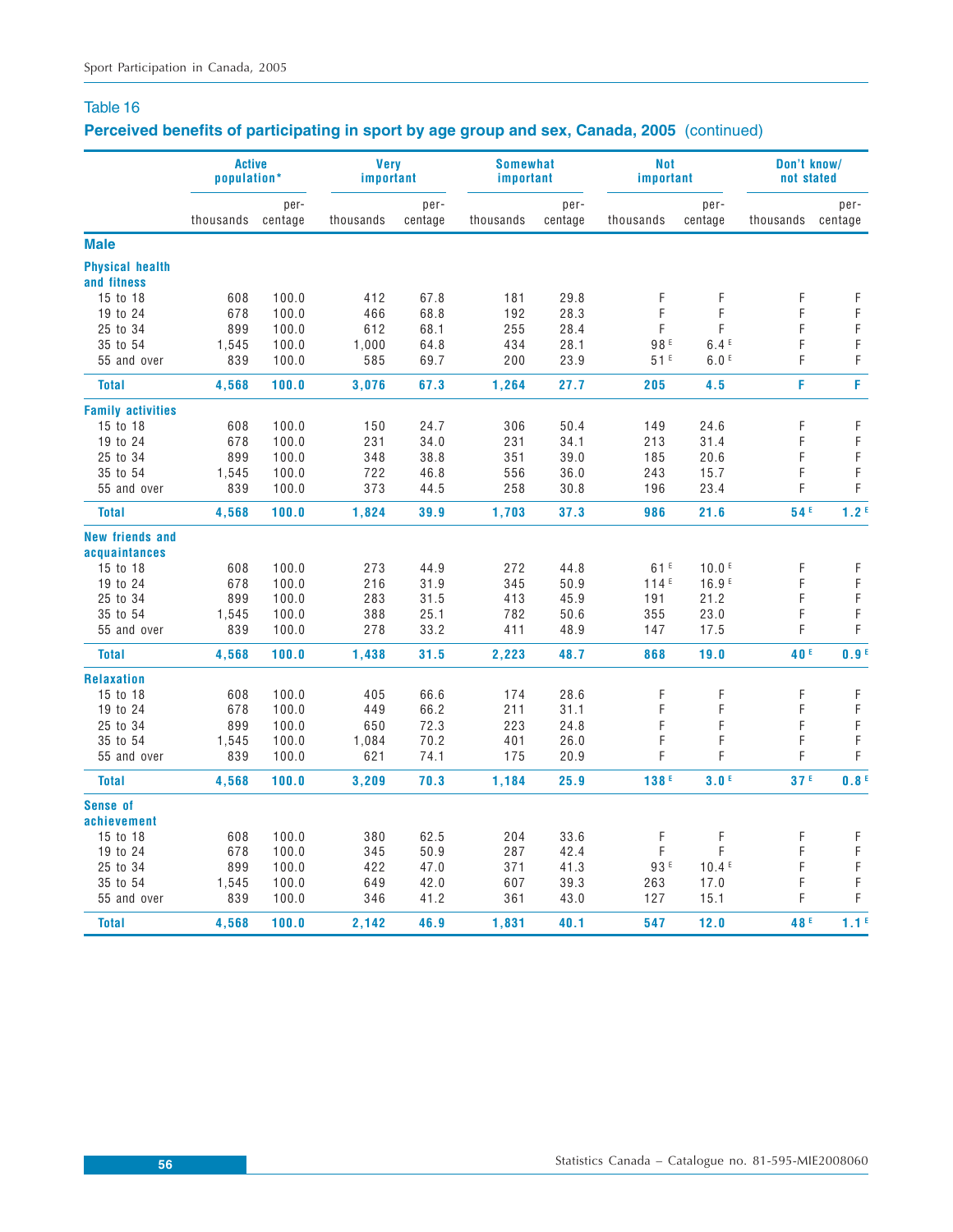# **Perceived benefits of participating in sport by age group and sex, Canada, 2005** (concluded)

|                                       | <b>Active</b><br>population* |         | <b>Very</b><br>important |         | <b>Somewhat</b><br>important |         | Not<br>important |                   | Don't know/<br>not stated |                  |
|---------------------------------------|------------------------------|---------|--------------------------|---------|------------------------------|---------|------------------|-------------------|---------------------------|------------------|
|                                       |                              | per-    |                          | per-    |                              | per-    |                  | per-              |                           | per-             |
|                                       | thousands                    | centage | thousands                | centage | thousands                    | centage | thousands        | centage           | thousands centage         |                  |
| <b>Female</b>                         |                              |         |                          |         |                              |         |                  |                   |                           |                  |
| <b>Physical health</b><br>and fitness |                              |         |                          |         |                              |         |                  |                   |                           |                  |
| 15 to 18                              | 454                          | 100.0   | 321                      | 70.7    | 117 <sup>E</sup>             | 25.8E   | F                | F                 | F                         | F                |
| 19 to 24                              | 421                          | 100.0   | 288                      | 68.4    | 101 <sup>E</sup>             | 24.0E   | F                | F                 | F                         | F                |
| 25 to 34                              | 449                          | 100.0   | 316                      | 70.4    | 110                          | 24.5    | F                | F                 | F                         | F                |
| 35 to 54                              | 965                          | 100.0   | 720                      | 74.6    | 225                          | 23.3    | F                | F                 | F                         | $\mathsf F$      |
| 55 and over                           | 457                          | 100.0   | 284                      | 62.1    | 154                          | 33.8    | F                | F                 | F                         | F                |
|                                       |                              |         |                          |         |                              |         |                  |                   |                           |                  |
| <b>Total</b>                          | 2,745                        | 100.0   | 1,929                    | 70.3    | 708                          | 25.8    | 106E             | 3.9F              | F                         | F                |
| <b>Family activities</b>              |                              |         |                          |         |                              |         |                  |                   |                           |                  |
| 15 to 18                              | 454                          | 100.0   | 169                      | 37.2    | 215                          | 47.4    | 70F              | 15.3E             | F                         | $\mathsf F$      |
| 19 to 24                              | 421                          | 100.0   | 193                      | 45.9    | 123F                         | 29.2E   | 105E             | 24.8E             | F                         | $\mathsf F$      |
| 25 to 34                              | 449                          | 100.0   | 195                      | 43.4    | 164                          | 36.5    | 88 <sup>E</sup>  | 19.6E             | F                         | $\mathsf F$      |
| 35 to 54                              | 965                          | 100.0   | 556                      | 57.7    | 287                          | 29.8    | 114              | 11.9              | F                         | F                |
| 55 and over                           | 457                          | 100.0   | 216                      | 47.2    | 102                          | 22.2    | 123              | 26.8              | F                         | F                |
| <b>Total</b>                          | 2,745                        | 100.0   | 1,329                    | 48.4    | 891                          | 32.4    | 499              | 18.2              | 26F                       | 1.0 <sup>E</sup> |
| <b>New friends and</b>                |                              |         |                          |         |                              |         |                  |                   |                           |                  |
| acquaintances                         |                              |         |                          |         |                              |         |                  |                   |                           |                  |
| 15 to 18                              | 454                          | 100.0   | 220                      | 48.5    | 166                          | 36.7    | 67E              | 14.9 <sup>E</sup> | F                         | F                |
| 19 to 24                              | 421                          | 100.0   | 151                      | 36.0    | 175                          | 41.6    | 94 E             | 22.4E             | F                         | $\mathsf F$      |
| 25 to 34                              | 449                          | 100.0   | 142                      | 31.5    | 237                          | 52.7    | 71E              | 15.8E             | F                         | F                |
| 35 to 54                              | 965                          | 100.0   | 319                      | 33.1    | 427                          | 44.2    | 214              | 22.2              | F                         | $\mathsf F$      |
| 55 and over                           | 457                          | 100.0   | 205                      | 44.9    | 157                          | 34.4    | 84 <sup>E</sup>  | 18.3E             | F                         | $\mathsf F$      |
| <b>Total</b>                          | 2,745                        | 100.0   | 1,037                    | 37.8    | 1,162                        | 42.3    | 530              | 19.3              | F                         | F                |
| <b>Relaxation</b>                     |                              |         |                          |         |                              |         |                  |                   |                           |                  |
| 15 to 18                              | 454                          | 100.0   | 304                      | 66.9    | 138 <sup>E</sup>             | 30.5E   | F                | F                 | F                         | F                |
| 19 to 24                              | 421                          | 100.0   | 319                      | 75.8    | 95 <sup>E</sup>              | 22.5E   | F                | F                 | F                         | $\mathsf F$      |
| 25 to 34                              | 449                          | 100.0   | 385                      | 85.8    | 57E                          | 12.6E   | F                | F                 | F                         | $\mathsf F$      |
| 35 to 54                              | 965                          | 100.0   | 752                      | 77.9    | 204                          | 21.1    | F                | F                 | F                         | $\mathsf F$      |
| 55 and over                           | 457                          | 100.0   | 339                      | 74.1    | 104                          | 22.8    | F                | F                 | F                         | F                |
| <b>Total</b>                          | 2,745                        | 100.0   | 2,098                    | 76.4    | 598                          | 21.8    | 45 <sup>E</sup>  | 1.6 <sup>E</sup>  | F                         | F                |
| <b>Sense of</b>                       |                              |         |                          |         |                              |         |                  |                   |                           |                  |
| achievement                           |                              |         |                          |         |                              |         |                  |                   |                           |                  |
| 15 to 18                              | 454                          | 100.0   | 273                      | 60.2    | 150                          | 33.0    | F                | F                 | F                         | $\mathsf F$      |
| 19 to 24                              | 421                          | 100.0   | 224                      | 53.2    | 165E                         | 39.2E   | F                | F                 | F                         | F                |
| 25 to 34                              | 449                          | 100.0   | 205                      | 45.7    | 200                          | 44.5    | 44 <sup>E</sup>  | 9.8E              | F                         | $\mathsf F$      |
| 35 to 54                              | 965                          | 100.0   | 453                      | 47.0    | 398                          | 41.3    | 113F             | 11.7 <sup>E</sup> | F                         | F                |
| 55 and over                           | 457                          | 100.0   | 187                      | 40.8    | 208                          | 45.4    | 59E              | 12.8E             | F                         | $\mathsf F$      |
| <b>Total</b>                          | 2,745                        | 100.0   | 1,342                    | 48.9    | 1,120                        | 40.8    | 278              | 10.1              | F                         | F                |
|                                       |                              |         |                          |         |                              |         |                  |                   |                           |                  |

\* Denominator is the active population aged 15 and older who participate in sport on a regular basis.

 $E$  use with caution

F too unreliable to be published

**Source:** General Social Survey, 2005.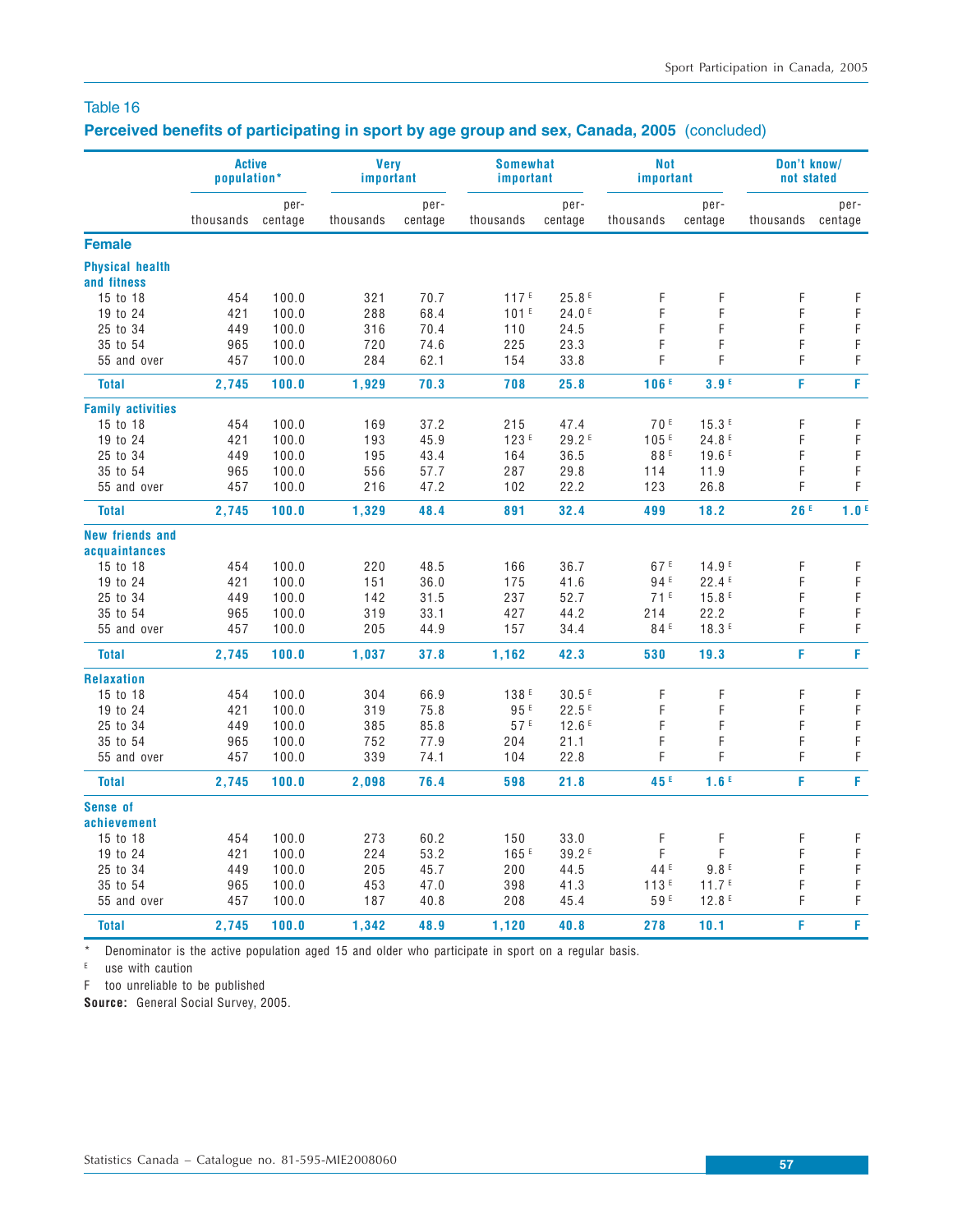#### Perceived sense of belonging to the community<sup>1</sup> by sport participation, 2005

|                 |           | <b>Total</b>     |                 | <b>Sports participants</b> | <b>Non-participants</b> |            |  |
|-----------------|-----------|------------------|-----------------|----------------------------|-------------------------|------------|--|
|                 | thousands | percentage       | thousands       | percentage                 | thousands               | percentage |  |
| <b>Total</b>    | 26,106    | 100.0            | 7,314           | 100.0                      | 18,494                  | 100.0      |  |
| Very strong     | 4,573     | 17.5             | 1,280           | 17.5                       | 3,233                   | 17.5       |  |
| Somewhat strong | 12,476    | 47.8             | 3,723           | 50.9                       | 8,715                   | 47.1       |  |
| Somewhat weak   | 6,025     | 23.1             | 1,607           | 22.0                       | 4,407                   | 23.8       |  |
| Very weak       | 2,280     | 8.7              | 576             | 7.9                        | 1,687                   | 9.1        |  |
| No opinion      | 372       | 1.4              | 96 <sup>E</sup> | 1.3E                       | 264                     | 1.4        |  |
| Not stated      | 153       | 0.6              |                 |                            |                         |            |  |
| Don't know      | 227       | 0.9              |                 |                            | 177                     | 1.0        |  |
|                 |           | <b>Not asked</b> |                 | <b>Not stated</b>          |                         | Don't know |  |
|                 | thousands | percentage       | thousands       | percentage                 | thousands               | percentage |  |
| <b>Total</b>    | 0         | 100.0            | 258             | 100.0                      | F                       | F          |  |
| Very strong     |           | 0.0              |                 |                            |                         |            |  |
| Somewhat strong |           | 0.0              |                 |                            |                         |            |  |
| Somewhat weak   |           | 0.0              |                 |                            |                         |            |  |
| Very weak       |           | 0.0              |                 |                            |                         |            |  |
| No opinion      |           | 0.0              |                 |                            |                         |            |  |
| Not stated      |           | 0.0              | 142E            | 55.0 <sup>E</sup>          |                         |            |  |
| Don't know      |           | 0.0              |                 |                            |                         |            |  |

 $E$  use with caution

F too unreliable to be published

1. Survey asked "How would you describe your sense of belonging to your local community?"

**Source:** General Social Survey, 2005.

#### Table 18

#### Perceived health status<sup>1</sup> by participation in sport, 2005

|              |           | <b>Total</b>     |                 | <b>Sports participants</b> | <b>Non-participants</b> |                  |  |
|--------------|-----------|------------------|-----------------|----------------------------|-------------------------|------------------|--|
|              | thousands | percentage       | thousands       | percentage                 | thousands               | percentage       |  |
| <b>Total</b> | 26,106    | 100.0            | 7,314           | 100.0                      | 18,494                  | 100.0            |  |
| Excellent    | 4.787     | 18.3             | 1.776           | 24.3                       | 2.974                   | 16.1             |  |
| Very good    | 9.141     | 35.0             | 3,032           | 41.5                       | 6,052                   | 32.7             |  |
| Good         | 8.313     | 31.8             | 1.987           | 27.2                       | 6.270                   | 33.9             |  |
| Fair         | 2,979     | 11.4             | 451             | 6.2                        | 2,502                   | 13.5             |  |
| Poor         | 717       | 2.7              | 54 <sup>E</sup> | 0.7 <sup>E</sup>           | 662                     | 3.6              |  |
| Not stated   | 114E      | 0.4 <sup>E</sup> |                 |                            |                         | F                |  |
| Don't know   | 56F       | 0.2 <sup>E</sup> |                 |                            | 33E                     | 0.2 <sup>E</sup> |  |

|              |           | Not asked  |                 | <b>Not stated</b> | Don't know |            |  |
|--------------|-----------|------------|-----------------|-------------------|------------|------------|--|
|              | thousands | percentage | thousands       | percentage        | thousands  | percentage |  |
| <b>Total</b> |           | 100.0      | 258             | 100.0             |            |            |  |
| Excellent    |           | 0.0        |                 |                   |            |            |  |
| Very good    |           | 0.0        |                 |                   |            |            |  |
| Good         |           | 0.0        | 46 <sup>E</sup> | 17.8E             |            |            |  |
| Fair         |           | 0.0        |                 |                   |            |            |  |
| Poor         |           | 0.0        |                 |                   |            |            |  |
| Not stated   |           | 0.0        | 114E            | 44.2              |            |            |  |
| Don't know   |           | 0.0        |                 |                   |            |            |  |

 $E$  use with caution

F too unreliable to be published

1. Survey asked "In general, would you say your health is..."

**Source:** General Social Survey, 2005.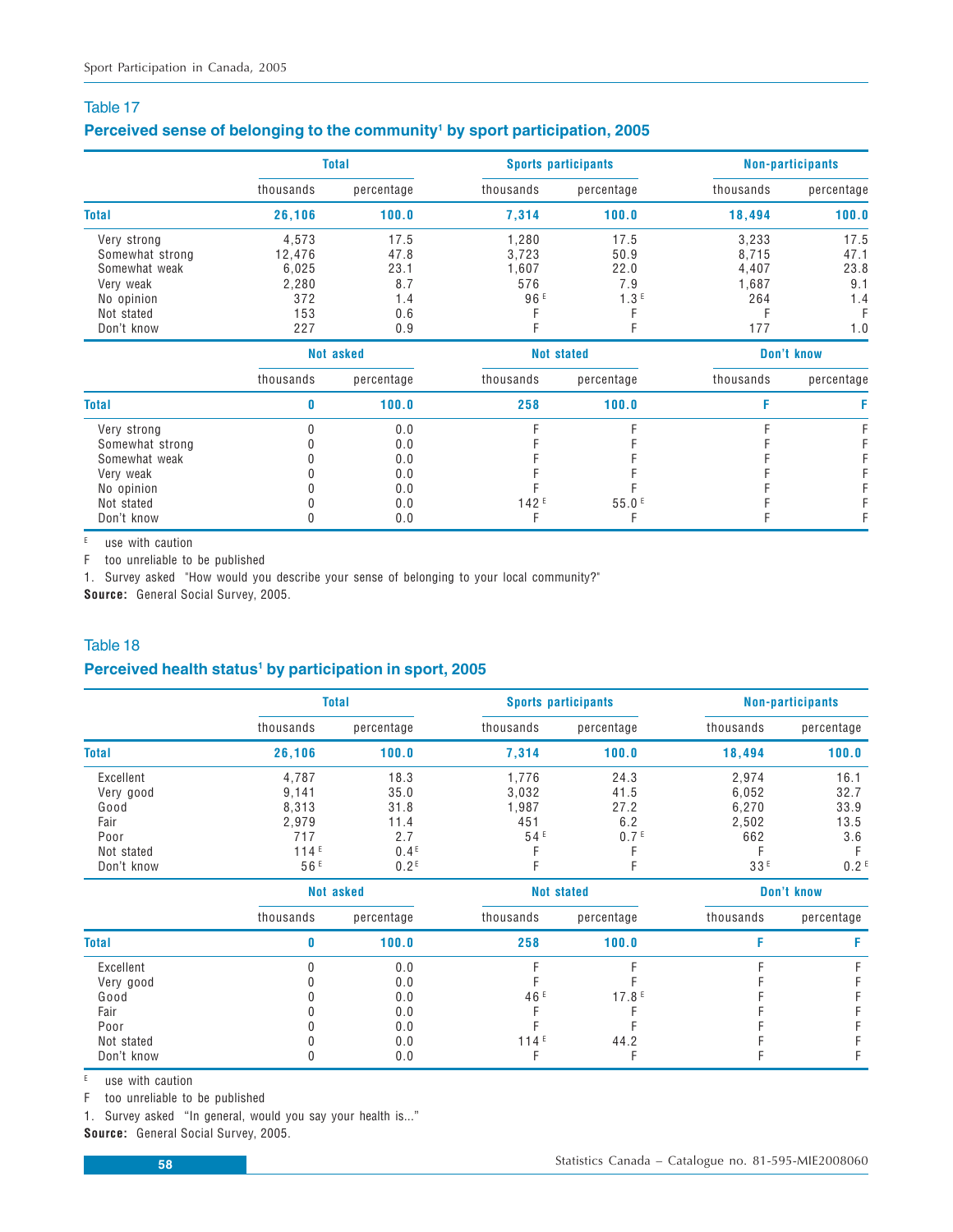#### Perceived life satisfaction<sup>1</sup> by sport participation, 2005

|                                 |                 | <b>Total</b>     |                 | <b>Sports participants</b> | <b>Non-participants</b> |                  |  |
|---------------------------------|-----------------|------------------|-----------------|----------------------------|-------------------------|------------------|--|
|                                 | thousands       | percentage       | thousands       | percentage                 | thousands               | percentage       |  |
| <b>Total</b>                    | 26,106          | 100.0            | 7,314           | 100.0                      | 18,494                  | 100.0            |  |
| $01 - \text{Very dissatisfied}$ | 364             | 1.4              |                 | F                          | 334                     | 1.8              |  |
| 2                               | 196             | 0.8              | 40 <sup>E</sup> | 0.5E                       | 156                     | 0.8              |  |
| 3                               | 323             | 1.2              |                 |                            | 284                     | 1.5              |  |
|                                 | 502             | 1.9              | 61E             | 0.8                        | 441                     | 2.4              |  |
| 5                               | 1,933           | 7.4              | 236             | 3.2                        | 1,680                   | 9.1              |  |
| 6                               | 1,919           | 7.4              | 393             | 5.4                        | 1,521                   | 8.2              |  |
|                                 | 4,552           | 17.4             | 1,218           | 16.7                       | 3,312                   | 17.9             |  |
| 8                               | 7,871           | 30.2             | 2,366           | 32.3                       | 5,484                   | 29.7             |  |
| 9                               | 4,055           | 15.5             | 1,486           | 20.3                       | 2,536                   | 13.7             |  |
| $10 - \text{Very satisfied}$    | 4,086           | 15.7             | 1,433           | 19.6                       | 2,603                   | 14.1             |  |
| No opinion                      | 48 <sup>E</sup> | 0.2 <sup>E</sup> |                 |                            | 41 <sup>E</sup>         | 0.2 <sup>E</sup> |  |
| Not stated                      | 152             | 0.6              |                 |                            |                         |                  |  |
| Don't know                      | 104             | 0.4              |                 | F                          | 91E                     | 0.5 <sup>E</sup> |  |

|                              |           | Not asked  |                  | <b>Not stated</b> |           | Don't know |
|------------------------------|-----------|------------|------------------|-------------------|-----------|------------|
|                              | thousands | percentage | thousands        | percentage        | thousands | percentage |
| <b>Total</b>                 |           | 100.0      | 258              | 100.0             |           |            |
| - Very dissatisfied<br>01    |           | 0.0        |                  |                   |           |            |
|                              |           | 0.0        |                  |                   |           |            |
|                              |           | 0.0        |                  |                   |           |            |
|                              |           | 0.0        |                  |                   |           |            |
|                              |           | 0.0        |                  |                   |           |            |
|                              |           | 0.0        |                  |                   |           |            |
|                              |           | 0.0        |                  |                   |           |            |
|                              |           | 0.0        |                  |                   |           |            |
|                              |           | 0.0        |                  |                   |           |            |
| $10 - \text{Very satisfied}$ |           | 0.0        | 42 <sup>E</sup>  | 16.3E             |           |            |
| No opinion                   |           | 0.0        |                  |                   |           |            |
| Not stated                   |           | 0.0        | 133 <sup>E</sup> | 51.6E             |           |            |
| Don't know                   |           | 0.0        |                  |                   |           |            |

E use with caution

F too unreliable to be published

1. Survey asked "How do you feel about your life as a whole right now?" Please rate your feelings, using a scale of 1 to 10, where 1 means "Very dissatisfied" and 10 means "Very satisfied".

**Source:** General Social Survey, 2005.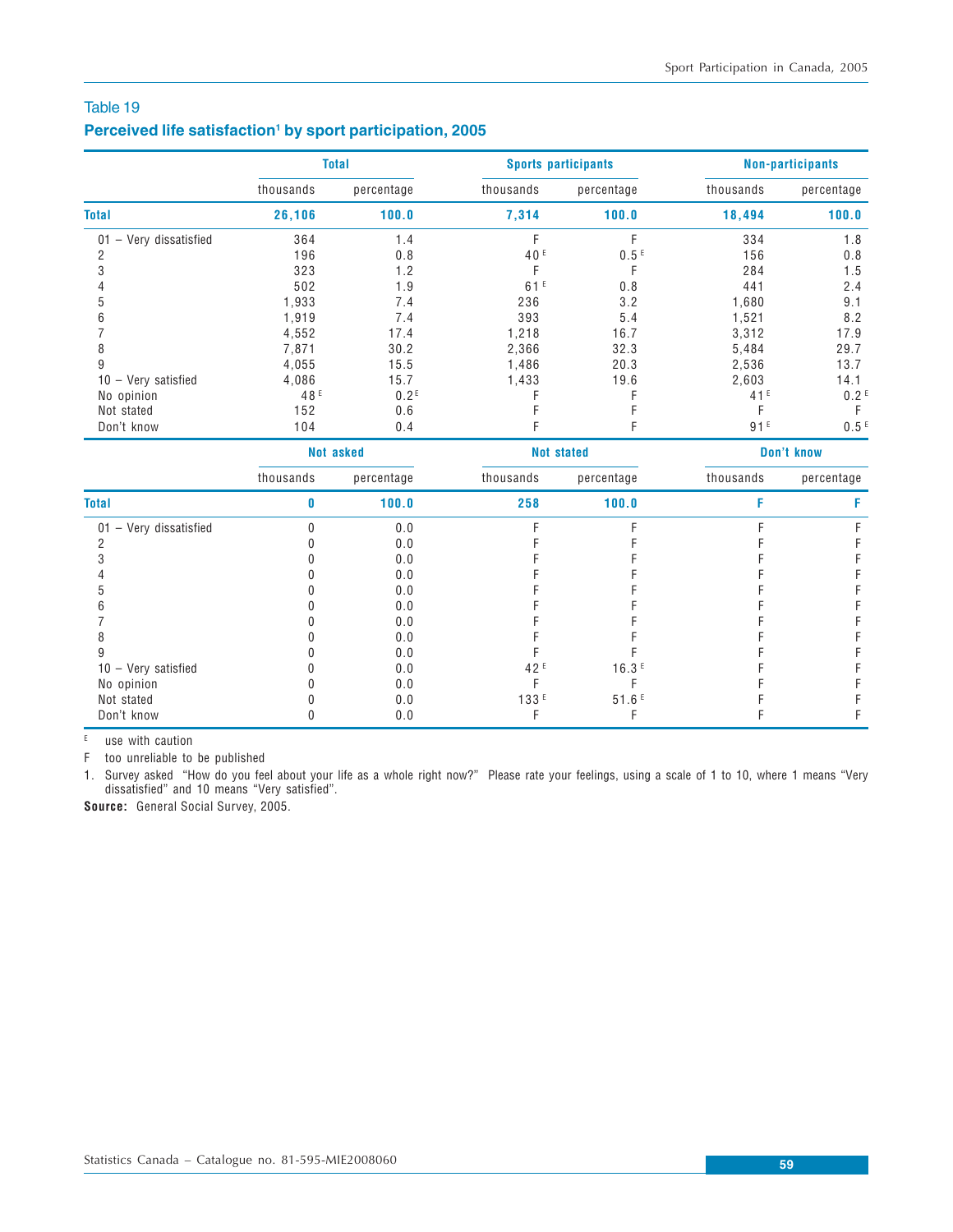# **13. Non participation in sport increasing**

Most Canadians are preoccupied with a lot of things in their daily lives so much so that leisure time, including time for sport participation must be planned for well in advance<sup>16</sup>. With earning a living, household chores and taking care of families, Canadians tend to have little time for leisure<sup>17</sup>. Perhaps this partly explains why more than 70% of the population age 15 and over did not participate in sports in 2005, up from 58% in 1998. In 1992, less than half of the population were nonparticipants. Other major reasons cited for non participation included lack of interest, health condition and age.

According to the 2005 General Social Survey, Canadians spent an average of 30 minutes a day on active sport. The rest of the day was spent working (paid and unpaid work), participating in civic and voluntary activities, sleeping, having meals, socializing, reading, surfing the Internet, watching television, going to the movies and participating in other entertainment activities. In 1992, Canadians spent, on average, 430 minutes (7.2 hours) on work and work related activities in a typical workday. In 1998, this figure had climbed to 468 minutes (7.8 hours) and by 2005, it had reached 474 minutes (7.9 hours).



### Chart 22

#### **Reasons for non-participation in sport, 2005**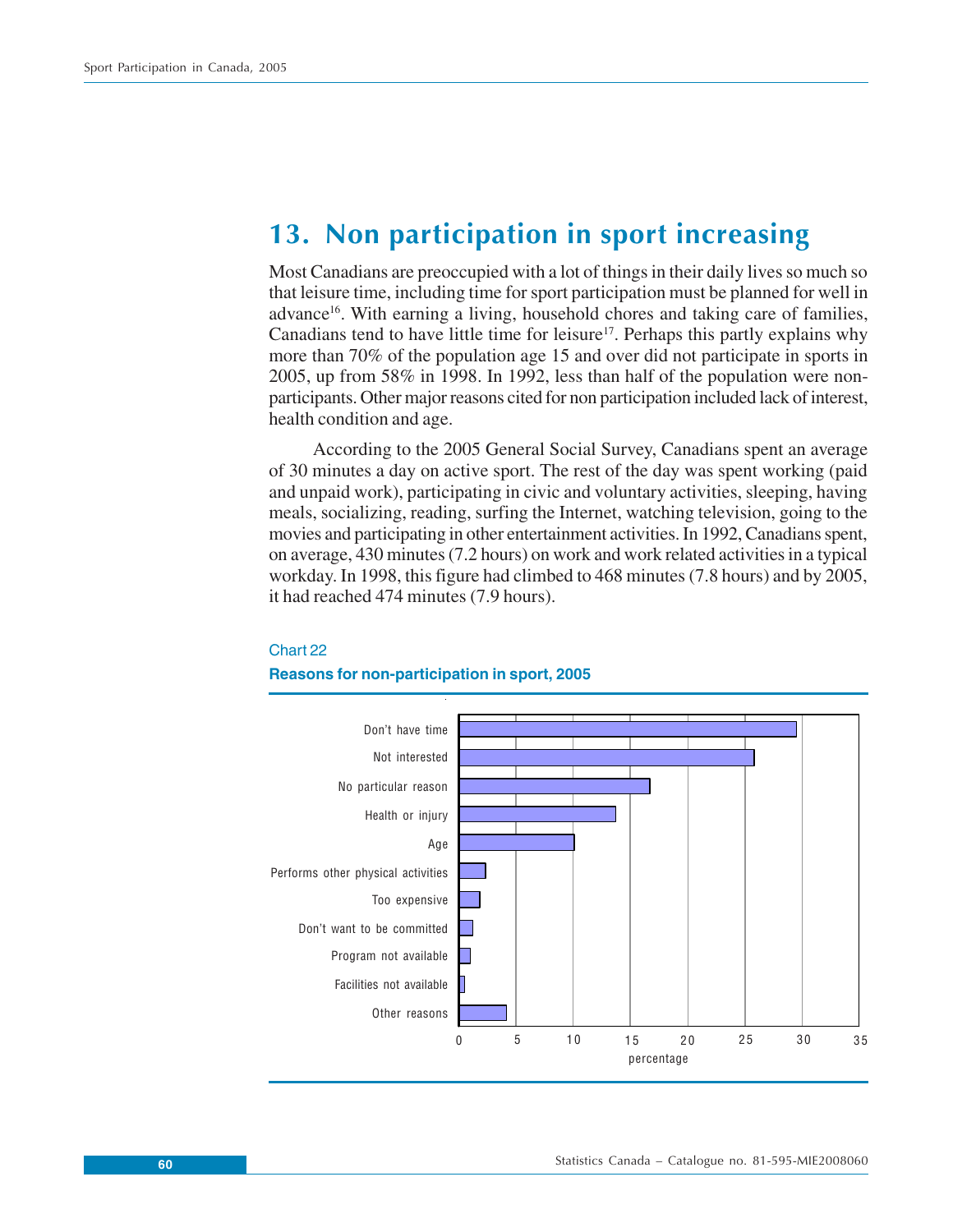# **13.1 Reason for non participation: Men lacked time and women lacked interest**

Reasons for non participation in sport cited by adult Canadians aged 15 and older differ by sex and age. For men, lack of time was the primary reason for non participation in sport with 34% of them indicating this to be the case in 2005, followed by lack of interest (23%). The reverse was the case for women with 28% citing lack of interest as the main reason for not participating, followed closely by lack of time (26%).

Chart 23



# **Average time per day spent on various activities, 2005**

Overall, 30% of all non-active Canadians reported lack of time as the reason for not participating in sport. For 25 to 34 year olds the significance of this reason jumped to 45%. This cohort was probably busy raising young families and pursuing careers. For the 35 to 54 year olds, the proportion had dropped to 38%. The 19 to 24 year olds followed with 35%.

For older non-active Canadians aged 55 and over, 28% indicated that age was the biggest factor for not participating in sport. Almost a quarter of them reported health conditions as the most important reason for non participation. Another quarter of this group cited lack of interest in sport.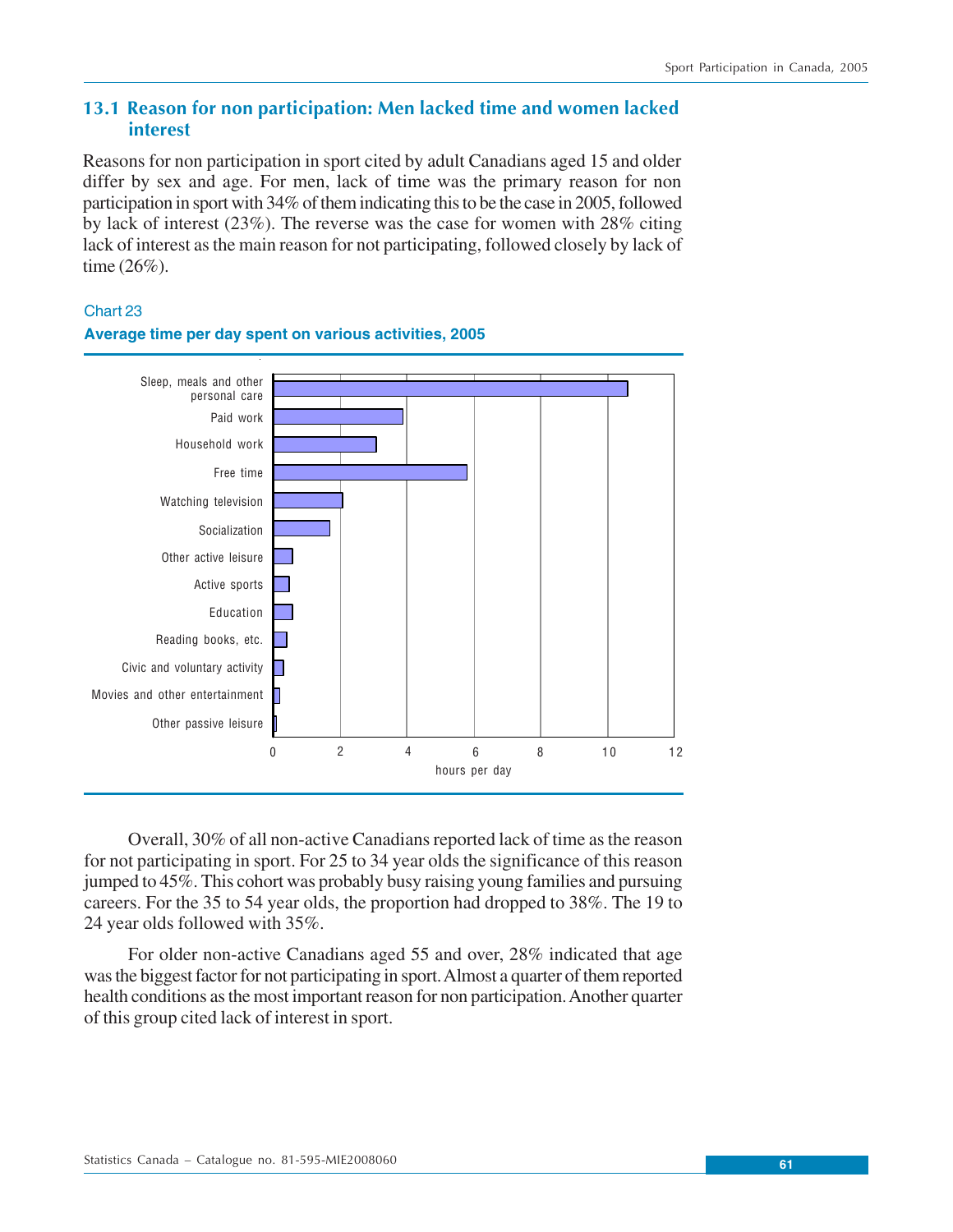Those non-participants who gave lack of time as the reason for not participating in sport had less free time, worked more hours and spent less time on sleep, meals and other personal care than those who gave other reasons. For example, the nonparticipants who gave lack of time as the reason for not participating in sport spent almost twice as much time (5.5 hours) on paid work as other non-participants (3.0 hours). They also watched less television, socialized less and spent less time reading books, magazines and newspapers than other non-participants.

#### Chart 24



#### **Average time spent per day on various activities, by reason for non participation in sports, 2005**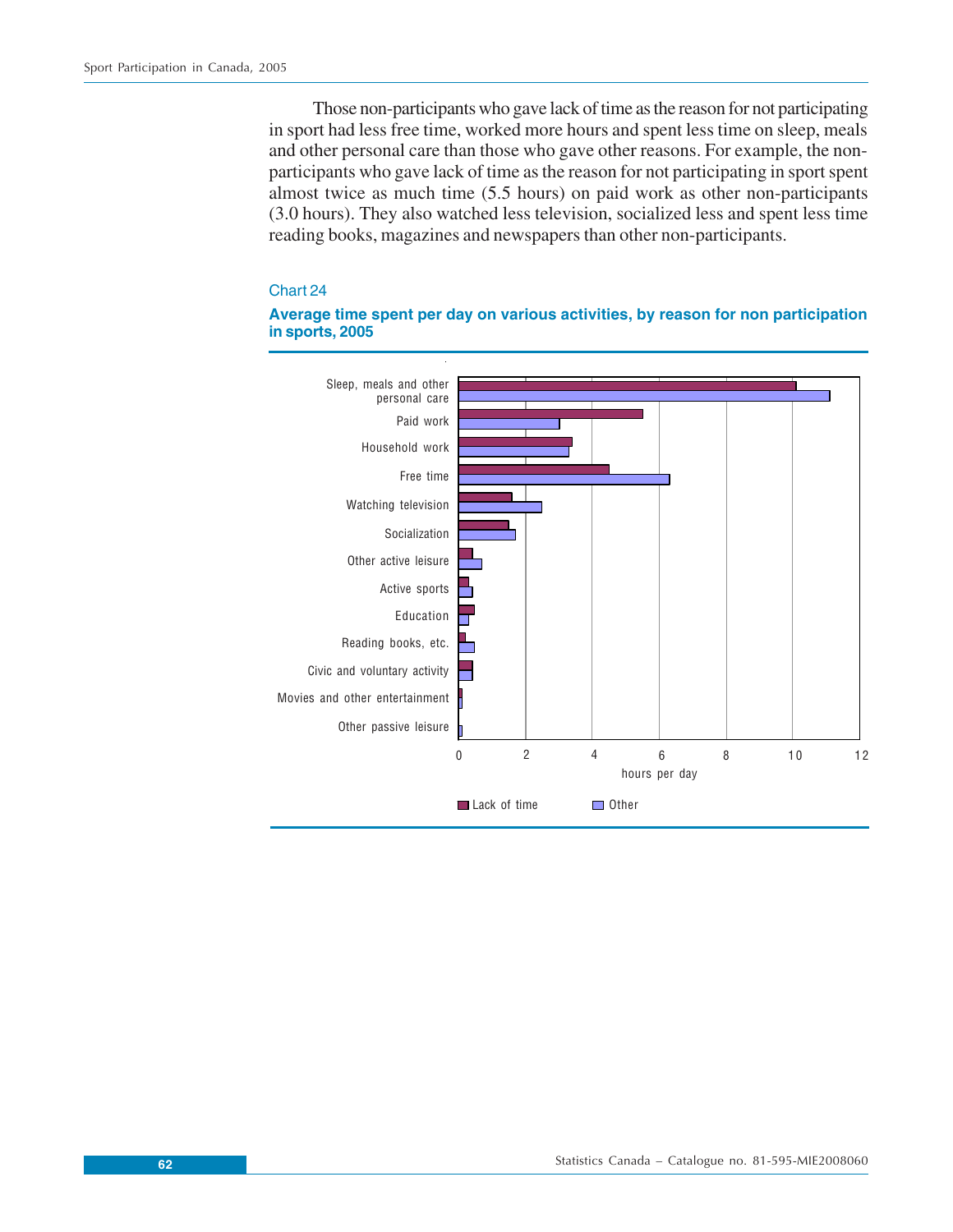#### Average time spent per day<sup>1</sup> on various activities (population 15 years and older) by sport participation, **20052**

|                                                                    |       | <b>Population</b> |       |       | <b>Sports participants</b> |                  | <b>Non-participants</b> |               |       |
|--------------------------------------------------------------------|-------|-------------------|-------|-------|----------------------------|------------------|-------------------------|---------------|-------|
| <b>Activity group</b>                                              | Total | Men               | Women | Total | Men                        | Women            | Total                   | Men           | Women |
|                                                                    |       | hours per day     |       |       | hours per day              |                  |                         | hours per day |       |
| 1. Paid work and related activities<br>2. Household work including | 3.9   | 4.7               | 3.1   | 4.1   | 4.6                        | 3.4              | 3.7                     | 4.6           | 3.0   |
| child care                                                         | 3.1   | 2.4               | 3.8   | 2.5   | 2.1                        | 3.1              | 3.3                     | 2.4           | 4.0   |
| 3. Education                                                       | 0.6   | 0.5               | 0.6   | 1.0   | 0.8                        | 1.2              | 0.4                     | 0.4           | 0.4   |
| 4. Sleep, meals and other                                          |       |                   |       |       |                            |                  |                         |               |       |
| personal care                                                      | 10.6  | 10.4              | 10.8  | 10.3  | 10.1                       | 10.6             | 10.8                    | 10.7          | 10.9  |
| 5. Free time                                                       | 5.8   | 6.0               | 5.7   | 6.1   | 6.4                        | 5.8              | 5.8                     | 5.9           | 5.7   |
| Civic and voluntary activity                                       | 0.3   | 0.3               | 0.4   | 0.3   | 0.3                        | 0.3              | 0.4                     | 0.3           | 0.4   |
| Socializing                                                        | 1.7   | 1.7               | 1.8   | 2.0   | 2.0                        | 1.9              | 1.6                     | 1.5           | 1.7   |
| Television, reading and                                            |       |                   |       |       |                            |                  |                         |               |       |
| other passive leisure                                              | 2.5   | 2.6               | 2.4   | 2.2   | 2.3                        | 2.1              | 2.7                     | 2.9           | 2.5   |
| Watching TV                                                        | 2.1   | 2.2               | 1.9   | 1.8   | 2.0                        | 1.6              | 2.2                     | 2.5           | 2.0   |
| Reading books, magazines,                                          |       |                   |       |       |                            |                  |                         |               |       |
| newspapers                                                         | 0.4   | 0.3               | 0.4   | 0.4   | 0.3                        | 0.5              | 0.4                     | 0.4           | 0.5   |
| Other passive leisure <sup>3</sup>                                 | 0.1   | 0.1               | 0.1   | 0.1   | 0.1 <sup>E</sup>           | 0.1 <sup>E</sup> | 0.1                     | 0.1           | 0.1   |
| Movies, other entertainment                                        | 0.2   | 0.2               | 0.1   | 0.2   | 0.2                        | 0.2              | 0.1                     | 0.1           | 0.1   |
| Active leisure                                                     | 1.1   | 1.3               | 0.9   | 1.5   | 1.6                        | 1.3              | 1.0                     | 1.1           | 0.9   |
| Active sports                                                      | 0.5   | 0.6               | 0.4   | 0.8   | 1.0                        | 0.7              | 0.4                     | 0.4           | 0.4   |
| Other active leisure                                               | 0.6   | 0.7               | 0.5   | 0.6   | 0.6                        | 0.6              | 0.6                     | 0.7           | 0.5   |
| Total (Sum of 1 to 5)                                              | 24.0  | 24.0              | 24.0  | 24.0  | 24.0                       | 24.0             | 24.0                    | 24.0          | 24.0  |

 $E$  use with caution

1. Figures are averaged over a 7 day week.

2. Volunteer work is categorized under free time.

3. Other passive leisure includes activities primarily at home, whereas active leisure is predominately out of the home activities.

**Source:** Statistics Canada, General Social Survey on Time Use, Overview of Time Use of Canadians, 2005, Catalogue no. 12F0080XIE.

#### Table 21

#### **Average time spent per day1 on various activities (population 15 years and older) by sport participants by age, 20052**

|                                               | Age         |                  |                  |                  |                  |                  |  |  |  |  |
|-----------------------------------------------|-------------|------------------|------------------|------------------|------------------|------------------|--|--|--|--|
| <b>Activity group</b>                         | 15 and over | 15 to 18         | 19 to 24         | 25 to 34         | 35 to 54         | 55 and over      |  |  |  |  |
|                                               |             |                  |                  | hours per day    |                  |                  |  |  |  |  |
| 1. Paid work and related activities           | 4.1         | 1.3              | 3.8              | 5.4              | 5.8              | 2.0              |  |  |  |  |
| 2. Household work including child care        | 2.5         | 0.8              | 1.5              | 2.8              | 3.0              | 3.3              |  |  |  |  |
| 3. Education                                  | 1.0         | 3.9              | 1.8              | 0.4 <sup>E</sup> | $0.1^E$          | 0.0              |  |  |  |  |
| 4. Sleep, meals and other personal care       | 10.3        | 10.9             | 10.5             | 9.9              | 10.0             | 10.7             |  |  |  |  |
| 5. Free time                                  | 6.1         | 7.1              | 6.4              | 5.4              | 5.1              | 8.0              |  |  |  |  |
| Civic and voluntary activity                  | 0.3         | 0.1              | 0.2              | 0.3              | 0.3              | 0.6              |  |  |  |  |
| Socializing                                   | 2.0         | 2.4              | 2.8              | 2.0              | 1.5              | 1.9              |  |  |  |  |
| Television, reading and other passive leisure | 2.2         | 2.1              | 1.7              | 1.8              | 2.0              | 3.5              |  |  |  |  |
| Watching TV                                   | 1.8         | 1.9              | 1.5              | 1.6              | 1.6              | 2.5              |  |  |  |  |
| Reading books, magazines, newspapers          | 0.4         | 0.1 <sup>E</sup> | 0.1 <sup>E</sup> | 0.2              | 0.4              | 0.9              |  |  |  |  |
| Other passive leisure <sup>3</sup>            | 0.1         | 0.1 <sup>E</sup> | 0.0              | 0.0              | 0.0              | 0.1 <sup>E</sup> |  |  |  |  |
| Movies, other entertainment                   | 0.2         | 0.2 <sup>E</sup> | 0.2              | 0.2 <sup>E</sup> | 0.2 <sup>E</sup> | 0.1 <sup>E</sup> |  |  |  |  |
| Active leisure                                | 1.5         | 2.3              | 1.5              | 1.2              | 1.1              | 1.8              |  |  |  |  |
| Active sports                                 | 0.8         | 1.2              | 0.7              | 0.8              | 0.7              | 1.1              |  |  |  |  |
| Other active leisure                          | 0.6         | 1.2              | 0.8              | 0.4              | 0.4              | 0.7              |  |  |  |  |
| Total (Sum of 1 to 5)                         | 24.0        | 24.0             | 24.0             | 24.0             | 24.0             | 24.0             |  |  |  |  |

E use with caution

1. Figures are averaged over a 7 day week.

2. Volunteer work is categorized under free time.

3. Other passive leisure includes activities primarily at home, whereas active leisure is predominately out of the home activities.

**Source:** Statistics Canada, General Social Survey on Time Use, Overview of Time Use of Canadians, 2005, Catalogue no. 12F0080XIE.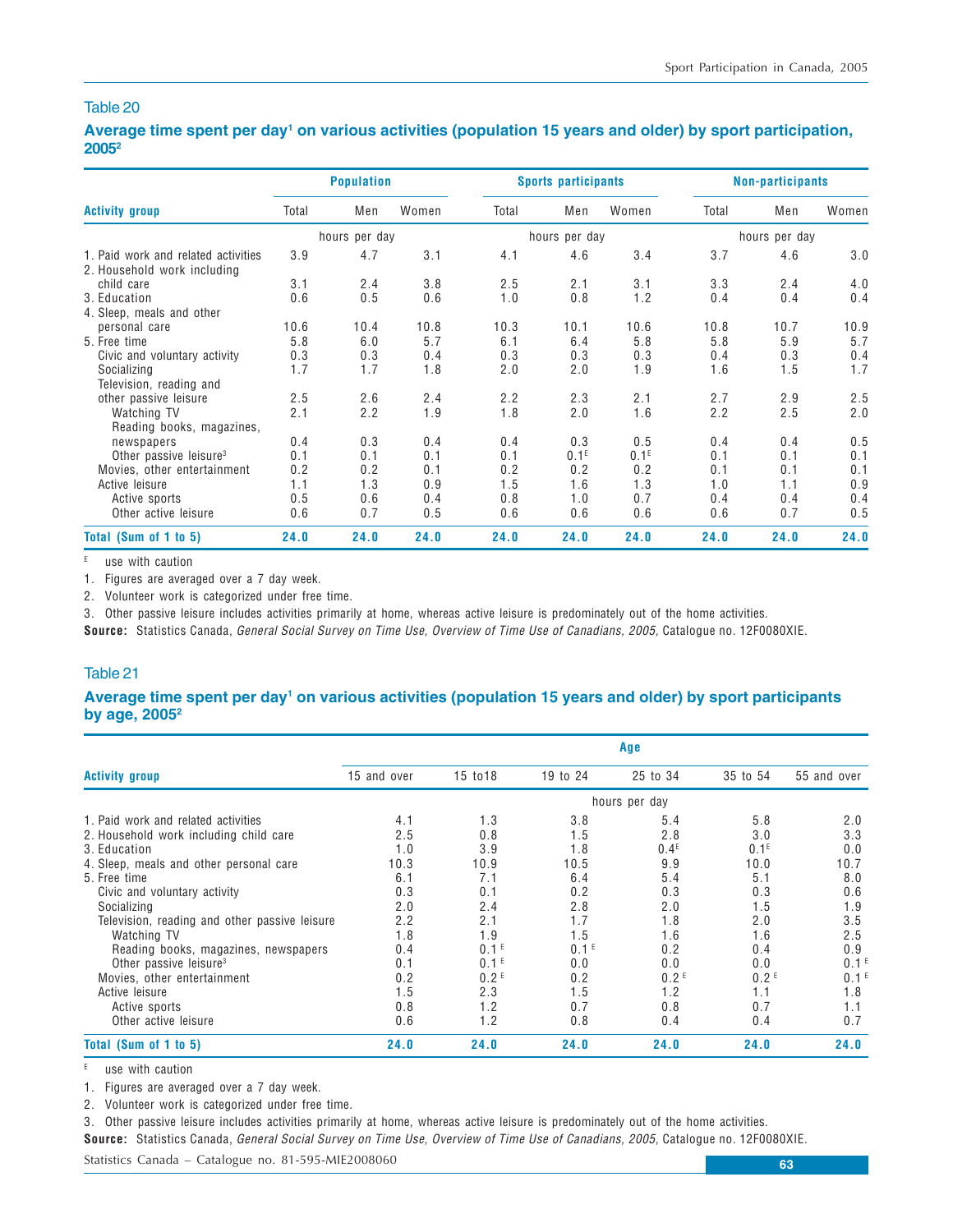#### **Average time spent per day1 on various activities (population 15 years and older) by sport participants by family income, 20052**

|                                                                   |                  |                                      |                         | <b>Family income</b>    |                                      |                     |
|-------------------------------------------------------------------|------------------|--------------------------------------|-------------------------|-------------------------|--------------------------------------|---------------------|
| <b>Activity group</b>                                             | Total<br>income  | Less than<br>\$20,000                | \$20,000 to<br>\$29,999 | \$30,000 to<br>\$49,999 | \$50,000 to<br>\$79,999              | \$80,000<br>or more |
|                                                                   | hours<br>per day |                                      |                         | hours per day           |                                      |                     |
| 1. Paid work and related activities                               | 4.1              | 3.4 <sup>E</sup>                     | 3.7                     | 4.3                     | 5.3                                  | 3.7                 |
| 2. Household work including child care<br>3. Education            | 2.5<br>1.0       | 2.6<br>1.1                           | 2.6<br>0.8 <sup>E</sup> | 2.8<br>0.7 <sup>E</sup> | 2.5<br>0.6                           | 3.3<br>0.4          |
| 4. Sleep, meals and other personal care<br>5. Free time           | 10.3<br>6.1      | 10.6<br>6.3                          | 10.4<br>6.6             | 10.3<br>5.9             | 9.9<br>5.6                           | 10.8<br>5.8         |
| Civic and voluntary activity                                      | 0.3              | 0.3<br>1.8 <sup>E</sup>              | 0.2 <sup>E</sup>        | 0.4<br>1.7              | 0.3                                  | 0.4                 |
| Socializing<br>Television, reading and other passive leisure      | 2.0<br>2.2       | 2.3                                  | 2.0<br>2.8              | 2.2                     | 2.0<br>1.9                           | 1.6<br>2.7          |
| Watching TV<br>Reading books, magazines, newspapers               | 1.8<br>0.4       | 2.0<br>0.3 <sup>E</sup>              | 2.3<br>0.4              | 1.8<br>0.4              | 1.5<br>0.3                           | 2.2<br>0.4          |
| Other passive leisure <sup>3</sup><br>Movies, other entertainment | 0.1<br>0.2       | 0.1<br>0.1 <sup>E</sup>              | 0.1<br>0.2 <sup>E</sup> | 0.0<br>0.2 <sup>E</sup> | 0.1 <sup>E</sup><br>0.2 <sup>E</sup> | 0.1<br>0.1          |
| Active leisure                                                    | 1.5<br>0.8       | 1.7 <sup>E</sup><br>0.8 <sup>E</sup> | 1.4<br>0.6              | 1.4<br>0.9              | 1.2<br>0.8                           | 1.0<br>0.4          |
| Active sports<br>Other active leisure                             | 0.6              | 0.9 <sup>E</sup>                     | 0.7                     | 0.6                     | 0.4                                  | 0.6                 |
| Total (Sum of 1 to 5)                                             | 24.0             | 24.0                                 | 24.0                    | 24.0                    | 24.0                                 | 24.0                |

 $E$  use with caution

1. Figures are averaged over a 7 day week.

2. Volunteer work is categorized under free time.

3. Other passive leisure includes activities primarily at home, whereas active leisure is predominately out of the home activities.

**Source:** Statistics Canada, General Social Survey on Time Use, Overview of Time Use of Canadians, 2005, Catalogue no. 12F0080XIE.

#### Table 23

#### **Average time spent per day1 on various activities (population 15 years and older) by sport participants by province, 20052**

| <b>Activity group</b>                         | Can. | N.L.             | P.E.I.           | N.S.             | N.B.             | Que.             | Ont.             | Man.             | Sask.            | Alta.            | B.C.             |
|-----------------------------------------------|------|------------------|------------------|------------------|------------------|------------------|------------------|------------------|------------------|------------------|------------------|
|                                               |      |                  |                  |                  |                  | hours per day    |                  |                  |                  |                  |                  |
| 1. Paid work and related activities           | 4.1  | 2.8              | 4.4 <sup>E</sup> | 3.2              | 4.1              | 4.0              | 4.3              | 4.5              | 3.7              | 4.2              | 4.1              |
| 2. Household work including child care        | 2.5  | 2.9              | 2.4E             | 3.0              | 2.1              | 2.6              | 2.4              | 2.5              | 2.4              | 2.6              | 2.3              |
| 3. Education                                  | 1.0  | 1.4 <sup>E</sup> | 0.4              | 1.3 <sup>E</sup> | 1.0 <sup>E</sup> | 0.8              | 0.9              | 0.9 <sup>E</sup> | 1.3 <sup>E</sup> | 1.4 <sup>E</sup> | 1.1 <sup>E</sup> |
| 4. Sleep, meals and other personal care       | 10.3 | 9.9              | 10.3             | 10.2             | 10.3             | 10.5             | 10.3             | 10.2             | 10.2             | 10.1             | 10.3             |
| 5. Free time                                  | 6.1  | 7.1              | 6.4              | 6.3              | 6.6              | 6.3              | 6.1              | 6.0              | 6.5              | 5.7              | 6.2              |
| Civic and voluntary activity                  | 0.3  | 0.6 <sup>E</sup> | 0.3              | 0.7              | 0.5              | 0.4              | 0.3              | 0.2              | 0.4              | 0.3              | 0.3              |
| Socializing                                   | 2.0  | 2.3              | 2.2 <sup>E</sup> | 2.0              | 1.6              | 2.0              | 1.9              | 2.1              | 2.5              | 1.9              | 1.9              |
| Television, reading and other passive leisure | 2.2  | 2.4              | 1.8              | 2.2              | 2.8              | 2.1              | 2.3              | 2.3              | 1.7              | 1.9              | 2.4              |
| Watching TV                                   | 1.8  | 2.2              | 1.6E             | 1.8              | 2.5              | 1.7              | 1.9              | 2.0              | 1.5              | 1.5              | 1.9              |
| Reading books, magazines, newspapers          | 0.4  | 0.2 <sup>E</sup> | 0.2              | 0.2 <sup>E</sup> | 0.2 <sup>E</sup> | 0.4              | 0.4              | 0.3              | 0.2 <sup>E</sup> | 0.3              | 0.4              |
| Other passive leisure <sup>3</sup>            | 0.1  | 0.0              | 0.0              | 0.1              | 0.0              | 0.1 <sup>E</sup> | 0.1 <sup>E</sup> | 0.1              | 0.0              | 0.0              | 0.1              |
| Movies, other entertainment                   | 0.2  | 0.1              | 0.3              | 0.3              | 0.2              | 0.2 <sup>E</sup> | 0.2 <sup>E</sup> | 0.3 <sup>E</sup> | 0.2              | 0.3 <sup>E</sup> | 0.2              |
| Active leisure                                | 1.5  | 1.8 <sup>E</sup> | 1.9 <sup>E</sup> | 1.2              | 1.7              | 1.6              | 1.4              | 1.1 <sup>E</sup> | 1.7              | 1.4              | 1.6              |
| Active sports                                 | 0.8  | 0.9 <sup>E</sup> | 1.0              | 0.7              | 1.0 <sup>E</sup> | 0.9              | 0.8              | 0.5E             | 0.8 <sup>E</sup> | 0.9 <sup>E</sup> | 0.9              |
| Other active leisure                          | 0.6  | 0.8 <sup>E</sup> | 0.9              | 0.5E             | 0.7 <sup>E</sup> | 0.6              | 0.6              | 0.6 <sup>E</sup> | 0.9 <sup>E</sup> | 0.6              | 0.7              |
| Total (Sum of 1 to 5)                         | 24.0 | 24.0             | 24.0             | 24.0             | 24.0             | 24.0             | 24.0             | 24.0             | 24.0             | 24.0             | 24.0             |

 $E$  use with caution

1. Figures are averaged over a 7 day week.

2. Volunteer work is categorized under free time.

3. Other passive leisure includes activities primarily at home, whereas active leisure is predominately out of the home activities.

**Source:** Statistics Canada, General Social Survey on Time Use, Overview of Time Use of Canadians, 2005, Catalogue no. 12F0080XIE.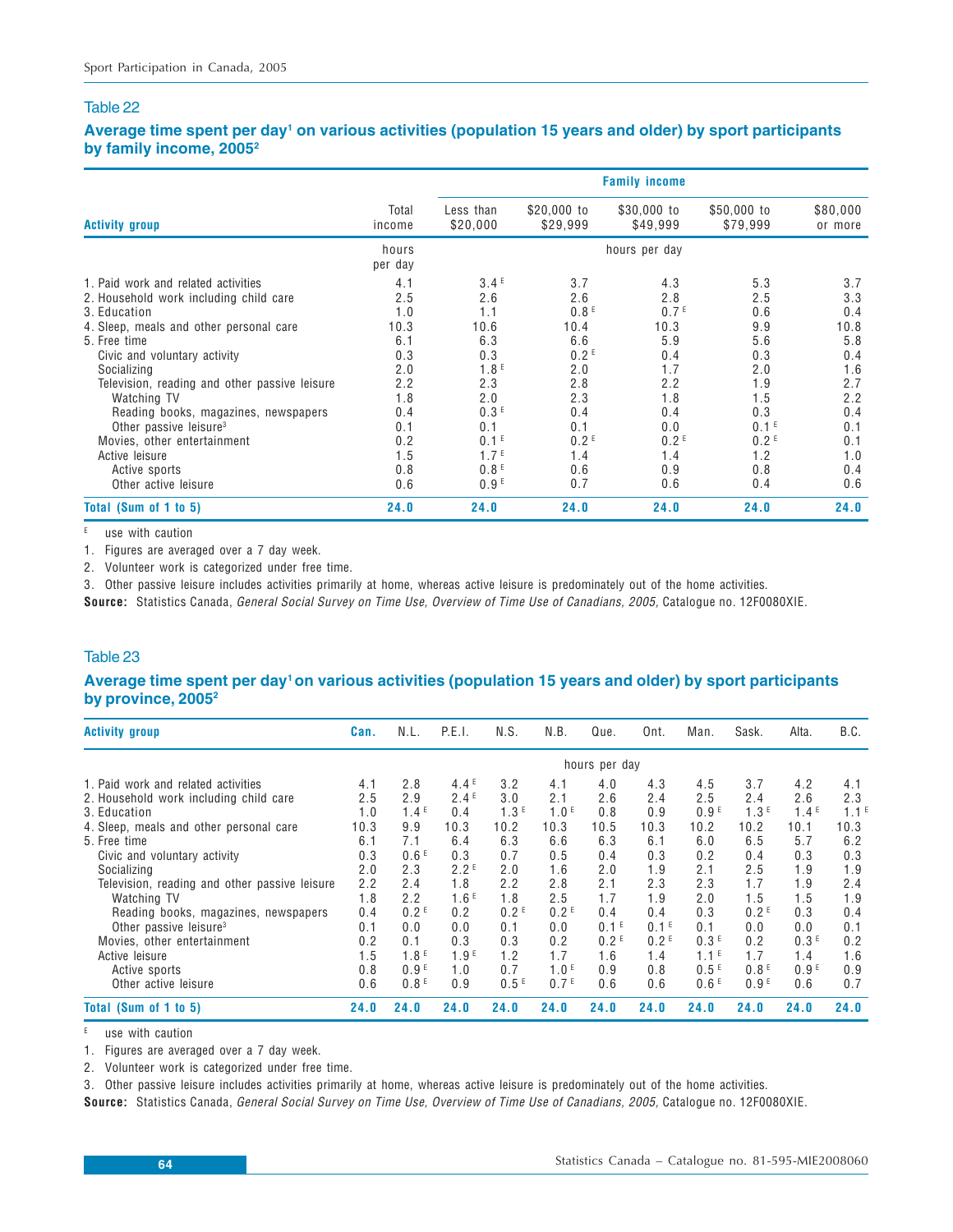# **Reasons for non-participation in sport by age, 2005**

|                                                 |                 | <b>Total</b>     | <b>Male</b>      |                   |                 | <b>Female</b>     |
|-------------------------------------------------|-----------------|------------------|------------------|-------------------|-----------------|-------------------|
|                                                 | thousands       | percentage       | thousands        | percentage        | thousands       | percentage        |
| Total (15 and over) not participating in sports | 18,494          | 70.8             | 8,173            | 63.5              | 10,321          | 78.0              |
| All ages                                        |                 |                  |                  |                   |                 |                   |
| No particular reason                            | 3,096           | 16.7             | 1,408            | 17.2              | 1,688           | 16.4              |
| Not interested                                  | 4,773           | 25.8             | 1,879            | 23.0              | 2,894           | 28.0              |
| Programs not available in community             | 184             | 1.0              | 78 <sup>E</sup>  | 1.0 <sup>E</sup>  | 106             | 1.0               |
| Don't have time                                 | 5,450           | 29.5             | 2,786            | 34.1              | 2,664           | 25.8              |
| Don't want to be committed to regular schedule  | 214             | 1.2              | 75 <sup>E</sup>  | 0.9 <sup>E</sup>  | 138             | 1.3               |
| Facilities not available                        | 93 E            | 0.5 <sup>E</sup> | 38 E             | 0.5 <sup>E</sup>  | 54 <sup>E</sup> | 0.5 <sup>E</sup>  |
| Too expensive                                   | 327             | 1.8              | 110 <sup>E</sup> | 1.3 <sup>E</sup>  | 217             | 2.1               |
| Health or injury                                | 2,534           | 13.7             | 977              | 12.0              | 1,557           | 15.1              |
| Age                                             | 1,865           | 10.1             | 800              | 9.8               | 1,065           | 10.3              |
| Other reason                                    | 779             | 4.2              | 356              | 4.4               | 423             | 4.1               |
| Performs other physical activities              | 429             | 2.3              | 131              | 1.6               | 298             | 2.9               |
| 15 to 18                                        | 723             | 100.0            | 312              | 100.0             | 411             | 100.0             |
| No particular reason                            | 180             | 25.0             | 69 <sup>E</sup>  | 22.2E             | $111^E$         | 27.0 <sup>E</sup> |
| Not interested                                  | 283             | 39.1             | 101 <sup>E</sup> | 32.3E             | 182             | 44.2 <sup>E</sup> |
| Programs not available in community             | F               | F                | F                | F                 | F               | F                 |
| Don't have time                                 | 149             | 20.6             | 80F              | 25.7E             | 69 <sup>E</sup> | 16.8 <sup>E</sup> |
| Don't want to be committed to regular schedule  | F               | F                | F                | F                 | F               | F                 |
| Facilities not available                        |                 | F                | F                | F                 | F               | F                 |
| Too expensive                                   | F               | F                | F                | F                 | F               | F                 |
| Health or injury                                | F               | F                |                  |                   | F               | F                 |
| Age                                             | F               | F                | F                | F                 | F               | $\mathsf F$       |
| Other reason                                    | F               | F                | F                | F                 | F               | F                 |
| Performs other physical activities              | F               | F                | F                | F                 | F               | F                 |
| 19 to 24                                        | 1,456           | 100.0            | 624              | 100.0             | 832             | 100.0             |
| No particular reason                            | 272             | 18.7             | 107E             | 17.1 <sup>E</sup> | 165             | 19.9              |
| Not interested                                  | 484             | 33.3             | 176              | 28.1              | 309             | 37.1              |
| Programs not available in community             | F               | F                | F                | F                 | F               | F                 |
| Don't have time                                 | 513             | 35.2             | 259              | 41.6              | 254             | 30.5              |
| Don't want to be committed to regular schedule  | F               | F                | F                | F                 | F               | F                 |
| Facilities not available                        | F               | F                |                  |                   | F               | F                 |
| Too expensive                                   | F               | F                |                  |                   |                 | $\mathsf F$       |
|                                                 | 41E             |                  |                  |                   | F               | $\mathsf F$       |
| Health or injury                                | F               | 2.8E<br>F        | F                | F                 | F               | $\mathsf F$       |
| Age                                             |                 |                  | F                |                   |                 |                   |
| Other reason                                    | 95 <sup>E</sup> | 6.5E             |                  | F                 | F               | F                 |
| Performs other physical activities              | F               | F                | F                | F                 | F               | F                 |
| 25 to 34                                        | 2,950           | 100.0            | 1,266            | 100.0             | 1,683           | 100.0             |
| No particular reason                            | 590             | 20.0             | 270              | 21.3              | 321             | 19.1              |
| Not interested                                  | 612             | 20.7             | 228              | 18.0              | 384             | 22.8              |
| Programs not available in community             | F               | F                | F                | F                 | F               | F                 |
| Don't have time                                 | 1,331           | 45.1             | 651              | 51.4              | 680             | 40.4              |
| Don't want to be committed to regular schedule  | F               | F                |                  | F                 | F               | F                 |
| Facilities not available                        | F               | F                |                  |                   | F               | F                 |
| Too expensive                                   | 85E             | 2.9 <sup>E</sup> |                  |                   | 52F             | 3.1 <sup>E</sup>  |
| Health or injury                                | 197             | 6.7              |                  |                   | 161             | 9.6               |
| Age                                             | F               | F                | F                | F                 | F               | F.                |
| Other reason                                    | 145             | 4.9              | 65 E             | 5.1 <sup>E</sup>  | 80 <sup>E</sup> | 4.8 <sup>E</sup>  |
| Performs other physical activities              | 76 <sup>E</sup> | 2.6E             | F                | F                 | 57 <sup>E</sup> | 3.4 <sup>E</sup>  |
|                                                 |                 |                  |                  |                   |                 |                   |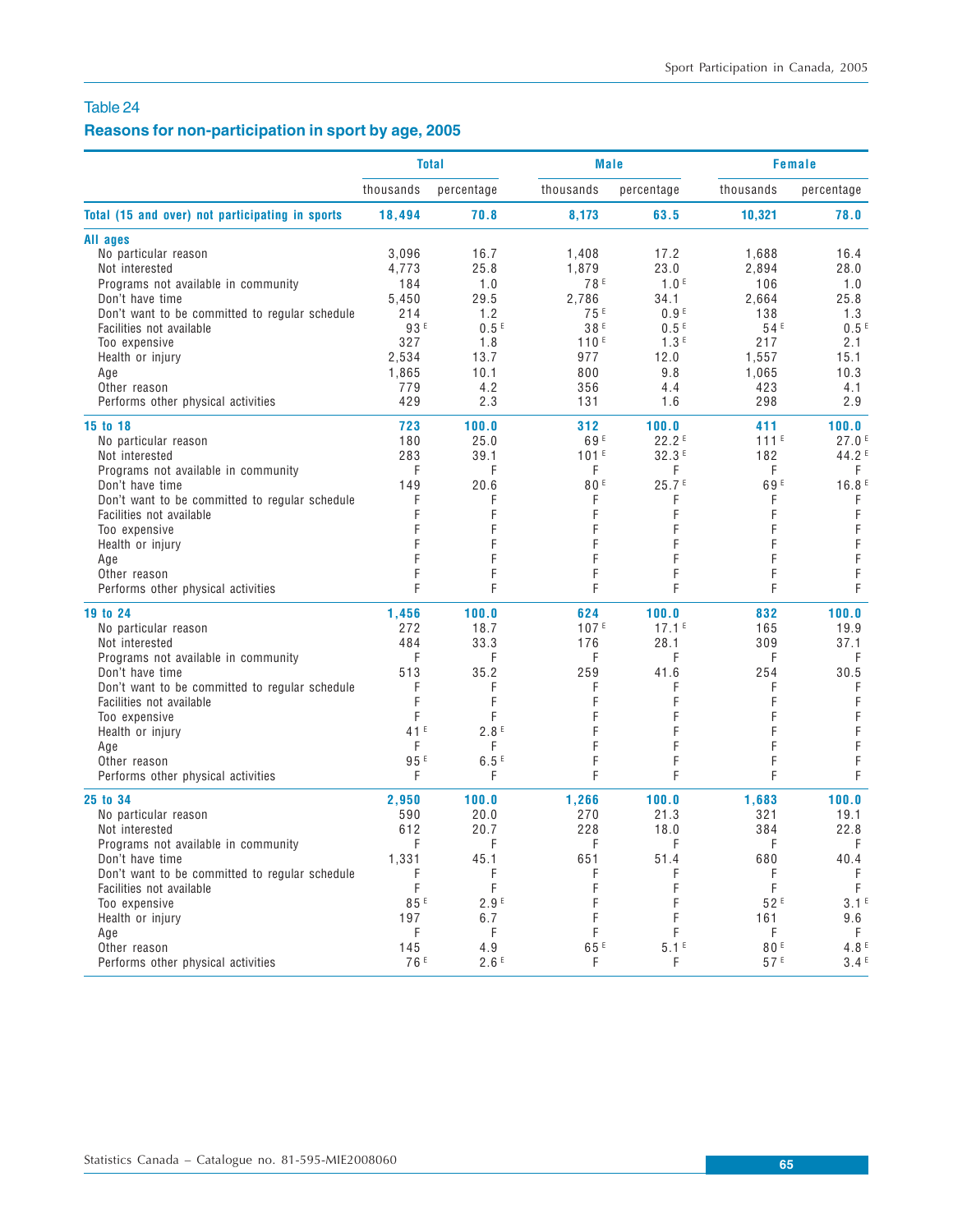# **Reasons for non-participation in sport by age, 2005** (concluded)

|                                                | <b>Total</b>    |                  | <b>Male</b>     |                  |                 | <b>Female</b>    |
|------------------------------------------------|-----------------|------------------|-----------------|------------------|-----------------|------------------|
|                                                | thousands       | percentage       | thousands       | percentage       | thousands       | percentage       |
| 35 to 54                                       | 7,290           | 100.0            | 3,359           | 100.0            | 3,931           | 100.0            |
| No particular reason                           | 1,330           | 18.2             | 638             | 19.0             | 692             | 17.6             |
| Not interested                                 | 1,932           | 26.5             | 791             | 23.6             | 1,141           | 29.0             |
| Programs not available in community            | 46 <sup>E</sup> | 0.6 <sup>E</sup> | F               | F                | 31E             | 0.8 <sup>E</sup> |
| Don't have time                                | 2,765           | 37.9             | 1,397           | 41.6             | 1,368           | 34.8             |
| Don't want to be committed to regular schedule | 78 <sup>E</sup> | 1.1 <sup>E</sup> | F               | F                | 56 <sup>E</sup> | 1.4 <sup>E</sup> |
| Facilities not available                       | 44 <sup>E</sup> | 0.6 <sup>E</sup> |                 |                  | F               | F                |
| Too expensive                                  | 145             | 2.0              | F               |                  | 112E            | 2.9 <sup>E</sup> |
| Health or injury                               | 779             | 10.7             | 307             | 9.1              | 473             | 12.0             |
| Age                                            | 188             | 2.6              | 120E            | 3.6F             | 68 <sup>E</sup> | 1.7 <sup>E</sup> |
| Other reason                                   | 277             | 3.8              | 121             | 3.6              | 156             | 4.0              |
| Performs other physical activities             | 156             | 2.1              | 51E             | 1.5 <sup>E</sup> | 105E            | 2.7 <sup>E</sup> |
| 55 and over                                    | 6,076           | 100.0            | 2,612           | 100.0            | 3,464           | 100.0            |
| No particular reason                           | 723             | 11.9             | 324             | 12.4             | 399             | 11.5             |
| Not interested                                 | 1,462           | 24.1             | 583             | 22.3             | 878             | 25.3             |
| Programs not available in community            | 62F             | 1.0 <sup>E</sup> | 20E             | 0.8 <sup>E</sup> | 42 <sup>E</sup> | 1.2 <sup>E</sup> |
| Don't have time                                | 692             | 11.4             | 399             | 15.3             | 294             | 8.5              |
| Don't want to be committed to regular schedule | 60 <sup>E</sup> | 1.0 <sup>E</sup> |                 |                  | 41 <sup>E</sup> | 1.2 <sup>E</sup> |
| Facilities not available                       | 35E             | 0.6 <sup>E</sup> |                 |                  | F               | F                |
| Too expensive                                  | 57E             | 0.9 <sup>E</sup> |                 |                  | 36 <sup>E</sup> | 1.0 <sup>E</sup> |
| Health or injury                               | 1,486           | 24.5             | 600             | 23.0             | 886             | 25.6             |
| Age                                            | 1,674           | 27.5             | 680             | 26.0             | 994             | 28.7             |
| Other reason                                   | 223             | 3.7              | 102E            | 3.9 <sup>E</sup> | 121             | 3.5              |
| Performs other physical activities             | 127             | 2.1              | 47 <sup>E</sup> | 1.8 <sup>E</sup> | 80F             | 2.3 <sup>E</sup> |

 $E$  use with caution

F too unreliable to be published

**Note:** Denominator for percentages is the number of non-participants within each category.

**Sources:** General Social Survey, 1992, 1998, 2005.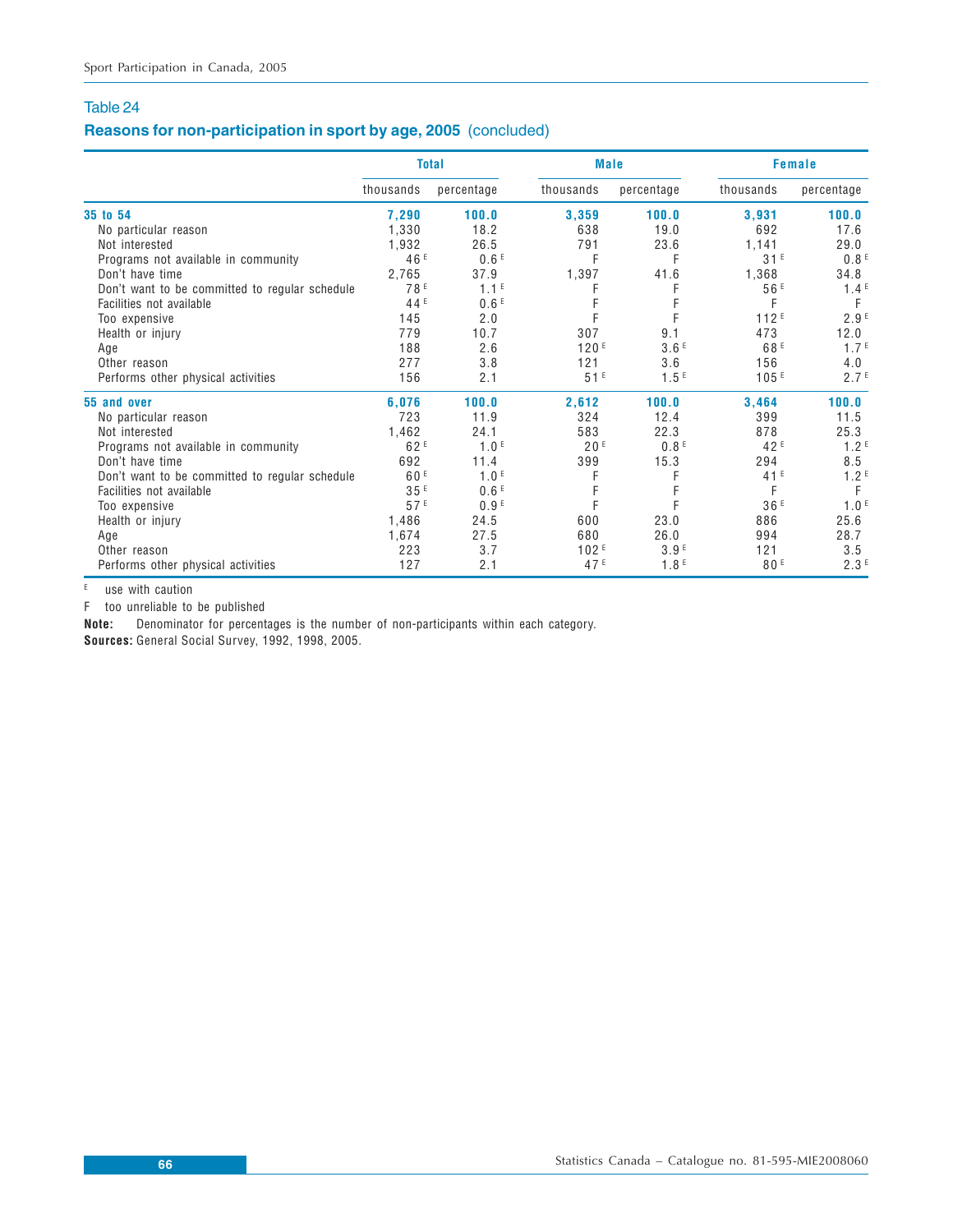#### **Average time spent per day1 on various activities by reasons for non-participation in sport, 20052**

|                                               |              |                  | Reasons for non-participation |                            |  |  |
|-----------------------------------------------|--------------|------------------|-------------------------------|----------------------------|--|--|
| <b>Activity group</b>                         | Participants | Non-participants | Lack of time                  | Other reasons <sup>4</sup> |  |  |
|                                               |              | hours per day    |                               | hours per day              |  |  |
| 1. Paid work and related activities           | 4.1          | 3.7              | 5.5                           | 3.0                        |  |  |
| 2. Household work including child care        | 2.5          | 3.3              | 3.4                           | 3.3                        |  |  |
| 3. Education                                  | 1.0          | 0.4              | 0.5                           | 0.3                        |  |  |
| 4. Sleep, meals and other personal care       | 10.3         | 10.8             | 10.1                          | 11.1                       |  |  |
| 5. Free time                                  | 6.1          | 5.8              | 4.5                           | 6.3                        |  |  |
| Civic and voluntary activity                  | 0.3          | 0.4              | 0.4                           | 0.4                        |  |  |
| Socializing                                   | 2.0          | 1.6              | 1.5                           | 1.7                        |  |  |
| Television, reading and other passive leisure | 2.2          | 2.7              | 1.8                           | 3.1                        |  |  |
| Watching TV                                   | 1.8          | 2.2              | 1.6                           | 2.5                        |  |  |
| Reading books, magazines, newspapers          | 0.4          | 0.4              | 0.2                           | 0.5                        |  |  |
| Other passive leisure <sup>3</sup>            | 0.1          | 0.1              | 0.0                           | 0.1                        |  |  |
| Movies, other entertainment                   | 0.2          | 0.1              | 0.1                           | 0.1                        |  |  |
| Active leisure                                | 1.5          | 1.0              | 0.7                           | 1.1                        |  |  |
| Active sports                                 | 0.8          | 0.4              | 0.3                           | 0.4                        |  |  |
| Other active leisure                          | 0.6          | 0.6              | 0.4                           | 0.7                        |  |  |
| Total (Sum of 1 to 5)                         | 24.0         | 24.0             | 24.0                          | 24.0                       |  |  |

E use with caution

1. Figures are averaged over a 7 day week.

2. Volunteer work is categorized under free time.

3. Other passive leisure includes activities primarily at home, whereas active leisure is predominately out of the home activities.

4. Reasons other than lack of time. They include reasons such as age, health, too expensive, not interested, etc.

**Source:** Statistics Canada, General Social Survey on Time Use, Overview of Time Use of Canadians, 2005, Catalogue no. 12F0080XIE.

### Table 26

#### **Average time spent per day1 on various activities by non-participation in sport due to lack of time, by age group, 20052**

|                                               | Age         |                  |                  |                  |                  |                  |  |  |  |
|-----------------------------------------------|-------------|------------------|------------------|------------------|------------------|------------------|--|--|--|
| <b>Activity group</b>                         | 15 and over | 15 to 18         | 19 to 24         | 25 to 34         | 35 to 54         | 55 and over      |  |  |  |
|                                               |             |                  |                  | hours per day    |                  |                  |  |  |  |
| 1. Paid work and related activities           | 5.5         | 1.8 <sup>E</sup> | 4.7              | 5.3              | 6.0              | 4.9              |  |  |  |
| 2. Household work including child care        | 3.4         | 1.5              | 1.7              | 3.5              | 3.8              | 3.4              |  |  |  |
| 3. Education                                  | 0.5         | 4.3F             | 2.3E             | 0.4 <sup>E</sup> | 0.1 <sup>E</sup> | 0.0              |  |  |  |
| 4. Sleep, meals and other personal care       | 10.1        | 10.3E            | 10.5             | 10.1             | 10.1             | 10.1             |  |  |  |
| 5. Free time                                  | 4.5         | 6.2              | 4.9              | 4.8              | 4.0              | 5.6              |  |  |  |
| Civic and voluntary activity                  | 0.4         | 0.0              | 0.3              | 0.3              | 0.4              | 0.8              |  |  |  |
| Socializing                                   | 1.5         | 2.6E             | 1.8 <sup>E</sup> | 1.5              | 1.2              | 1.8              |  |  |  |
| Television, reading and other passive leisure | 1.8         | 1.3 <sup>E</sup> | 1.5              | 1.8              | 1.8              | 2.4              |  |  |  |
| Watching TV                                   | 1.6         | 1.2 <sup>E</sup> | 1.4              | 1.6              | 1.6              | 1.8              |  |  |  |
| Reading books, magazines, newspapers          | 0.2         | 0.0              | 0.1 <sup>E</sup> | 0.2 <sup>E</sup> | 0.2              | 0.5 <sup>E</sup> |  |  |  |
| Other passive leisure <sup>3</sup>            | 0.0         | 0.1              | 0.0              | 0.1              | 0.0              | 0.1              |  |  |  |
| Movies, other entertainment                   | 0.1         | 0.4              | 0.2              | 0.2 <sup>E</sup> | 0.1 <sup>E</sup> | 0.1              |  |  |  |
| Active leisure                                | 0.7         | 1.9 <sup>E</sup> | 1.1 <sup>E</sup> | 1.0              | 0.5              | 0.6 <sup>E</sup> |  |  |  |
| Active sports                                 | 0.3         | 0.8              | 0.2 <sup>E</sup> | 0.6 <sup>E</sup> | 0.2              | 0.2 <sup>E</sup> |  |  |  |
| Other active leisure                          | 0.4         | $1.1^E$          | 0.8 <sup>E</sup> | 0.4 <sup>E</sup> | 0.3              | 0.4 <sup>E</sup> |  |  |  |
| Total (Sum of 1 to 5)                         | 24.0        | 24.0             | 24.0             | 24.0             | 24.0             | 24.0             |  |  |  |

 $E$  use with caution

1. Figures are averaged over a 7 day week.

2. Volunteer work is categorized under free time.

3. Other passive leisure includes activities primarily at home, whereas active leisure is predominately out of the home activities.

**Source:** Statistics Canada, General Social Survey on Time Use, Overview of Time Use of Canadians, 2005, Catalogue no. 12F0080XIE.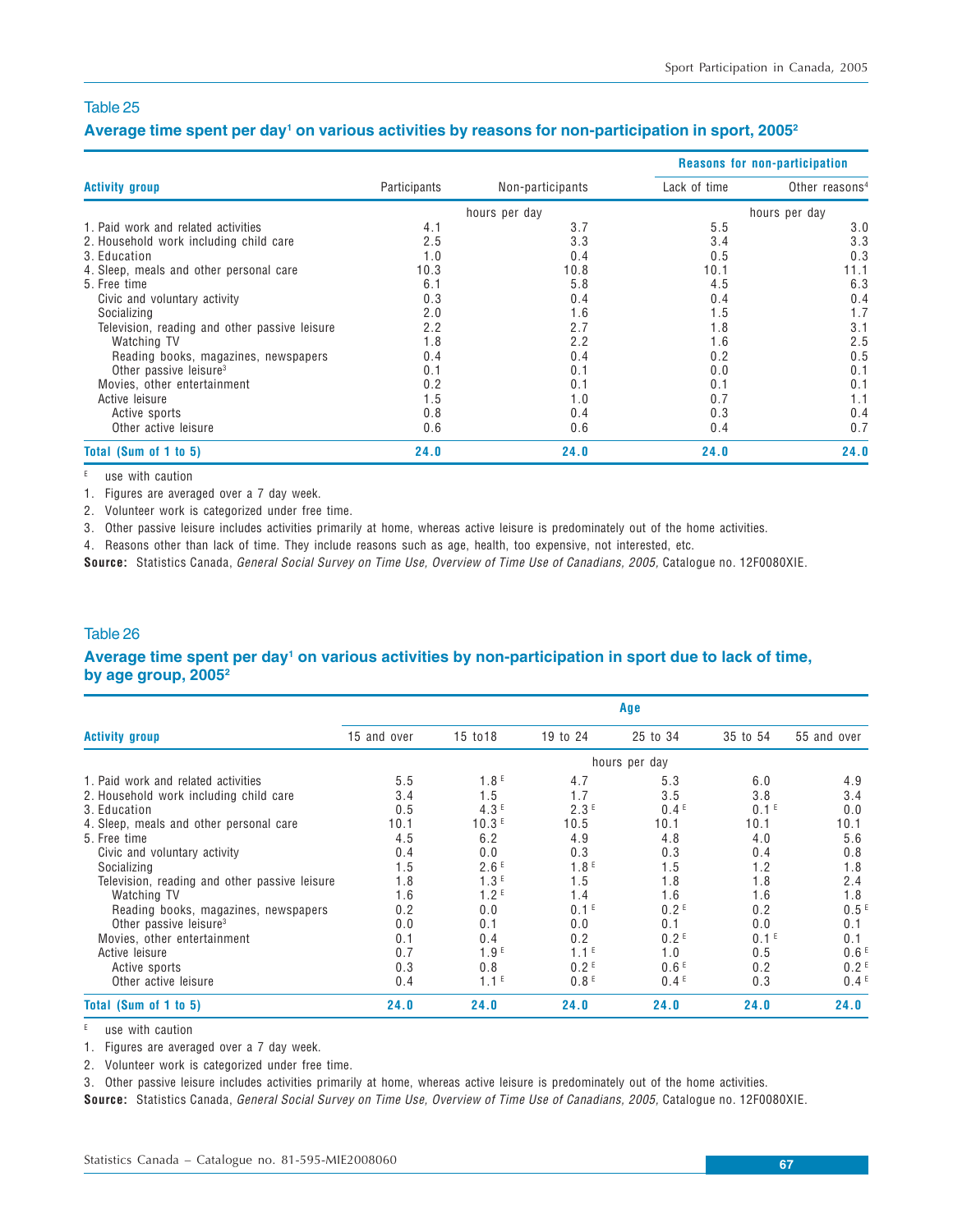# **14. Social and economic considerations**

A number of social and economic factors influence sport participation in Canada. The influence of the aging of the population is at work and its impact on active sports will continue to be felt well into the future. Other social factors include the amount of leisure time available to Canadians, the popularity of other forms of physical activity and perhaps longer hours at work.

Other factors that influence participation in sport include changing levels of consumer spending on other leisure time activities<sup>18</sup>, as well as technological innovations such as the Internet that create new ways to spend leisure time<sup>19</sup>.

## **14.1 The aging of the population**

The aging of the Canadian population affects numerous aspects of society from housing to health needs to recreational and travel choices. Factors contributing to the aging of the Canadian population include low fertility, longer life expectancy and the sheer numbers of the baby-boom generation.

The combination of these three factors has meant that an increasing proportion of the Canadian population is 55 year of age and older. The median age in Canada was 29.5 in 1981. It rose to 36 in 1998, and by 2005, it had reached 38.5, a clear indication of the aging of the population. Between 1981 and 2005, the median age increased by 30.5%.

This is the result of the changing composition of the population. In 1981, the proportion of the Canadian population aged 14 and under was 22.3%. By 2005, it had dropped to 17.6%, a reflection of low fertility in Canada. At the other end of the age spectrum, seniors (aged 65 and over) represented 9.6% of the population in 1981. By 2005, their share of the total population had reached 13.1%, and their number climbed to 4.2 million people from 2.4 million in 1981, an increase of 75%.

This demographic change is likely to have an important negative influence on levels of sport participation, reshaping the composition of participants and lowering active participation. With the largest cohort (the baby boomers) aging, this trend is likely to continue into the future. Their sheer numbers will further decrease the rate of sport participation in Canada.

## **14.2 Leisure time declined**

Leisure time of Canadians (which is the residual of the 24-hour day that is not allocated to paid and unpaid work or personal care) declined 5% from 6.1 hours per day in 1998 to 5.8 hours per day in 2005. That represented a leisure time loss of 18 minutes per day.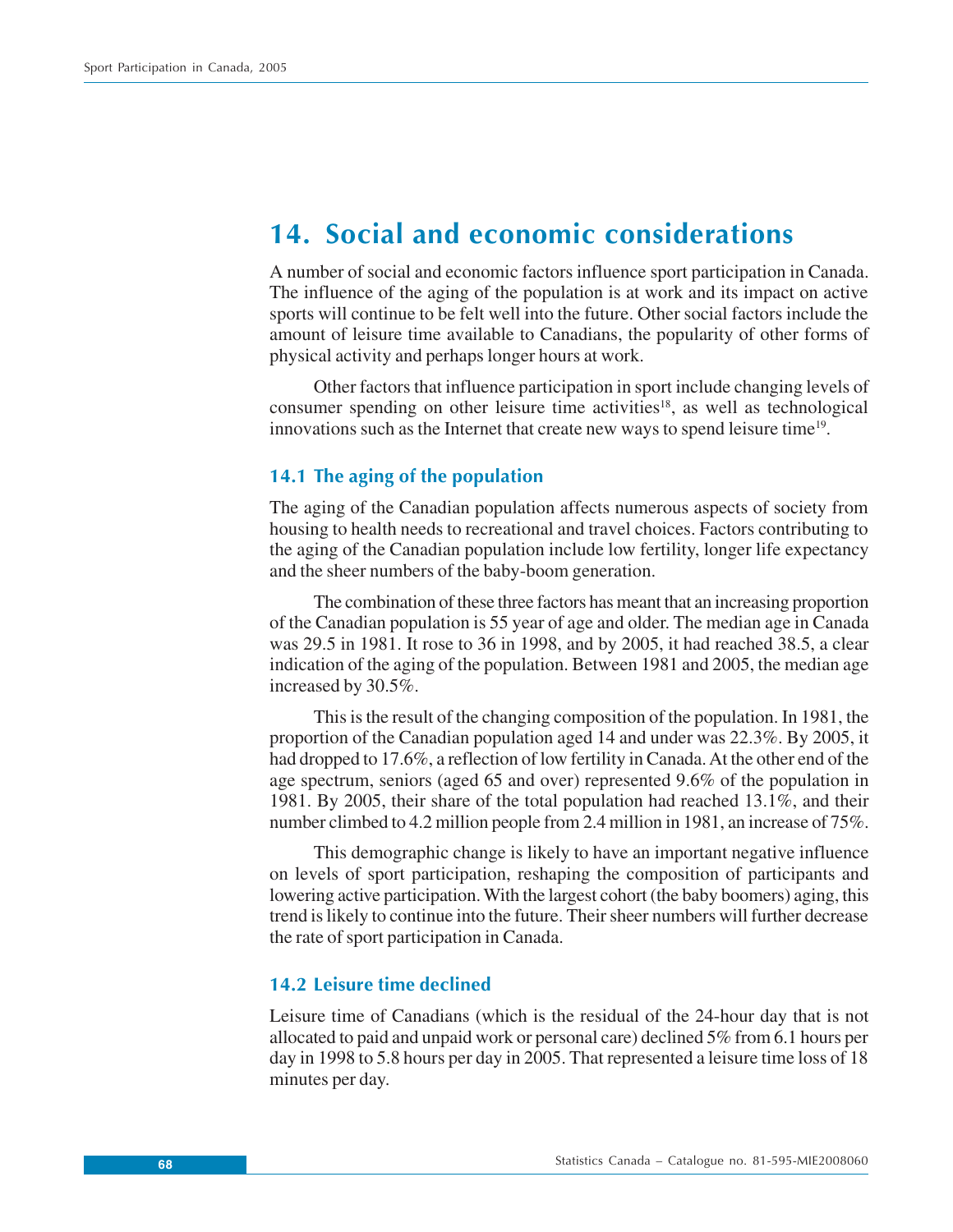This loss is coming at a time when Canadians have lots of leisure activities available to them ranging from going to movies or watching television, to various hobbies, to sport, to socializing, attending a performing arts event, reading or gardening, to surfing on the Internet or online chatting.



# Chart 25 **Average free time per day, 2005**

# **14.3 Economic considerations**

Sport contributes to Canada's economy and society in many ways. It develops individuals' physical, attitudinal, and behavioural skills<sup>20</sup> which are transferable to personal life conditions, the workplace, and society at large. These skills include teamwork, leadership, problem-solving, communications, decision making and management. Sport also builds character and a sense of purpose and responsibility.<sup>21</sup>

These skills help to build a healthy and collaborative workplace and a productive economy at the supply end of the economy. At the demand end, the expenditures on sports and related activities contribute to economic development and prosperity in Canada. In its report on the impacts and benefits of sport participation, the Conference Board of Canada estimated 16 billion dollars of household spending on sports in 2004.<sup>22</sup> That represented 2.2% of total household spending and 1.2% of the GDP, while supporting about 2% of jobs in Canada.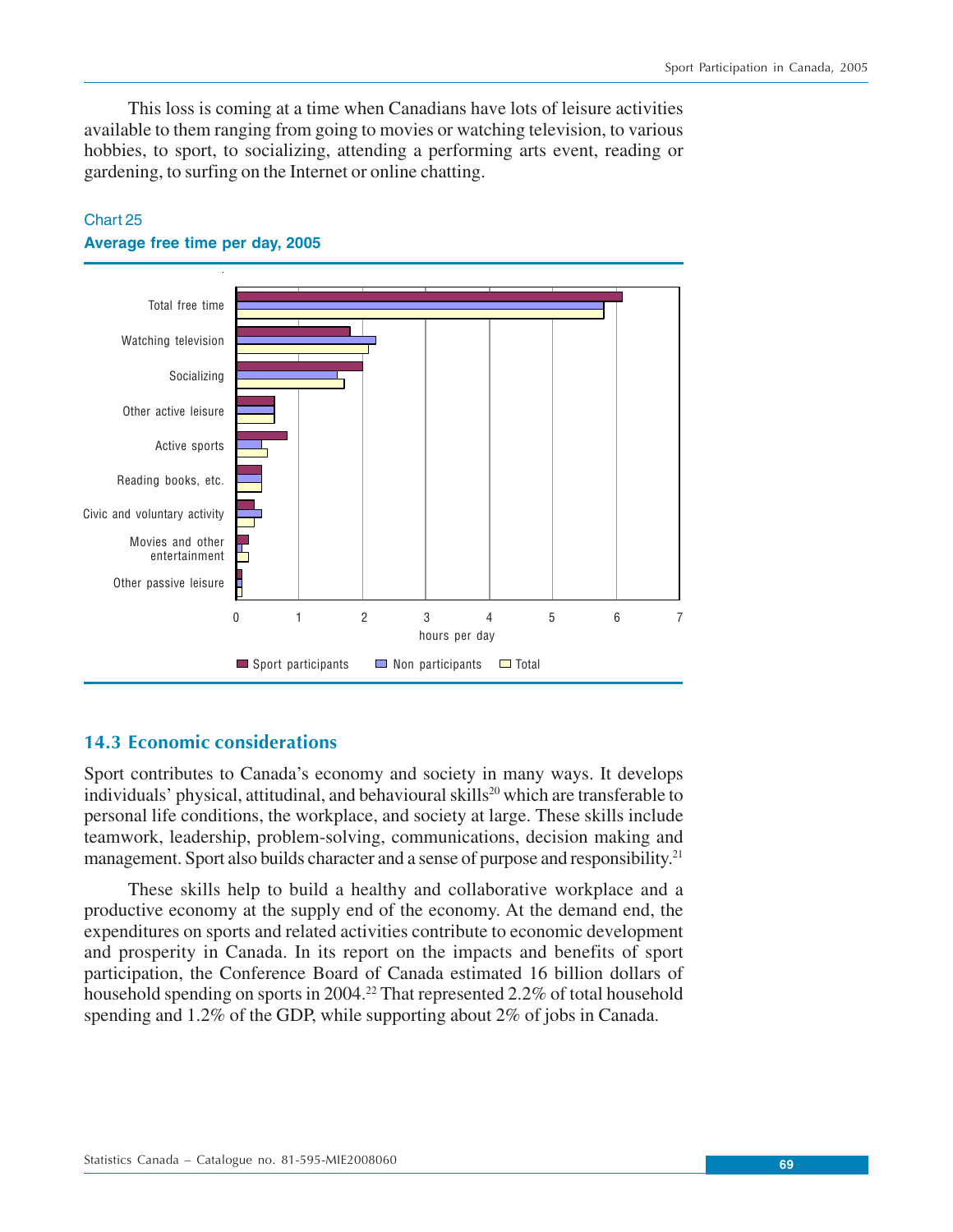# **14.4 Conclusion**

Regardless of its contributions to individuals, communities and the overall economy, sport remains only one of many leisure time activities competing for the limited free time of Canadians. If free time declines, sport participation may continue to decrease. This may result from a number of factors such as time pressures from work and family responsibilities, aging of the population, and variation in access to sport among gender, income, social and linguistic groups.

Household expenditures on sports come from the discretionary income of consumers and can be affected by the performance of the Canadian economy. Households are likely to reallocate their discretionary income from leisure goods and services to necessities during any economic downturn when domestic income is lower. Overall, the economy is unlikely to be affected by such reallocation of the discretionary income.

However, the effects may be felt most strongly among households with children and youths, particularly those vulnerable to various barriers to sport participation. The consequences may range from obesity, lower self esteem and difficulties with friends to perhaps lower performance at school than their counterparts who have little or no barriers to participation.

| <b>Activity group</b>                                              | 1992          |      |       | 1998          |      |       | 2005          |      |       |
|--------------------------------------------------------------------|---------------|------|-------|---------------|------|-------|---------------|------|-------|
|                                                                    | Total         | Men  | Women | Total         | Men  | Women | Total         | Men  | Women |
|                                                                    | hours per day |      |       | hours per day |      |       | hours per day |      |       |
| 1. Paid work and related activities<br>2. Household work including | 3.6           | 4.5  | 2.7   | 3.6           | 4.5  | 2.8   | 3.9           | 4.7  | 3.1   |
| child care                                                         | 3.2           | 2.3  | 4.1   | 3.2           | 2.4  | 4.1   | 3.1           | 2.4  | 3.8   |
| 3. Education                                                       | 0.6           | 0.6  | 0.6   | 0.6           | 0.5  | 0.6   | 0.6           | 0.5  | 0.6   |
| 4. Sleep, meals and other                                          |               |      |       |               |      |       |               |      |       |
| personal care                                                      | 10.5          | 10.3 | 10.8  | 10.4          | 10.2 | 10.6  | 10.6          | 10.4 | 10.8  |
| 5. Free time                                                       | 6.1           | 6.4  | 5.9   | 6.2           | 6.3  | 6.0   | 5.8           | 6.0  | 5.7   |
| Civic and voluntary activity                                       | 0.4           | 0.4  | 0.4   | 0.4           | 0.3  | 0.4   | 0.3           | 0.3  | 0.4   |
| Socializing<br>Television, reading and                             | 1.8           | 1.8  | 1.9   | 1.9           | 1.9  | 2.0   | 1.7           | 1.7  | 1.8   |
| other passive leisure                                              | 2.8           | 3.1  | 2.6   | 2.7           | 2.9  | 2.6   | 2.5           | 2.6  | 2.4   |
| Watching TV<br>Reading books, magazines,                           | 2.2           | 2.4  | 2.0   | 2.2           | 2.4  | 2.0   | 2.1           | 2.2  | 1.9   |
| newspapers                                                         | 0.5           | 0.5  | 0.5   | 0.4           | 0.4  | 0.5   | 0.4           | 0.3  | 0.4   |
| Other passive leisure <sup>3</sup>                                 | 0.1           | 0.1  | 0.1   | 0.1           | 0.1  | 0.1   | 0.1           | 0.1  | 0.1   |
| Movies, other entertainment                                        | 0.1           | 0.1  | 0.1   | 0.2           | 0.2  | 0.2   | 0.2           | 0.2  | 0.1   |
| Active leisure                                                     | 1.0           | 1.1  | 0.9   | 1.0           | 1.1  | 0.8   | 1.1           | 1.3  | 0.9   |
| Active sports                                                      | 0.5           | 0.6  | 0.3   | 0.5           | 0.6  | 0.4   | 0.5           | 0.6  | 0.4   |
| Other active leisure                                               | 0.5           | 0.5  | 0.6   | 0.5           | 0.5  | 0.5   | 0.6           | 0.7  | 0.5   |
| Total (Sum of 1 to 5)                                              | 24.0          | 24.0 | 24.0  | 24.0          | 24.0 | 24.0  | 24.0          | 24.0 | 24.0  |

## Table 27

**Average time spent per day1 on various activities (population 15 years and older) by sport participants, 1992, 1998 and 20052**

use with caution

1. Figures are averaged over a 7 day week.

2. Volunteer work is categorized under free time.

3. Other passive leisure includes activities primarily at home, whereas active leisure is predominately out of the home activities.

**Source:** Statistics Canada, General Social Survey on Time Use, Overview of Time Use of Canadians, 2005, Catalogue no. 12F0080XIE.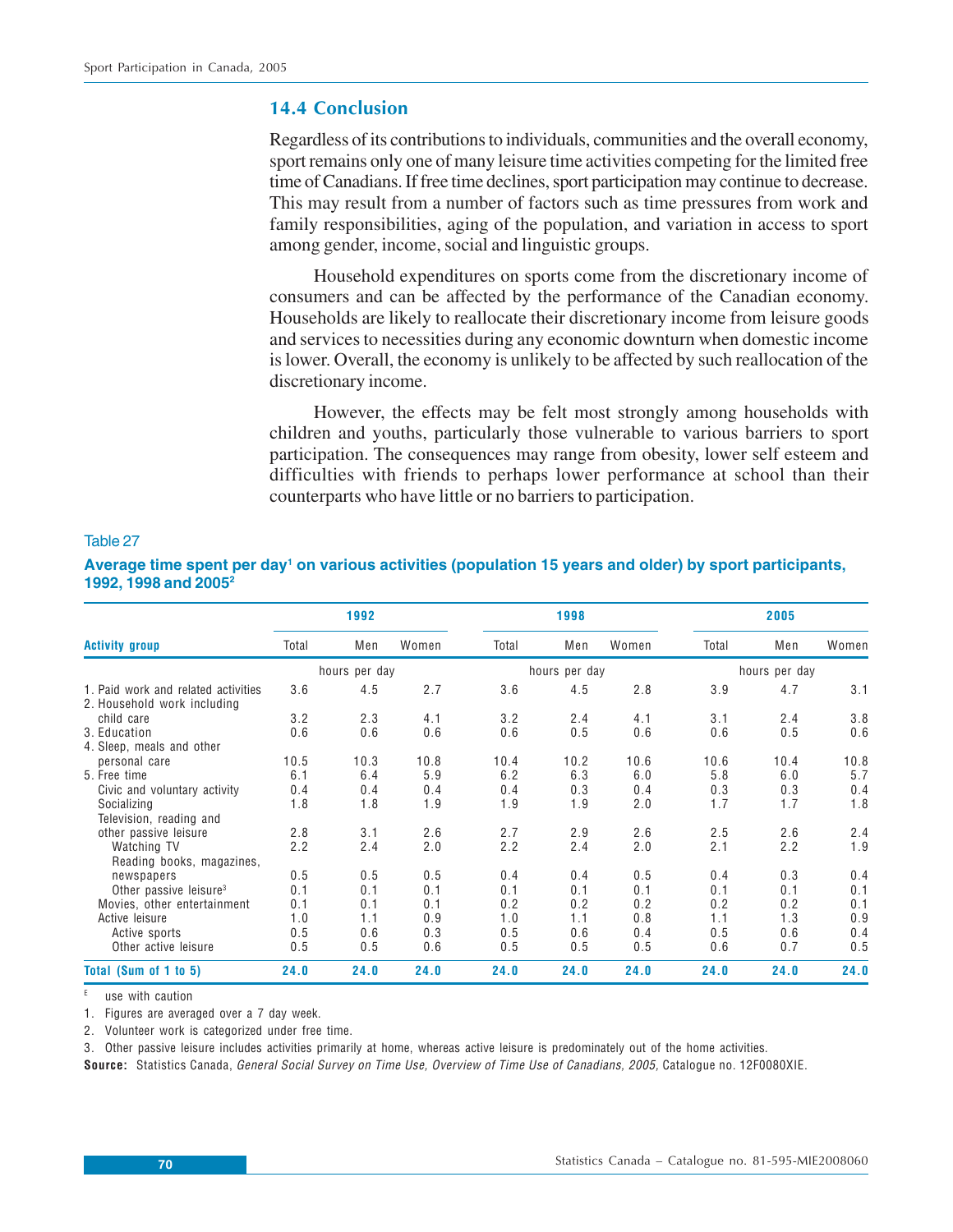## **Profile of Canadians (15 years and older) who participated in structured sport, 2005**

|                                               | <b>Total</b>      |                      |                   |                   | <b>Male</b>          |                 | <b>Female</b>     |                      |                   |  |
|-----------------------------------------------|-------------------|----------------------|-------------------|-------------------|----------------------|-----------------|-------------------|----------------------|-------------------|--|
|                                               | <b>Population</b> | <b>Participation</b> |                   | <b>Population</b> | <b>Participation</b> |                 | <b>Population</b> | <b>Participation</b> |                   |  |
|                                               |                   | thousands thousands  | per-<br>centage   |                   | thousands thousands  | per-<br>centage |                   | thousands thousands  | per-<br>centage   |  |
| <b>Total</b>                                  | 26,106            | 4,335                | 16.6              | 12,867            | 2,711                | 21.1            | 13,239            | 1,625                | 12.3              |  |
| Age group                                     |                   |                      |                   |                   |                      |                 |                   |                      |                   |  |
| 15 to 18                                      | 1,796             | 836                  | 46.5              | 919               | 466                  | 50.7            | 877               | 370                  | 42.2              |  |
| 19 to 24                                      | 2,567             | 765                  | 29.8              | 1,314             | 493                  | 37.5            | 1,253             | 272                  | 21.7              |  |
| 25 to 34                                      | 4,365             | 773                  | 17.7              | 2,198             | 525                  | 23.9            | 2,167             | 248                  | 11.4              |  |
| 35 to 54                                      | 9,942             | 1,317                | 13.2              | 4,964             | 831                  | 16.7            | 4,977             | 485                  | 9.8               |  |
| 55 and over                                   | 7,436             | 644                  | 8.7               | 3,472             | 395                  | 11.4            | 3,964             | 249                  | 6.3               |  |
| Level of education                            |                   |                      |                   |                   |                      |                 |                   |                      |                   |  |
| Some secondary or less                        | 5,199             | 943                  | 18.1              | 2,570             | 558                  | 21.7            | 2,629             | 385                  | 14.6              |  |
| Some college/trade/                           |                   |                      |                   |                   |                      |                 |                   |                      |                   |  |
| high school diploma<br>Postsecondary diploma/ | 6,682             | 1,018                | 15.2              | 3,273             | 688                  | 21.0            | 3,409             | 330                  | 9.7               |  |
| some university                               | 8,031             | 1,336                | 16.6              | 3,906             | 825                  | 21.1            | 4,125             | 511                  | 12.4              |  |
| University degree                             | 5,861             | 1,037                | 17.7              | 2,980             | 640                  | 21.5            | 2,880             | 397                  | 13.8              |  |
| Don't know/not stated                         | 334               | F                    | F                 | 138               | F                    | F               | 195               | F                    | F                 |  |
| <b>Family income</b>                          |                   |                      |                   |                   |                      |                 |                   |                      |                   |  |
| Less than \$20,000                            | 1,852             | 203                  | 11.0              | 679               | 107E                 | 15.8E           | 1,173             | 96 <sup>E</sup>      | 8.2 <sup>E</sup>  |  |
| \$20,000 to \$29,999                          | 1,546             | 145                  | 9.4               | 697               | 73 <sup>E</sup>      | 10.5E           | 849               | 71E                  | 8.4 <sup>E</sup>  |  |
| \$30,000 to \$49,999                          | 4.082             | 556                  | 13.6              | 1,937             | 323                  | 16.7            | 2,145             | 233                  | 10.9              |  |
| \$50,000 to \$79,999                          | 5,267             | 890                  | 16.9              | 2,695             | 534                  | 19.8            | 2,571             | 356                  | 13.8              |  |
| \$80,000 or more                              | 6,351             | 1,519                | 23.9              | 3,745             | 1,083                | 28.9            | 2,606             | 436                  | 16.7              |  |
| Don't know/not stated                         | 7,009             | 1,022                | 14.6              | 3,115             | 590                  | 18.9            | 3,894             | 432                  | 11.1              |  |
| <b>Province of residence</b>                  |                   |                      |                   |                   |                      |                 |                   |                      |                   |  |
| Newfoundland and Labrador                     | 431               | 65                   | 15.1              | 211               | 43                   | 20.6            | 220               | 22                   | 9.8               |  |
| Prince Edward Island                          | 112               | 21                   | 18.5              | 54                | 13E                  | 23.2E           | 58                | 8 E                  | 14.2 <sup>E</sup> |  |
| Nova Scotia                                   | 775               | 153                  | 19.8              | 377               | 97                   | 25.7            | 398               | 56                   | 14.1              |  |
| New Brunswick                                 | 620               | 95                   | 15.3              | 304               | 61                   | 20.1            | 316               | 34                   | 10.7              |  |
| Quebec                                        | 6,224             | 928                  | 14.9              | 3,063             | 572                  | 18.7            | 3,161             | 356                  | 11.3              |  |
| Ontario                                       | 10,128            | 1,737                | 17.1              | 4,977             | 1,110                | 22.3            | 5,151             | 626                  | 12.2              |  |
| Manitoba                                      | 930               | 172                  | 18.5              | 459               | 93                   | 20.3            | 471               | 79                   | 16.7              |  |
| Saskatchewan                                  | 784               | 144                  | 18.4              | 387               | 84                   | 21.7            | 397               | 60                   | 15.2              |  |
| Alberta                                       | 2,592             | 463                  | 17.9              | 1,306             | 274                  | 21.0            | 1,286             | 189                  | 14.7              |  |
| British Columbia                              | 3,511             | 558                  | 15.9              | 1,730             | 363                  | 21.0            | 1,781             | 195                  | 10.9              |  |
| Labour force participation                    |                   |                      |                   |                   |                      |                 |                   |                      |                   |  |
| Full time                                     | 13,422            | 2,336                | 17.4              | 7,911             | 1,687                | 21.3            | 5,511             | 650                  | 11.8              |  |
| Part time                                     | 1,708             | 300                  | 17.6              | 527               | 118E                 | 22.5E           | 1,181             | 182                  | 15.4              |  |
| Student with/without                          |                   |                      |                   |                   |                      |                 |                   |                      |                   |  |
| employment                                    | 2,474             | 973                  | 39.3              | 1,187             | 545                  | 45.9            | 1,286             | 428                  | 33.3              |  |
| Not employed                                  | 8,153             | 696                  | 8.5               | 3,084             | 347                  | 11.2            | 5,069             | 349                  | 6.9               |  |
| Don't know/not stated                         | 349               | F                    | F                 | 158               | F                    | F               | 191               | F                    | F                 |  |
| <b>Mother tongue</b>                          |                   |                      |                   |                   |                      |                 |                   |                      |                   |  |
| English only                                  | 15,201            | 2,824                | 18.6              | 7,640             | 1,822                | 23.8            | 7,561             | 1,003                | 13.3              |  |
| French only                                   | 5,871             | 975                  | 16.6              | 2,875             | 578                  | 20.1            | 2,996             | 397                  | 13.3              |  |
| Other only                                    | 4,393             | 472                  | 10.8              | 2,107             | 282                  | 13.4            | 2,286             | 191                  | 8.3               |  |
| Multiple languages                            | 345               | $59E$                | 17.1 <sup>E</sup> | 136 <sup>E</sup>  | F                    | F               | 209               | F                    | F                 |  |
| Don't know/not stated                         | 296               | F                    | F                 | 109F              | F                    | F               | 187               | F                    | $\mathsf F$       |  |

E use with caution

F too unreliable to be published

**Note:** The participation rate is calculated using the total Canadian population 15 years and older for each designated category. **Sources:** General Social Survey, 1992, 1998, 2005.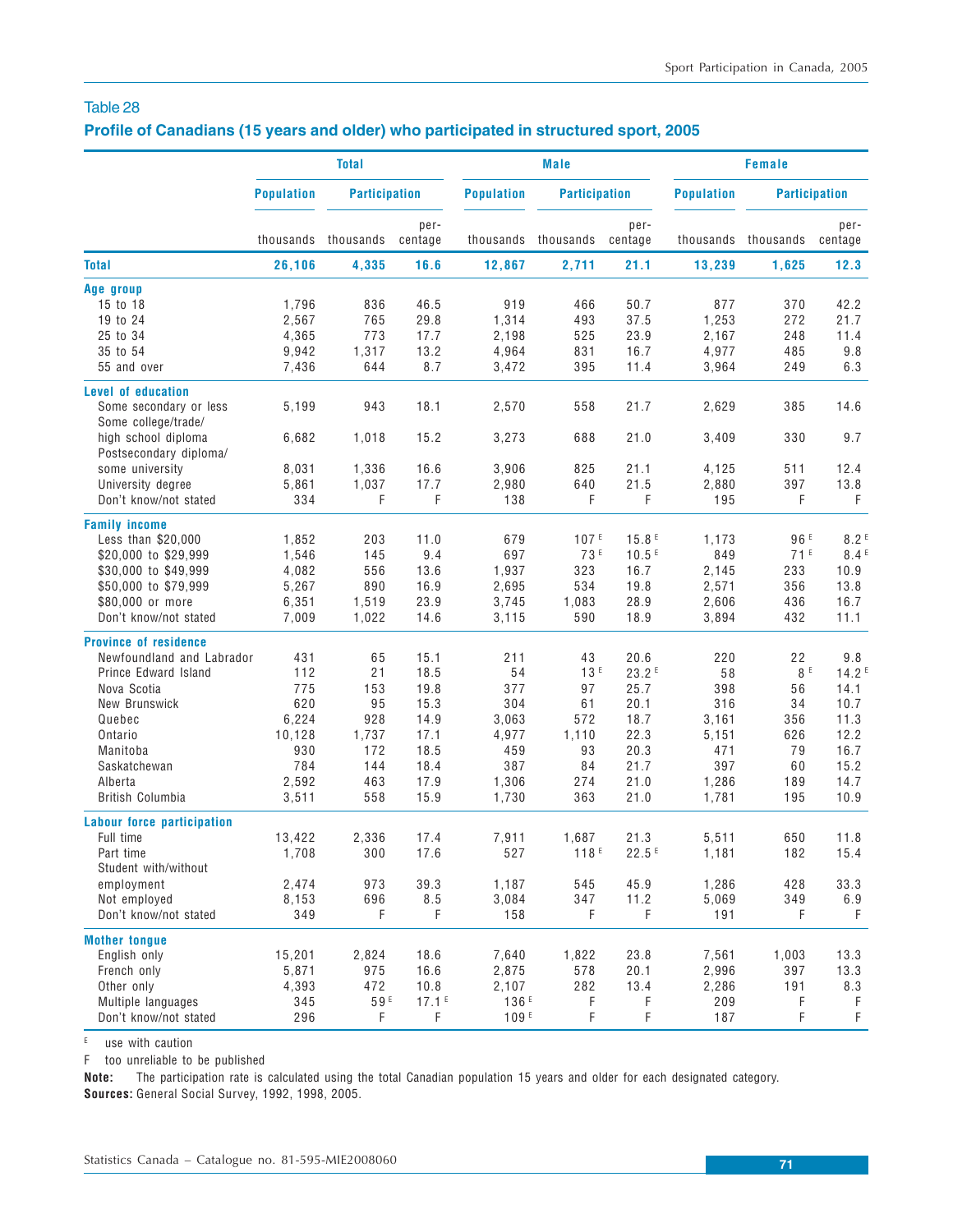## **Profile of Canadians (15 years and older) who participate in unstructured sport, 2005**

|                                            | <b>Total</b>      |                      |                   |                   | <b>Male</b>          |                   | <b>Female</b>     |                      |                   |  |
|--------------------------------------------|-------------------|----------------------|-------------------|-------------------|----------------------|-------------------|-------------------|----------------------|-------------------|--|
|                                            | <b>Population</b> | <b>Participation</b> |                   | <b>Population</b> | <b>Participation</b> |                   | <b>Population</b> | <b>Participation</b> |                   |  |
|                                            |                   | thousands thousands  | per-<br>centage   |                   | thousands thousands  | per-<br>centage   |                   | thousands thousands  | per-<br>centage   |  |
| <b>Total</b>                               | 26,106            | 4,240                | 16.2              | 12,867            | 2,755                | 21.4              | 13,239            | 1,486                | 11.2              |  |
| Age group                                  |                   |                      |                   |                   |                      |                   |                   |                      |                   |  |
| 15 to 18                                   | 1.796             | 444                  | 24.7              | 919               | 279                  | 30.3              | 877               | 166                  | 18.9              |  |
| 19 to 24                                   | 2,567             | 575                  | 22.4              | 1,314             | 351                  | 26.7              | 1,253             | 224                  | 17.8              |  |
| 25 to 34                                   | 4,365             | 853                  | 19.5              | 2,198             | 596                  | 27.1              | 2,167             | 257                  | 11.9              |  |
| 35 to 54                                   | 9,942             | 1,574                | 15.8              | 4,965             | 983                  | 19.8              | 4,977             | 592                  | 11.9              |  |
| 55 and over                                | 7,436             | 794                  | 10.7              | 3,472             | 547                  | 15.7              | 3,964             | 247                  | 6.2               |  |
| <b>Level of education</b>                  |                   |                      |                   |                   |                      |                   |                   |                      |                   |  |
| Some secondary or less                     | 5,199             | 580                  | 11.2              | 2,570             | 374                  | 14.6              | 2,629             | 206                  | 7.8               |  |
| Some college/trade/<br>high school diploma | 6,682             | 911                  | 13.6              | 3,273             | 613                  | 18.7              | 3,409             | 298                  | 8.7               |  |
| Postsecondary diploma/                     |                   |                      |                   |                   |                      |                   |                   |                      |                   |  |
| some university                            | 8,031             | 1,454                | 18.1              | 3,906             | 940                  | 24.1              | 4,125             | 514                  | 12.5              |  |
| University degree                          | 5,861             | 1,290                | 22.0              | 2,980             | 821                  | 27.6              | 2,880             | 468                  | 16.3              |  |
| Don't know/not stated                      | 334               | F                    | F                 | 138               | F                    | F                 | 195               | F                    | F                 |  |
| <b>Family income</b>                       |                   |                      |                   |                   |                      |                   |                   |                      |                   |  |
| Less than \$20,000                         | 1,852             | 180                  | 9.7               | 679               | 98 <sup>E</sup>      | 14.5E             | 1,173             | 82F                  | 7.0 <sup>E</sup>  |  |
| \$20,000 to \$29,999                       | 1,546             | 199                  | 12.9              | 697               | 143                  | 20.6              | 849               | 56 <sup>E</sup>      | 6.6E              |  |
| \$30,000 to \$49,999                       | 4,082             | 482                  | 11.8              | 1,937             | 317                  | 16.4              | 2,145             | 165                  | 7.7               |  |
| \$50,000 to \$79,999                       | 5,267             | 956                  | 18.2              | 2,695             | 624                  | 23.2              | 2,571             | 332                  | 12.9              |  |
| \$80,000 or more                           | 6,351             | 1,566                | 24.7              | 3,745             | 1,069                | 28.5              | 2,606             | 498                  | 19.1              |  |
| Don't know/not stated                      | 7,009             | 857                  | 12.2              | 3,115             | 503                  | 16.1              | 3,894             | 354                  | 9.1               |  |
| <b>Province of residence</b>               |                   |                      |                   |                   |                      |                   |                   |                      |                   |  |
| Newfoundland and Labrador                  | 431               | 57                   | 13.1              | 211               | 41                   | 19.3              | 220               | 16E                  | 7.3 <sup>E</sup>  |  |
| Prince Edward Island                       | 112               | 19E                  | 16.9E             | 54                | 12 <sup>E</sup>      | 22.6E             | 58                | F                    | F                 |  |
| Nova Scotia                                | 775               | 137                  | 17.6              | 377               | 92                   | 24.4              | 398               | 45                   | 11.2              |  |
| New Brunswick                              | 620               | 89                   | 14.4              | 304               | 57E                  | 18.7 <sup>E</sup> | 316               | 32                   | 10.3              |  |
| Quebec                                     | 6,224             | 998                  | 16.0              | 3,063             | 621                  | 20.3              | 3,161             | 377                  | 11.9              |  |
| Ontario                                    | 10,128            | 1,714                | 16.9              | 4,977             | 1,184                | 23.8              | 5,151             | 530                  | 10.3              |  |
| Manitoba                                   | 930               | 144                  | 15.5              | 459               | 91                   | 19.9              | 471               | 52F                  | 11.1 <sup>E</sup> |  |
| Saskatchewan                               | 784               | 110                  | 14.0              | 387               | 66                   | 17.0              | 397               | 44 <sup>E</sup>      | 11.1 <sup>E</sup> |  |
| Alberta                                    | 2,592             | 458                  | 17.7              | 1,306             | 265                  | 20.3              | 1,286             | 194                  | 15.0              |  |
| British Columbia                           | 3,511             | 515                  | 14.7              | 1,730             | 326                  | 18.8              | 1,781             | 189                  | 10.6              |  |
| Labour force participation                 |                   |                      |                   |                   |                      |                   |                   |                      |                   |  |
| Full time                                  | 13,422            | 2,553                | 19.0              | 7,911             | 1,794                | 22.7              | 5.511             | 759                  | 13.8              |  |
| Part time                                  | 1,708             | 262                  | 15.3              | 527               | 124E                 | 23.6E             | 1,181             | 138                  | 11.7              |  |
| Student with/without                       |                   |                      |                   |                   |                      |                   |                   |                      |                   |  |
| employment                                 | 2,474             | 560                  | 22.6              | 1,187             | 316                  | 26.6              | 1,286             | 244                  | 19.0              |  |
| Not employed                               | 8,153             | 829                  | 10.2              | 3,084             | 496                  | 16.1              | 5,069             | 333                  | 6.6               |  |
| Don't know/not stated                      | 349               | F                    | F                 | 158               | F                    | F                 | 191               | F                    | F.                |  |
| <b>Mother tongue</b>                       |                   |                      |                   |                   |                      |                   |                   |                      |                   |  |
| English only                               | 15,201            | 2,546                | 16.8              | 7,640             | 1,706                | 22.3              | 7,561             | 840                  | 11.1              |  |
| French only                                | 5,871             | 1,024                | 17.4              | 2,875             | 638                  | 22.2              | 2,996             | 386                  | 12.9              |  |
| Other only                                 | 4,393             | 605                  | 13.8              | 2,107             | 371                  | 17.6              | 2,286             | 234                  | 10.2              |  |
| Multiple languages                         | 345               | 63 <sup>E</sup>      | 18.1 <sup>E</sup> | 136 <sup>E</sup>  | F                    | F                 | 209               | F                    | F                 |  |
| Don't know/not stated                      | 296               | F                    | F                 | 109F              | F                    | F                 | 187               | F                    | $\mathsf F$       |  |
|                                            |                   |                      |                   |                   |                      |                   |                   |                      |                   |  |

E use with caution

F too unreliable to be published

**Note:** The participation rate is calculated using the total Canadian population 15 years and older for each designated category. **Sources:** General Social Survey, 1992, 1998, 2005.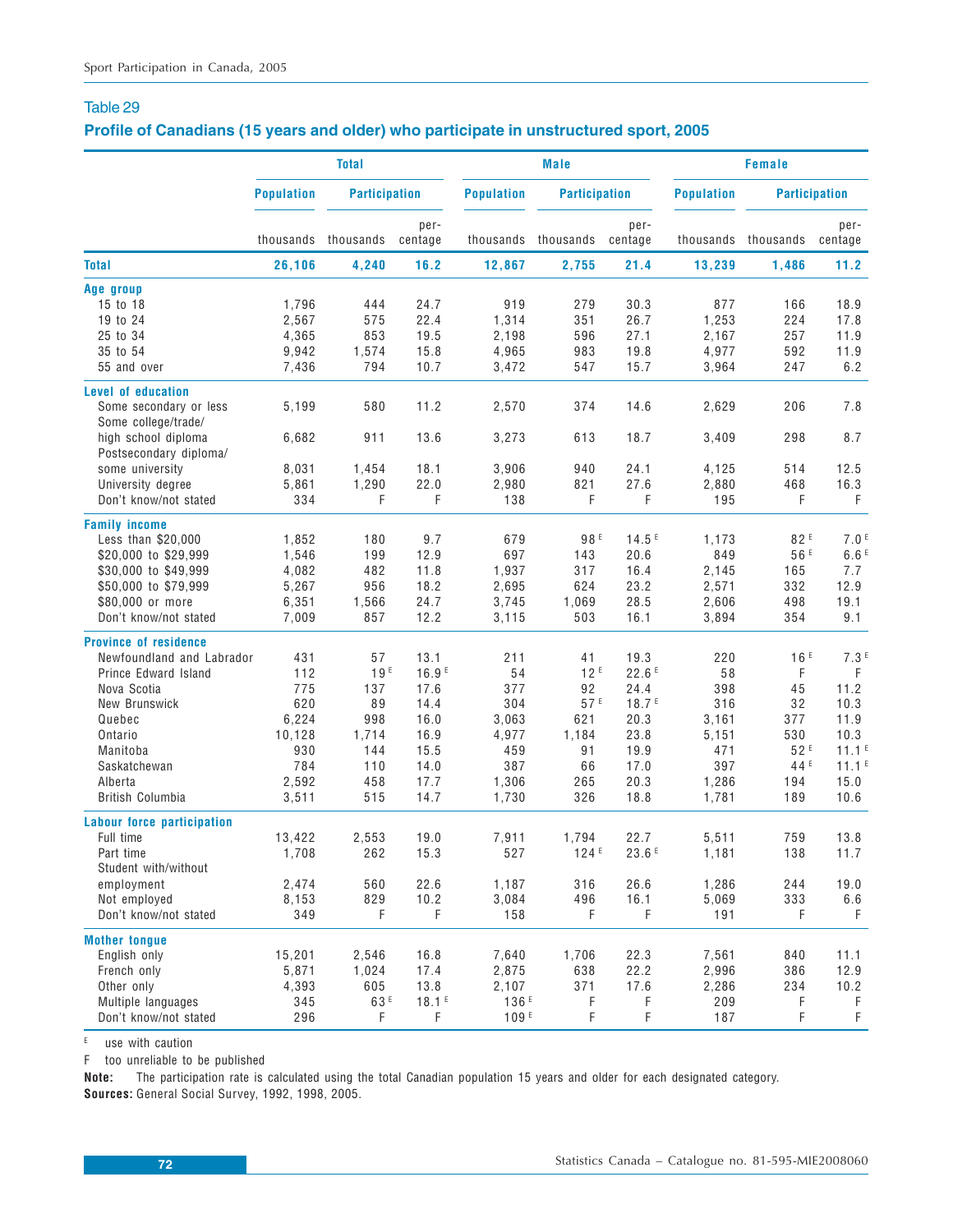## Table 30

## **Perceived benefits of participating in structured and unstructured sport by age group and sex, Canada, 2005**

|                                       | <b>Active</b><br>population* |                 | <b>Very</b><br>important |                 | <b>Somewhat</b><br>important |                 | <b>Not</b><br>important |                   | Don't know/<br>not stated |                  |
|---------------------------------------|------------------------------|-----------------|--------------------------|-----------------|------------------------------|-----------------|-------------------------|-------------------|---------------------------|------------------|
|                                       | thousands                    | per-<br>centage | thousands                | per-<br>centage | thousands                    | per-<br>centage | thousands               | per-<br>centage   | thousands                 | per-<br>centage  |
| <b>Total</b>                          |                              |                 |                          |                 |                              |                 |                         |                   |                           |                  |
| <b>Physical health</b><br>and fitness |                              |                 |                          |                 |                              |                 |                         |                   |                           |                  |
| 15 to 18                              | 1,049                        | 100.0           | 725                      | 69.1            | 293                          | 27.9            | F                       | F                 | F                         | F                |
| 19 to 24                              | 1,099                        | 100.0           | 754                      | 68.6            | 293                          | 26.7            | F                       | F                 | F                         | $\mathsf F$      |
| 25 to 34                              | 1,346                        | 100.0           | 929                      | 69.0            | 363                          | 27.0            | 48 <sup>E</sup>         | 3.6E              | F                         | F                |
| 35 to 54                              | 2,477                        | 100.0           | 1,697                    | 68.5            | 653                          | 26.4            | 118 <sup>E</sup>        | 4.8 <sup>E</sup>  | F                         | $\mathsf F$      |
| 55 and over                           | 1,279                        | 100.0           | 856                      | 66.9            | 352                          | 27.5            | 67 <sup>E</sup>         | 5.2 F             | F                         | F                |
|                                       |                              |                 |                          |                 |                              |                 |                         |                   |                           |                  |
| <b>Total</b>                          | 7,248                        | 100.0           | 4,961                    | 68.4            | 1,954                        | 27.0            | 311                     | 4.3               | F                         | F                |
| <b>Family activities</b>              |                              |                 |                          |                 |                              |                 |                         |                   |                           |                  |
| 15 to 18                              | 1,049                        | 100.0           | 314                      | 29.9            | 514                          | 49.0            | 219                     | 20.9              | F                         | F                |
| 19 to 24                              | 1,099                        | 100.0           | 424                      | 38.6            | 354                          | 32.2            | 317                     | 28.8              | F                         | $\mathsf F$      |
| 25 to 34                              | 1,346                        | 100.0           | 543                      | 40.3            | 512                          | 38.0            | 273                     | 20.3              | F                         | F                |
| 35 to 54                              | 2,477                        | 100.0           | 1,264                    | 51.0            | 835                          | 33.7            | 349                     | 14.1              | F                         | $\mathsf F$      |
| 55 and over                           | 1,279                        | 100.0           | 586                      | 45.8            | 360                          | 28.1            | 313                     | 24.5              | 19 <sup>E</sup>           | 1.5E             |
| <b>Total</b>                          | 7,248                        | 100.0           | 3,131                    | 43.2            | 2,576                        | 35.5            | 1,472                   | 20.3              | 69 <sup>E</sup>           | 1.0 <sup>E</sup> |
| <b>New friends and</b>                |                              |                 |                          |                 |                              |                 |                         |                   |                           |                  |
| acquaintances                         |                              |                 |                          |                 |                              |                 |                         |                   |                           |                  |
| 15 to 18                              | 1,049                        | 100.0           | 493                      | 47.0            | 426                          | 40.6            | 128 <sup>E</sup>        | 12.2 <sup>E</sup> | F                         | F                |
| 19 to 24                              | 1,099                        | 100.0           | 367                      | 33.4            | 520                          | 47.3            | 208                     | 18.9              | F                         | F                |
| 25 to 34                              | 1,346                        | 100.0           | 422                      | 31.4            | 650                          | 48.3            | 262                     | 19.5              | F                         | F                |
| 35 to 54                              | 2,477                        | 100.0           | 691                      | 27.9            | 1198                         | 48.4            | 564                     | 22.8              | F                         | F                |
| 55 and over                           | 1,279                        | 100.0           | 478                      | 37.4            | 557                          | 43.5            | 230                     | 18.0              | F                         | F                |
| <b>Total</b>                          | 7,248                        | 100.0           | 2,452                    | 33.8            | 3,351                        | 46.2            | 1,393                   | 19.2              | 52F                       | 0.7 <sup>E</sup> |
| <b>Relaxation</b>                     |                              |                 |                          |                 |                              |                 |                         |                   |                           |                  |
| 15 to 18                              | 1,049                        | 100.0           | 701                      | 66.8            | 307                          | 29.3            | F                       | F                 | F                         | $\mathsf F$      |
| 19 to 24                              | 1,099                        | 100.0           | 767                      | 69.8            | 306                          | 27.8            | F                       | F                 | F                         | $\mathsf F$      |
| 25 to 34                              | 1,346                        | 100.0           | 1,033                    | 76.7            | 280                          | 20.8            | F                       | F                 | F                         | $\mathsf F$      |
| 35 to 54                              | 2,477                        | 100.0           | 1,819                    | 73.4            | 591                          | 23.9            | 49 <sup>E</sup>         | 2.0 <sup>E</sup>  | F                         | F                |
| 55 and over                           | 1,279                        | 100.0           | 952                      | 74.4            | 272                          | 21.3            | F                       | F                 | F                         | F                |
| <b>Total</b>                          | 7,248                        | 100.0           | 5,273                    | 72.8            | 1,754                        | 24.2            | 183                     | 2.5               | 38 <sup>E</sup>           | 0.5 <sup>E</sup> |
| <b>Sense of</b>                       |                              |                 |                          |                 |                              |                 |                         |                   |                           |                  |
| achievement                           |                              |                 |                          |                 |                              |                 |                         |                   |                           |                  |
| 15 to 18                              | 1,049                        | 100.0           | 653                      | 62.2            | 346                          | 33.0            | F                       | F                 | F                         | F                |
| 19 to 24                              | 1,099                        | 100.0           | 569                      | 51.8            | 452                          | 41.1            | 74 <sup>E</sup>         | 6.7 <sup>E</sup>  | F                         | F                |
| 25 to 34                              | 1,346                        | 100.0           | 628                      | 46.7            | 569                          | 42.3            | 137                     | 10.2              | F                         | F                |
| 35 to 54                              | 2,477                        | 100.0           | 1,088                    | 43.9            | 989                          | 39.9            | 376                     | 15.2              | F                         | F                |
| 55 and over                           | 1,279                        | 100.0           | 518                      | 40.5            | 569                          | 44.5            | 184                     | 14.4              | F                         | F                |
| <b>Total</b>                          | 7,248                        | 100.0           | 3,455                    | 47.7            | 2,925                        | 40.4            | 818                     | 11.3              | 49 <sup>E</sup>           | 0.7 <sup>E</sup> |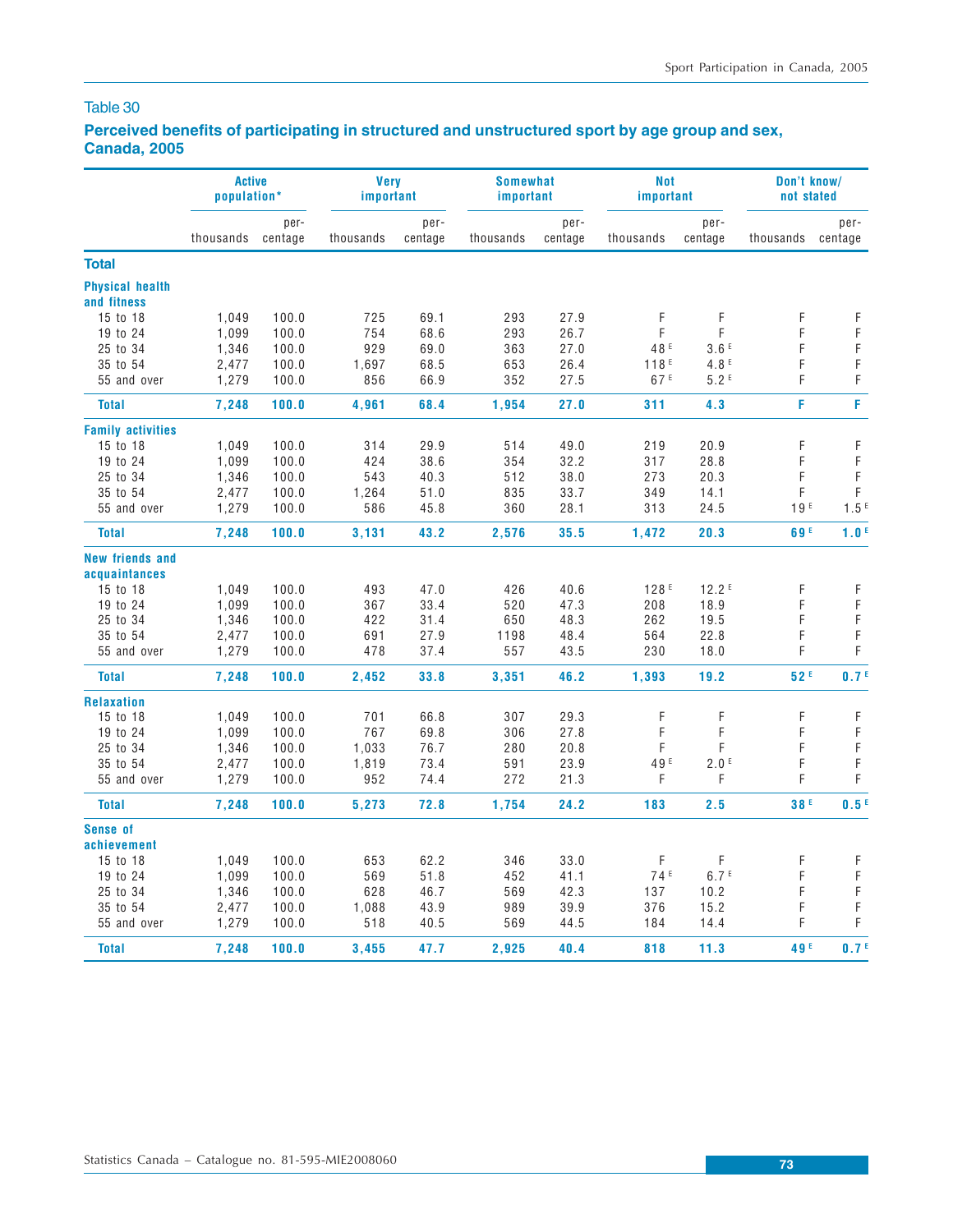## Table 30

## **Perceived benefits of participating in structured and unstructured sport by age group and sex, Canada, 2005** (continued)

|                                       | <b>Active</b><br>population* |                 | <b>Verv</b><br>important |                 | <b>Somewhat</b><br>important |                 | <b>Not</b><br>important |                   | Don't know/<br>not stated |                  |
|---------------------------------------|------------------------------|-----------------|--------------------------|-----------------|------------------------------|-----------------|-------------------------|-------------------|---------------------------|------------------|
|                                       | thousands                    | per-<br>centage | thousands                | per-<br>centage | thousands                    | per-<br>centage | thousands               | per-<br>centage   | thousands                 | per-<br>centage  |
| <b>Male</b>                           |                              |                 |                          |                 |                              |                 |                         |                   |                           |                  |
| <b>Physical health</b><br>and fitness |                              |                 |                          |                 |                              |                 |                         |                   |                           |                  |
| 15 to 18                              | 608                          | 100.0           | 412                      | 67.8            | 181                          | 29.8            | F                       | F                 | F                         | F                |
| 19 to 24                              | 678                          | 100.0           | 466                      | 68.7            | 192                          | 28.3            | F                       | F                 | F                         | $\mathsf F$      |
| 25 to 34                              | 899                          | 100.0           | 612                      | 68.1            | 255                          | 28.4            | F                       | F                 | F                         | F                |
| 35 to 54                              | 1,521                        | 100.0           | 979                      | 64.4            | 434                          | 28.5            | 98E                     | 6.4E              | F                         | F                |
| 55 and over                           | 825                          | 100.0           | 576                      | 69.8            | 198                          | 24.0            | 51E                     | 6.2E              | F                         | F                |
| <b>Total</b>                          | 4,531                        | 100.0           | 3,046                    | 67.2            | 1,261                        | 27.8            | 205                     | 4.5               | F                         | F                |
| <b>Family activities</b>              |                              |                 |                          |                 |                              |                 |                         |                   |                           |                  |
| 15 to 18                              | 608                          | 100.0           | 150                      | 24.7            | 306                          | 50.3            | 149                     | 24.5              | F                         | F                |
| 19 to 24                              | 678                          | 100.0           | 231                      | 34.1            | 231                          | 34.1            | 213                     | 31.4              | F                         | F                |
| 25 to 34                              | 899                          | 100.0           | 348                      | 38.7            | 351                          | 39.0            | 185                     | 20.6              | F                         | F                |
| 35 to 54                              | 1,521                        | 100.0           | 710                      | 46.7            | 551                          | 36.2            | 239                     | 15.7              | F                         | F                |
| 55 and over                           | 825                          | 100.0           | 373                      | 45.2            | 258                          | 31.3            | 192                     | 23.3              | F                         | F                |
| <b>Total</b>                          | 4,531                        | 100.0           | 1,812                    | 40.0            | 1,698                        | 37.5            | 978                     | 21.6              | 43 <sup>E</sup>           | 0.9 <sup>E</sup> |
| <b>New friends and</b>                |                              |                 |                          |                 |                              |                 |                         |                   |                           |                  |
| acquaintances                         |                              |                 |                          |                 |                              |                 |                         |                   |                           |                  |
| 15 to 18                              | 608                          | 100.0           | 273                      | 44.9            | 272                          | 44.7            | 61E                     | 10.0 <sup>E</sup> | F                         | F                |
| 19 to 24                              | 678                          | 100.0           | 216                      | 31.9            | 345                          | 50.9            | 114E                    | 16.8E             | F                         | F                |
| 25 to 34                              | 899                          | 100.0           | 283                      | 31.5            | 413                          | 45.9            | 191                     | 21.2              | F                         | $\mathsf F$      |
| 35 to 54                              | 1,521                        | 100.0           | 379                      | 24.9            | 774                          | 50.9            | 351                     | 23.1              | F                         | F                |
| 55 and over                           | 825                          | 100.0           | 276                      | 33.5            | 402                          | 48.7            | 147                     | 17.8              | F                         | F                |
| <b>Total</b>                          | 4,531                        | 100.0           | 1,426                    | 31.5            | 2,206                        | 48.7            | 863                     | 19.0              | 36F                       | 0.8 <sup>E</sup> |
| <b>Relaxation</b>                     |                              |                 |                          |                 |                              |                 |                         |                   |                           |                  |
| 15 to 18                              | 608                          | 100.0           | 405                      | 66.6            | 174                          | 28.6            | F                       | F                 | F                         | F                |
| 19 to 24                              | 678                          | 100.0           | 449                      | 66.2            | 211                          | 31.1            | F                       | F                 | F                         | $\mathsf F$      |
| 25 to 34                              | 899                          | 100.0           | 650                      | 72.3            | 223                          | 24.8            | F                       | F                 | F                         | $\mathsf F$      |
| 35 to 54                              | 1,521                        | 100.0           | 1,072                    | 70.5            | 393                          | 25.8            | F                       | F                 | F                         | F                |
| 55 and over                           | 825                          | 100.0           | 617                      | 74.8            | 168                          | 20.4            | F                       | F                 | F                         | F                |
| <b>Total</b>                          | 4,531                        | 100.0           | 3,193                    | 70.5            | 1,168                        | 25.8            | 138F                    | 3.0 <sup>E</sup>  | 33F                       | 0.7 <sup>E</sup> |
| <b>Sense of</b>                       |                              |                 |                          |                 |                              |                 |                         |                   |                           |                  |
| achievement                           |                              |                 |                          |                 |                              |                 |                         |                   |                           |                  |
| 15 to 18                              | 608                          | 100.0           | 380                      | 62.5            | 204                          | 33.6            | F                       | F                 | F                         | $\mathsf F$      |
| 19 to 24                              | 678                          | 100.0           | 345                      | 50.9            | 287                          | 42.3            | F                       | F                 | F                         | $\mathsf F$      |
| 25 to 34                              | 899                          | 100.0           | 422                      | 46.9            | 371                          | 41.3            | 93 <sup>E</sup>         | 10.3E             | F                         | F                |
| 35 to 54                              | 1,521                        | 100.0           | 637                      | 41.9            | 598                          | 39.3            | 263                     | 17.3              | F                         | F                |
| 55 and over                           | 825                          | 100.0           | 336                      | 40.7            | 361                          | 43.8            | 125                     | 15.2              | F                         | F                |
| <b>Total</b>                          | 4,531                        | 100.0           | 2.120                    | 46.8            | 1,822                        | 40.2            | 546                     | 12.1              | 44 <sup>E</sup>           | 1.0 <sup>E</sup> |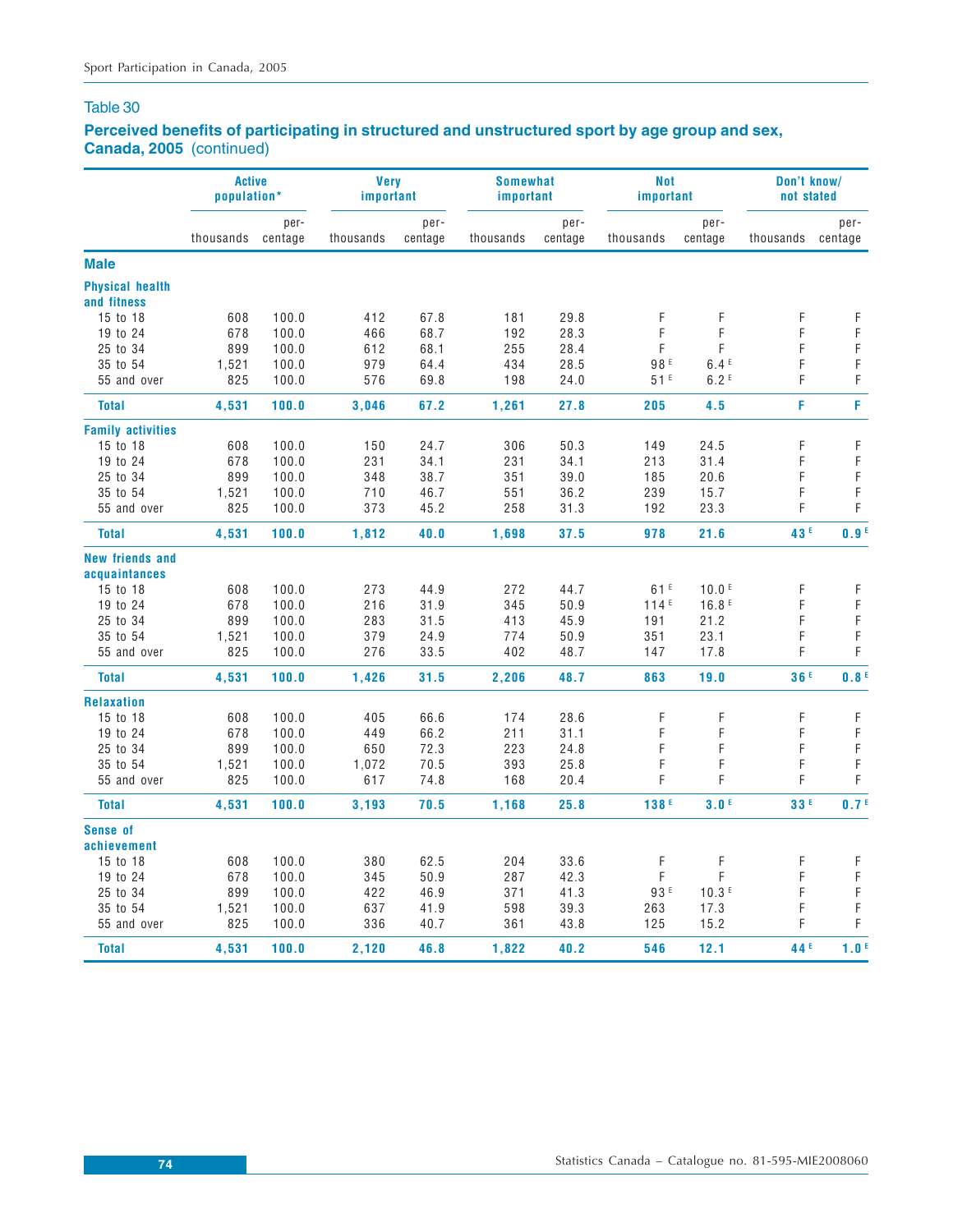### Table 30

## **Perceived benefits of participating in structured and unstructured sport by age group and sex, Canada, 2005** (concluded)

|                                       | <b>Active</b><br>population* |                 | <b>Verv</b><br>important |                 | <b>Somewhat</b><br>important |                   | <b>Not</b><br>important |                   | Don't know/<br>not stated |                            |
|---------------------------------------|------------------------------|-----------------|--------------------------|-----------------|------------------------------|-------------------|-------------------------|-------------------|---------------------------|----------------------------|
|                                       | thousands                    | per-<br>centage | thousands                | per-<br>centage | thousands                    | per-<br>centage   | thousands               | per-<br>centage   | thousands                 | per-<br>centage            |
| <b>Female</b>                         |                              |                 |                          |                 |                              |                   |                         |                   |                           |                            |
| <b>Physical health</b><br>and fitness |                              |                 |                          |                 |                              |                   |                         |                   |                           |                            |
| 15 to 18                              | 441                          | 100.0           | 314                      | 71.2            | 112 <sup>E</sup>             | 25.4E             | F                       | F                 | F                         | F                          |
| 19 to 24                              | 421                          | 100.0           | 288                      | 68.4            | 101 <sup>E</sup>             | 24.0E             | F                       | F                 | F                         | $\mathsf F$                |
| 25 to 34                              | 447                          | 100.0           | 316                      | 70.7            | 107 <sup>E</sup>             | 23.9E             | F                       | F                 | F                         | F                          |
| 35 to 54                              | 955                          | 100.0           | 718                      | 75.2            | 218                          | 22.8              | F                       | F                 | F                         | $\mathsf F$                |
| 55 and over                           | 453                          | 100.0           | 280                      | 61.8            | 154                          | 34.0              | F                       | F                 | F                         | F                          |
| <b>Total</b>                          | 2,717                        | 100.0           | 1,915                    | 70.5            | 693                          | 25.5              | 106E                    | 3.9 <sup>E</sup>  | F                         | F                          |
| <b>Family activities</b>              |                              |                 |                          |                 |                              |                   |                         |                   |                           |                            |
| 15 to 18                              | 441                          | 100.0           | 164                      | 37.2            | 208                          | 47.2              | 70F                     | 15.9E             | F                         | F                          |
| 19 to 24                              |                              |                 | 193                      | 45.8            | 123 <sup>E</sup>             | 29.2 <sup>E</sup> | 105E                    | 24.9E             | F                         | $\mathsf F$                |
|                                       | 421                          | 100.0           |                          |                 |                              |                   |                         | 19.7 <sup>E</sup> |                           |                            |
| 25 to 34                              | 447                          | 100.0           | 195                      | 43.6            | 161                          | 36.0              | 88 <sup>E</sup>         |                   | F                         | $\mathsf F$<br>$\mathsf F$ |
| 35 to 54<br>55 and over               | 955<br>453                   | 100.0           | 554<br>213               | 58.0            | 284<br>102                   | 29.7              | 111                     | 11.6<br>26.7      | F<br>F                    | F                          |
|                                       |                              | 100.0           |                          | 47.0            |                              | 22.5              | 121                     |                   |                           |                            |
| <b>Total</b>                          | 2,717                        | 100.0           | 1,319                    | 48.5            | 878                          | 32.3              | 494                     | 18.2              | 26F                       | 1.0 <sup>E</sup>           |
| <b>New friends and</b>                |                              |                 |                          |                 |                              |                   |                         |                   |                           |                            |
| acquaintances                         |                              |                 |                          |                 |                              |                   |                         |                   |                           |                            |
| 15 to 18                              | 441                          | 100.0           | 220                      | 49.9            | 154                          | 34.9              | 67 E                    | 15.2E             | F                         | $\mathsf F$                |
| 19 to 24                              | 421                          | 100.0           | 151                      | 35.9            | 175                          | 41.6              | 94 <sup>E</sup>         | 22.3E             | F                         | $\mathsf F$                |
| 25 to 34                              | 447                          | 100.0           | 139                      | 31.1            | 237                          | 53.0              | 71 <sup>E</sup>         | 15.9E             | F                         | $\mathsf F$                |
| 35 to 54                              | 955                          | 100.0           | 313                      | 32.8            | 424                          | 44.4              | 214                     | 22.4              | F                         | $\mathsf F$                |
| 55 and over                           | 453                          | 100.0           | 203                      | 44.8            | 156                          | 34.4              | 84 ⊧                    | 18.5E             | F                         | F                          |
| <b>Total</b>                          | 2,717                        | 100.0           | 1,026                    | 37.8            | 1,145                        | 42.1              | 530                     | 19.5              | F                         | F                          |
| <b>Relaxation</b>                     |                              |                 |                          |                 |                              |                   |                         |                   |                           |                            |
| 15 to 18                              | 441                          | 100.0           | 296                      | 67.1            | 133E                         | 30.2E             | F                       | F                 | F                         | $\mathsf F$                |
| 19 to 24                              | 421                          | 100.0           | 319                      | 75.8            | 95 <sup>E</sup>              | 22.6E             | F                       | F                 | F                         | $\mathsf F$                |
| 25 to 34                              | 447                          | 100.0           | 383                      | 85.7            | 57E                          | 12.8E             | F                       | F                 | F                         | $\mathsf F$                |
| 35 to 54                              | 955                          | 100.0           | 748                      | 78.3            | 198                          | 20.7              | F                       | F                 | F                         | $\mathsf F$                |
| 55 and over                           | 453                          | 100.0           | 335                      | 74.0            | 104                          | 23.0              | F                       | F                 | F                         | F                          |
| <b>Total</b>                          | 2,717                        | 100.0           | 2,081                    | 76.6            | 587                          | 21.6              | 45 <sup>E</sup>         | 1.7 <sup>E</sup>  | F                         | F                          |
| <b>Sense of</b>                       |                              |                 |                          |                 |                              |                   |                         |                   |                           |                            |
| achievement                           |                              |                 |                          |                 |                              |                   |                         |                   |                           |                            |
| 15 to 18                              | 441                          | 100.0           | F                        | F               | F                            | F                 | F                       | F                 | F                         | F                          |
| 19 to 24                              | 421                          | 100.0           | F                        | F               | F                            | F                 | F                       | F                 | F                         | $\mathsf F$                |
| 25 to 34                              | 447                          | 100.0           | F                        | F               | F                            | F                 | F                       | F                 | F                         | $\mathsf F$                |
| 35 to 54                              | 955                          | 100.0           | F                        | F               | F                            | F                 | F                       | F                 | F                         | $\mathsf F$                |
| 55 and over                           | 453                          | 100.0           | F                        | F               | F                            | F                 | F                       | F                 | F                         | F                          |
| <b>Total</b>                          | 2,717                        | 100.0           | F                        | F               | F                            | F                 | F                       | F                 | F                         | F                          |

\* The active population consists of those aged 15 and older who participated in sport on a regular basis.

 $E$  use with caution

F too unreliable to be published

**Source:** General Social Survey, 2005.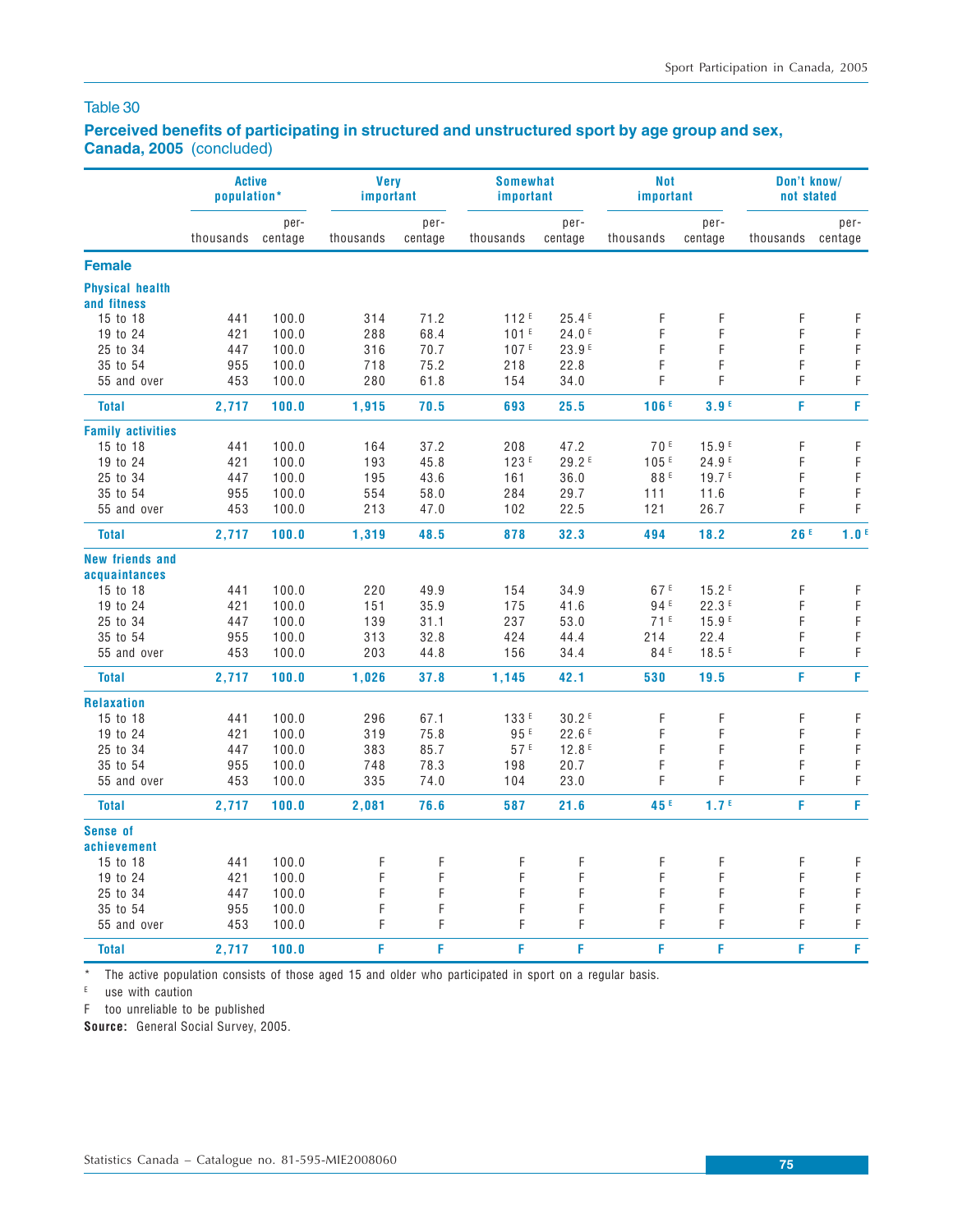# **15. Methodology**

## **15.1 The General Social Survey**

In 2005, Statistics Canada, through a sport supplement to the General Social Survey (GSS), surveyed 19,597 Canadians (aged 15 years and older) about the extent and nature of their participation in sport during the 12 months prior to the survey.

Similar questions were also asked in 1992 and 1998. These three data bases are the primary data source for this study.

The sport questions were developed by Statistics Canada based on the information needs of federal and provincial/territorial partners having an interest in sport information. The questions were sponsored by a consortium of federal and provincial data users with the objective of obtaining a more comprehensive look at the extent of sport participation in Canada.

Involvement in sport was determined by asking the question:

"Did you regularly participate in any sports during the past 12 months?"

'Regularly' meant that the respondent participated in a sport at least once a week during the season or for a certain period of the year.

The types of sports within scope for this survey were determined by Sport Canada (see Appendix 1). "Sport" was defined by Sport Canada as an activity having the following characteristics:

- involves two or more participants who engage for the purpose of competitively evaluating their personal performance;
- involves formal rules and procedures;
- requires tactics and strategies;
- requires specialized neuromuscular skills which can be taught and learned;
- requires a significant involvement of large muscle groups;
- involves a high degree of difficulty, risk or effort in reproduction of movement or form;
- its competitive mode implies the development of trained coaching personnel;
- its primary activity involves physical interaction of the participant with the environment; and
- does not involve activities in which the performance of a motorized vehicle is the primary determinant of the competitive outcome. Where mechanized vehicles or conveyance are used, the activity must entail significant physical effort in propelling the vehicle or conveyance.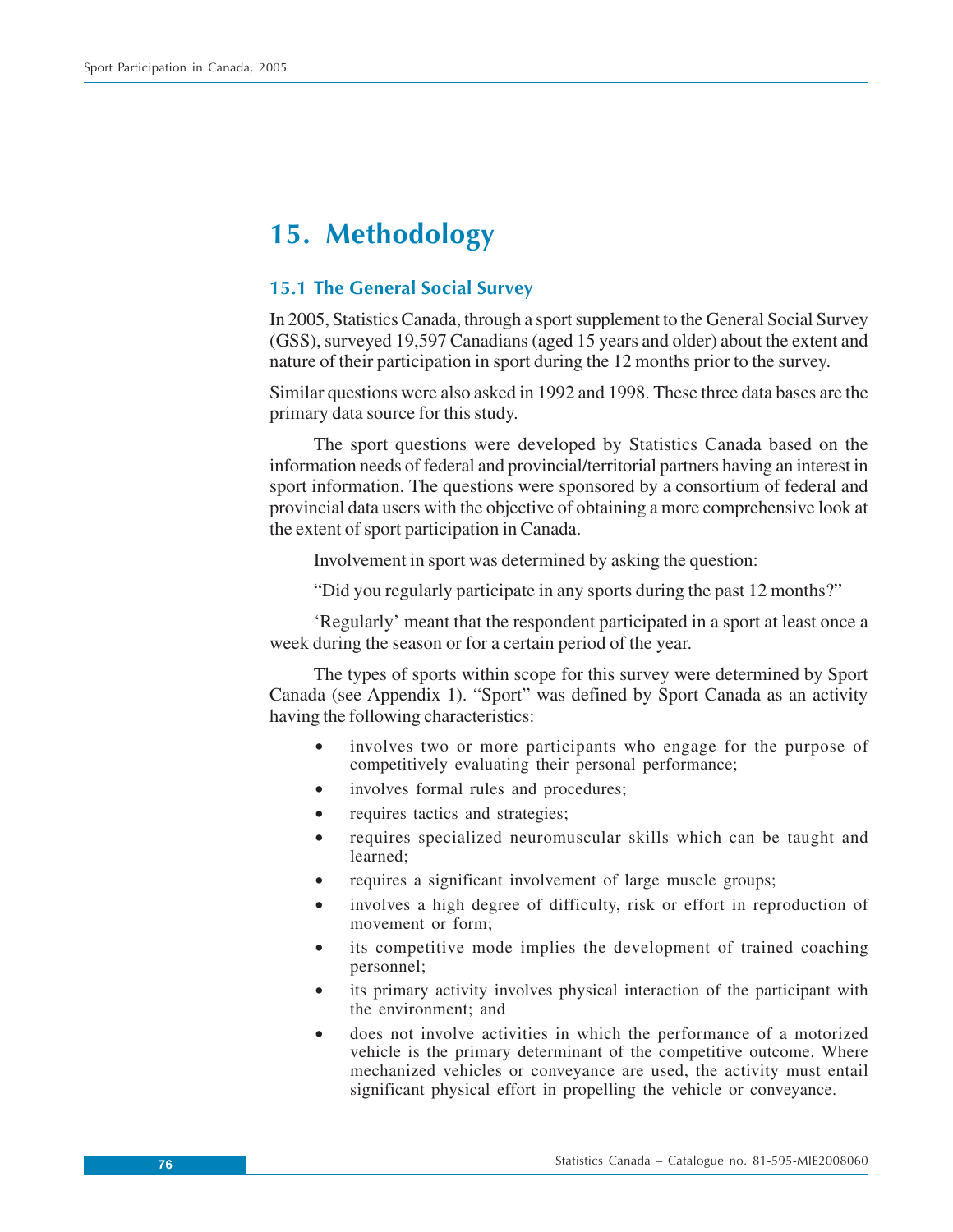Based on these general guidelines defining sport, several physical and leisure activities were excluded such as non-competitive aerobics, aquafit, bicycling for recreation or transportation only, body building or body sculpting, car racing, dancing, fishing, fitness classes, hiking, jogging, lifting weights (non-competitive), motorcycling, snowmobiling, and non-competitive walking.

Participation during the 12 months previous to the survey was the reference period for the three survey cycles in this study (1992, 1998 and 2005). It is recognized that a reference period of one year may incur the problem of recall. As well, the risk of over-statement may be at play as respondents may be reluctant to admit, particularly in these health-conscious days, that they had not been physically active during the past year. It is not possible from this questionnaire to measure the presence or extent of either the under coverage or over reporting of sports participation.

The GSS, originating in 1985, conducts a telephone survey across the 10 provinces. The GSS is recognized for its continual collection of data that allows for trend analysis. The history of GSS data collection topics is outlined below.

| <b>Cycle</b>   | <b>Sample</b><br>vear | <b>Sample</b><br>size | <b>Response</b><br>rate | <b>Main core</b><br>content           | <b>Focus issue</b>                                   |
|----------------|-----------------------|-----------------------|-------------------------|---------------------------------------|------------------------------------------------------|
| $\mathbf{1}$   | 1985                  | 11,200                | 83.4                    | Health                                | Social support                                       |
| $\overline{2}$ | 1986                  | 16,390                | 78.9                    | Time use, social mobility             | Language                                             |
| 3              | 1988                  | 9,870                 | 82.4                    | Personal risk                         | Victim services                                      |
| $\overline{4}$ | 1989                  | 9,338                 | 80.7                    | Education and work                    | No focus                                             |
| 5              | 1990                  | 13,495                | 75.8                    | Family and friends                    | No focus                                             |
| 6              | 1991                  | 11,924                | 80.2                    | Health                                | Various health topics                                |
| $\overline{7}$ | 1992                  | 9,815                 | 76.8                    | Time use                              | Culture, sport and<br>unpaid work activities         |
| 8              | 1993                  | 10,385                | 81.6                    | Personal risk                         | Alcohol and drug use                                 |
| 9              | 1994                  | 11,876                | 81.2                    | Education, work<br>and retirement     | Transition into retirement                           |
| 10             | 1995                  | 10,749                | 81.4                    | Family                                | Effects of tobacco smoke                             |
| 11             | 1996                  | 12,756                | 85.3                    | Social support                        | Tobacco use                                          |
| 12             | 1998                  | 10,749                | 77.6                    | Time use                              | Sports participation/<br>culture                     |
| 13             | 1999                  | 25,876                | 81.3                    | Victimization                         | Spousal, senior abuse/<br>perception                 |
| 14             | 2000                  | 25,090                | 80.8                    | Technology -<br>computer and internet | No focus issue                                       |
| 15             | 2001                  | 24,310                | 80.9                    | Family history                        | No focus issue                                       |
| 16             | 2002                  | 24,870                | 86.3                    | Social support and aging              | Retirement planning<br>and experience                |
| 17             | 2003                  | 24,951                | 78.0                    | Social engagement                     | No focus issue                                       |
| 18             | 2004                  | 23,766                | 74.5                    | Victimization                         | No focus issue                                       |
| 19             | 2005                  | 19,597                | 59.0                    | Time use                              | Culture, sport, network/<br>trust and transportation |
| 20             | 2006                  | 23,608                | 67.4                    | Family history                        | Family transition                                    |

#### **General Social Survey cycle topics, sample size and response rate**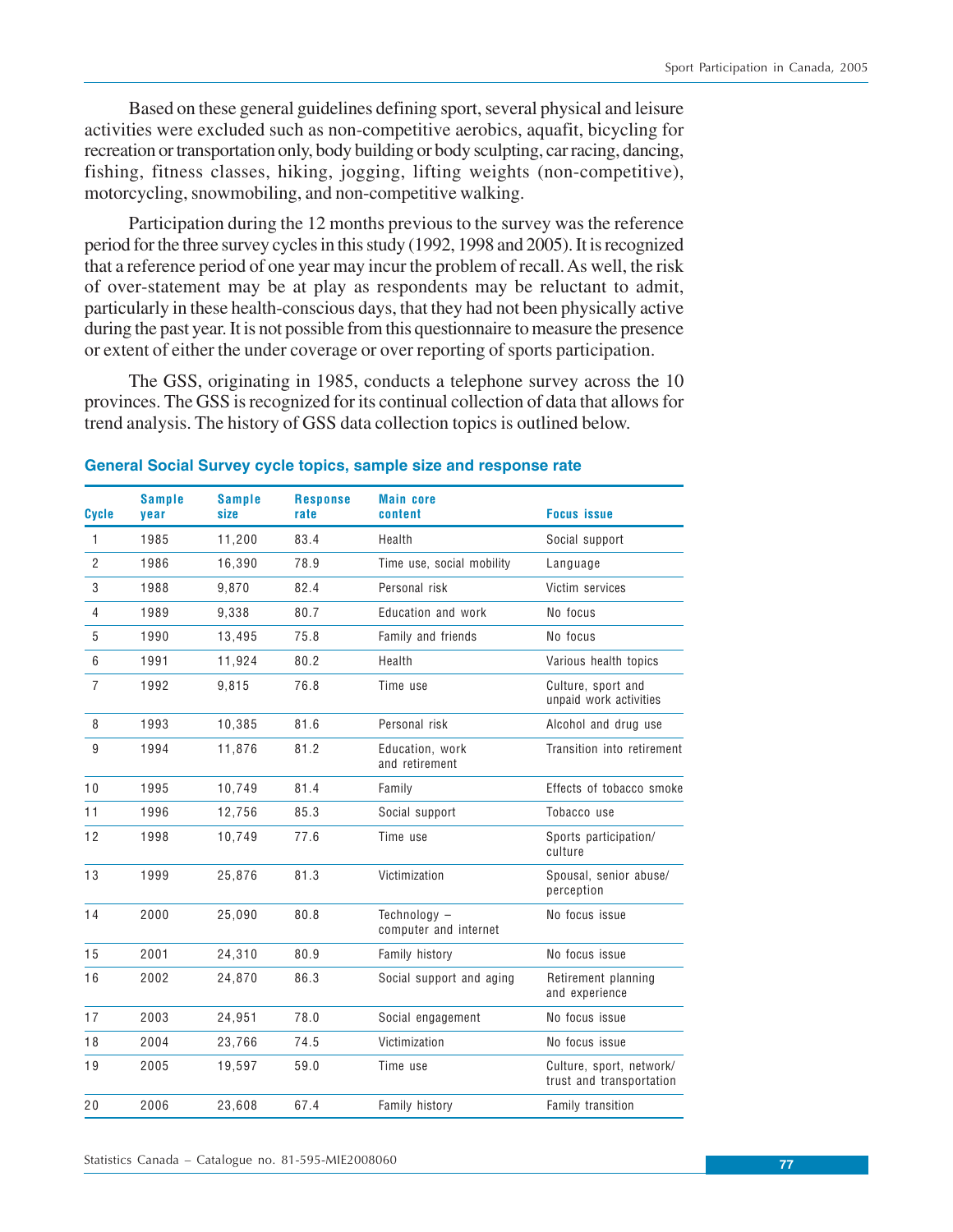Each survey contains a core topic as well as a standard set of sociodemographic questions. The target population for the GSS is all persons 15 years of age and over residing in Canada. Residents of the territories and fulltime residents of institutions are excluded from the sample. Data for Cycle 19 of the GSS were collected in each month from January to December 2005. The sample was distributed over the 12 months to represent any seasonal variation in the data. Over this period, a total of 19,597 people were successfully interviewed, yielding a response rate of 59%.

Computer Assisted Telephone Interviewing (CATI) is used to collect data for the GSS. Households without telephones were excluded. However, persons living in households without telephones represent less than 2% of the target population. Survey estimates have been adjusted (i.e., weighted) to account for this population. Collecting data via telephone is attractive because of lower collection costs, as well as considerable flexibility with respect to sample design. Nevertheless, telephone interviewing does have some drawbacks: non-coverage of households, while low, is concentrated in population groups with low educational attainment or low income; response rates tend to be lower than for face-to-face interviews and there are limitations on the amount and type of data which can be collected over the telephone.

## **Instrument design**

The GSS questionnaire was designed based on qualitative testing (focus groups), a pilot test and interviewer debriefing. In order to include more content in this questionnaire while maintaining the respondent burden at its minimum, the survey was split into two sub-samples. Half of the respondents were asked questions about Culture, Sports and Physical Activity Participation and the remaining half were asked questions on Social Network and Trust and Transportation. The respondents were randomly assigned to one of the sub-samples.

## **Weighting**

When a probability sample is used, as was the case for the GSS, the principle behind estimation is that each person selected 'represents' (in addition to himself/ herself) several other persons not in the sample.

Sampling rates as well as non-response rates vary significantly from province to province and by various demographic characteristics. For example, it is known that non-respondents are more likely to be males and more likely to be younger. Therefore, unweighted sample counts cannot be considered to be representative of the survey target population.

The survey weights are used when producing estimates or performing analyses in order to account as much as possible for the geographic over- and underrepresentation of age-sex groups, months of the year, or days of the week in the unweighted file.

## **Data limitations**

The figures which appear in this report are estimates based on data collected from a small fraction of the population (roughly one in 1,300) and are subject to error. The error can be divided into two components: sampling error and non-sampling error.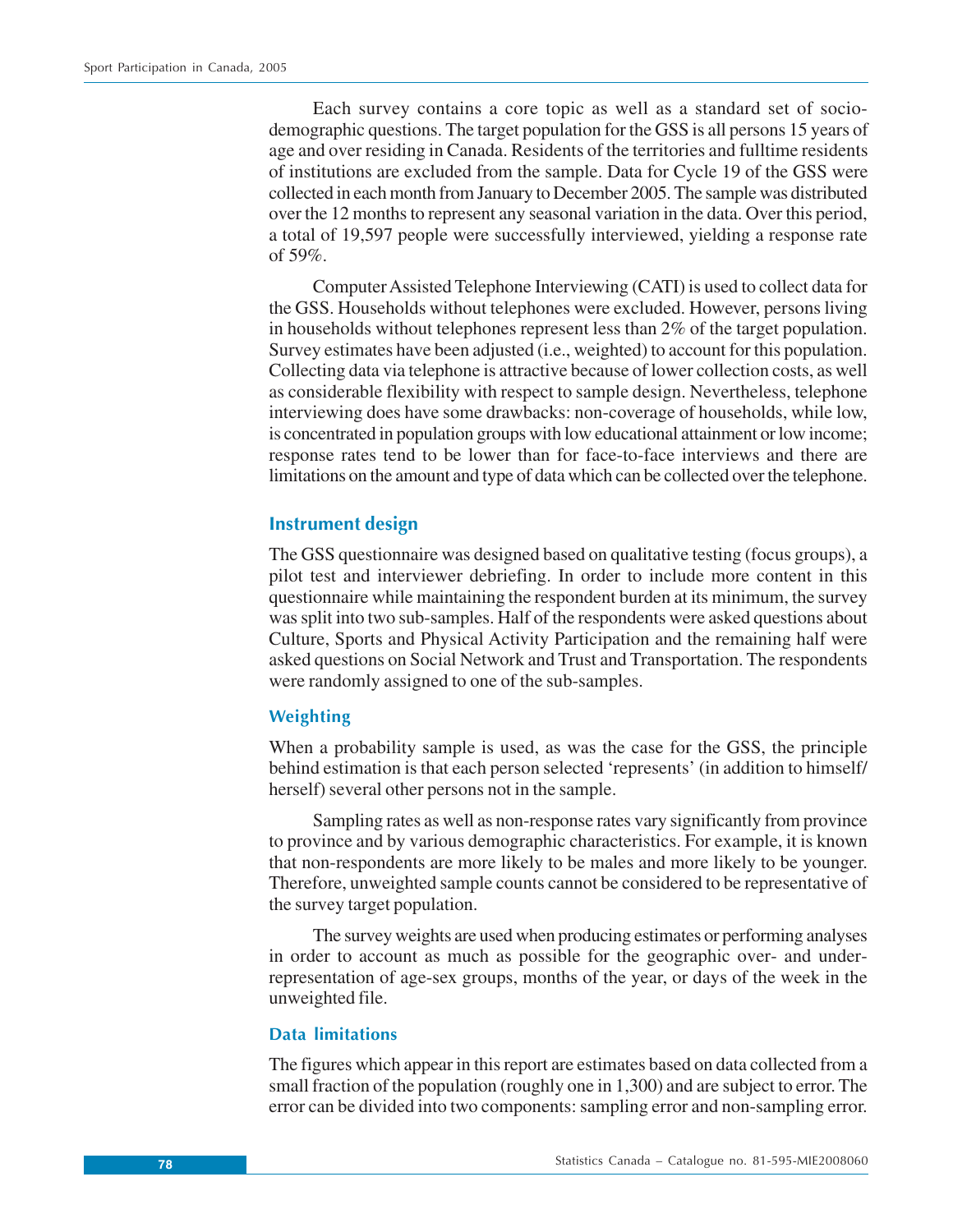Sampling error is the difference between an estimate derived from the sample and the one that would have been obtained from a census that used the same procedures to collect data from every person in the population. The size of the sampling error can be estimated from the survey results and an indication of the magnitude of this error is given for the estimates in this report. If the estimated sampling error is greater than 33% of the estimate, it is considered too unreliable to publish and the symbol 'F' is printed in table cells where this occurs. Although not considered too unreliable to publish, estimates with an estimated error between 16.6% and 33.3% of the related estimate should be "qualified" and used with caution. These are identified with an 'E'.

All other types of errors, such as coverage, response, processing, and nonresponse, are non-sampling errors. Many of these errors are difficult to identify and quantify.

Coverage errors arise when there are differences between the target population and the surveyed population. Households without telephones represent a part of the target population that was excluded from the surveyed population. To the extent that this excluded population differs from the rest of the target population, the estimates will be biased. Since these exclusions are small, one would expect the biases introduced to be small. However, since there are correlations between a number of questions asked on this survey and the groups excluded, the biases may be more significant than the small size of the groups would suggest.

Individuals residing in institutions were excluded from the surveyed population. The effect of this exclusion is greatest for people aged 65 and over, for whom the proportion excluded is around 7%.

To the extent that the non-responding households and persons differ from the rest of the sample, the estimates will be biased. Non-response could occur at several stages in this survey. There were two stages of information collection: at the household level and at the individual level. As such, some non-response occurred at the household level, some at the individual level. Non-response also occurred at the level of individual questions.

For most questions, the response rate was high, with non-response indicated in the data files. While refusal to answer specific questions was very low, accuracy of recall and ability to answer some questions completely can be expected to affect some of the results presented. Criteria for accepting a time use diary were stringent, requiring the reporting of information for at least 20 of the 24 hours. Time use episodes for which activity details were refused or not stated are shown as "Residual" time.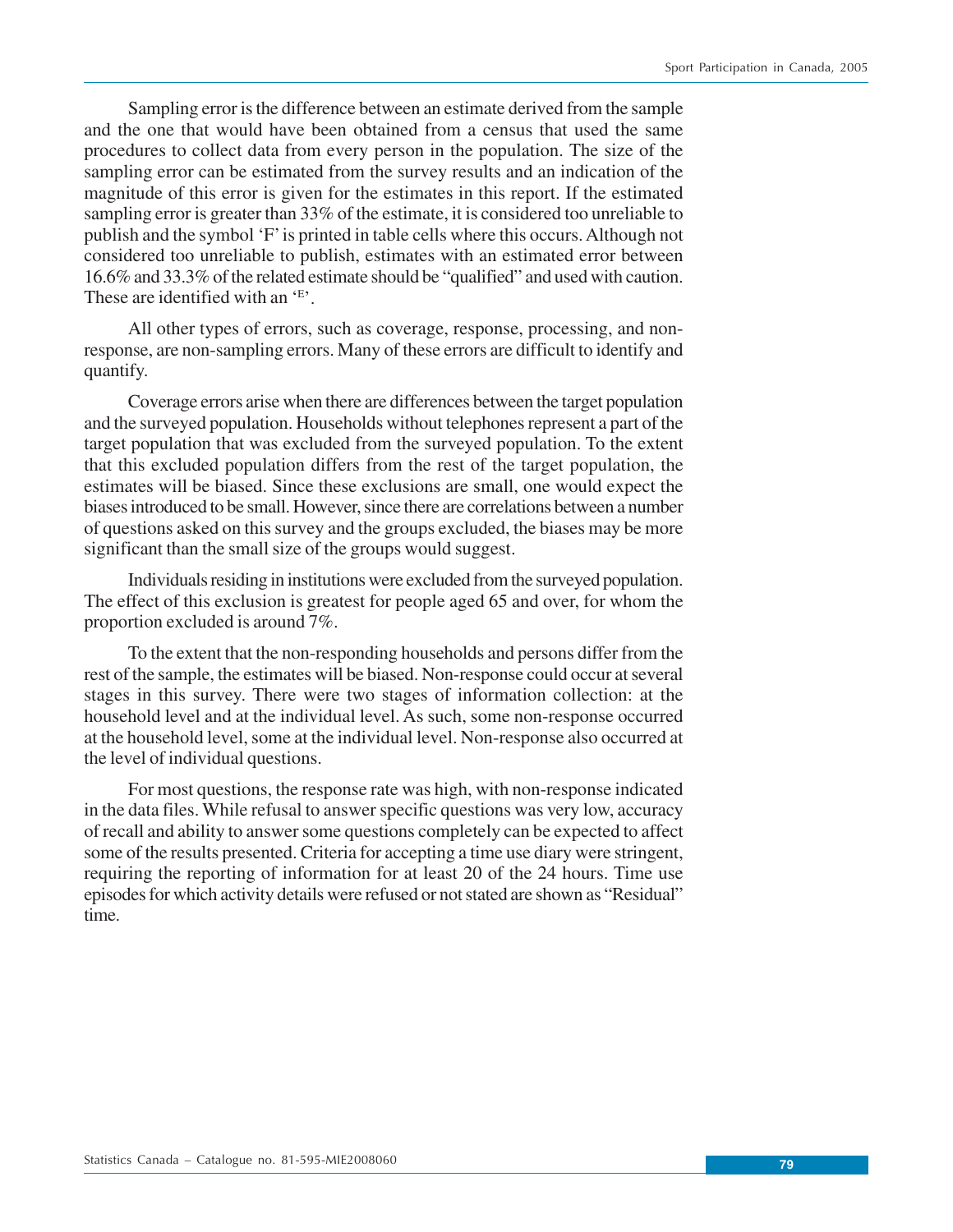# **Appendix I**

## **General Social Survey Questionnaire, Sport Supplement, 2005**

| SPA_R100 |                                                                                                                                              | considered sport.                                                                                                                            | Many Canadians participate in sport in one way or another. For the following questions sport<br>is identified as activities which involve training or competition with some level of physical<br>intensity or organization. Leisure activities such as dance, fitness, fishing, or hiking, are not                                                       |  |  |  |  |  |  |  |
|----------|----------------------------------------------------------------------------------------------------------------------------------------------|----------------------------------------------------------------------------------------------------------------------------------------------|----------------------------------------------------------------------------------------------------------------------------------------------------------------------------------------------------------------------------------------------------------------------------------------------------------------------------------------------------------|--|--|--|--|--|--|--|
| SPA_0100 |                                                                                                                                              | Did you regularly participate in any sports during the past 12 months?                                                                       |                                                                                                                                                                                                                                                                                                                                                          |  |  |  |  |  |  |  |
|          | INTERVIEWER:                                                                                                                                 |                                                                                                                                              | Regularly means at least once a week during the season or for a certain<br>period of the year.                                                                                                                                                                                                                                                           |  |  |  |  |  |  |  |
|          |                                                                                                                                              |                                                                                                                                              | Exclude:<br>Non-competitive aerobics, aquafit, bicycling for recreation/transportation<br>only, body building/body sculpting, car racing, dancing, fishing, fitness<br>classes, hiking, jogging, lifting weights (non-competitive), motorcycling,<br>snowmobiling, and non-competitive walking.                                                          |  |  |  |  |  |  |  |
|          | $\mathbf{1}$<br>$\overline{2}$                                                                                                               | Yes<br>No<br>Don't know<br>Refusal                                                                                                           | Go to SPA_Q410<br>Go to SPA Q410<br>Go to SPA_Q410                                                                                                                                                                                                                                                                                                       |  |  |  |  |  |  |  |
| SPA_0110 |                                                                                                                                              |                                                                                                                                              | Which sports did you participate in?                                                                                                                                                                                                                                                                                                                     |  |  |  |  |  |  |  |
|          | 1 <sup>st</sup>                                                                                                                              | 2 <sub>nd</sub>                                                                                                                              | Sports participation activity description                                                                                                                                                                                                                                                                                                                |  |  |  |  |  |  |  |
|          | $\mathbf{1}$<br>1<br>1<br>1<br>1<br>1<br>1<br>1<br>1<br>1<br>1<br>1<br>1<br>1<br>1<br>1<br>1<br>1<br>1<br>1                                  | 1<br>$\overline{2}$<br>3<br>$\overline{4}$<br>5<br>6<br>$\overline{7}$<br>8<br>9<br>10<br>11<br>12<br>13<br>14<br>15<br>16<br>17<br>18<br>19 | Snow/ice sports<br><b>Biathlon</b><br>Bobsleigh<br>Broomball<br>Curlina<br>Dog sledding<br>Figure skating<br>Hockey (ice)<br>Ice Sailing<br>Luge<br>Ringette<br>Skeleton<br>Ski jumping<br>Skiing Downhill/Alpine<br>Skiing, Cross Country/Nordic<br>Skiing, Nordic Combined<br>Snowboarding<br>Snowshoeing<br><b>Speed Skating</b><br>Skiing, freestyle |  |  |  |  |  |  |  |
|          | $\overline{2}$<br>$\overline{2}$<br>$\overline{2}$<br>$\overline{2}$<br>$\overline{2}$<br>$\overline{c}$<br>$\overline{c}$<br>$\overline{2}$ | $\mathbf{1}$<br>$\overline{c}$<br>3<br>$\overline{\mathcal{L}}$<br>5<br>6<br>7                                                               | Combat sports<br>Boxing<br>Judo<br>Karate<br>Tae Kwon Do<br>Wrestling<br>Fencing<br><b>Martial Arts</b>                                                                                                                                                                                                                                                  |  |  |  |  |  |  |  |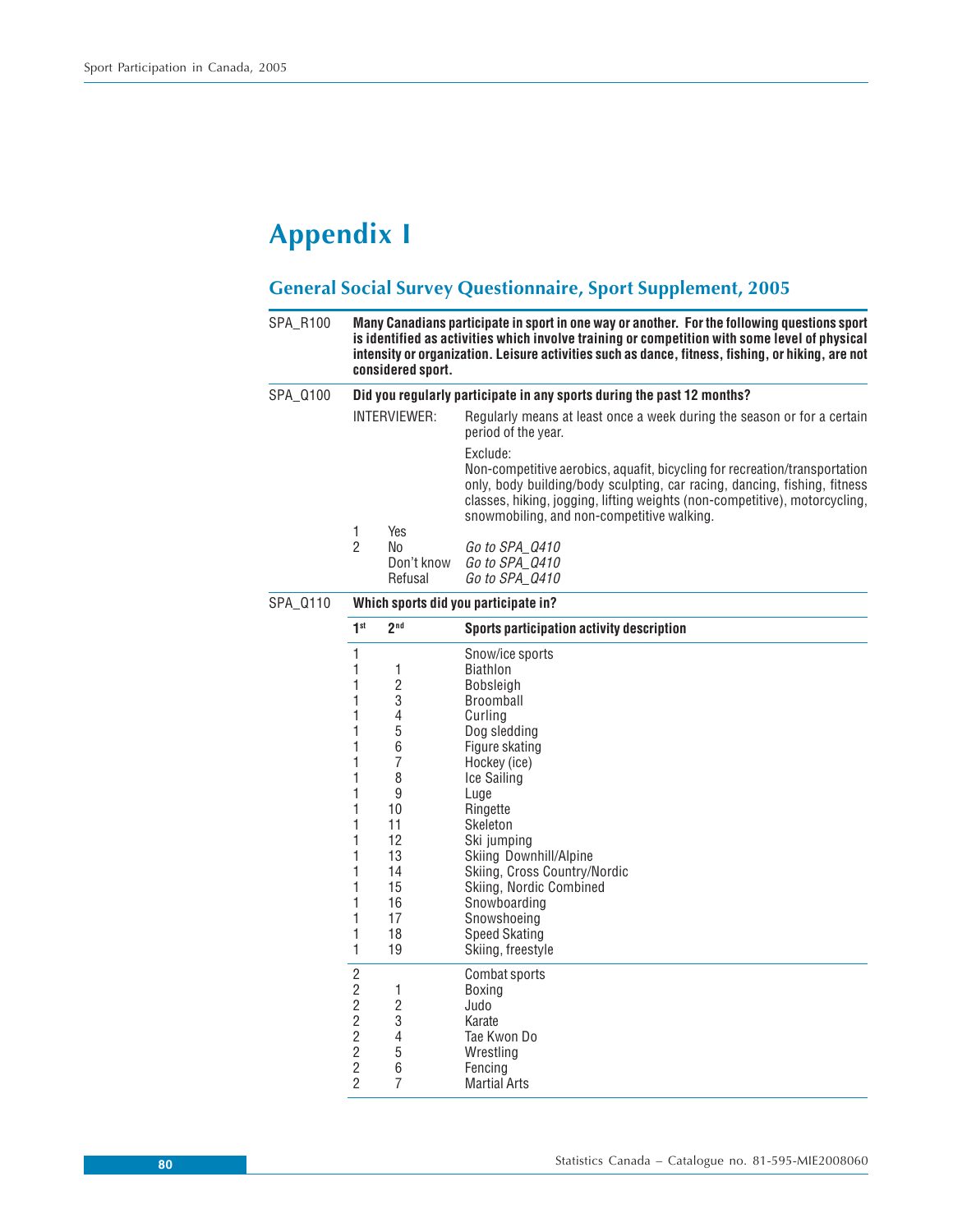| 1 <sup>st</sup>                                                                                       | 2 <sub>nd</sub>                                                                                  | Sports participation activity description                                                                                                                                                                                                                                                                                                           |
|-------------------------------------------------------------------------------------------------------|--------------------------------------------------------------------------------------------------|-----------------------------------------------------------------------------------------------------------------------------------------------------------------------------------------------------------------------------------------------------------------------------------------------------------------------------------------------------|
| 3<br>3<br>3<br>3<br>3                                                                                 | 1<br>$\overline{c}$<br>3<br>4                                                                    | Sports for Athletes with Disabilities<br>Amputee Sports: include any sports specifically organized for amputees<br>Blind Sports: include any sports organized specifically for the blind<br>Deaf Sports: include any sports organized for deaf persons<br>Wheelchair Sports: include any sports organized specifically for people in<br>wheelchairs |
| 4<br>4<br>4<br>4<br>4<br>4<br>4<br>4<br>4<br>4<br>4<br>4                                              | 1<br>$\overline{2}$<br>3<br>4<br>5<br>6<br>7<br>8<br>9<br>10<br>11                               | Water sports<br>Canoeing<br>Diving<br>Kayaking<br>Rowing<br>Sailing/Yachting<br>Swimming<br>Swimming, synchronized<br>Wakeboarding<br>Water skiing<br>Water polo<br>Windsurfing                                                                                                                                                                     |
| 5<br>5<br>5<br>5<br>5<br>5<br>5<br>5<br>5<br>5<br>5<br>5<br>5<br>5<br>5<br>5<br>5                     | 1<br>$\overline{2}$<br>3<br>4<br>5<br>6<br>7<br>8<br>9<br>10<br>11<br>12<br>13<br>14<br>15<br>16 | Large Team Sports<br><b>Ball Hockey</b><br>Baseball<br>Basketball<br><b>Broomball</b><br>Cheerleading<br>Cricket<br>Field hockey<br>Football - Tackle, Flag, Touch<br>In-line Hockey<br>Lacrosse<br>Ringette<br>Rugby<br>Soccer<br>Softball<br>Volleyball<br><b>Ultimate Frisbee</b>                                                                |
| 6<br>6<br>6<br>6<br>6<br>6<br>6<br>6<br>6<br>6<br>6                                                   | 1<br>$\overline{c}$<br>3<br>4<br>5<br>6<br>7<br>8<br>9<br>10                                     | Alternative/extreme sports<br>Arctic sports (traditional Aboriginal sport)<br><b>BMX</b><br>Cheerleading<br>Climbing<br>Cricket<br>Orienteering<br>Skateboarding<br>Mountain boarding<br>Wakeboarding<br><b>Ultimate Frisbee</b>                                                                                                                    |
| $\overline{I}$<br>$\overline{7}$<br>7<br>7<br>$\overline{7}$<br>$\overline{7}$<br>7<br>$\overline{7}$ | 1<br>$\overline{2}$<br>3<br>4<br>5<br>6<br>$\overline{7}$                                        | Skill sports<br>Archery<br>Bowling, Five Pin<br>Bowling, Ten Pin<br>Golf<br>Lawn bowling<br>Shooting<br>Fencing                                                                                                                                                                                                                                     |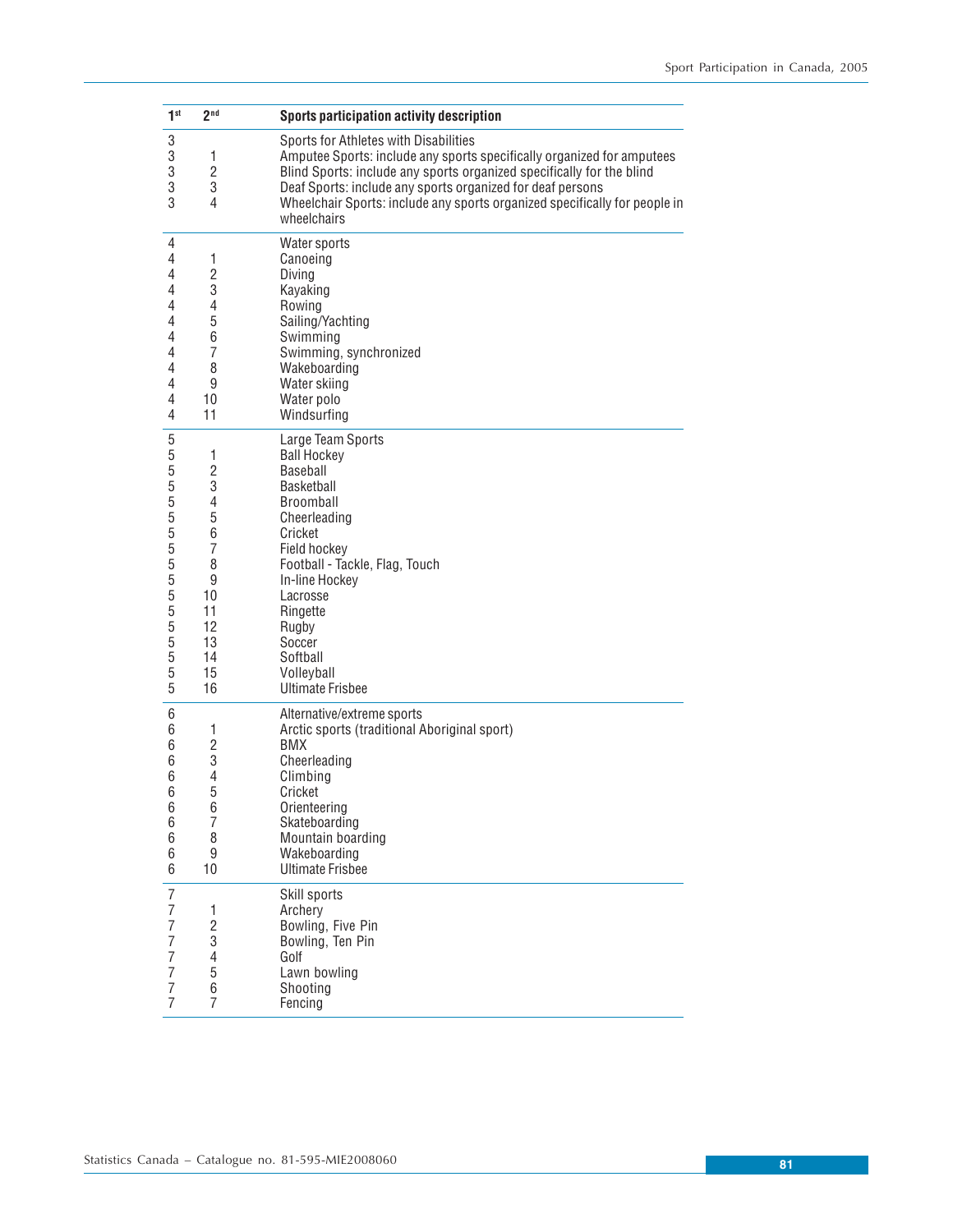|          | 1 <sup>st</sup>                                                                                                                     | 2 <sup>nd</sup>                                                                            | Sports participation activity description                                                                                                                                                                                                                            |
|----------|-------------------------------------------------------------------------------------------------------------------------------------|--------------------------------------------------------------------------------------------|----------------------------------------------------------------------------------------------------------------------------------------------------------------------------------------------------------------------------------------------------------------------|
|          | 8<br>8<br>8<br>8<br>8<br>8<br>8<br>8<br>8                                                                                           | 1<br>$\overline{2}$<br>3<br>4<br>5<br>6<br>$\overline{7}$<br>8                             | Racquet/hand sports<br><b>Badminton</b><br>$Handball - 4 walls$<br><b>Netball</b><br>Racquetball<br>Squash<br>Table tennis<br>Team handball<br><b>Tennis</b>                                                                                                         |
|          | 9<br>9<br>9<br>9<br>9                                                                                                               | $\mathbf{1}$<br>$\overline{2}$<br>3<br>4                                                   | Multi-sport<br>Adventure racing<br>Modern pentathlon<br>Track and Field - Athletics<br>Triathlon                                                                                                                                                                     |
|          | 10<br>10<br>10<br>10<br>10<br>10 <sup>°</sup><br>10<br>10<br>10 <sup>°</sup><br>10<br>10<br>10 <sup>°</sup><br>10<br>10<br>10<br>10 | 1<br>$\overline{2}$<br>3<br>4<br>5<br>6<br>7<br>8<br>9<br>10<br>11<br>12<br>13<br>14<br>15 | Endurance sports<br>Adventure racing<br>Canoeing/kayaking<br>Cycling<br>In-line skating<br>Kayaking<br>Modern pentathlon<br>Mountain biking<br>Orienteering<br>Rowing<br>Running, cross country<br>Running, road<br>Swimming<br>Triathlon<br>Race walking<br>Running |
|          | 11<br>11                                                                                                                            | $\mathbf{1}$                                                                               | Equestrian<br>Equestrian                                                                                                                                                                                                                                             |
|          | 12<br>12<br>12 <sup>°</sup><br>12                                                                                                   | 1<br>$\overline{c}$<br>3                                                                   | Gymnastics<br>Cheerleading<br>Gymnastics<br>Gymnastics, rhythmic                                                                                                                                                                                                     |
|          | 13<br>13<br>13                                                                                                                      | $\mathbf{1}$<br>$\overline{2}$                                                             | Lifting<br>Powerlifting<br>Weightlifting                                                                                                                                                                                                                             |
|          | 14<br>14<br>14<br>14<br>14<br>14<br>14<br>14                                                                                        | $\mathbf{1}$<br>$\overline{\mathbf{c}}$<br>3<br>4<br>5<br>6<br>7<br>Sport code             | Urban/road sports<br><b>BMX</b><br>Cycling<br>In-line skating<br>Running, road<br>Skateboarding<br>Race walking<br>Running                                                                                                                                           |
|          |                                                                                                                                     | Don't know<br>Refusal                                                                      |                                                                                                                                                                                                                                                                      |
| SPA_0115 |                                                                                                                                     | SPD_D110                                                                                   | Sport participation description<br>SPD_D110 := SPA_Q110                                                                                                                                                                                                              |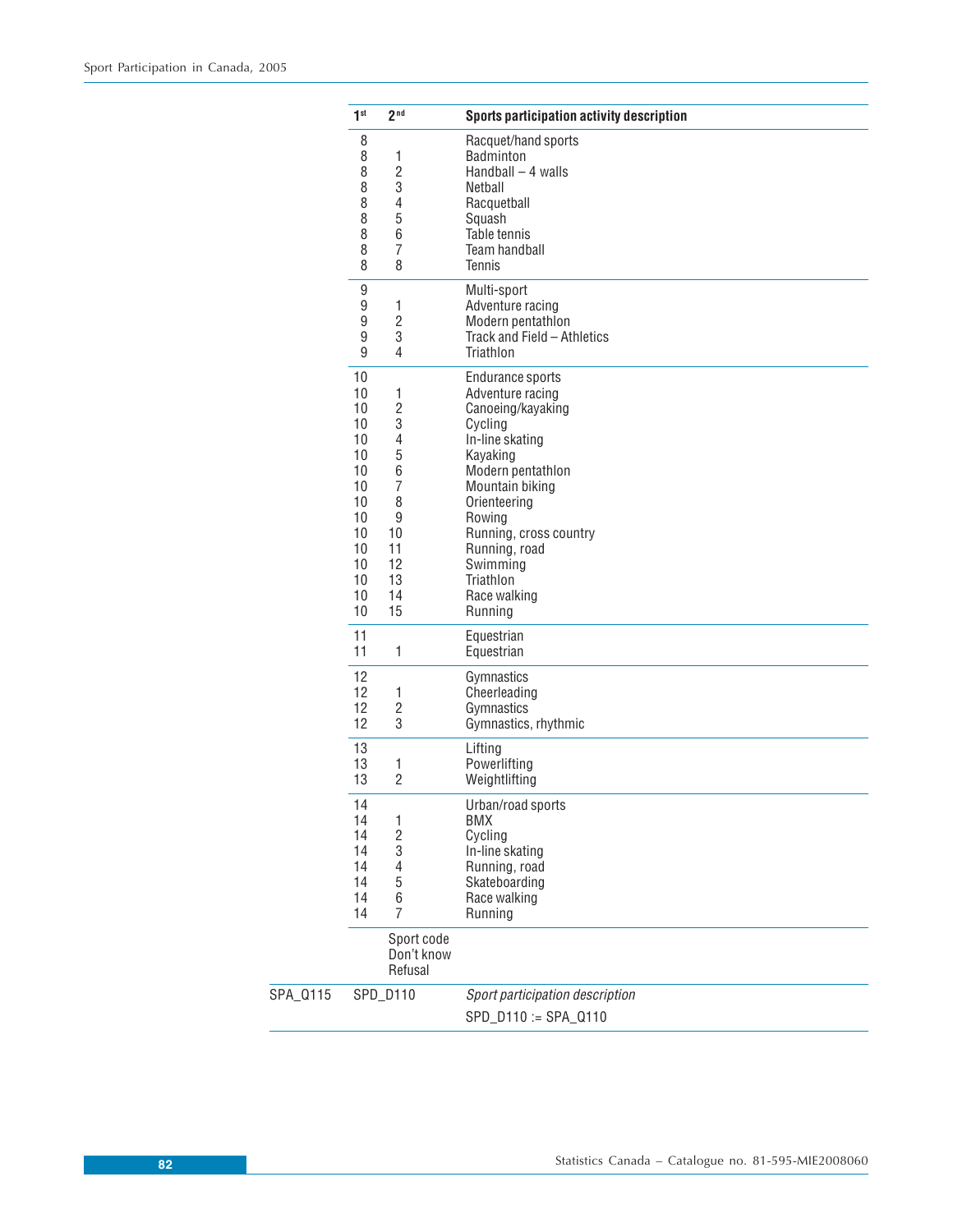| SPA_Q115 | SPD_Q110<br>INTERVIEWER:<br>1<br>2 to 3 times per month<br>$\mathbf{2}$<br>Once or twice per week<br>3<br>3 or more times per week<br>Don't know<br>Refusal |                                                     | How often? (in season)                                                                     |  |  |  |  |
|----------|-------------------------------------------------------------------------------------------------------------------------------------------------------------|-----------------------------------------------------|--------------------------------------------------------------------------------------------|--|--|--|--|
|          |                                                                                                                                                             |                                                     | Sport the respondent participated in: ^SPD_D110.                                           |  |  |  |  |
|          |                                                                                                                                                             |                                                     |                                                                                            |  |  |  |  |
| SPA_Q115 | SPD_Q120                                                                                                                                                    |                                                     | Do you participate in this sport primarily in a structured or unstructured<br>environment? |  |  |  |  |
|          |                                                                                                                                                             | <u>INTERVIEWER:</u>                                 | Mark one only.                                                                             |  |  |  |  |
|          |                                                                                                                                                             |                                                     | Sport the respondent participated in: ^SPD_D110.                                           |  |  |  |  |
|          | 1<br>$\mathcal{P}$                                                                                                                                          | Structured<br>Unstructured<br>Don't know<br>Refusal |                                                                                            |  |  |  |  |
| SPA_Q115 |                                                                                                                                                             | SPD_Q130                                            | Do you participate in this sport primarily for competition or recreation?                  |  |  |  |  |
|          | <u>INTERVIEWER:</u>                                                                                                                                         |                                                     | Mark one only.                                                                             |  |  |  |  |
|          |                                                                                                                                                             |                                                     | Sport the respondent participated in: ^SPD_D110.                                           |  |  |  |  |
|          | 1<br>$\overline{2}$                                                                                                                                         | Competition<br>Recreation<br>Don't know<br>Refusal  |                                                                                            |  |  |  |  |
|          |                                                                                                                                                             |                                                     | aSPA_Q120 <sup>14</sup> Does the respondent participate in another sport?                  |  |  |  |  |
|          | 1<br>$\overline{2}$                                                                                                                                         | Yes<br>No.<br>Don't know<br>Refusal                 | Go to SPA_0200<br>Go to SPA_Q200<br>Go to SPA_Q200                                         |  |  |  |  |
| SPA_Q120 |                                                                                                                                                             |                                                     | Which sports did you participate in?                                                       |  |  |  |  |
|          | 1 <sup>st</sup>                                                                                                                                             | 2 <sub>nd</sub>                                     | <b>Sports participation activity description</b>                                           |  |  |  |  |
|          |                                                                                                                                                             |                                                     | See sport participation activity classification table in SPA_0110                          |  |  |  |  |
|          |                                                                                                                                                             | Sport code<br>Don't know<br>Refusal                 |                                                                                            |  |  |  |  |
| SPA_Q125 |                                                                                                                                                             | SPD_D110                                            | Sport participation description                                                            |  |  |  |  |
|          |                                                                                                                                                             |                                                     | SPD_D110 := SPA_Q120                                                                       |  |  |  |  |
| SPA_0125 |                                                                                                                                                             | SPD 0110                                            | How often? (in season)                                                                     |  |  |  |  |
|          | 1.<br>2 to 3 times per month<br>$\mathbf{2}$<br>Once or twice per week<br>3<br>3 or more times per week<br>Don't know<br>Refusal                            |                                                     |                                                                                            |  |  |  |  |
| SPA_Q125 |                                                                                                                                                             | SPD_Q120                                            | Do you participate in this sport primarily in a structured or unstructured<br>environment? |  |  |  |  |
|          |                                                                                                                                                             | <u>INTERVIEWER:</u>                                 | Mark one only.                                                                             |  |  |  |  |
|          |                                                                                                                                                             |                                                     | Sport the respondent participated in: ^SPD_D110.                                           |  |  |  |  |
|          | 1.<br>$\overline{2}$                                                                                                                                        | Structured<br>Unstructured<br>Don't know<br>Refusal |                                                                                            |  |  |  |  |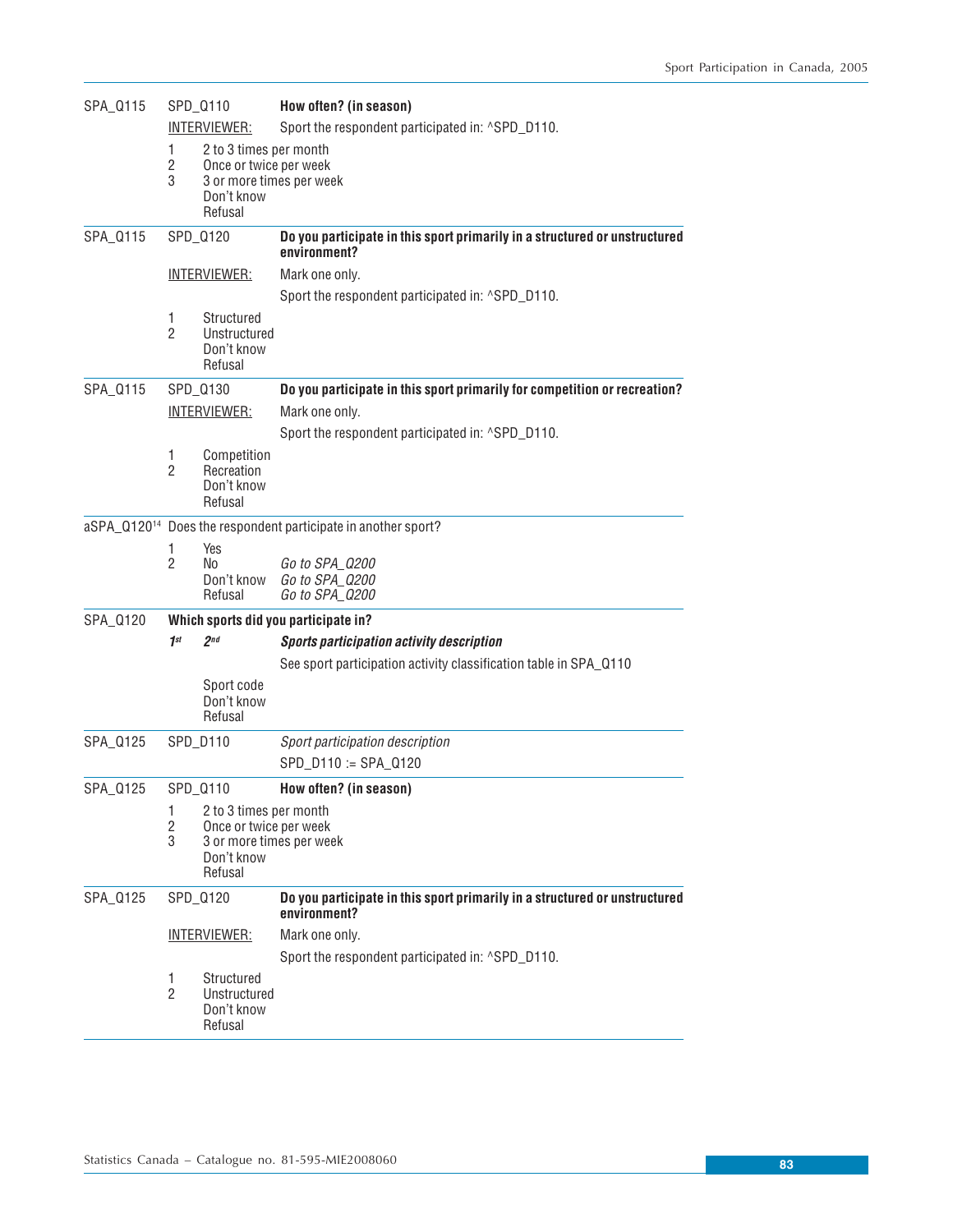| SPA_0125 | SPD_Q130<br><u>INTERVIEWER:</u> |                                                                                                       | Do you participate in this sport primarily for competition or recreation?<br>Mark one only.<br>Sport the respondent participated in: ^SPD_D110. |
|----------|---------------------------------|-------------------------------------------------------------------------------------------------------|-------------------------------------------------------------------------------------------------------------------------------------------------|
|          | 1<br>$\overline{c}$             | Competition<br>Recreation<br>Don't know<br>Refusal                                                    |                                                                                                                                                 |
|          |                                 |                                                                                                       | aSPA_Q130 <sup>15</sup> Does the respondent participate in another sport?                                                                       |
|          | 1<br>$\overline{2}$             | Yes<br>No<br>Don't know<br>Refusal                                                                    | Go to SPA_0200<br>Go to SPA_Q200<br>Go to SPA_Q200                                                                                              |
| SPA_0130 |                                 |                                                                                                       | Which sports did you participate in?                                                                                                            |
|          | 1 <sup>st</sup>                 | 2 <sub>nd</sub>                                                                                       | <b>Sports participation activity description</b>                                                                                                |
|          |                                 |                                                                                                       | See sport participation activity classification table in SPA_Q110                                                                               |
|          |                                 | Sport code<br>Don't know<br>Refusal                                                                   |                                                                                                                                                 |
| SPA_0135 |                                 | SPD_D110                                                                                              | Sport participation description<br>SPD_D110 := SPA_Q130                                                                                         |
| SPA_0135 |                                 | SPD_Q110                                                                                              | How often? (in season)                                                                                                                          |
|          |                                 | <b>INTERVIEWER:</b>                                                                                   | Sport the respondent participated in: ^SPD_D110.                                                                                                |
|          | 1<br>2<br>3                     | 2 to 3 times per month<br>Once or twice per week<br>3 or more times per week<br>Don't know<br>Refusal |                                                                                                                                                 |
| SPA_0135 |                                 | SPD_0120                                                                                              | Do you participate in this sport primarily in a structured or unstructured<br>environment?                                                      |
|          |                                 | <b>INTERVIEWER:</b>                                                                                   | Mark one only.                                                                                                                                  |
|          |                                 |                                                                                                       | Sport the respondent participated in: ^SPD_D110.                                                                                                |
|          | 1<br>$\overline{2}$             | Structured<br>Unstructured<br>Don't know<br>Refusal                                                   |                                                                                                                                                 |
| SPA_0135 |                                 | SPD_Q130                                                                                              | Do you participate in this sport primarily for competition or recreation?                                                                       |
|          | <b>INTERVIEWER:</b>             |                                                                                                       | Mark one only.                                                                                                                                  |
|          |                                 |                                                                                                       | Sport the respondent participated in: ^SPD_D110.                                                                                                |
|          | 1<br>$\overline{2}$             | Competition<br>Recreation<br>Don't know<br>Refusal                                                    |                                                                                                                                                 |
|          |                                 |                                                                                                       | aSPA_Q140 <sup>16</sup> Does the respondent participate in another sport?                                                                       |
|          | 1<br>$\overline{c}$             | Yes<br>No<br>Don't know<br>Refusal                                                                    | Go to SPA_Q200<br>Go to SPA Q200<br>Go to SPA_Q200                                                                                              |
| SPA_0140 |                                 |                                                                                                       | Which sports did you participate in?                                                                                                            |
|          | 1 <sup>st</sup>                 | 2 <sub>nd</sub>                                                                                       | <b>Sports participation activity description</b>                                                                                                |
|          |                                 | Sport code<br>Don't know<br>Refusal                                                                   | See sport participation activity classification table in SPA_Q110                                                                               |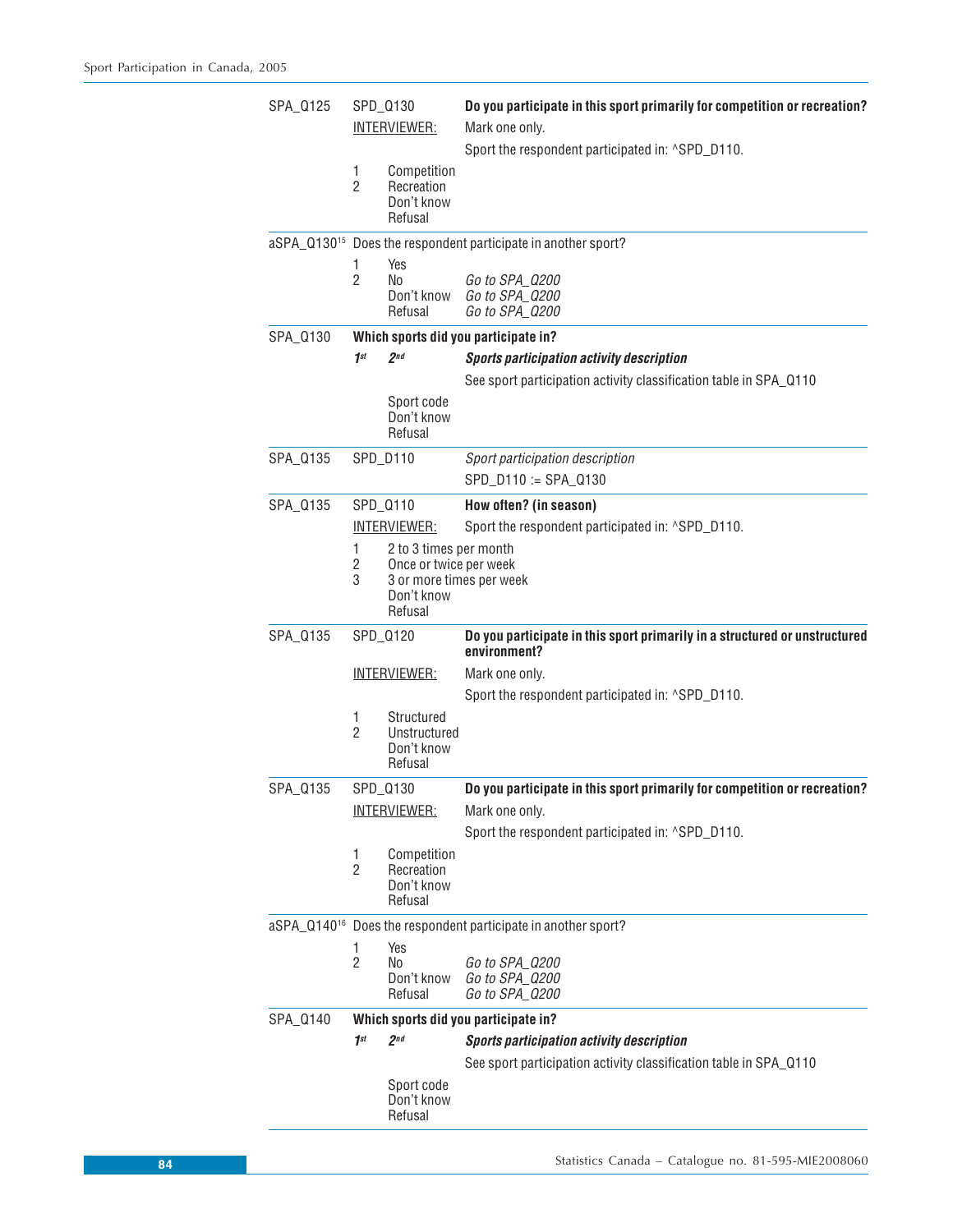| SPA_Q145 |                          | SPD_D110                                                                                              | Sport participation description                                                            |
|----------|--------------------------|-------------------------------------------------------------------------------------------------------|--------------------------------------------------------------------------------------------|
|          |                          |                                                                                                       | SPD_D110 := SPA_Q140                                                                       |
| SPA_Q145 |                          | SPD_Q110                                                                                              | How often? (in season)                                                                     |
|          |                          | <u>INTERVIEWER:</u>                                                                                   | Sport the respondent participated in: ^SPD_D110.                                           |
|          | 1<br>$\overline{c}$<br>3 | 2 to 3 times per month<br>Once or twice per week<br>3 or more times per week<br>Don't know<br>Refusal |                                                                                            |
| SPA_Q145 |                          | SPD_Q120                                                                                              | Do you participate in this sport primarily in a structured or unstructured<br>environment? |
|          |                          | <u>INTERVIEWER:</u>                                                                                   | Mark one only.                                                                             |
|          |                          |                                                                                                       | Sport the respondent participated in: ^SPD_D110.                                           |
|          | 1<br>$\overline{2}$      | Structured<br>Unstructured<br>Don't know<br>Refusal                                                   |                                                                                            |
| SPA_Q145 |                          | SPD_Q130                                                                                              | Do you participate in this sport primarily for competition or recreation?                  |
|          |                          | <u>INTERVIEWER:</u>                                                                                   | Mark one only.                                                                             |
|          |                          |                                                                                                       | Sport the respondent participated in : ^SPD_D110.                                          |
|          | 1<br>$\overline{2}$      | Competition<br>Recreation<br>Don't know<br>Refusal                                                    |                                                                                            |
|          |                          |                                                                                                       | aSPA_Q150 <sup>17</sup> Does the respondent participate in another sport?                  |
|          | 1<br>$\overline{2}$      | Yes<br>No<br>Don't know<br>Refusal                                                                    | Go to SPA_Q200<br>Go to SPA_0200<br>Go to SPA_0200                                         |
| SPA_0150 |                          |                                                                                                       | Which sports did you participate in?                                                       |
|          |                          | <b>INTERVIEWER:</b>                                                                                   | Press <lnsert> to activate the sport participation activity classification table.</lnsert> |
|          | 1 <sup>st</sup>          | 2 <sub>nd</sub>                                                                                       | <b>Sports participation activity description</b>                                           |
|          |                          |                                                                                                       | See sport participation activity classification table in SPA_0110                          |
|          |                          | Sport code<br>Don't know<br>Refusal                                                                   |                                                                                            |
| SPA_Q155 |                          | SPD_D110                                                                                              | Sport participation description                                                            |
|          |                          |                                                                                                       | SPD_D110 := SPA_Q150                                                                       |
| SPA_Q155 |                          | SPD_Q110                                                                                              | How often? (in season)                                                                     |
|          |                          | <b>INTERVIEWER:</b>                                                                                   | Sport the respondent participated in: ^SPD_D110.                                           |
|          | 1<br>$\mathbf{2}$<br>3   | 2 to 3 times per month<br>Once or twice per week<br>3 or more times per week<br>Don't know<br>Refusal |                                                                                            |
| SPA_Q155 |                          | SPD_Q120                                                                                              | Do you participate in this sport primarily in a structured or unstructured<br>environment? |
|          |                          | <u>INTERVIEWER:</u>                                                                                   | Mark one only.                                                                             |
|          |                          |                                                                                                       | Sport the respondent participated in: ^SPD_D110.                                           |
|          | 1<br>$\overline{2}$      | Structured<br>Unstructured<br>Don't know<br>Refusal                                                   |                                                                                            |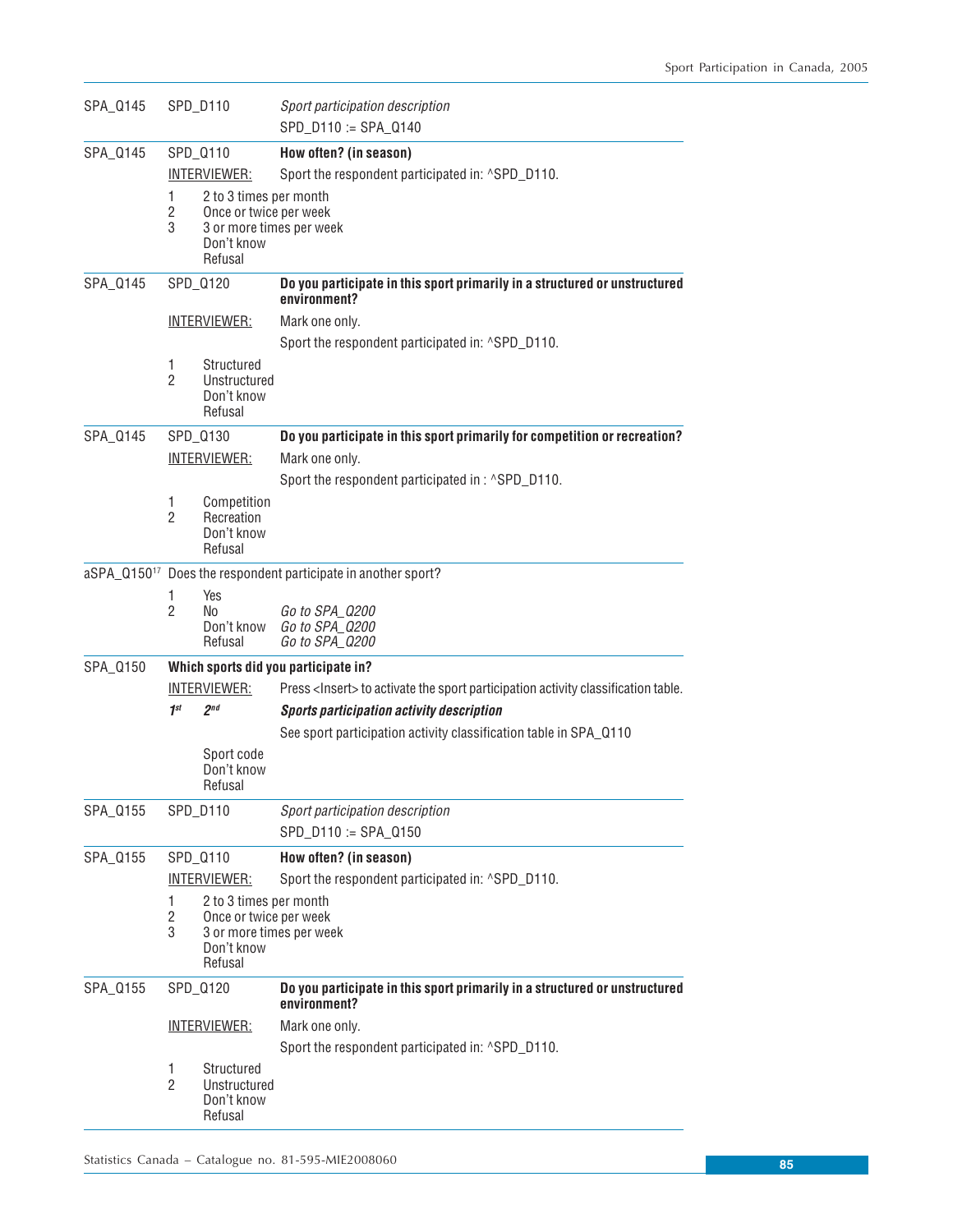| SPA_0155 |                                | SPD_Q130                                                                              | Do you participate in this sport primarily for competition or recreation?                                                                                                                                                                                                                     |
|----------|--------------------------------|---------------------------------------------------------------------------------------|-----------------------------------------------------------------------------------------------------------------------------------------------------------------------------------------------------------------------------------------------------------------------------------------------|
|          |                                | <b>INTERVIEWER:</b>                                                                   | Mark one only.                                                                                                                                                                                                                                                                                |
|          |                                |                                                                                       | Sport the respondent participated in: ^SPD_D110.                                                                                                                                                                                                                                              |
|          | 1<br>$\overline{2}$            | Competition<br>Recreation<br>Don't know<br>Refusal                                    |                                                                                                                                                                                                                                                                                               |
| SPA_0200 |                                |                                                                                       | Did you participate in any competitions or tournaments in the past 12 months?                                                                                                                                                                                                                 |
|          |                                | <b>INTERVIEWER:</b>                                                                   | Include competitions between schools or between teams within a school or<br>at work.                                                                                                                                                                                                          |
|          |                                |                                                                                       | Exclude: Non-competitive aerobics, aquafit, bicycling for recreation/<br>transportation only, body building/body sculpting, car racing, dancing,<br>fishing, fitness classes, hiking, jogging, lifting weights (non-competitive),<br>motorcycling, snowmobiling, and non-competitive walking. |
|          | 1<br>$\overline{2}$            | Yes<br>No<br>Don't know<br>Refusal                                                    | Go to SPA_R310<br>Go to SPA_R310<br>Go to SPA_R310                                                                                                                                                                                                                                            |
| SPA_0210 |                                | For which sport(s)?                                                                   |                                                                                                                                                                                                                                                                                               |
|          |                                | INTERVIEWER:                                                                          | Press <lnsert> to activate the sport participation activity classification table.</lnsert>                                                                                                                                                                                                    |
|          | 1 <sup>st</sup>                | 2 <sub>nd</sub>                                                                       | <b>Sports participation activity description</b>                                                                                                                                                                                                                                              |
|          |                                |                                                                                       | See sport participation activity classification table in SPA_0110                                                                                                                                                                                                                             |
|          |                                | Sport code<br>Don't know<br>Refusal                                                   |                                                                                                                                                                                                                                                                                               |
| SPA_0215 |                                | SCD_D110                                                                              | Sport participation description                                                                                                                                                                                                                                                               |
|          |                                |                                                                                       | SCD_D110 := SPA_Q210                                                                                                                                                                                                                                                                          |
| SPA_0215 |                                | SCD_Q110                                                                              | Was it at the local, regional, provincial or national level?                                                                                                                                                                                                                                  |
|          |                                | <b>INTERVIEWER:</b>                                                                   | Competitions between school or between teams withina school or at work<br>should be coded as other.                                                                                                                                                                                           |
|          |                                |                                                                                       | Sport the respondent competed in: ^SCD_D110.                                                                                                                                                                                                                                                  |
|          | 1<br>$\sqrt{2}$<br>3<br>4<br>5 | Local<br>Regional<br>Provincial<br>National<br>Other-Specify<br>Don't know<br>Refusal |                                                                                                                                                                                                                                                                                               |
| SPA_0215 |                                | SCD_Q111                                                                              | Was it at the local, regional, provincial or national level?                                                                                                                                                                                                                                  |
|          |                                | <u>INTERVIEWER:</u>                                                                   | Specify.<br>Sport the respondent competed in: ^SCD_D110.                                                                                                                                                                                                                                      |
|          |                                | STRING [50]<br>Don't know<br>Refusal                                                  |                                                                                                                                                                                                                                                                                               |
|          |                                |                                                                                       | aSPA_Q220 <sup>18</sup> Did the respondent participate in any other competitions or tournaments in the past 12 months?                                                                                                                                                                        |
|          | 1<br>$\overline{2}$            | Yes<br>No<br>Don't know<br>Refusal                                                    | Go to SPA_Q270<br>Go to SPA_Q270<br>Go to SPA_Q270                                                                                                                                                                                                                                            |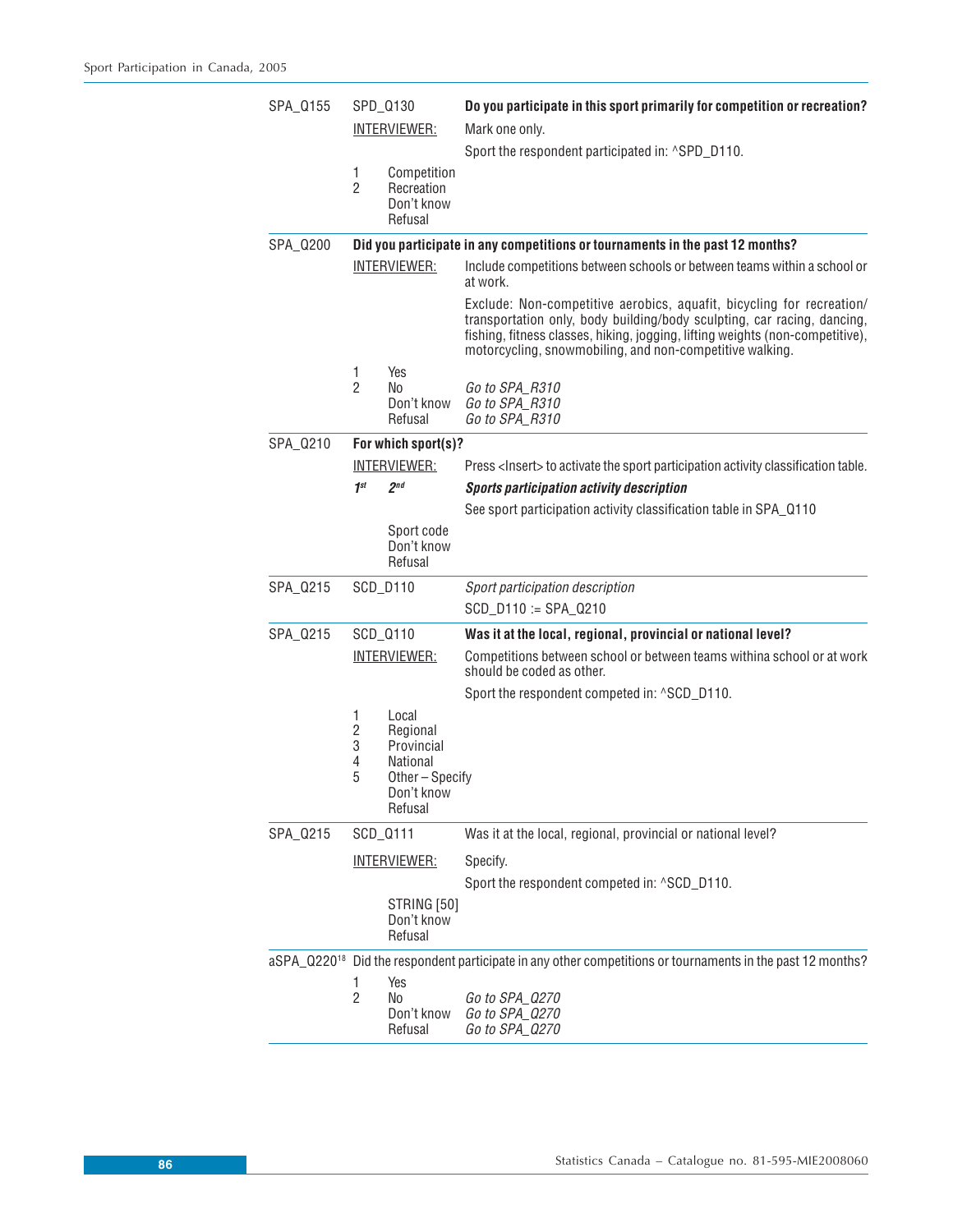| SPA_Q220                | For which sport(s)?                |                                                                                       |                                                                                                     |  |  |  |  |
|-------------------------|------------------------------------|---------------------------------------------------------------------------------------|-----------------------------------------------------------------------------------------------------|--|--|--|--|
|                         | 1 <sup>st</sup>                    | 2 <sub>nd</sub>                                                                       | <b>Sports participation activity description</b>                                                    |  |  |  |  |
|                         |                                    |                                                                                       | See sport participation activity classification table in SPA_Q110                                   |  |  |  |  |
|                         |                                    | Sport code<br>Don't know<br>Refusal                                                   |                                                                                                     |  |  |  |  |
| SPA_Q225                |                                    | SCD_D110                                                                              | Sport participation description                                                                     |  |  |  |  |
|                         |                                    |                                                                                       | $SCD_D110 := SPA_Q220$                                                                              |  |  |  |  |
| SPA_Q225                | SCD_Q110                           |                                                                                       | Was it at the local, regional, provincial or national level?                                        |  |  |  |  |
|                         |                                    | <u>INTERVIEWER:</u>                                                                   | Competitions between school or between teams withina school or at work<br>should be coded as other. |  |  |  |  |
|                         |                                    |                                                                                       | Sport the respondent competed in: ^SCD_D110.                                                        |  |  |  |  |
|                         | 1<br>2<br>3<br>4<br>5              | Local<br>Regional<br>Provincial<br>National<br>Other-Specify<br>Don't know<br>Refusal |                                                                                                     |  |  |  |  |
| SPA_Q225                |                                    | SCD_Q111                                                                              | Was it at the local, regional, provincial or national level?                                        |  |  |  |  |
|                         | <u>INTERVIEWER:</u>                |                                                                                       | Specify.                                                                                            |  |  |  |  |
|                         |                                    |                                                                                       | Sport the respondent competed in: ^SCD_D110.                                                        |  |  |  |  |
|                         |                                    | STRING [50]<br>Don't know<br>Refusal                                                  |                                                                                                     |  |  |  |  |
| aSPA Q230 <sup>19</sup> |                                    |                                                                                       | Did the respondent participate in any other competitions or tournaments in the past 12 months?      |  |  |  |  |
|                         | 1<br>$\overline{2}$                | Yes<br>No<br>Don't know<br>Refusal                                                    | Go to SPA_Q270<br>Go to SPA_Q270<br>Go to SPA_Q270                                                  |  |  |  |  |
| SPA_Q230                |                                    | For which sport(s)?                                                                   |                                                                                                     |  |  |  |  |
|                         | 1 <sup>st</sup>                    | 2 <sub>nd</sub>                                                                       | <b>Sports participation activity description</b>                                                    |  |  |  |  |
|                         |                                    |                                                                                       | See sport participation activity classification table in SPA_Q110                                   |  |  |  |  |
|                         |                                    | Sport code<br>Don't know<br>Refusal                                                   |                                                                                                     |  |  |  |  |
| SPA_Q235                |                                    | SCD_D110                                                                              | Sport participation description                                                                     |  |  |  |  |
|                         |                                    |                                                                                       | SCD_D110 := SPA_Q230                                                                                |  |  |  |  |
| SPA_Q235                |                                    | SCD_Q110                                                                              | Was it at the local, regional, provincial or national level?                                        |  |  |  |  |
|                         | <u>INTERVIEWER:</u>                |                                                                                       | Competitions between school or between teams withina school or at work<br>should be coded as other. |  |  |  |  |
|                         |                                    |                                                                                       | Sport the respondent competed in: ^SCD_D110.                                                        |  |  |  |  |
|                         | 1<br>$\overline{c}$<br>3<br>4<br>5 | Local<br>Regional<br>Provincial<br>National<br>Other-Specify<br>Don't know<br>Refusal |                                                                                                     |  |  |  |  |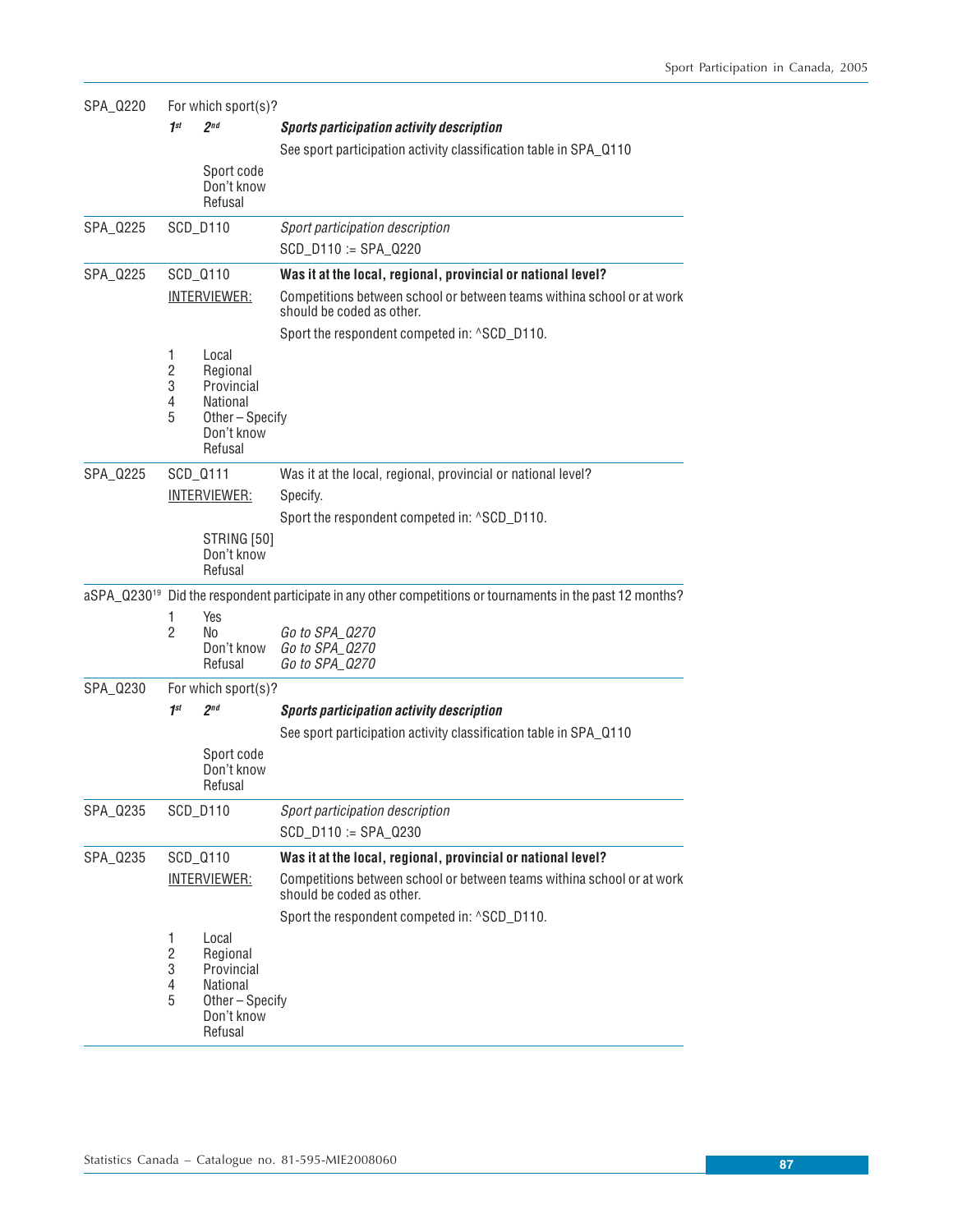| SPA_0235 | SCD_0111<br><u>INTERVIEWER:</u>    |                                                                                         | Was it at the local, regional, provincial or national level?<br>Specify.<br>Sport the respondent competed in: ^SCD_D110. |
|----------|------------------------------------|-----------------------------------------------------------------------------------------|--------------------------------------------------------------------------------------------------------------------------|
|          |                                    | STRING [50]<br>Don't know<br>Refusal                                                    |                                                                                                                          |
|          |                                    |                                                                                         | aSPA_Q240 <sup>20</sup> Did the respondent participate in any other competitions or tournaments in the past 12 months?   |
|          | 1<br>$\mathfrak{p}$                | Yes<br>No<br>Don't know<br>Refusal                                                      | Go to SPA_Q270<br>Go to SPA_Q270<br>Go to SPA_Q270                                                                       |
| SPA_0240 |                                    | For which sport(s)?                                                                     |                                                                                                                          |
|          | 1 <sup>st</sup>                    | 2 <sup>nd</sup>                                                                         | <b>Sports participation activity description</b>                                                                         |
|          |                                    | Sport code<br>Don't know<br>Refusal                                                     | See sport participation activity classification table in SPA_Q110                                                        |
| SPA_0245 |                                    | SCD_D110                                                                                | Sport participation description<br>$SCD_D110 := SPA_Q240$                                                                |
| SPA_0245 |                                    | SCD_Q110                                                                                | Was it at the local, regional, provincial or national level?                                                             |
|          | <u>INTERVIEWER:</u>                |                                                                                         | Competitions between school or between teams withina school or at work<br>should be coded as other.                      |
|          |                                    |                                                                                         | Sport the respondent competed in: ^SCD_D110.                                                                             |
|          | 1<br>$\overline{2}$<br>3<br>4<br>5 | Local<br>Regional<br>Provincial<br>National<br>Other - Specify<br>Don't know<br>Refusal |                                                                                                                          |
| SPA_0245 |                                    | SCD_0111                                                                                | Was it at the local, regional, provincial or national level?                                                             |
|          |                                    | INTERVIEWER:                                                                            | Specify.                                                                                                                 |
|          |                                    | <b>STRING [50]</b><br>Don't know<br>Refusal                                             | Sport the respondent competed in: ^SCD_D110.                                                                             |
|          |                                    |                                                                                         | aSPA_Q250 <sup>21</sup> Did the respondent participate in any other competitions or tournaments in the past 12 months?   |
|          | 1<br>$\overline{2}$                | Yes<br><b>No</b><br>Don't know<br>Refusal                                               | Go to SPA_Q270<br>Go to SPA_Q270<br>Go to SPA_Q270                                                                       |
| SPA_Q250 |                                    | For which sport(s)?                                                                     |                                                                                                                          |
|          | 1 <sup>st</sup>                    | 2 <sub>nd</sub>                                                                         | <b>Sports participation activity description</b>                                                                         |
|          |                                    | Sport code<br>Don't know<br>Refusal                                                     | See sport participation activity classification table in SPA_Q110                                                        |
| SPA_0255 |                                    | SCD_D110                                                                                | Sport participation description                                                                                          |
|          |                                    |                                                                                         | $SCD_D110 := SPA_Q250$                                                                                                   |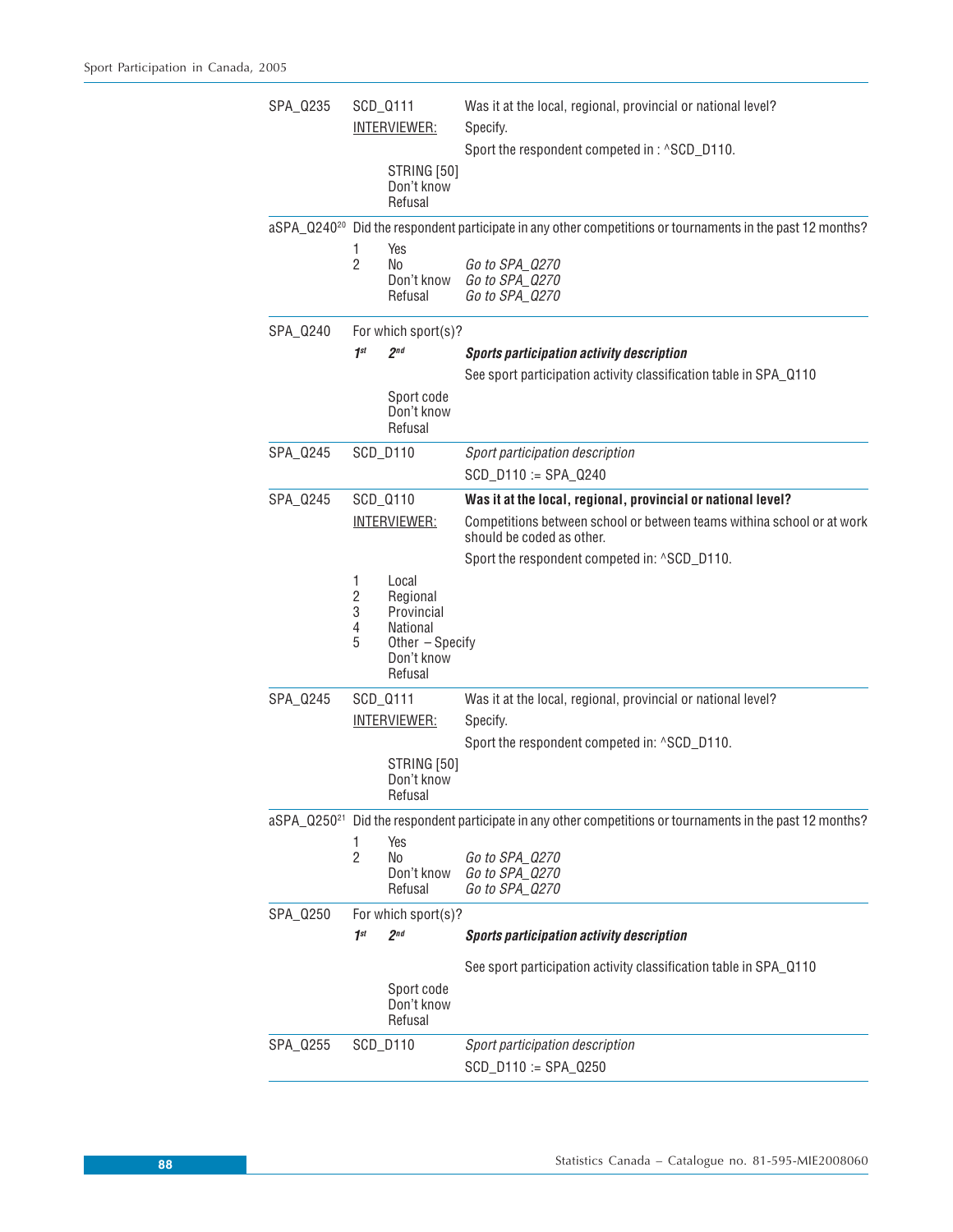| SPA_Q255 | SCD_Q110                                 |                                                                                              | Was it at the local, regional, provincial or national level?                                        |  |  |
|----------|------------------------------------------|----------------------------------------------------------------------------------------------|-----------------------------------------------------------------------------------------------------|--|--|
|          | INTERVIEWER:                             |                                                                                              | Competitions between school or between teams withina school or at work<br>should be coded as other. |  |  |
|          |                                          |                                                                                              | Sport the respondent competed in: ^SCD_D110.                                                        |  |  |
|          | 1<br>$\mathbf{2}$<br>3<br>4<br>5         | Local<br>Regional<br>Provincial<br><b>National</b><br>Other-Specify<br>Don't know<br>Refusal |                                                                                                     |  |  |
| SPA_Q255 | SCD_Q111                                 |                                                                                              | Was it at the local, regional, provincial or national level?                                        |  |  |
|          |                                          | <u>INTERVIEWER:</u>                                                                          | Specify.                                                                                            |  |  |
|          |                                          |                                                                                              | Sport the respondent competed in: ^SCD_D110.                                                        |  |  |
|          |                                          | STRING [50]<br>Don't know<br>Refusal                                                         |                                                                                                     |  |  |
| SPA_0270 |                                          | Do you have a coach?                                                                         |                                                                                                     |  |  |
|          | <b>INTERVIEWER:</b>                      |                                                                                              | A coach specializes in improving sport-specific performance in training<br>and competition.         |  |  |
|          |                                          |                                                                                              | Exclude: Personal trainers and fitness instructors.                                                 |  |  |
|          | 1<br>$\mathfrak{p}$                      | Yes<br>No<br>Don't know<br>Refusal                                                           |                                                                                                     |  |  |
| SPA_Q310 |                                          |                                                                                              | To what degree is sport important in providing you with:                                            |  |  |
|          | physical health and fitness? Is it:<br>. |                                                                                              |                                                                                                     |  |  |
|          |                                          | INTERVIEWER:                                                                                 | Read categories to respondent.                                                                      |  |  |
|          | 1<br>2<br>3                              | very important?<br>somewhat important?<br>not important?<br>Don't know<br>Refusal            |                                                                                                     |  |  |
| SPA_0320 |                                          |                                                                                              | To what degree is sport important in providing you with:                                            |  |  |
|          |                                          | family activity? Is it:                                                                      |                                                                                                     |  |  |
|          |                                          | INTERVIEWER:                                                                                 | Read categories to respondent.                                                                      |  |  |
|          | 1<br>2<br>3                              | very important?<br>somewhat important?<br>not important?<br>Don't know<br>Refusal            |                                                                                                     |  |  |
| SPA_0330 |                                          |                                                                                              | To what degree is sport important in providing you with:                                            |  |  |
|          | new friends and acquaintances? Is it:    |                                                                                              |                                                                                                     |  |  |
|          |                                          | <u>INTERVIEWER:</u>                                                                          | Read categories to respondent.                                                                      |  |  |
|          | 1<br>$\overline{c}$<br>3                 | very important?<br>somewhat important?<br>not important?<br>Don't know<br>Refusal            |                                                                                                     |  |  |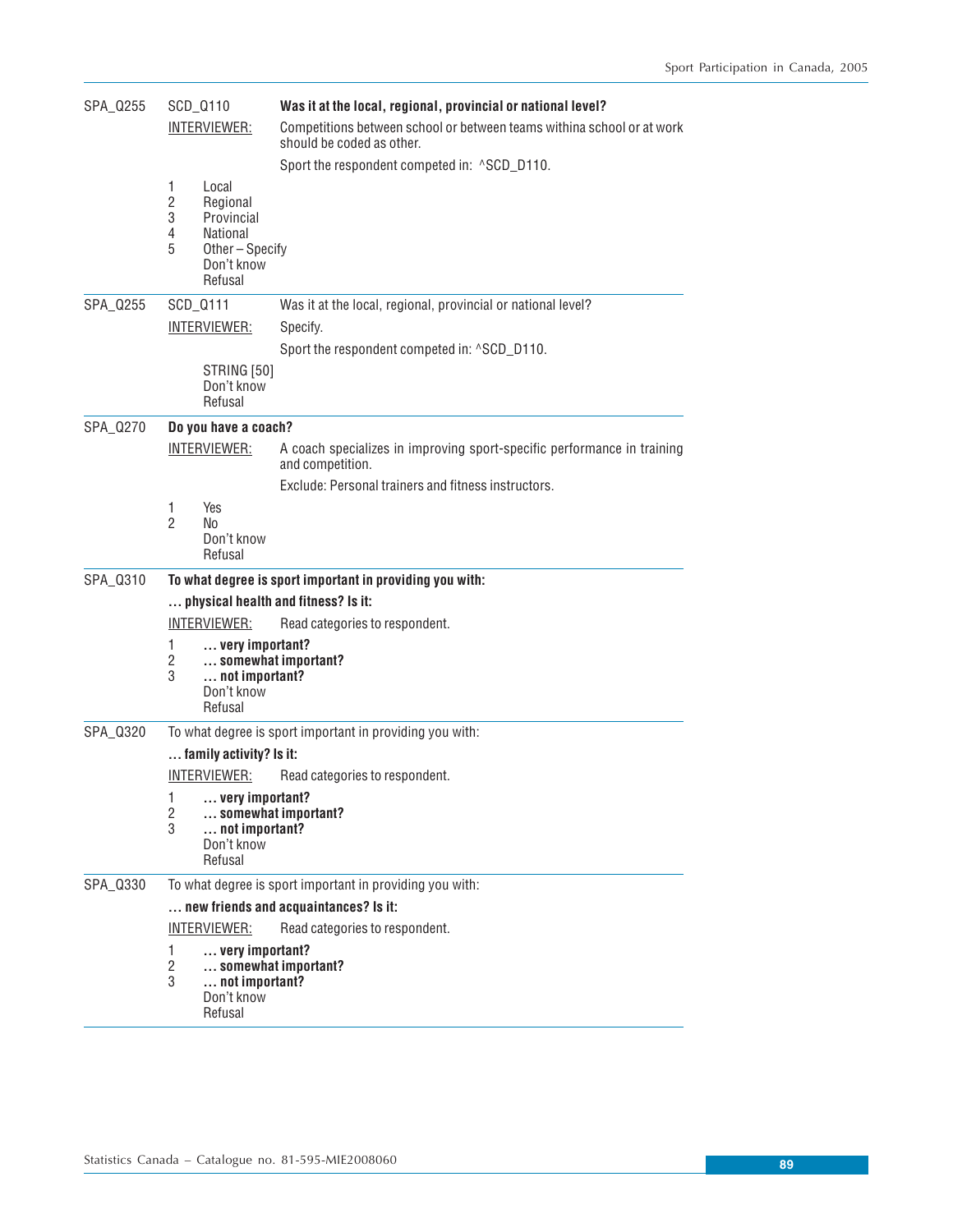| SPA_0340                                                                                                          | To what degree is sport important in providing you with:       |                                                                                                                                                                                               |                                                    |                                                                                                                                                                                                                                                                           |  |
|-------------------------------------------------------------------------------------------------------------------|----------------------------------------------------------------|-----------------------------------------------------------------------------------------------------------------------------------------------------------------------------------------------|----------------------------------------------------|---------------------------------------------------------------------------------------------------------------------------------------------------------------------------------------------------------------------------------------------------------------------------|--|
|                                                                                                                   | fun, recreation and relaxation? Is it:                         |                                                                                                                                                                                               |                                                    |                                                                                                                                                                                                                                                                           |  |
|                                                                                                                   |                                                                | <b>INTERVIEWER:</b>                                                                                                                                                                           |                                                    | Read categories to respondent.                                                                                                                                                                                                                                            |  |
|                                                                                                                   | 1<br>$\overline{2}$<br>3                                       | very important?<br>not important?<br>Don't know<br>Refusal                                                                                                                                    | somewhat important?                                |                                                                                                                                                                                                                                                                           |  |
| SPA_0350                                                                                                          |                                                                |                                                                                                                                                                                               |                                                    | To what degree is sport important in providing you with:                                                                                                                                                                                                                  |  |
|                                                                                                                   |                                                                |                                                                                                                                                                                               |                                                    | sense of achievement and skill development? Is it:                                                                                                                                                                                                                        |  |
|                                                                                                                   |                                                                | <u>INTERVIEWER:</u>                                                                                                                                                                           |                                                    | Read categories to respondent.                                                                                                                                                                                                                                            |  |
|                                                                                                                   | 1<br>2<br>3                                                    | very important?<br>not important?<br>Don't know<br>Refusal                                                                                                                                    | somewhat important?                                | Go to SPA_C510<br>Go to SPA_C510<br>Go to SPA C510<br>Go to SPA_C510<br>Go to SPA_C510                                                                                                                                                                                    |  |
| SPA 0410                                                                                                          |                                                                |                                                                                                                                                                                               |                                                    | Are there any particular reasons why you did not regularly participate in any sports?                                                                                                                                                                                     |  |
|                                                                                                                   |                                                                | <u>INTERVIEWER:</u>                                                                                                                                                                           | Mark all that apply.                               |                                                                                                                                                                                                                                                                           |  |
|                                                                                                                   | 11<br>12<br>13<br>14<br>15<br>16<br>17<br>18<br>19<br>20<br>21 | No particular reason<br>Not interested<br>Do not have the time<br>Facilities not available<br>Too expensive<br>Health/injury<br>Age<br>Disability<br>Other – Specify<br>Don't know<br>Refusal | Programs not available in the community            | Do not want to be committed to regular schedule                                                                                                                                                                                                                           |  |
| SPA_C411                                                                                                          | ELSE                                                           |                                                                                                                                                                                               | IF OtherSpec IN SPA_Q410 THEN                      | Go to SPA_Q411<br>Go to SPA_C510                                                                                                                                                                                                                                          |  |
| SPA_Q411                                                                                                          |                                                                | Are there any particular reasons why you did not regularly participate in any sports?                                                                                                         |                                                    |                                                                                                                                                                                                                                                                           |  |
|                                                                                                                   |                                                                | <b>INTERVIEWER:</b>                                                                                                                                                                           | Specify.                                           |                                                                                                                                                                                                                                                                           |  |
|                                                                                                                   |                                                                | STRING [50]<br>Don't know<br>Refusal                                                                                                                                                          |                                                    |                                                                                                                                                                                                                                                                           |  |
| Did other members of your household regularly participate in any sports during the past 12<br>SPA_Q510<br>months? |                                                                |                                                                                                                                                                                               |                                                    |                                                                                                                                                                                                                                                                           |  |
|                                                                                                                   |                                                                | <b>INTERVIEWER:</b>                                                                                                                                                                           | period of the year.                                | Regularly means at least once a week during the season or for a certain                                                                                                                                                                                                   |  |
|                                                                                                                   |                                                                |                                                                                                                                                                                               |                                                    | Exclude: Non-competitive aerobics, aquafit, bicycling for recreation/<br>transportation only, body building/body sculpting, car racing, dancing,<br>fishing, fitness classes, hiking, jogging, lifting weights (non-competitive),<br>motorcycling, snowmobiling, walking. |  |
|                                                                                                                   | 1<br>$\overline{2}$                                            | Yes<br>No<br>Don't know<br>Refusal                                                                                                                                                            | Go to SPA_Q610<br>Go to SPA_Q610<br>Go to SPA_Q610 |                                                                                                                                                                                                                                                                           |  |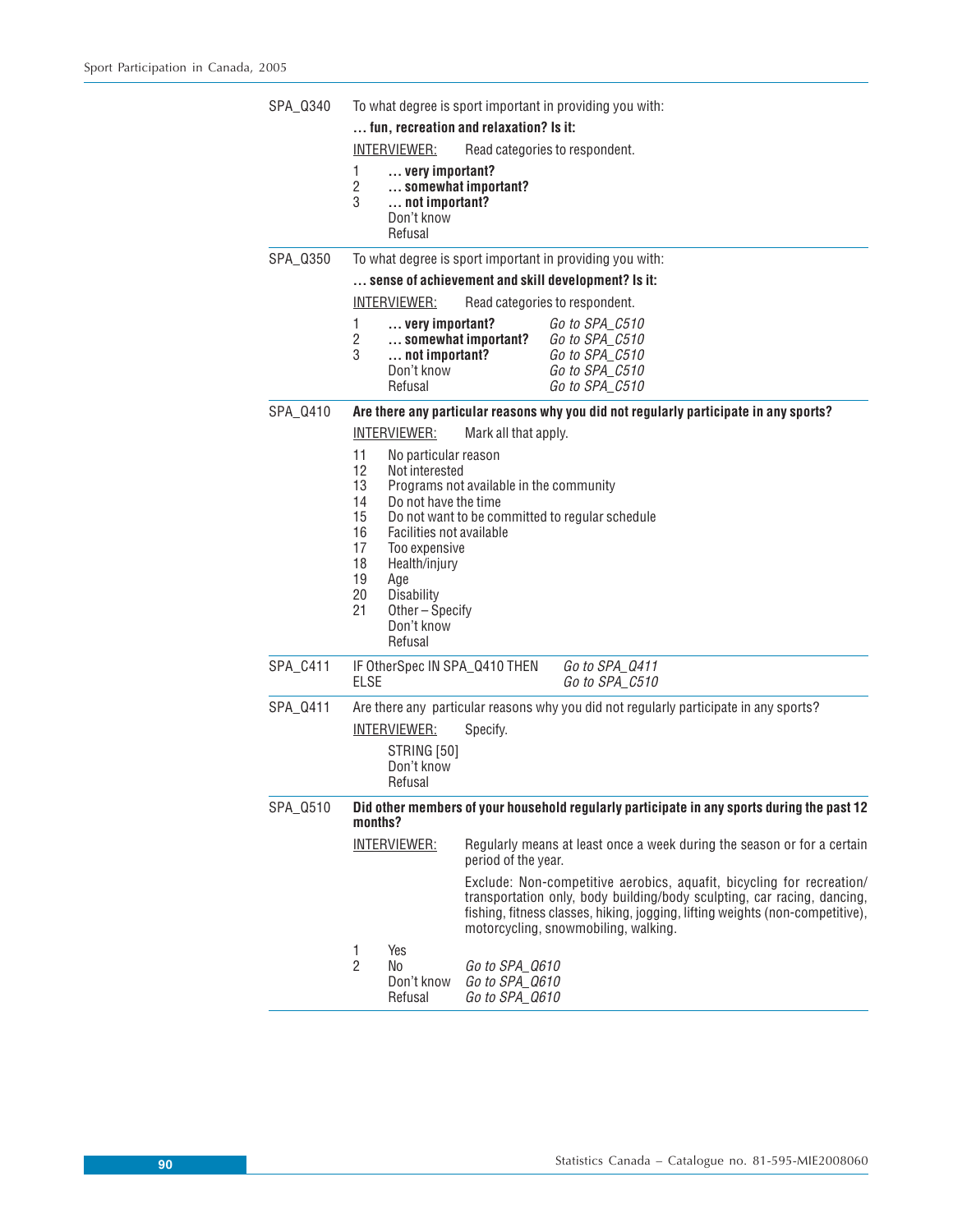| SPA_0515 |                                                                                                                                                                | Who?                                                                      |                                                                                                                                                                                                                   |  |  |  |  |
|----------|----------------------------------------------------------------------------------------------------------------------------------------------------------------|---------------------------------------------------------------------------|-------------------------------------------------------------------------------------------------------------------------------------------------------------------------------------------------------------------|--|--|--|--|
|          | A listing of all household members, except the respondent is displayed. The respondent can<br>report up to 4 other household members.<br>Don't know<br>Refusal |                                                                           |                                                                                                                                                                                                                   |  |  |  |  |
|          | <b>Beginning sports participation activity</b><br>for household member [1] selected in SPA_0515.                                                               |                                                                           |                                                                                                                                                                                                                   |  |  |  |  |
| SPA_0520 |                                                                                                                                                                | <b>HMS_D100</b>                                                           | Name of household member [1] with sports participation                                                                                                                                                            |  |  |  |  |
|          |                                                                                                                                                                |                                                                           | $HMS_D100 := SPA_D515[1]$                                                                                                                                                                                         |  |  |  |  |
| SPA_Q520 |                                                                                                                                                                | HMS_0110                                                                  | For which sports did ^HMS_D100 participate?                                                                                                                                                                       |  |  |  |  |
|          | 1 <sup>st</sup>                                                                                                                                                | 2 <sub>nd</sub>                                                           | <b>Sports participation activity description</b>                                                                                                                                                                  |  |  |  |  |
|          |                                                                                                                                                                | Sport code<br>Don't know<br>Refusal                                       | See sport participation activity classification table in SPA_0110                                                                                                                                                 |  |  |  |  |
| SPA_0520 |                                                                                                                                                                | HMS_0115                                                                  | HSF_D110 Sport participation description for Household member [1]                                                                                                                                                 |  |  |  |  |
|          |                                                                                                                                                                |                                                                           | HSF_D110 := HMS_Q110                                                                                                                                                                                              |  |  |  |  |
| SPA_0520 |                                                                                                                                                                | HMS_0115                                                                  | HSF_Q110 How often? (in season)                                                                                                                                                                                   |  |  |  |  |
|          |                                                                                                                                                                | <b>INTERVIEWER:</b>                                                       | Sport that ^piHMS_D100 participated in: ^HSF_D110.                                                                                                                                                                |  |  |  |  |
|          | 1<br>2<br>3                                                                                                                                                    | 2 to 3 times per month<br>Once or twice per week<br>Don't know<br>Refusal | 3 or more times per week                                                                                                                                                                                          |  |  |  |  |
| SPA_0520 |                                                                                                                                                                | aHMS_Q120 <sup>23</sup>                                                   | Did ^HMS_D100 participate in another sport?                                                                                                                                                                       |  |  |  |  |
|          | 1<br>$\overline{2}$                                                                                                                                            | Yes<br>No<br>Don't know<br>Refusal                                        | Go to end of sports participation activity for household member [1]<br>Go to end of sports participation activity for household member [1]<br>Go to end of sports participation activity for household member [1] |  |  |  |  |
| SPA_0520 |                                                                                                                                                                | HMS_0120                                                                  | For which sports did ^HMS_D100 participate?                                                                                                                                                                       |  |  |  |  |
|          |                                                                                                                                                                | <u>INTERVIEWER:</u>                                                       | Press <lnsert> to activate the sport participation activity classification table.</lnsert>                                                                                                                        |  |  |  |  |
|          | 1 <sup>st</sup>                                                                                                                                                | 2 <sup>nd</sup>                                                           | <b>Sports participation activity description</b>                                                                                                                                                                  |  |  |  |  |
|          |                                                                                                                                                                |                                                                           | See sport participation activity classification table in SPA_Q110                                                                                                                                                 |  |  |  |  |
|          |                                                                                                                                                                | Sport code<br>Don't know<br>Refusal                                       |                                                                                                                                                                                                                   |  |  |  |  |
| SPA_Q520 |                                                                                                                                                                | HMS_0125                                                                  | HSF_D110 Sport participation description for Household member [1]<br>HSF_D110 := HMS_Q120                                                                                                                         |  |  |  |  |
| SPA_0520 |                                                                                                                                                                | HMS_0125                                                                  | HSF_Q110 How often? (in season)                                                                                                                                                                                   |  |  |  |  |
|          |                                                                                                                                                                | <b>INTERVIEWER:</b>                                                       | Sport that ^piHMS_D100 participated in: ^HSF_D110.                                                                                                                                                                |  |  |  |  |
|          | 1<br>$\overline{2}$<br>3                                                                                                                                       | 2 to 3 times per month<br>Once or twice per week<br>Don't know<br>Refusal | 3 or more times per week                                                                                                                                                                                          |  |  |  |  |
| SPA_0520 |                                                                                                                                                                | aHMS_Q130 <sup>24</sup>                                                   | Did ^HMS_D100 participate in another sport?                                                                                                                                                                       |  |  |  |  |
|          | 1<br>$\overline{c}$                                                                                                                                            | Yes<br>No<br>Don't know<br>Refusal                                        | Go to end of sports participation activity for household member [1]<br>Go to end of sports participation activity for household member [1]<br>Go to end of sports participation activity for household member [1] |  |  |  |  |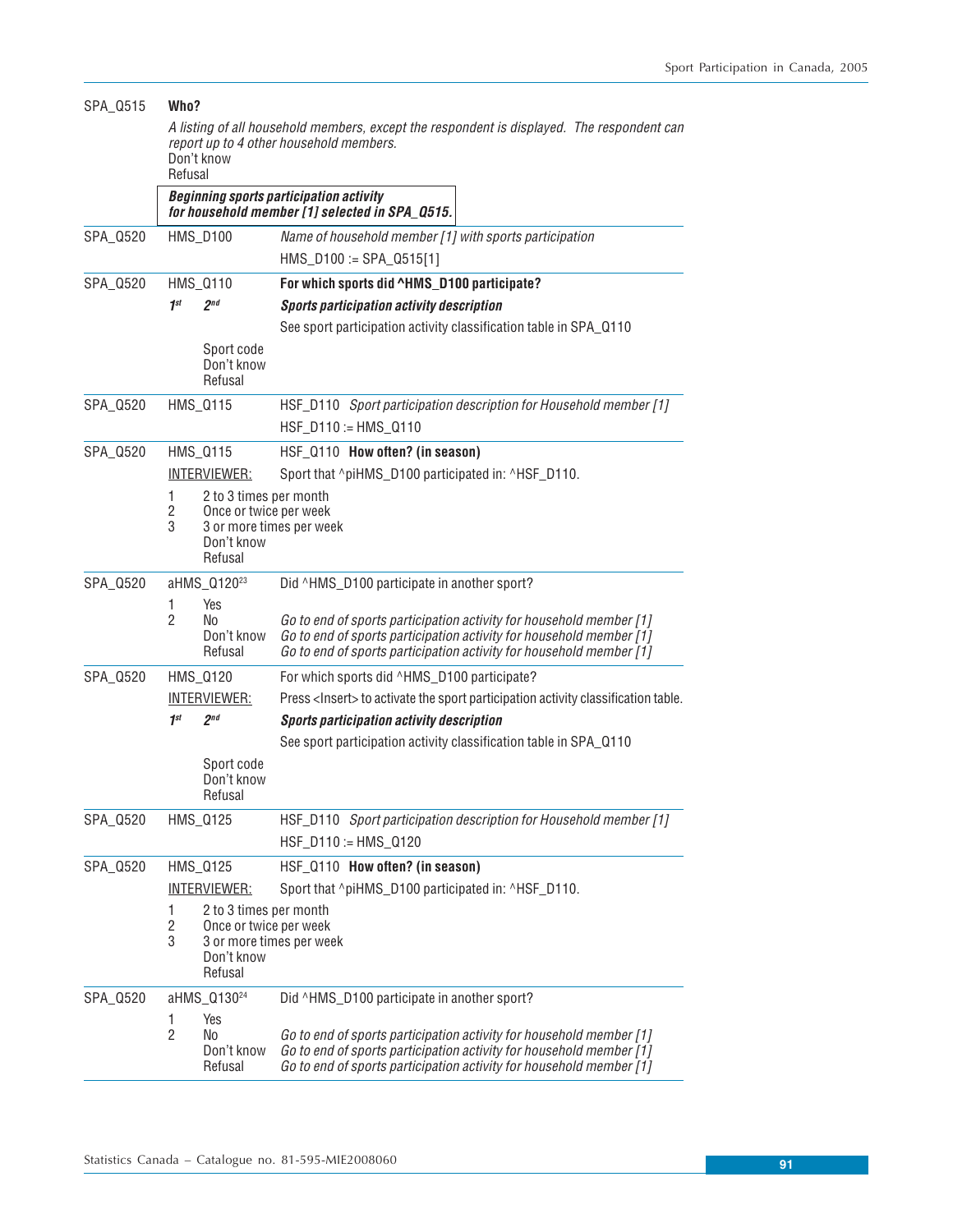| SPA_0520 |                      | HMS_0130                                                                  | For which sports did ^HMS_D100 participate?                                                                                                                                                                       |
|----------|----------------------|---------------------------------------------------------------------------|-------------------------------------------------------------------------------------------------------------------------------------------------------------------------------------------------------------------|
|          | 1 <sup>st</sup>      | 2 <sup>nd</sup>                                                           | <b>Sports participation activity description</b>                                                                                                                                                                  |
|          |                      | Sport code                                                                | See sport participation activity classification table in SPA_Q110                                                                                                                                                 |
|          |                      | Don't know                                                                |                                                                                                                                                                                                                   |
|          |                      | Refusal                                                                   |                                                                                                                                                                                                                   |
| SPA_0520 |                      | HMS_0135                                                                  | HSF_D110 Sport participation description for Household member [1]<br>HSF_D110 := HMS_Q130                                                                                                                         |
| SPA_0520 |                      | HMS_0135                                                                  | HSF_Q110 How often? (in season)                                                                                                                                                                                   |
|          |                      | <u>INTERVIEWER:</u>                                                       | Sport that ^piHMS_D100 participated in: ^HSF_D110.                                                                                                                                                                |
|          | 1<br>$\sqrt{2}$<br>3 | 2 to 3 times per month<br>Once or twice per week<br>Don't know<br>Refusal | 3 or more times per week                                                                                                                                                                                          |
| SPA_0520 |                      | aHMS_Q140 <sup>25</sup>                                                   | Did ^HMS_D100 participate in another sport?                                                                                                                                                                       |
|          | 1                    | Yes                                                                       |                                                                                                                                                                                                                   |
|          | $\overline{2}$       | No<br>Don't know<br>Refusal                                               | Go to end of sports participation activity for household member [1]<br>Go to end of sports participation activity for household member [1]<br>Go to end of sports participation activity for household member [1] |
| SPA_Q520 |                      | HMS_0140                                                                  | For which sports did ^HMS_D100 participate?                                                                                                                                                                       |
|          |                      | <u>INTERVIEWER:</u>                                                       | Press <lnsert> to activate the sport participation activity classification table.</lnsert>                                                                                                                        |
|          | 1 <sup>st</sup>      | 2 <sub>nd</sub>                                                           | Sports participation activity description                                                                                                                                                                         |
|          |                      |                                                                           | See sport participation activity classification table in SPA_Q110                                                                                                                                                 |
|          |                      | Sport code<br>Don't know<br>Refusal                                       |                                                                                                                                                                                                                   |
| SPA_0520 |                      | HMS_0145                                                                  | HSF_D110 Sport participation description for Household member [1]                                                                                                                                                 |
|          |                      |                                                                           | $HSF_D110 := HMS_Q140$                                                                                                                                                                                            |
| SPA_0520 |                      | HMS_0145                                                                  | HSF_Q110 How often? (in season)                                                                                                                                                                                   |
|          |                      | <b>INTERVIEWER:</b>                                                       | Sport that ^piHMS_D100 participated in: ^HSF_D110.                                                                                                                                                                |
|          | 1                    | 2 to 3 times per month                                                    |                                                                                                                                                                                                                   |
|          | 2<br>3               | Once or twice per week                                                    | 3 or more times per week                                                                                                                                                                                          |
|          |                      | Don't know<br>Refusal                                                     |                                                                                                                                                                                                                   |
| SPA_0520 |                      | aHMS_Q150 <sup>26</sup>                                                   | Did ^HMS_D100 participate in another sport?                                                                                                                                                                       |
|          | 1                    | Yes                                                                       |                                                                                                                                                                                                                   |
|          | $\overline{2}$       | No<br>Don't know                                                          | Go to end of sports participation activity for household member [1]<br>Go to end of sports participation activity for household member [1]                                                                        |
|          |                      | Refusal                                                                   | Go to end of sports participation activity or household member [1]                                                                                                                                                |
| SPA_0520 |                      | HMS_0150                                                                  | For which sports did ^HMS_D100 participate?                                                                                                                                                                       |
|          |                      | <u>INTERVIEWER:</u>                                                       | Press <lnsert> to activate the sport participation activity classification table.</lnsert>                                                                                                                        |
|          | 1st                  | 2 <sup>nd</sup>                                                           | <b>Sports participation activity description</b>                                                                                                                                                                  |
|          |                      |                                                                           | See sport participation activity classification table in SPA_0110                                                                                                                                                 |
|          |                      | Sport code<br>Don't know<br>Refusal                                       |                                                                                                                                                                                                                   |
| SPA_0520 |                      | HMS_0155                                                                  | HSF_D110 Sport participation description for Household member [1]                                                                                                                                                 |
|          |                      |                                                                           | HSF_D110 := HMS_Q150                                                                                                                                                                                              |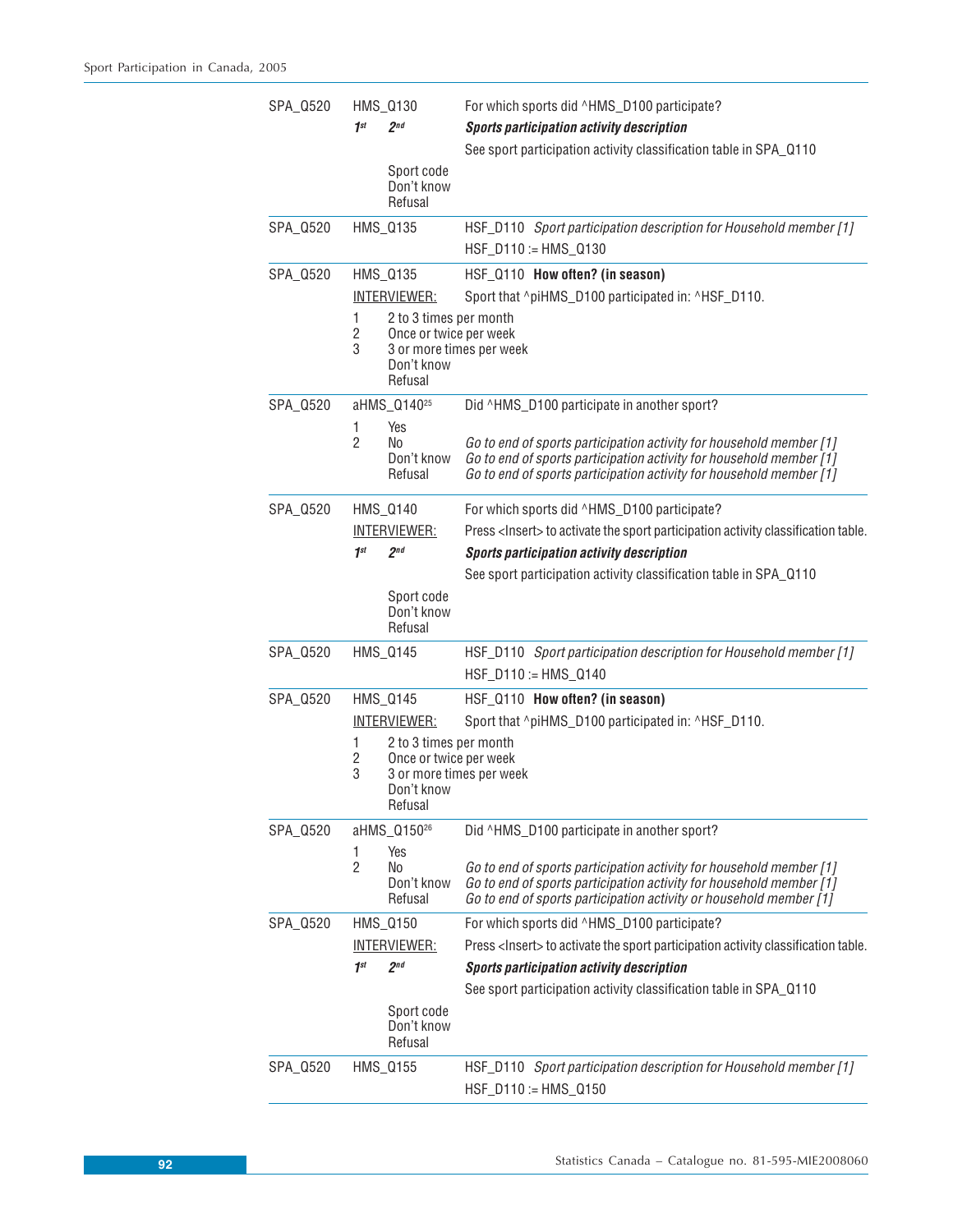| SPA_Q520 | HMS_0155<br>INTERVIEWER:                                                                                                                                    | HSF_Q110 How often? (in season)<br>Sport that ^piHMS_D100 participated in: ^HSF_D110.                                                           |  |  |  |
|----------|-------------------------------------------------------------------------------------------------------------------------------------------------------------|-------------------------------------------------------------------------------------------------------------------------------------------------|--|--|--|
|          | 1<br>2 to 3 times per month<br>$\overline{2}$<br>Once or twice per week<br>3<br>3 or more times per week<br>Don't know<br>Refusal                           |                                                                                                                                                 |  |  |  |
|          |                                                                                                                                                             | End of sports participation activity for<br>household member [1] selected in SPA_0515.                                                          |  |  |  |
|          |                                                                                                                                                             | This collection of sports participation activity for household members is repeated for the other<br>members that were selected in SPA 0515      |  |  |  |
| SPA_Q610 |                                                                                                                                                             | Do you or other members of your household belong to a sport club, local community league<br>or other local/regional amateur sport organization? |  |  |  |
|          | Yes<br>1<br>2<br>No<br>Don't know<br>Refusal                                                                                                                | Go to SPA_Q710<br>Go to SPA_Q710<br>Go to SPA_Q710                                                                                              |  |  |  |
| SPA_Q615 | Who?                                                                                                                                                        |                                                                                                                                                 |  |  |  |
|          | A listing of all household members, including the respondent is displayed. The respondent can<br>report up to 4 household members.<br>Don't know<br>Refusal |                                                                                                                                                 |  |  |  |
| SPA_Q710 | During the past 12 months, have you or other members of your household been involved in<br>amateur sport as a:<br>coach?                                    |                                                                                                                                                 |  |  |  |
|          | 1<br>Yes<br>2<br>No<br>Don't know<br>Refusal                                                                                                                | Go to SPA_Q720<br>Go to SPA_Q720<br>Go to SPA_Q720                                                                                              |  |  |  |
| SPA_Q715 | Who?                                                                                                                                                        |                                                                                                                                                 |  |  |  |
|          | report up to 4 household members.<br>Don't know<br>Refusal                                                                                                  | A listing of all household members, including the respondent is displayed. The respondent can                                                   |  |  |  |
| SPA_Q720 | During the past 12 months, have you or other members of your household been involved in<br>amateur sport as a:                                              |                                                                                                                                                 |  |  |  |
|          | referee/official/umpire?                                                                                                                                    |                                                                                                                                                 |  |  |  |
|          | Yes<br>1<br>2<br>No<br>Don't know<br>Refusal                                                                                                                | Go to SPA_Q730<br>Go to SPA_0730<br>Go to SPA_0730                                                                                              |  |  |  |
| SPA Q725 | Who?                                                                                                                                                        |                                                                                                                                                 |  |  |  |
|          | A listing of all household members, including the respondent is displayed. The respondent can<br>report up to 4 household members.<br>Don't know<br>Refusal |                                                                                                                                                 |  |  |  |
| SPA_0730 | During the past 12 months, have you or other members of your household been involved in<br>amateur sport as a:                                              |                                                                                                                                                 |  |  |  |
|          | administrator or helper?                                                                                                                                    |                                                                                                                                                 |  |  |  |
|          | 1<br>Yes<br>$\overline{2}$<br>No<br>Don't know<br>Refusal                                                                                                   | Go to SPA_Q740<br>Go to SPA_Q740<br>Go to SPA_Q740                                                                                              |  |  |  |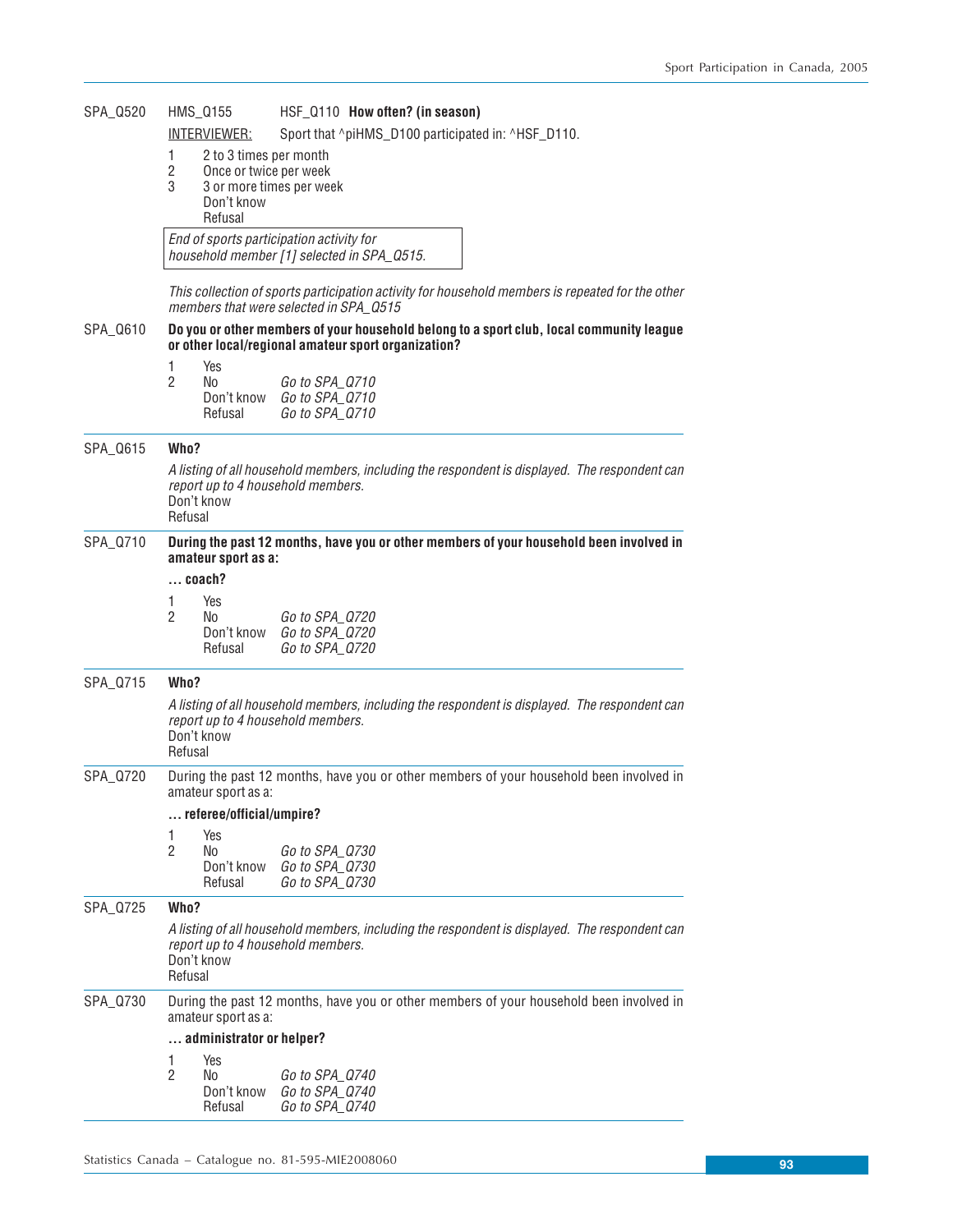| SPA Q735 | Who?                                                                                                                                                        |  |  |  |  |
|----------|-------------------------------------------------------------------------------------------------------------------------------------------------------------|--|--|--|--|
|          | A listing of all household members, including the respondent is displayed. The respondent can<br>report up to 4 household members.<br>Don't know<br>Refusal |  |  |  |  |
| SPA_0740 | During the past 12 months, have you or other members of your household been involved in<br>amateur sport as a:                                              |  |  |  |  |
|          | spectator at amateur sports competitions?                                                                                                                   |  |  |  |  |
|          | Yes<br>1<br>2<br>No<br>Go to End of module<br>Go to End of module<br>Don't know<br>Refusal<br>Go to End of module                                           |  |  |  |  |
| SPA_0745 | Who?                                                                                                                                                        |  |  |  |  |
|          | A listing of all household members, including the respondent is displayed. The respondent can<br>report up to 4 household members.<br>Don't know<br>Refusal |  |  |  |  |
| SPA_C745 | Go to End of module                                                                                                                                         |  |  |  |  |
| SPA_Q800 | Do you belong to a sport club, local community league or other local/regional amateur sport<br>organization?                                                |  |  |  |  |
|          | 1<br>Yes<br>2<br>No<br>Don't know<br>Refusal                                                                                                                |  |  |  |  |
| SPA_Q810 | During the past 12 months, have you been involved in amateur sport as a:                                                                                    |  |  |  |  |
|          | $\ldots$ coach?                                                                                                                                             |  |  |  |  |
|          | 1<br>Yes<br>2<br>No<br>Don't know<br>Refusal                                                                                                                |  |  |  |  |
| SPA_Q820 | During the past 12 months, have you been involved in amateur sport as a:                                                                                    |  |  |  |  |
|          | referee/official/umpire?                                                                                                                                    |  |  |  |  |
|          | Yes<br>1<br>2<br>No<br>Don't know<br>Refusal                                                                                                                |  |  |  |  |
| SPA Q830 | During the past 12 months, have you been involved in amateur sport as a:                                                                                    |  |  |  |  |
|          | administrator or helper?                                                                                                                                    |  |  |  |  |
|          | Yes<br>1<br>$\overline{2}$<br>No<br>Don't know<br>Refusal                                                                                                   |  |  |  |  |
| SPA_Q840 | During the past 12 months, have you been involved in amateur sport as a:                                                                                    |  |  |  |  |
|          | spectator at amateur sports competitions?                                                                                                                   |  |  |  |  |
|          | 1<br>Yes<br>$\overline{2}$<br>No<br>Don't know<br>Refusal                                                                                                   |  |  |  |  |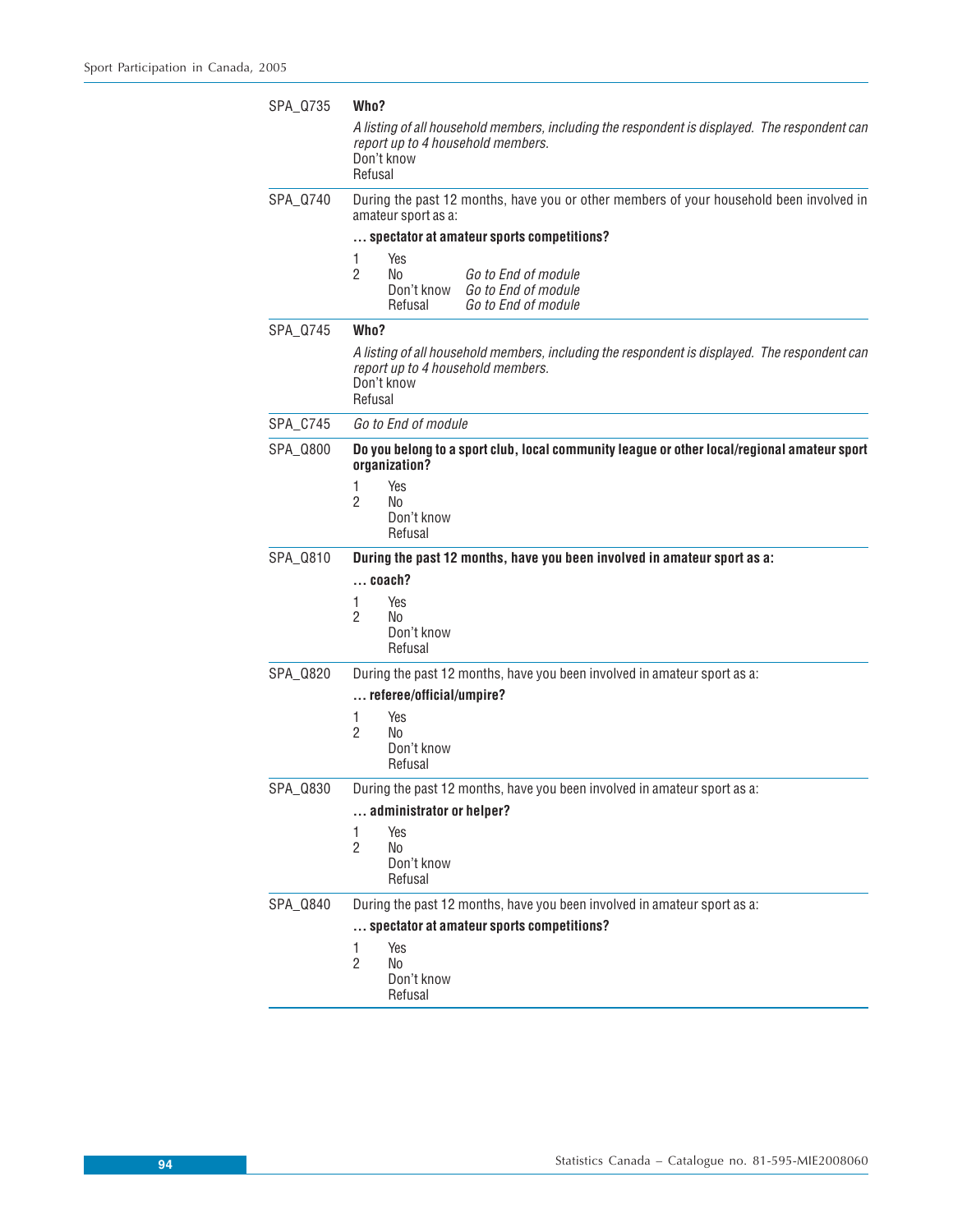# **References**

- Australian Bureau of Statistics, "Participation in Sports and Physical Recreation" (No. 4177.0), 2005-06. http://www.abc.gov.au
- Christel Le Petit and Jean-Marie Berthelot. "Obesity: A Growing Issue", (82-618- MWE2005003), Statistics Canada.
- Duxbury, L., C. Higgins and D. Coghill, 2003, "Voices of Canadians: Seeking Work-Life Balance. Government of Canada".
- Jordan D. Metzl and Carol Shookhoff, "The Benefits of Youth Sports: The Young Athlete" http://www.enotalone.com/article/5298.html
- Ogrodnik Lucie, "Sport participation in Canada, 1998." Statistics Canada.
- Offord, D.R., E. L Lipman and E. K. Duku. 1988 and modified, March 2005. "Sports, The Arts and Community Programs: Rates and Correlates of Participation". Ottawa: Human Resources Development Canada.
- Sport England, "The Framework for Sport in England: Making England an Active and Successful Sporting Nation, A vision for 2020" page 12, Sport England 2004 SE/2273/10M/03/04.
- The Conference Board of Canada, "Strengthening Canada: The Socio-economic Benefits of Sports Participation in Canada" by Michael Bloom, Michael Grant and Douglas Watt.
- The Office for National Statistics, "General Household Survey: Participation in Sports in Great Britain."
- Turcotte, Martin, "Time Spent with Family during a Typical Workday, 1986 to 2005. Canadian Social Trends (Statistics Canada, Catalogue 11-008) 2007, p. 2.
- United States Department of Health and Human Services, "Physical Activity and Health: A Report of the Surgeon General of the United States", 1994.
- United States Department of Health and Human Services. National Centre for Health Statistics. 2005 National Health Interview Survey on leisure-time physical activity of adult Americans 18 years and over. http://www.cdc.gov
- Veenhof B., "The Internet: Is it Changing the Way Canadians Spend their Time?" (Statistics Canada, Catalogue 56F0004MIE no. 13), 2006, pp.6-12.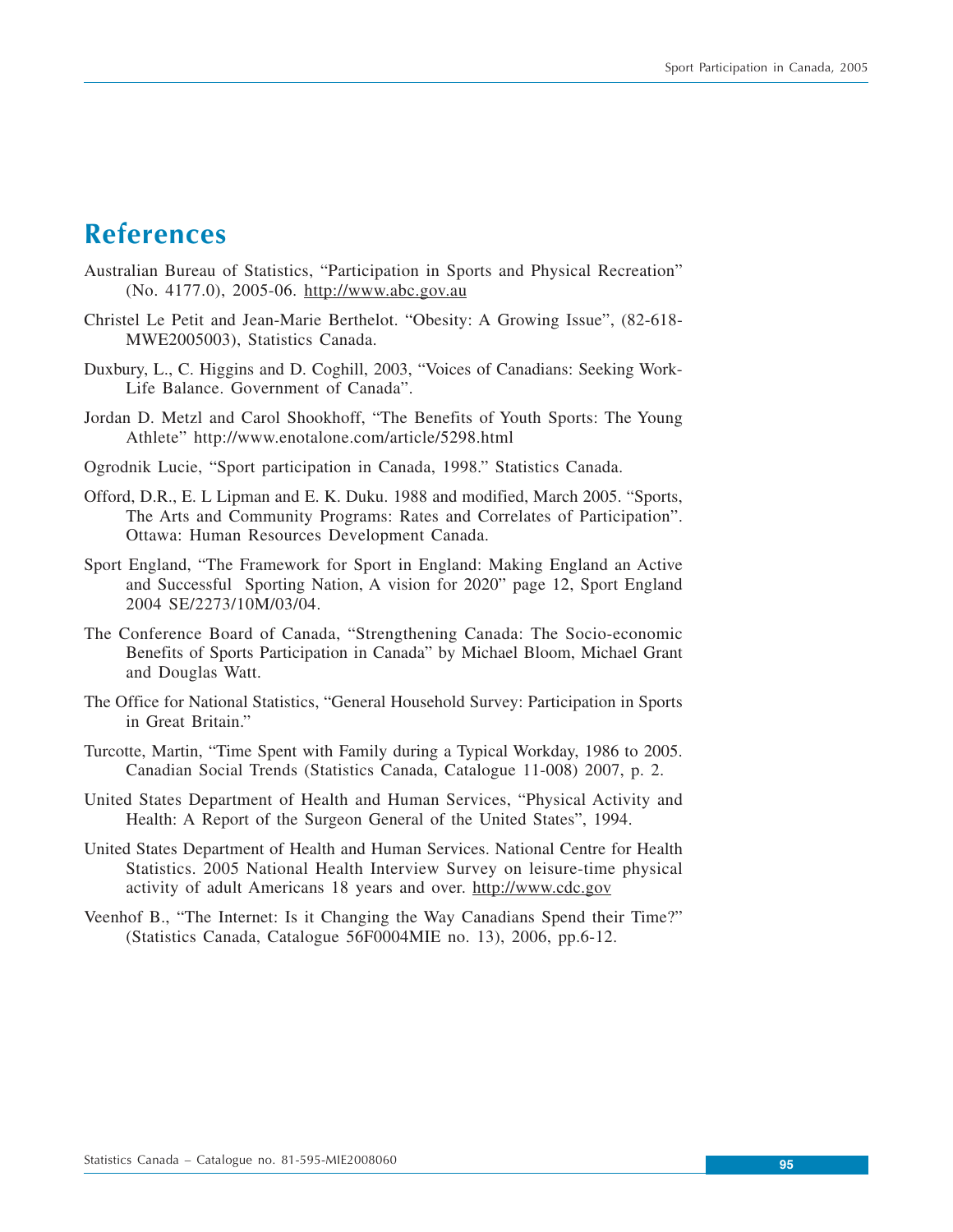# **Endnotes**

- 1. The participation rate refers to active participants in a group or population expressed as a percentage of the total group or population.
- 2. Recent immigrants are those who came to Canada after 1990.
- 3. "Sport Participation in Canada, 1998." Sport Canada.
- 4. See their web site at *www.cflri.ca*
- 5. The participation rate was for Australians 15 years and over who participated in sports and physical recreation activities twice a week in 2005-06.
- 6. National Centre for Health Statistics. 2005 National Health Interview Survey on leisure-time physical activity of adult Americans 18 years and over.
- 7. Offord, D.R., E.L Lipman and E.K. Duku, 1998. "Sports, The Arts and Community Programs: Rates and Correlates of Participation".
- 8. Part-time employees work less than 30 hours per week.
- 9. Mountain boarding (also known as dirt boarding or all-terrain boarding) is a new board sport derived from snow boarding.
- 10. Offord, D.R., E.L Lipman and E.K. Duku. 1988 and modified, March 2005. "Sports, The Arts and Community Programs: Rates and Correlates of Participation".
- 11. These are Canadians born during the baby boom (unusual spike in birth rates) of 1946 to 1965.
- 12. Jordan D. Metzl and Carol Shookhoff, "The Benefits of Youth Sports: The Young Athlete" www.enotalone.com/article/5298.html.
- 13. The Conference Board of Canada, "Strengthening Canada: The Socio-economic Benefits of Sports Participation in Canada", p. 32.
- 14. Sport England, "The Framework for Sport in England: Making England an Active and Successful Sporting Nation, A vision for 2020" p. 12. Sport England 2004 SE/2273/10M/03/04.
- 15. See "Obesity: A Growing Issue" by Christel Le Petit and Jean-Marie Berthelot (82-618-MWE2005003), Statistics Canada.
- 16. Martin Turcotte. "Time Spent with Family during a Typical Workday, 1986 to 2005. Canadian Social Trends (Statistics Canada, Catalogue 11-008) 2007, p. 2.
- 17. Duxbury, L., C. Higgins and D. Coghill, 2003, "Voices of Canadians: Seeking Work-Life Balance. Government of Canada".
- 18. The Conference Board of Canada, "Strengthening Canada: The Socio-economic Benefits of Sports Participation in Canada" by Michael Bloom, Michael Grant and Douglas Watt, Chapter 8.
- 19. Veenhof, B., "The Internet: Is it Changing the Way Canadians Spend their Time?" (Statistics Canada, Catalogue 56F0004MIE no. 13) 2006, pp. 6-12.
- 20. Jordan D. Metzl and Carol Shookhoff, "The Benefits of Youth Sports: The Young Athlete" www.enotalone.com/article/5298.html.
- 21. The Conference Board of Canada, "Strengthening Canada: The Socio-economic Benefits of Sports Participation in Canada", pp. 24-28.
- 22. The Conference Board of Canada, "Strengthening Canada: The Socio-economic Benefits of Sports Participation in Canada", p. 36.
- 23. Please note that this is an AUXFIELD and will not appear on the GSS Cycle 19 database.
- 24. Please note that this is an AUXFIELD and will not appear on the GSS Cycle 19 database.
- 25. Please note that this is an AUXFIELD and will not appear on the GSS Cycle 19 database.
- 26. Please note that this is an AUXFIELD and will not appear on the GSS Cycle 19 database.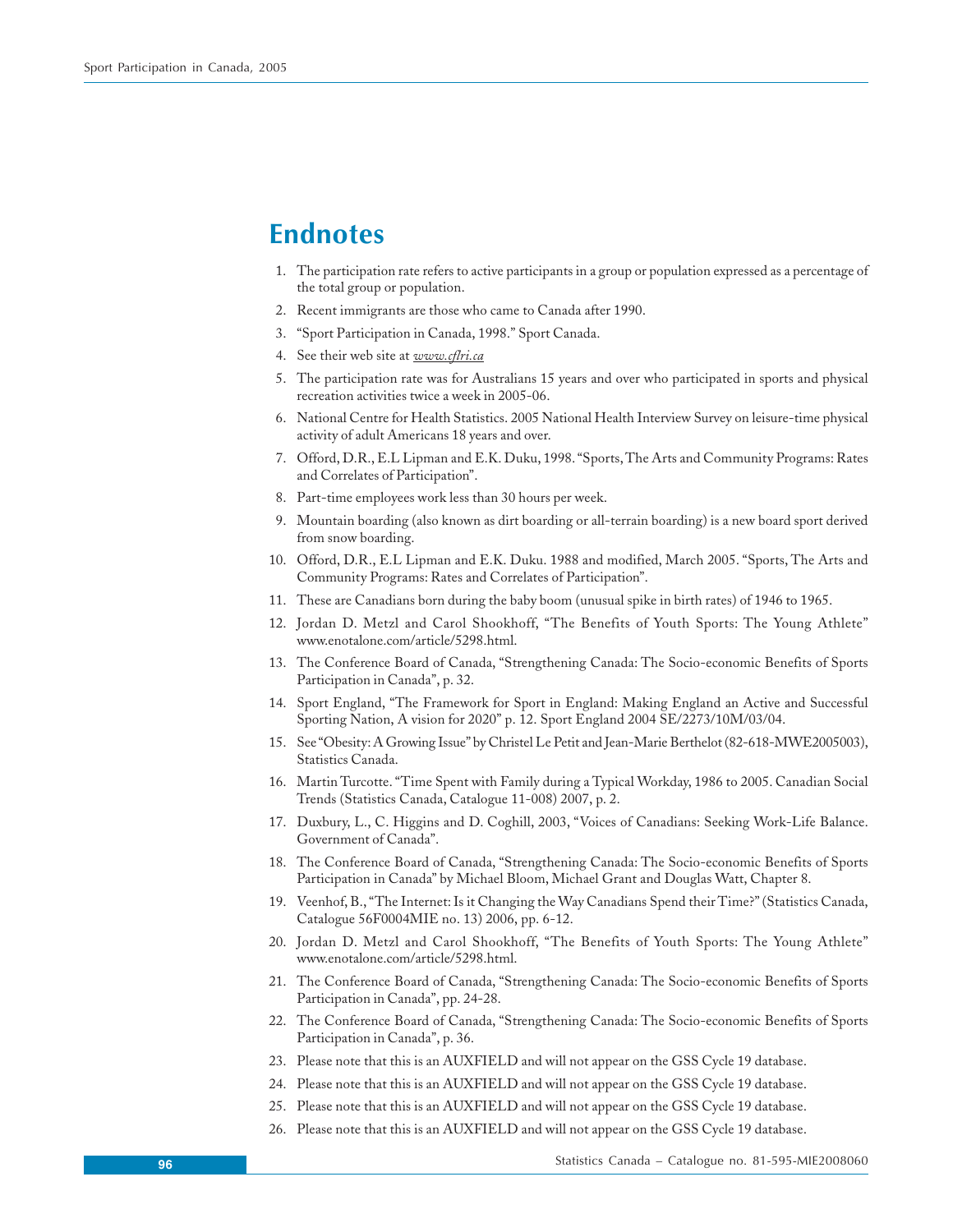# **Culture, Tourism and the Centre for Education Statistics Research Papers Cumulative index**

Statistics Canada's **Division of Culture, Tourism and the Centre for Education Statistics** develops surveys, provides statistics and conducts research and analysis relevant to current issues in its three areas of responsibility.

The **Culture Statistics Program** creates and disseminates timely and comprehensive information on the culture sector in Canada. The program manages a dozen regular census surveys and databanks to produce data that support policy decision and program management requirements. Issues include the economic impact of culture, the consumption of culture goods and services, government, personal and corporate spending on culture, the culture labour market, and international trade of culture goods and services. Analysis is also published in *Focus on Culture* (87-004-XIE, free, http://www.statcan.ca/bsolc/english/bsolc?catno=87-004-X).

The **Tourism Statistics Program** provides information on domestic and international tourism. The program covers the Canadian Travel Survey and the International Travel Survey. Together, these surveys shed light on the volume and characteristics of trips and travellers to, from and within Canada.

The **Centre for Education Statistics** develops and delivers a comprehensive program of pan-Canadian education statistics and analysis in order to support policy decisions and program management, and to ensure that accurate and relevant information concerning education is available to the Canadian public and to other educational stakeholders. The Centre conducts fifteen institutional and over ten household education surveys. Analysis is also published in *Education Matters* (81-004-XIE, free, http://www.statcan.ca/bsolc/english/bsolc?catno=81- 004-X), and in the *Analytical Studies Branch research paper series* (11F0019MIE, free, http://www.statcan.ca/bsolc/english/bsolc?catno=11F0019M).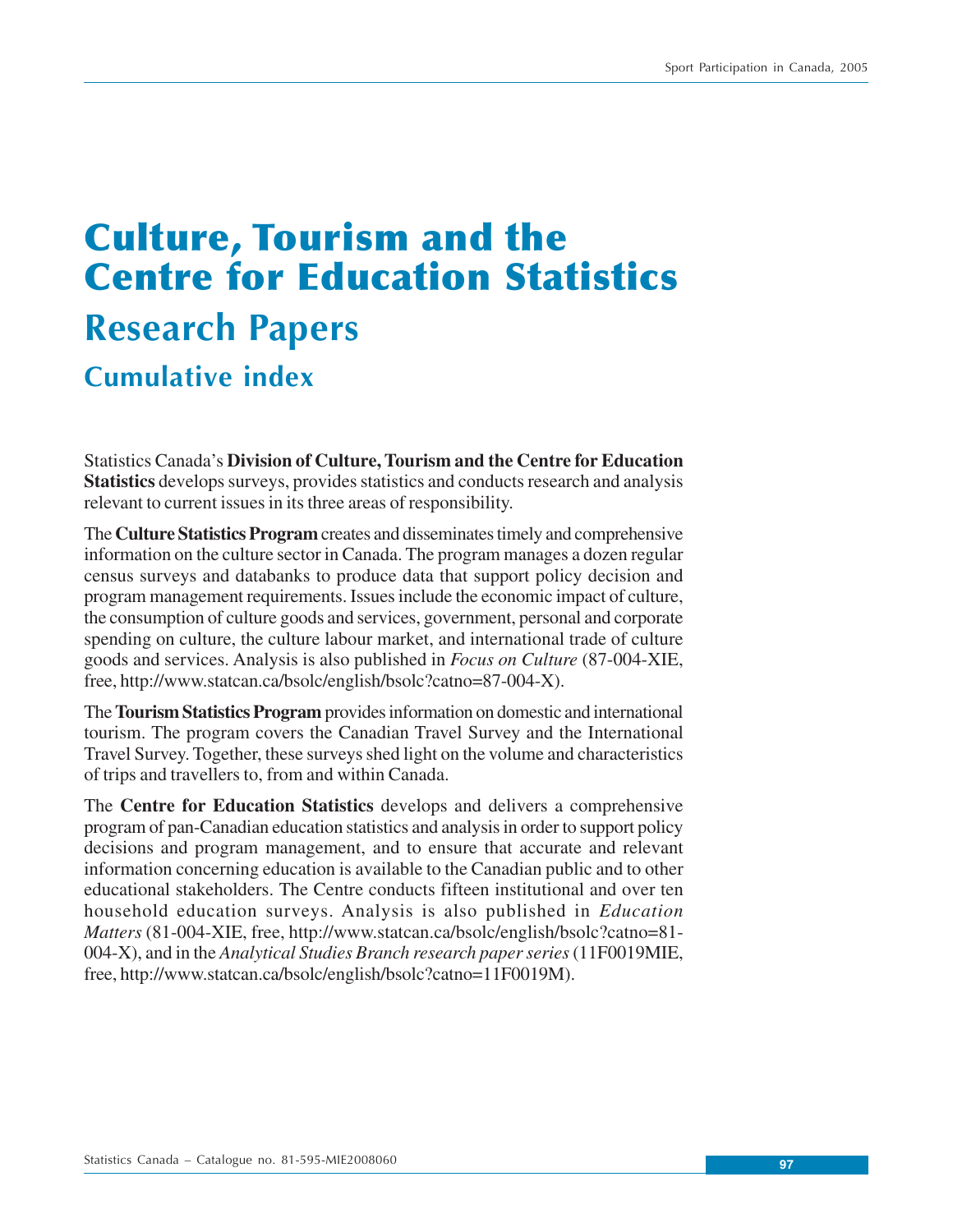| 81-595-MIE2002001 | Understanding the rural-urban reading gap                                                                                                                                               |
|-------------------|-----------------------------------------------------------------------------------------------------------------------------------------------------------------------------------------|
| 81-595-MIE2003002 | Canadian education and training services abroad:<br>the role of contracts funded by international<br>financial institution                                                              |
| 81-595-MIE2003003 | Finding their way: a profile of young Canadian<br>graduates                                                                                                                             |
| 81-595-MIE2003004 | Learning, earning and leaving – The relationship<br>between working while in high school and dropping<br>out                                                                            |
| 81-595-MIE2003005 | Linking provincial student assessments with national<br>and international assessments                                                                                                   |
| 81-595-MIE2003006 | Who goes to post-secondary education and when:<br>Pathways chosen by 20 year-olds                                                                                                       |
| 81-595-MIE2003007 | Access, persistence and financing: First results from<br>the Postsecondary Education Participation Survey<br>(PEPS)                                                                     |
| 81-595-MIE2003008 | The labour market impacts of adult education and<br>training in Canada                                                                                                                  |
| 81-595-MIE2003009 | Issues in the design of Canada's Adult Education and<br><b>Training Survey</b>                                                                                                          |
| 81-595-MIE2003010 | Planning and preparation: First results from the Survey<br>of Approaches to Educational Planning (SAEP) 2002                                                                            |
| 81-595-MIE2003011 | A new understanding of postsecondary education in<br>Canada: A discussion paper                                                                                                         |
| 81-595-MIE2004012 | Variation in literacy skills among Canadian provinces:<br>Findings from the OECD PISA                                                                                                   |
| 81-595-MIE2004013 | Salaries and salary scales of full-time teaching staff at<br>Canadian universities, 2001-2002: final report                                                                             |
| 81-595-MIE2004014 | In and out of high school: First results from the second<br>cycle of the Youth in Transition Survey, 2002                                                                               |
| 81-595-MIE2004015 | Working and Training: First Results of the 2003 Adult<br><b>Education and Training Survey</b>                                                                                           |
| 81-595-MIE2004016 | Class of 2000: Profile of Postsecondary Graduates and<br><b>Student Debt</b>                                                                                                            |
| 81-595-MIE2004017 | Connectivity and ICT integration in Canadian<br>elementary and secondary schools: First results from<br>the Information and Communications Technologies in<br>Schools Survey, 2003-2004 |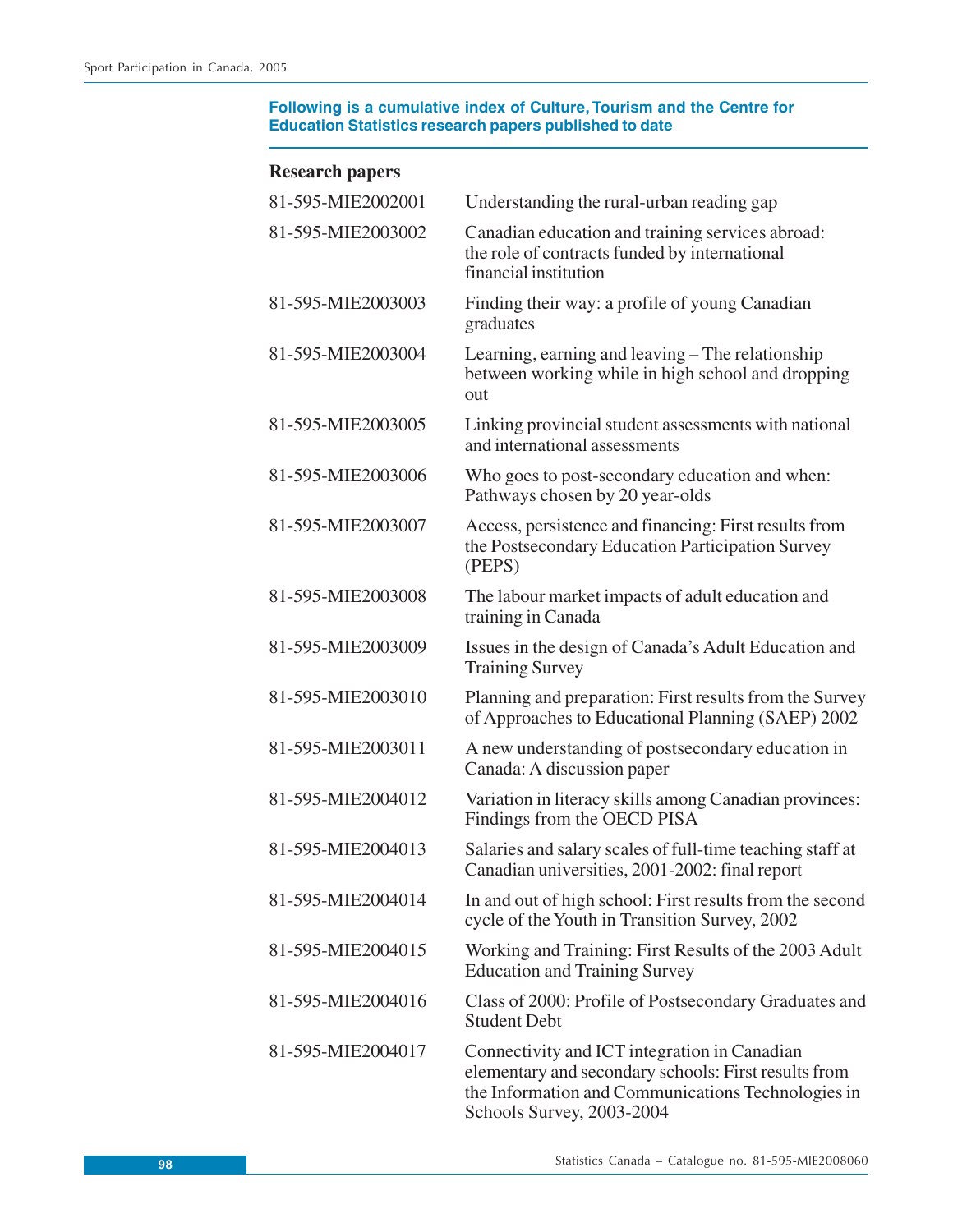| 81-595-MIE2004018 | Education and labour market pathways of young<br>Canadians between age 20 and 22: an Overview                                                               |
|-------------------|-------------------------------------------------------------------------------------------------------------------------------------------------------------|
| 81-595-MIE2004019 | Salaries and salary scales of full-time teaching staff<br>at Canadian universities, 2003-2004                                                               |
| 81-595-MIE2004020 | Culture Goods Trade Estimates: Methodology and<br><b>Technical Notes</b>                                                                                    |
| 81-595-MIE2004021 | <b>Canadian Framework for Culture</b><br><b>Statistics</b>                                                                                                  |
| 81-595-MIE2004022 | Summary public school indicators for the provinces<br>and territories, 1996-1997 to 2002-2003                                                               |
| 81-595-MIE2004023 | Economic Contribution of Culture in Canada                                                                                                                  |
| 81-595-MIE2004024 | Economic Contributions of the Culture Sector in<br>Ontario                                                                                                  |
| 81-595-MIE2004025 | Economic Contribution of the Culture Sector in<br>Canada – A Provincial Perspective                                                                         |
| 81-595-MIE2004026 | Who pursues postsecondary education, who leaves<br>and why: Results from the Youth in Transition Survey                                                     |
| 81-595-MIE2005027 | Salaries and salary scales of full-time teaching staff at<br>Canadian universities, 2002-2003: final report                                                 |
| 81-595-MIE2005028 | Canadian School Libraries and Teacher-Librarians:<br>Results from the 2003/04 Information and<br>Communications Technologies in Schools Survey              |
| 81-595-MIE2005029 | Manitoba Postsecondary Graduates from the Class of<br>2000: How Did They Fare?                                                                              |
| 81-595-MIE2005030 | Salaries and Salary Scales of Full-time teaching Staff<br>at Canadian Universities, 2004-2005: Preliminary<br>Report                                        |
| 81-595-MIE2005031 | Salaries and salary scales of full-time teaching staff at<br>Canadian universities, 2003-2004: final report                                                 |
| 81-595-MIE2005032 | Survey of Earned Doctorates: A Profile of Doctoral<br>Degree Recipients                                                                                     |
| 81-595-MIE2005033 | The Education Services Industry in Canada                                                                                                                   |
| 81-595-MIE2005034 | Connectivity and ICT Integration in First Nations<br>Schools: Results from the Information and<br>Communications Technologies in Schools Survey,<br>2003/04 |
| 81-595-MIE2005035 | Registered Apprentices: A Class Ten Years Later                                                                                                             |
|                   |                                                                                                                                                             |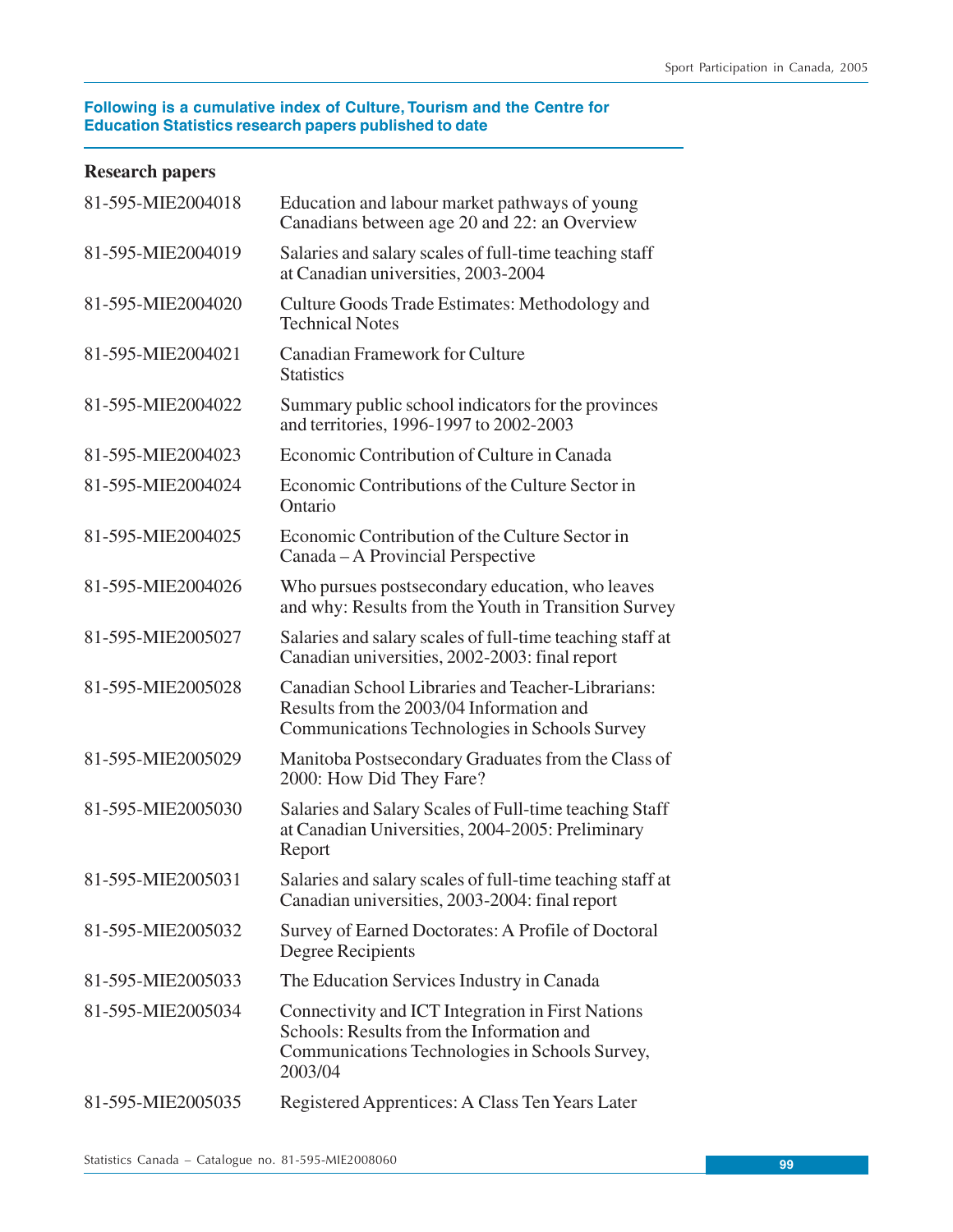| 81-595-MIE2005036 | Participation in Postsecondary Education: Evidence<br>from the Survey of Labour Income Dynamics                              |
|-------------------|------------------------------------------------------------------------------------------------------------------------------|
| 81-595-MIE2006037 | Economic Contribution of the Culture sector to<br>Canada's Provinces                                                         |
| 81-595-MIE2006038 | Profile of Selected Culture Industries in Ontario                                                                            |
| 81-595-MIE2006039 | Factors Affecting the Repayment of Student Loans                                                                             |
| 81-595-MIE2006040 | Culture Goods Trade Data User Guide                                                                                          |
| 81-595-MIE2006041 | Health Human Resources and Education: Outlining<br><b>Information Needs</b>                                                  |
| 81-595-MIE2006042 | How Students Fund Their Postsecondary Education:<br>Findings from the Postsecondary Education<br><b>Participation Survey</b> |
| 81-595-MIE2006043 | Educational Outcomes at Age 19 Associated with<br>Reading Ability at Age 15                                                  |
| 81-595-MIE2006044 | Summary Public School Indicators for the Provinces<br>and Territories, 1997-1998 to 2003-2004                                |
| 81-595-MIE2006045 | Follow-up on Education and Labour Market Pathways<br>of Young Canadians Aged 18 to 20 – Results from<br><b>YITS</b> Cycle 3  |
| 81-595-MIE2006046 | Salaries and Salary Scales of Full-time Teaching Staff<br>at Canadian Universities, 2005/2006: Preliminary<br>Report         |
| 81-595-MIE2006047 | Canada Student Loans Repayment Assistance: Who<br>Does and Does Not Use Interest Relief?                                     |
| 81-595-MIE2006048 | Salaries and Salary Scales of Full-time Teaching Staff<br>at Canadian Universities, 2004/2005: Final Report                  |
| 81-595-MIE2007049 | <b>Educating Health Workers: A Statistical Portrait</b>                                                                      |
| 81-595-MIE2007050 | Summary Public School Indicators for the Provinces<br>and Territories, 1997-1998 to 2003-2004                                |
| 81-595-MIE2007051 | Culture Employment in a North American Context                                                                               |
| 81-595-MIE2007052 | Salaries and Salary Scales of Full-time Teaching Staff<br>at Canadian Universities, 2006/2007: Preliminary<br>Report         |
| 81-595-MIE2007053 | Towards a Geography of Culture: Culture<br>Occupations Across the Canadian Urban-Rural Divide                                |
| 81-595-MIE2007054 | Education-to-Labour Market Pathways of Canadian<br>Youth: Findings from the Youth in Transition Survey                       |